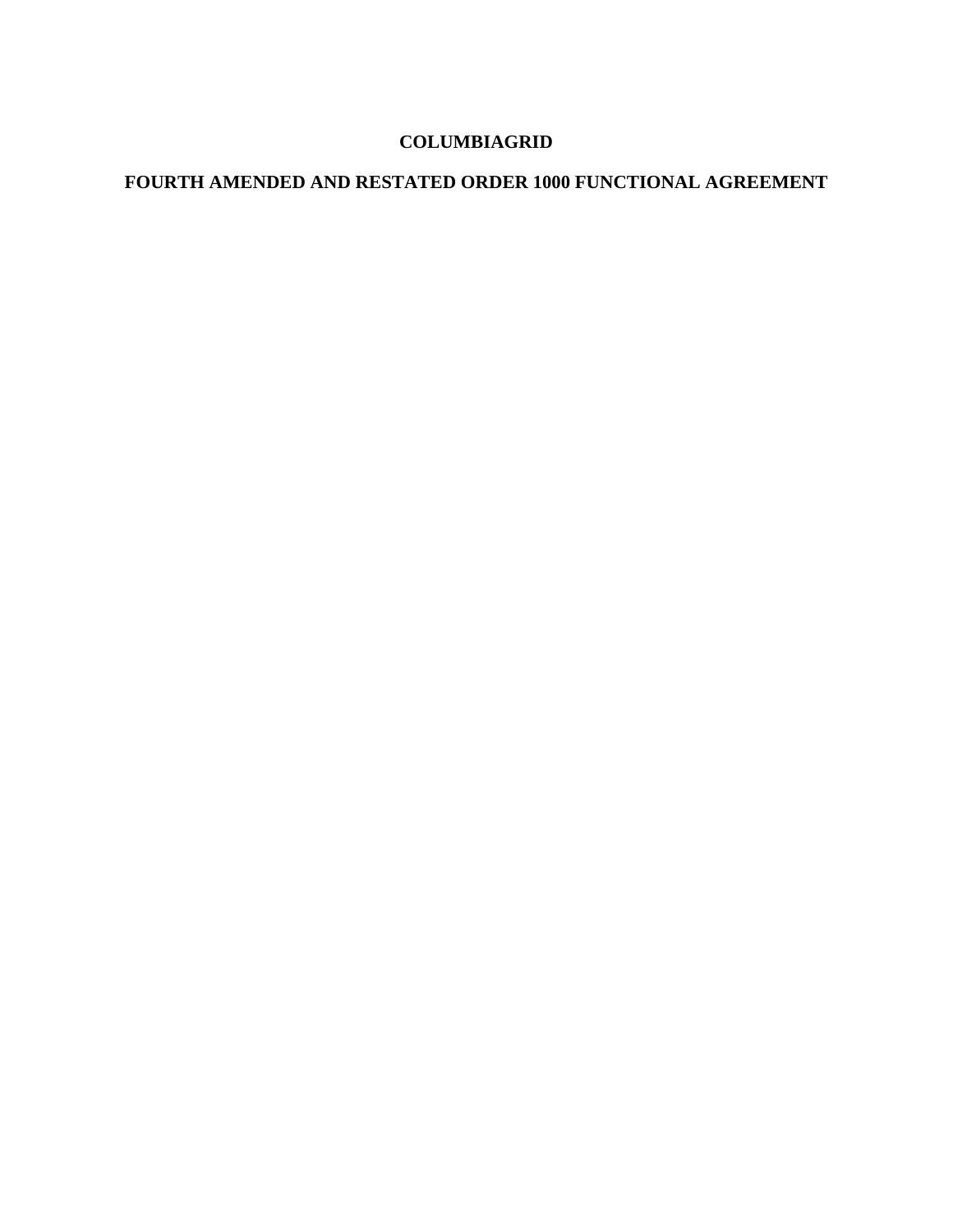# **TABLE OF CONTENTS**

| 1.               |     |                                                                            |  |  |  |  |
|------------------|-----|----------------------------------------------------------------------------|--|--|--|--|
| 2.               |     |                                                                            |  |  |  |  |
|                  | 2.1 |                                                                            |  |  |  |  |
|                  | 2.2 | Provisions of the PEFA Applicable to Order 1000 Parties Not Party to the   |  |  |  |  |
|                  | 2.3 |                                                                            |  |  |  |  |
|                  | 2.4 |                                                                            |  |  |  |  |
|                  | 2.5 |                                                                            |  |  |  |  |
|                  | 2.6 | Planning Processes Regarding Governmental Non-Enrolled Parties  22         |  |  |  |  |
| 3.               |     |                                                                            |  |  |  |  |
|                  | 3.1 |                                                                            |  |  |  |  |
|                  | 3.2 |                                                                            |  |  |  |  |
|                  | 3.3 |                                                                            |  |  |  |  |
| $\overline{4}$ . |     |                                                                            |  |  |  |  |
|                  | 4.1 |                                                                            |  |  |  |  |
|                  | 4.2 | Coordinated, Open, Transparent, and Non-Discriminatory Nature of           |  |  |  |  |
|                  | 4.3 |                                                                            |  |  |  |  |
|                  | 4.4 |                                                                            |  |  |  |  |
|                  | 4.5 | Development of Protocol for Communications With and Receiving Input        |  |  |  |  |
|                  |     | Roles of States and Provincial Agencies in the ColumbiaGrid<br>4.5.1       |  |  |  |  |
|                  |     | 4.5.2 Development of Protocol for Communications With and Receiving        |  |  |  |  |
|                  | 4.6 |                                                                            |  |  |  |  |
|                  | 4.7 |                                                                            |  |  |  |  |
| 5.               |     |                                                                            |  |  |  |  |
| 6.               |     | Authorization of ColumbiaGrid Performance Under This Order 1000 Agreement; |  |  |  |  |
|                  | 6.1 | Authorization for ColumbiaGrid to Perform Obligations Under This Order     |  |  |  |  |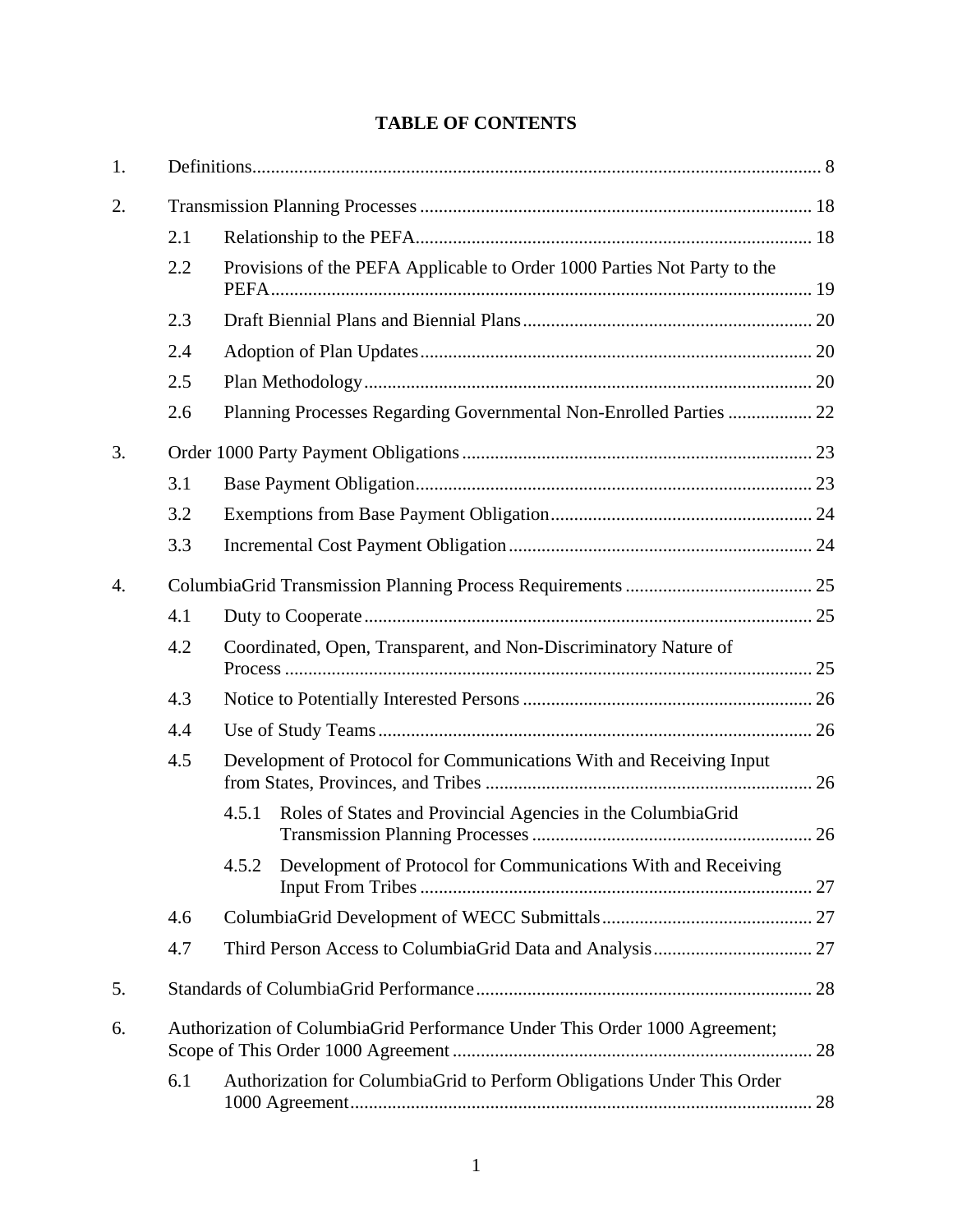|     | 6.2  |                                                                                                                                             |  |
|-----|------|---------------------------------------------------------------------------------------------------------------------------------------------|--|
| 7.  |      |                                                                                                                                             |  |
| 8.  |      |                                                                                                                                             |  |
|     | 8.1  |                                                                                                                                             |  |
|     |      | 8.1.1                                                                                                                                       |  |
|     |      | 8.1.2                                                                                                                                       |  |
|     | 8.2  | Columbia Grid's Obligation to Notify Order 1000 Parties with Respect to                                                                     |  |
|     | 8.3  |                                                                                                                                             |  |
|     | 8.4  |                                                                                                                                             |  |
|     | 8.5  |                                                                                                                                             |  |
|     | 8.6  |                                                                                                                                             |  |
| 9.  |      |                                                                                                                                             |  |
| 10. |      |                                                                                                                                             |  |
|     | 10.1 |                                                                                                                                             |  |
|     | 10.2 |                                                                                                                                             |  |
|     | 10.3 |                                                                                                                                             |  |
|     | 10.4 |                                                                                                                                             |  |
|     | 10.5 |                                                                                                                                             |  |
|     | 10.6 |                                                                                                                                             |  |
| 11. |      |                                                                                                                                             |  |
|     |      |                                                                                                                                             |  |
|     | 11.2 | Access to Study Reports and Order 1000 Replication Data from                                                                                |  |
|     | 11.3 | Use of Order 1000 Replication Data Received From ColumbiaGrid 35                                                                            |  |
|     | 11.4 |                                                                                                                                             |  |
|     | 11.5 |                                                                                                                                             |  |
|     | 11.6 | Requests for Planning Studies and Order 1000 Replication Data;<br>Disclosure of WECC Proprietary Data, Confidential Information, or CEII 36 |  |
|     | 11.7 | Disclosure of Confidential Information Pursuant to Statute or                                                                               |  |
|     | 11.8 |                                                                                                                                             |  |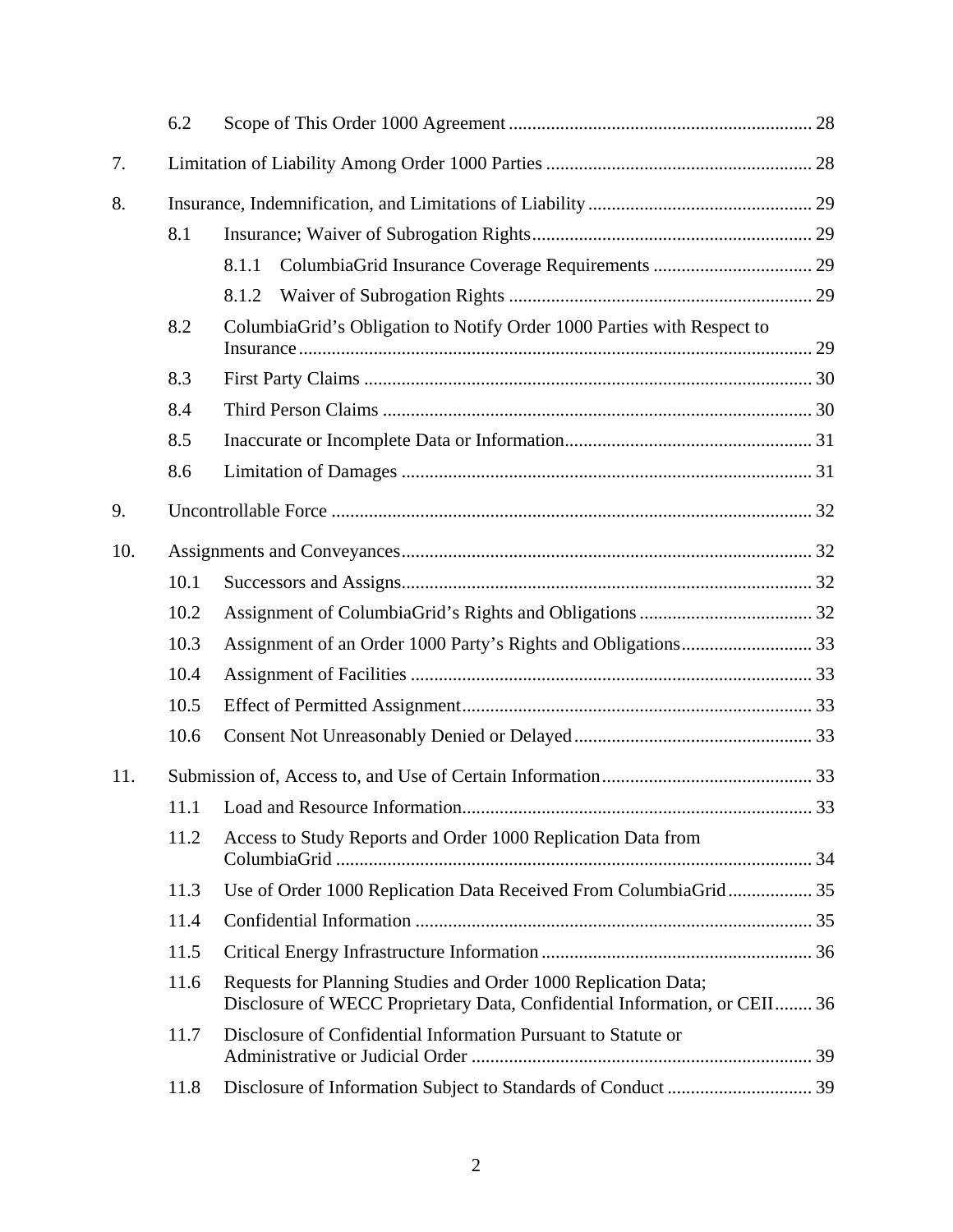| 12. |       |                                                                  |  |  |
|-----|-------|------------------------------------------------------------------|--|--|
|     | 12.1  |                                                                  |  |  |
|     | 12.2  |                                                                  |  |  |
|     | 12.3  |                                                                  |  |  |
| 13. |       |                                                                  |  |  |
| 14. |       |                                                                  |  |  |
|     | 14.1  |                                                                  |  |  |
|     |       |                                                                  |  |  |
|     |       |                                                                  |  |  |
|     |       |                                                                  |  |  |
|     |       |                                                                  |  |  |
|     | 14.2  |                                                                  |  |  |
|     | 14.3  |                                                                  |  |  |
|     | 14.4  |                                                                  |  |  |
|     | 14.5  |                                                                  |  |  |
|     | 14.6  |                                                                  |  |  |
|     | 14.7  |                                                                  |  |  |
|     | 14.8  |                                                                  |  |  |
|     | 14.9  |                                                                  |  |  |
|     | 14.10 |                                                                  |  |  |
|     |       |                                                                  |  |  |
|     |       |                                                                  |  |  |
|     |       |                                                                  |  |  |
|     | 14.12 |                                                                  |  |  |
|     | 14.13 |                                                                  |  |  |
|     |       |                                                                  |  |  |
|     |       |                                                                  |  |  |
|     | 14.16 |                                                                  |  |  |
|     | 14.17 | Status of Order 1000 Parties Under this Order 1000 Agreement  45 |  |  |
|     | 14.18 |                                                                  |  |  |
|     | 14.19 |                                                                  |  |  |
|     | 14.20 |                                                                  |  |  |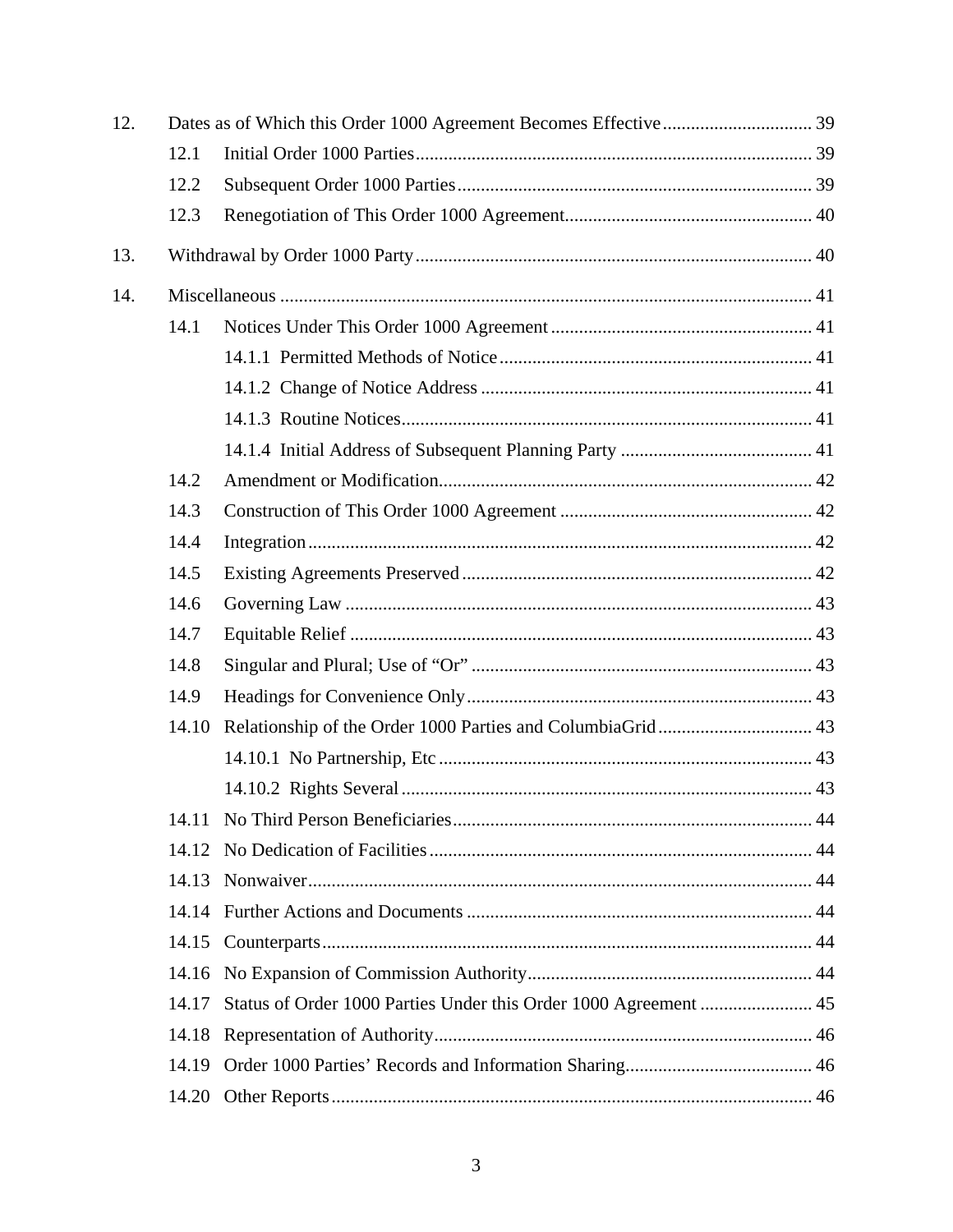| 1.               |                                                                                 | On-Going Planning Activities; Iterative Process; Interim Approval 1     |  |
|------------------|---------------------------------------------------------------------------------|-------------------------------------------------------------------------|--|
| 2.               |                                                                                 |                                                                         |  |
|                  | 2.1                                                                             |                                                                         |  |
|                  | 2.2                                                                             |                                                                         |  |
|                  | 2.3                                                                             |                                                                         |  |
|                  | 2.4                                                                             |                                                                         |  |
|                  | 2.5                                                                             | Developer, Owner, or Operator Information Required to Enable            |  |
|                  | 2.6                                                                             | Information Required to Enable a ColumbiaGrid Study Team to Evaluate    |  |
|                  | 2.7                                                                             | Consideration of Impacts of Order 1000 Merchant Transmission Projects 6 |  |
| 3.               |                                                                                 |                                                                         |  |
|                  | 3.1                                                                             |                                                                         |  |
|                  | 3.2                                                                             |                                                                         |  |
|                  | 3.3                                                                             |                                                                         |  |
|                  | 3.4                                                                             |                                                                         |  |
|                  | 3.5                                                                             |                                                                         |  |
| $\overline{4}$ . |                                                                                 |                                                                         |  |
|                  | 4.1                                                                             |                                                                         |  |
|                  | 4.2                                                                             |                                                                         |  |
|                  | 4.3                                                                             |                                                                         |  |
|                  | 4.4                                                                             | Order 1000 Proposed Staff Solutions and Their Development by Study      |  |
| 5.               | Identification of Order 1000 Proposed Projects and Order 1000 Eligible Projects |                                                                         |  |
|                  | 5.1                                                                             | Identification of Order 1000 Proposed Projects and Order 1000 Eligible  |  |
|                  | 5.2                                                                             |                                                                         |  |
|                  | 5.3                                                                             |                                                                         |  |
|                  | 5.4                                                                             | Negotiation Period for Implementation of an Order 1000 Project  15      |  |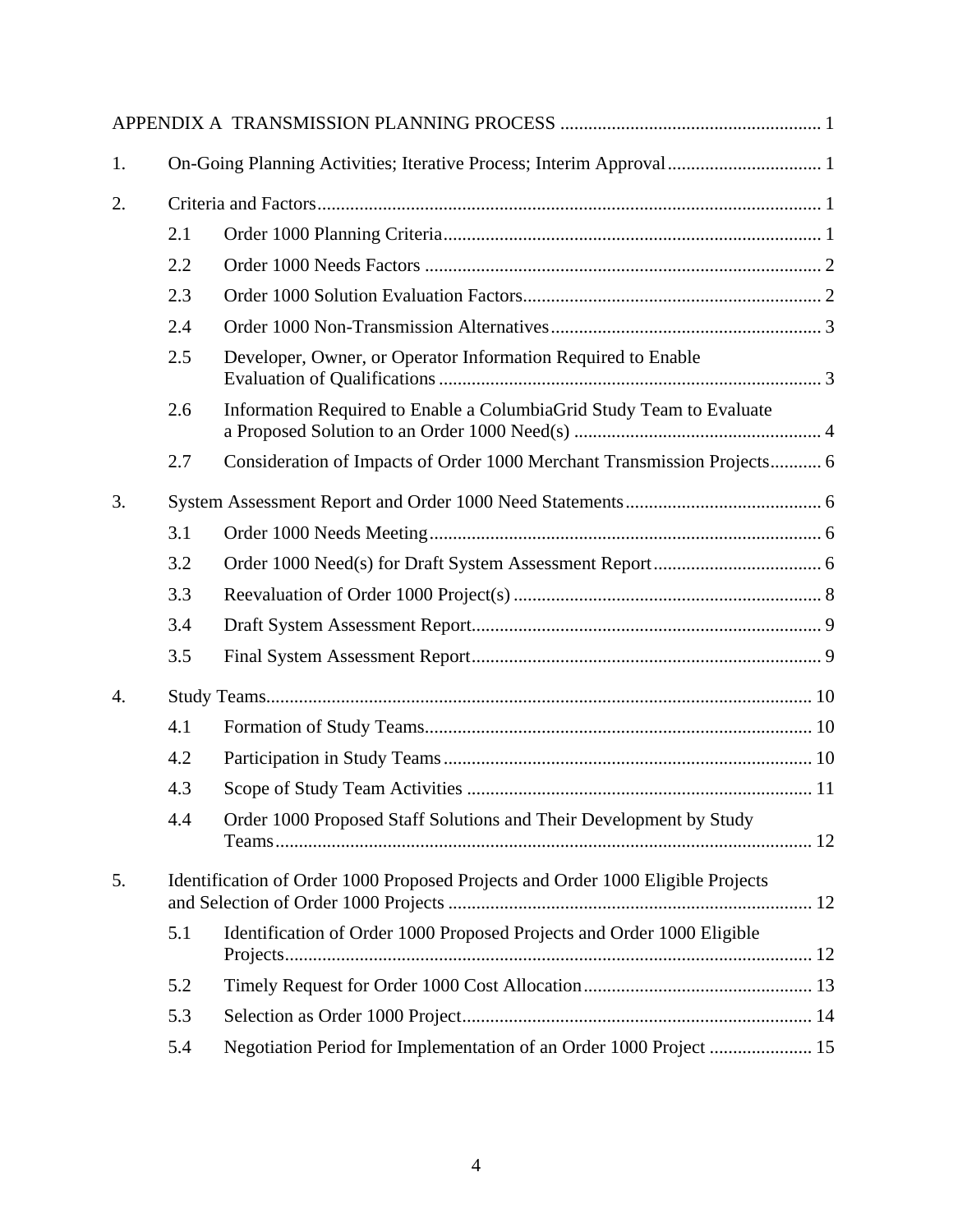| 6. |     |                                                                            |  |  |
|----|-----|----------------------------------------------------------------------------|--|--|
|    | 6.1 |                                                                            |  |  |
|    | 6.2 |                                                                            |  |  |
|    |     | Analytical Tools and Methodologies for Projecting Order 1000<br>6.2.1      |  |  |
|    |     | 6.2.2                                                                      |  |  |
|    | 6.3 |                                                                            |  |  |
|    |     | 6.3.1                                                                      |  |  |
|    |     | Determination and Application of Benefit to Cost Ratio 19<br>6.3.2         |  |  |
|    | 6.4 | Preliminary Cost Allocation Report and Order 1000 Cost Allocation          |  |  |
| 7. |     |                                                                            |  |  |
|    | 7.1 |                                                                            |  |  |
|    | 7.2 |                                                                            |  |  |
|    | 7.3 |                                                                            |  |  |
|    | 7.4 |                                                                            |  |  |
|    |     | 7.4.1                                                                      |  |  |
|    |     | 7.4.2                                                                      |  |  |
|    | 7.5 |                                                                            |  |  |
|    |     | 7.5.1                                                                      |  |  |
|    |     | 7.5.2                                                                      |  |  |
|    | 7.6 | Application of Regional Cost Allocation Methodology to Selected ITP  26    |  |  |
|    |     | 7.6.1                                                                      |  |  |
|    |     | Selection by at Least Two but Fewer than All Relevant Regions  26<br>7.6.2 |  |  |
| 8. |     |                                                                            |  |  |
|    | 8.1 |                                                                            |  |  |
|    | 8.2 |                                                                            |  |  |
|    | 8.3 |                                                                            |  |  |
|    | 8.4 |                                                                            |  |  |
|    | 8.5 | Determination of Whether to Select the ITP for Purposes of Interregional   |  |  |
|    | 8.6 | Application of Regional Cost Allocation Methodology to Selected ITP  30    |  |  |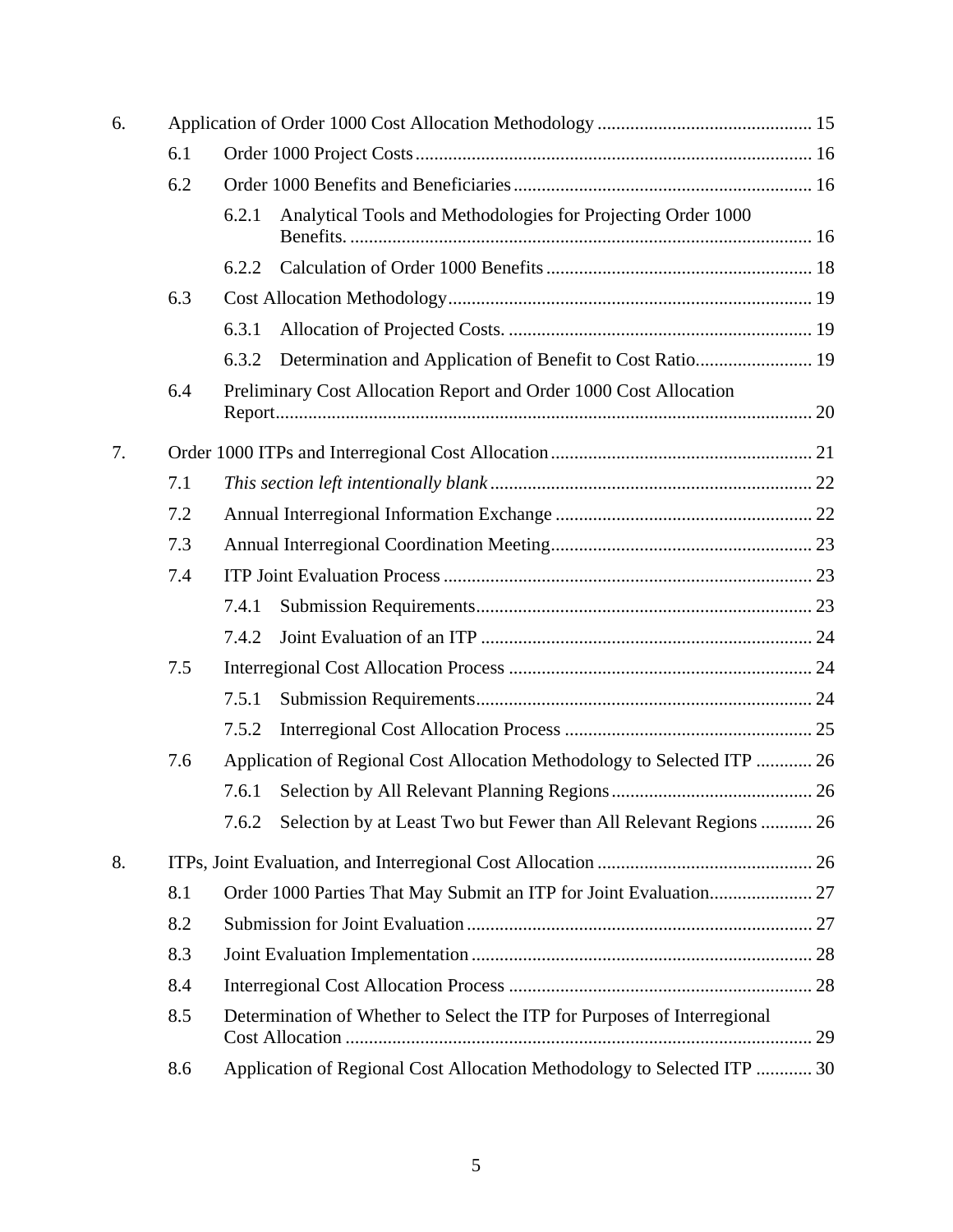| 9.  |                                                                                |  |  |
|-----|--------------------------------------------------------------------------------|--|--|
| 10. |                                                                                |  |  |
| 11. | Process for Adoption of Plans with Respect to Order 1000 Projects and ITPs  30 |  |  |
|     | 11.1                                                                           |  |  |
|     |                                                                                |  |  |
|     |                                                                                |  |  |
|     | 11.2                                                                           |  |  |
|     | 11.3                                                                           |  |  |
|     | 11.4                                                                           |  |  |
|     |                                                                                |  |  |
|     |                                                                                |  |  |
|     |                                                                                |  |  |
|     |                                                                                |  |  |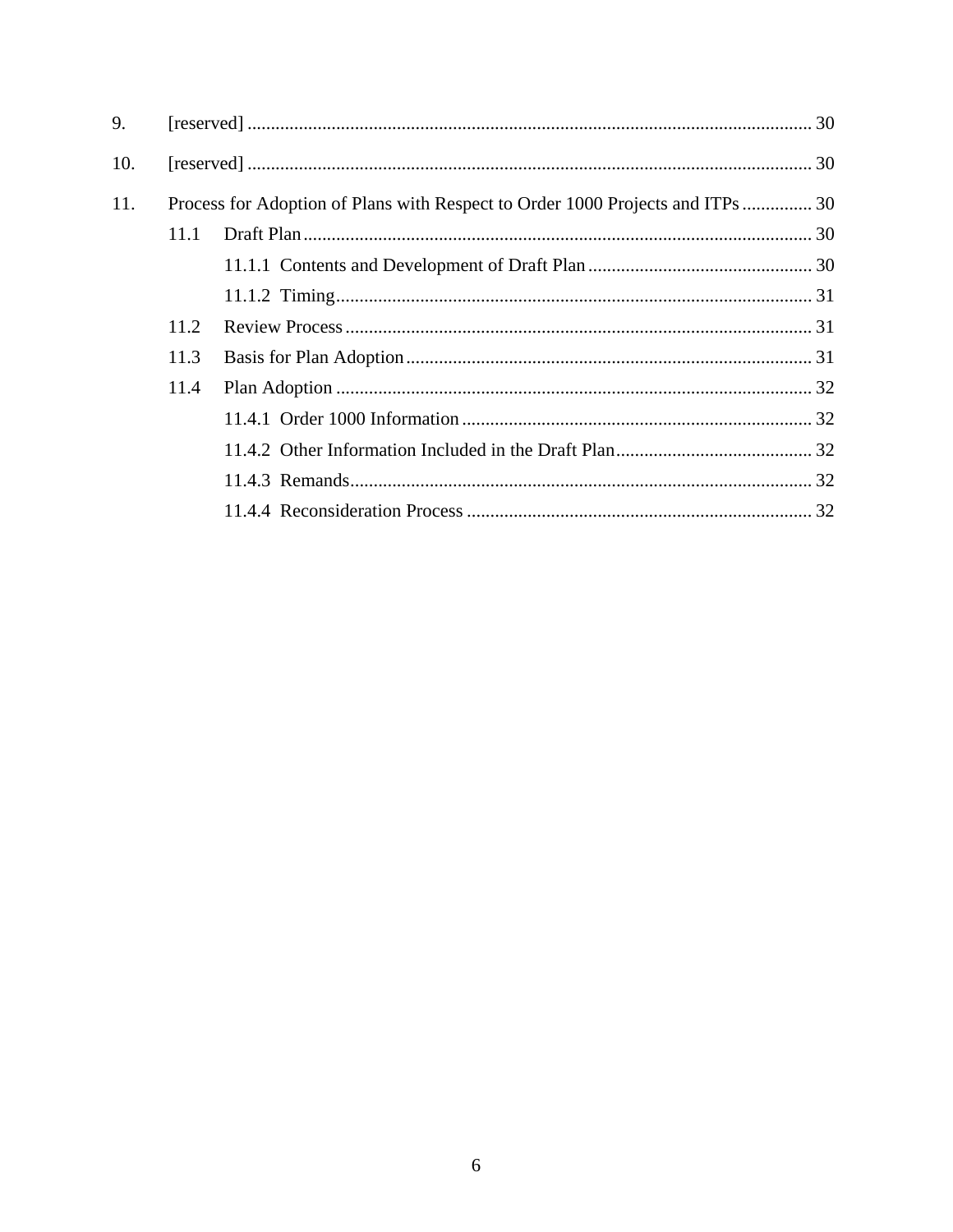#### **COLUMBIAGRID**

### **FOURTH AMENDED AND RESTATED ORDER 1000 FUNCTIONAL AGREEMENT**

This Fourth Amended and Restated Order 1000 Functional Agreement ("Order 1000 Agreement") is entered into as of April 1, 2016, by and among ColumbiaGrid, a Washington non-profit corporation, and Avista Corporation, and Puget Sound Energy, Inc.

#### **RECITALS**

A. ColumbiaGrid facilitates multi-system transmission planning on behalf of Planning Parties pursuant to the Planning and Expansion Functional Agreement (filed in Commission Docket No. ER07-523), as amended by the amendment filed in Commission Docket No. ER08-457 and as amended by the amendment filed in Commission Docket No. ER10-585, and as may be amended hereafter from time to time ("PEFA");

B. ColumbiaGrid is to facilitate, in accordance with this Order 1000 Agreement, the performance of certain transmission planning processes pursuant to Order 1000 on behalf of the Order 1000 Enrolled Parties and ITP Proponents;

C. ColumbiaGrid is also to facilitate, in accordance with this Order 1000 Agreement, the performance of certain regional transmission planning processes on behalf of Governmental Non-Enrolled Parties;

D. As of December 17, 2013, ColumbiaGrid, Avista Corporation, Puget Sound Energy, Inc., and MATL LLP entered into an "Order 1000 Functional Agreement" (sometimes referred to in this Order 1000 Agreement as the "2013 Order 1000 Functional Agreement");

E. As of November 16, 2014, ColumbiaGrid, Avista Corporation, Puget Sound Energy, Inc., and MATL LLP entered into a First Amended and Restated Order 1000 Functional Agreement (sometimes referred to in this Order 1000 Agreement as the "2014 Order 1000 Functional Agreement"), which upon the "Effective Date" specified therein superseded and replaced in its entirety the 2013 Order 1000 Functional Agreement; and

F. As of June 12, 2015, ColumbiaGrid, Avista Corporation, Puget Sound Energy, Inc., and MATL LLP entered into the Second Amended and Restated Order 1000 Functional Agreement ("June 2015 Order 1000 Functional Agreement"), which upon the Effective Date specified therein superseded and replaced in its entirety the 2014 Order 1000 Functional Agreement; and

G. As of November 19, 2015, ColumbiaGrid, Avista Corporation, Puget Sound Energy, Inc., and MATL LLP entered into the Third Amended and Restated Order 1000 Functional Agreement ("November 2015 Order 1000 Functional Agreement"), which upon the Effective Date specified therein superseded and replaced in its entirety the June 2015 Order 1000 Functional Agreement.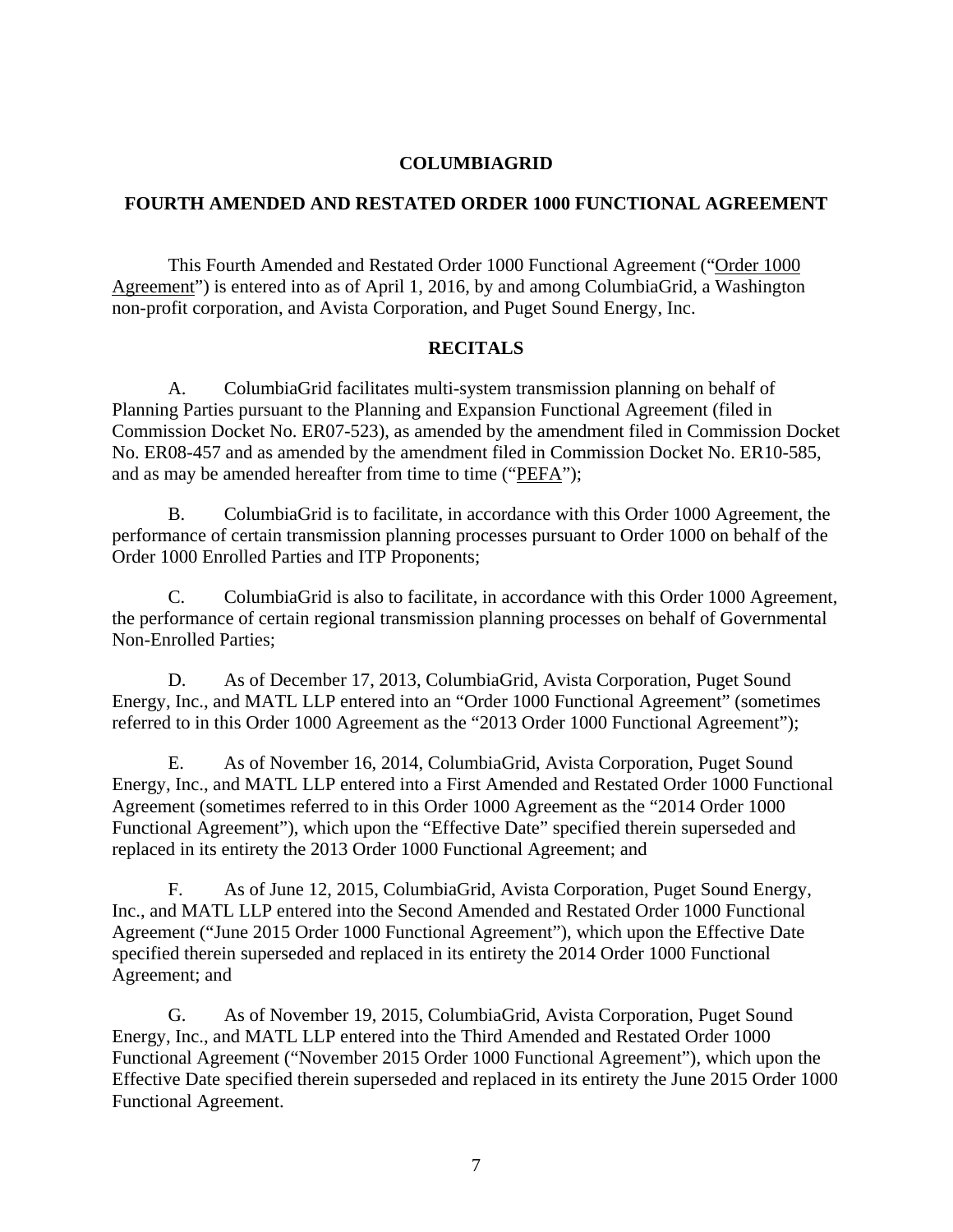H. As of April 1, 2016, ColumbiaGrid, Avista Corporation, and Puget Sound Energy, Inc. entered into this Fourth Amended and Restated Order 1000 Functional Agreement, which upon the Effective Date supersedes and replaces in its entirety the November 2015 Order 1000 Functional Agreement. For avoidance of doubt, the 2013 Order 1000 Functional Agreement, 2014 Order 1000 Functional Agreement, the June 2015 Order 1000 Functional Agreement, and the November 2015 Order 1000 Functional Agreement (collectively, the "Superseded Order 1000 Functional Agreements") have each been superseded and replaced.

# **1. Definitions**

1.1 "Additional Regional Costs from Interregional Cost Allocation" shall have the meaning set forth in item (v) of section 8.4 of Appendix A.

1.2 [Reserved]

1.3 "Agreement Limiting Liability Among Western Interconnected Systems" or "WIS Agreement" means at any time the Agreement Limiting Liability Among Western Interconnected Systems as it may have then been amended.

1.4 "Annual Interregional Coordination Meeting" shall have the meaning set forth in section 7.3 of Appendix A.

1.5 "Annual Interregional Information" shall have the meaning set forth in section 7.2 of Appendix A.

1.6 "Assigned Regional Costs from Interregional Cost Allocation" means, with respect to an ITP, ColumbiaGrid's assigned *pro rata* share of the projected costs of such ITP calculated pursuant to item (d) of section 7.5.2 of Appendix A and item (iii) of section 8.4 of Appendix A. Assigned Regional Costs from Interregional Cost Allocation may be recalculated as a result of application of sections 5.2 or 7.6.2 of Appendix A.

1.7 "Benefit to Cost Ratio" means the ratio as may be determined pursuant to section 6.3.2 of Appendix A.

1.8 "Biennial Plan" means each biennial transmission plan adopted by the Board pursuant to section 2 of this Order 1000 Agreement. A "Draft Biennial Plan" refers to a draft of a Biennial Plan presented by Staff to the Board for adoption pursuant to section 2 of this Order 1000 Agreement but not yet adopted by the Board.

1.9 "Board of Directors" or "Board" means the Board of Directors of ColumbiaGrid.

1.10 "Bylaws" means the then-current bylaws of ColumbiaGrid.

1.11 "Claims Committee" means a committee established pursuant to section 8.4.2 of this Order 1000 Agreement upon the receipt of a claim or prior to such time.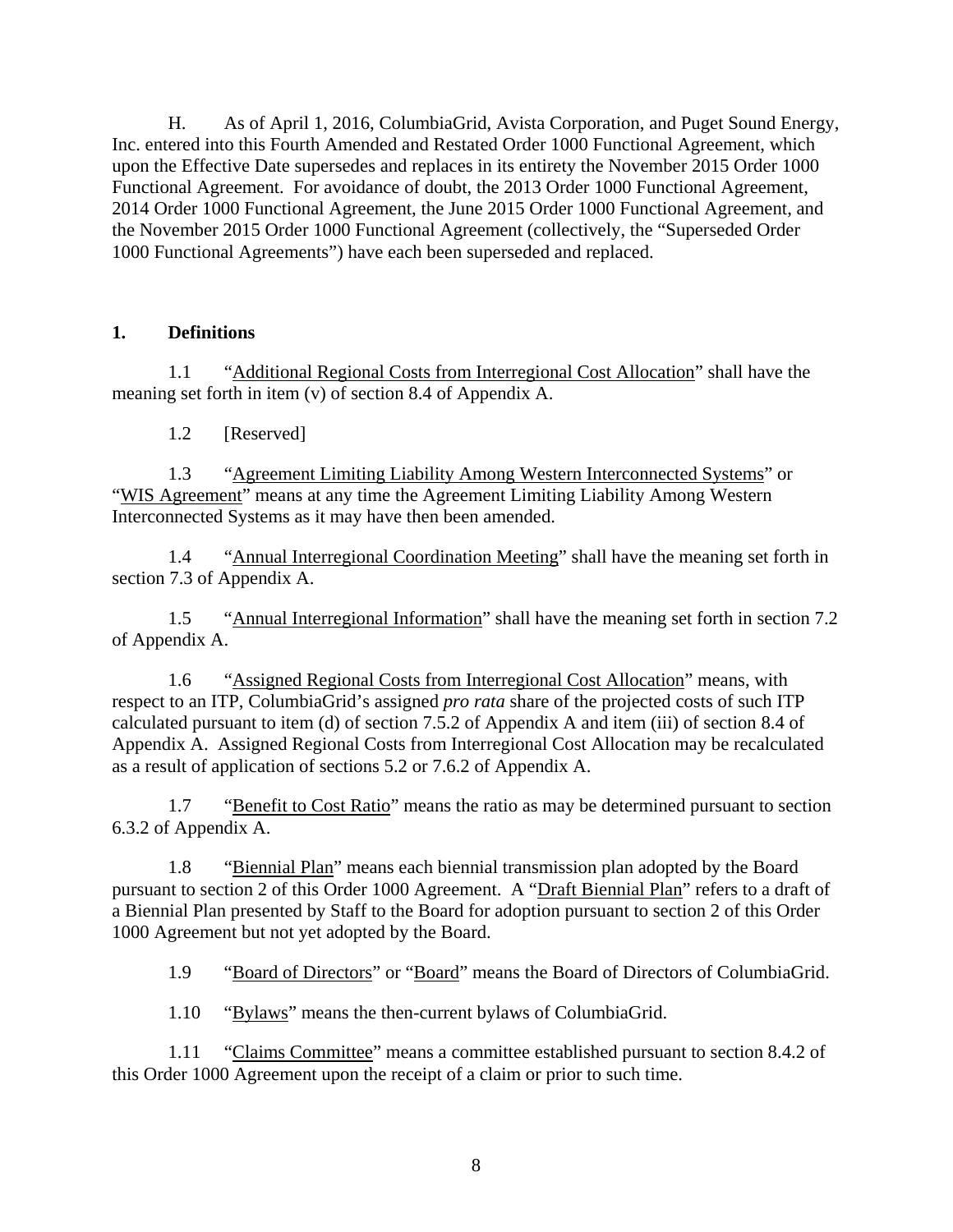1.12 "ColumbiaGrid Planning Region" means the transmission systems that Planning Parties own or operate, or propose to own or operate, in the Regional Interconnected Systems.

1.13 "Commission" means the Federal Energy Regulatory Commission or any successor entity.

1.14 "Confidential Information" means: all information, regardless of the manner in which it is furnished, marked as "Confidential Information" at the time of its furnishing; *provided that* Confidential Information shall not include information: (i) in the public domain or generally available or known to the public; (ii) disclosed to a recipient by a Third Person who had a legal right to do so; (iii) independently developed by the receiving party or known to such party prior to its disclosure under this Order 1000 Agreement; (iv) normally disclosed by entities in the Western Interconnection without limitation; (v) disclosed in aggregate form; or (vi) required to be disclosed without a protective order or confidentiality agreement by subpoena, law, or other directive of a court, administrative agency, or arbitration panel.

1.15 "Critical Energy Infrastructure Information" or "CEII" means information as defined in 18 C.F.R. § 388.113(c), as may be amended from time to time.

1.16 "Effective Date" shall have the meaning set forth in section 12 of this Order 1000 Agreement.

1.17 "Electric System" shall have the meaning given for the words "electric system" in the WIS Agreement and means (i) electric distribution facilities or (ii) generation facilities or (iii) transmission facilities, or any combination of the three, and includes transmission lines, distribution lines, substations, switching stations, generating plants, and all associated equipment for generating, transmitting, distributing, or controlling flow of power. The Electric System of a Person includes the facilities of another entity operated or controlled by such Person. Electric System includes any devices or equipment (a) by which information is originated on an electric system or by the Person operating such system, (b) by which such information is transmitted, and (c) by which such information is received either for information or for operation of a system, whether by the originating system or by another system.

1.18 "Enrolled" refers to a Person's status as enrolled in an Order 1000 Planning Region, such that such Person is subject to such Order 1000 Planning Region's planning processes (including cost allocations) in accordance with the requirements of Order 1000 as implemented by such Order 1000 Planning Region. A Person is Enrolled in the Order 1000 ColumbiaGrid Planning Region if and at such times as

- (i) such Person is an Order 1000 Party in accordance with the provisions of this Order 1000 Agreement and has not withdrawn (and has not been deemed to have withdrawn) from this Order 1000 Agreement pursuant to section 13 of this Order 1000 Agreement; and
- (ii) such Person is neither a Governmental Non-Enrolled Party nor an ITP Proponent.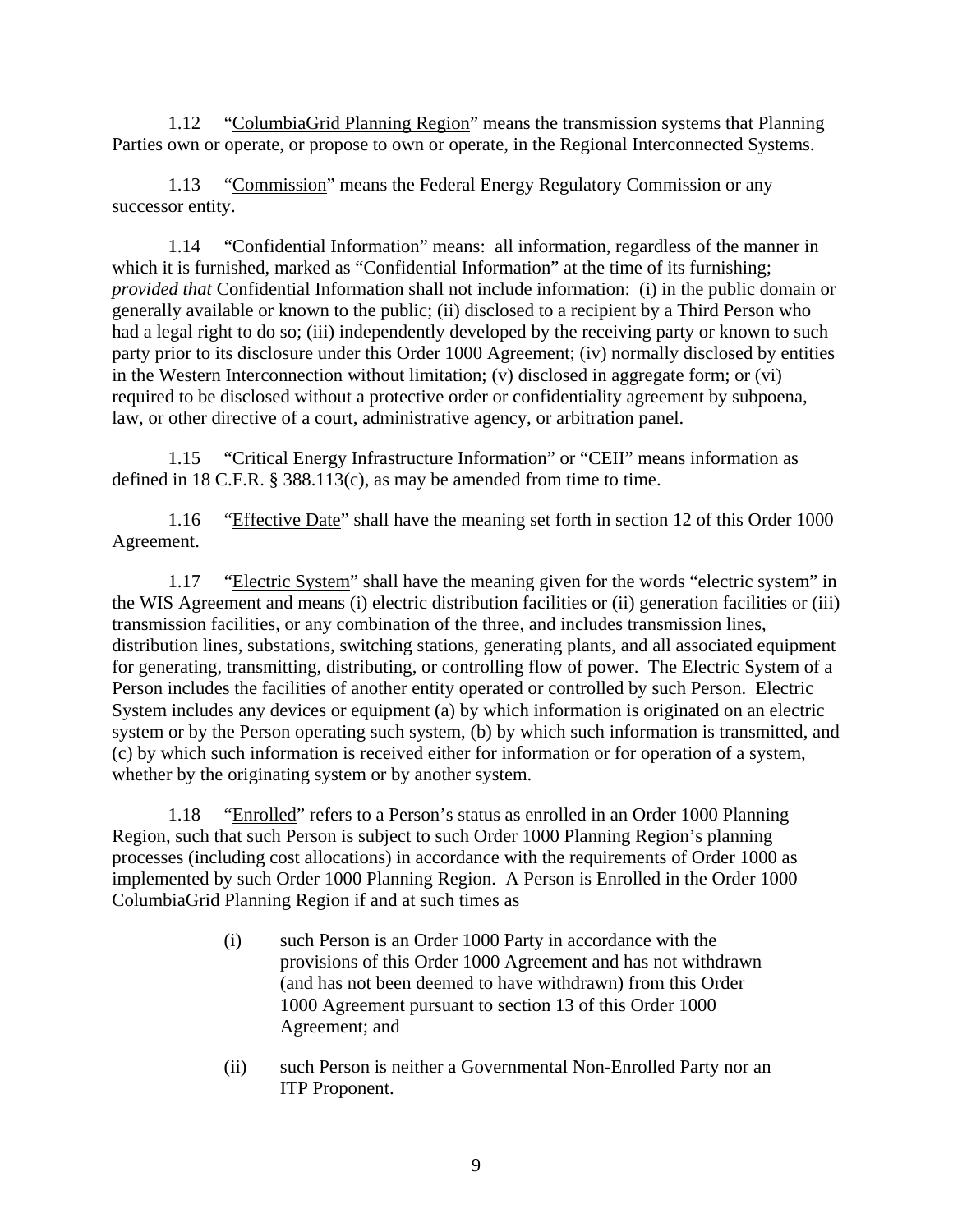Any Order 1000 Enrolled Party is expressly Enrolled in the Order 1000 ColumbiaGrid Planning Region and is to be listed as Enrolled in the Order 1000 ColumbiaGrid Planning Region in each Order 1000 Enrolled Party's open access transmission tariff. Any Governmental Non-Enrolled Party and any ITP Proponent is not Enrolled in the Order 1000 ColumbiaGrid Planning Region.

1.19 "Governmental Non-Enrolled Party" means any Order 1000 Party that (i) is within the definition of 16 U.S.C. § 824(f) (and hence is not a "public utility" under Part II of the Federal Power Act), (ii) is a Planning Party, and (iii) has elected pursuant to section 14.17 of this Order 1000 Agreement to be a Governmental Non-Enrolled Party.

1.20 "Governmental Non-Enrolled Party Non-Transmission Alternative" means an alternative that does not involve the construction of transmission facilities and that ColumbiaGrid has determined would result in the elimination or deferral of a transmission need of a Governmental Non-Enrolled Party by modifying the loads or resources reflected in the system assessments. Examples of such alternatives that may constitute Governmental Non-Enrolled Party Non-Transmission Alternatives may include demand-side load reduction programs, peak-shaving projects, and distributed generation. The following examples are specifically excluded from Governmental Non-Enrolled Party Non-Transmission Alternatives: remedial action schemes, shunt capacitors, and reconductoring.

1.21 "Incremental Costs" shall have the meaning set forth in section 3.3 of this Order 1000 Agreement.

1.22 "Interested Person" means any Person who has expressed an interest in the business of ColumbiaGrid and has requested notice of its public meetings. Such Interested Persons will be identified on the "Interested Persons List" compiled by ColumbiaGrid in accordance with Section 4.2 of the Bylaws. For purposes of section 7 of Appendix A, Interested Persons are referred to as stakeholders.

1.23 "Interregional Cost Allocation" means the assignment of ITP costs between or among Relevant Planning Regions as described in section 7.5.2 of Appendix A.

1.24 "Interregional Transmission Project" or "ITP" means a proposed new transmission project that would directly interconnect electrically to existing or planned transmission facilities in two or more Order 1000 Planning Regions and that is submitted into the regional transmission planning processes of all such Order 1000 Planning Regions in accordance with section 7.4.1 of Appendix A.

1.25 "Interregional Transmission Project Proponent" or "ITP Proponent" means an Order 1000 Party that (i) has pursuant to section 14.17 of this Order 1000 Agreement indicated that it is an ITP Proponent, and (ii) is not Enrolled in the Order 1000 ColumbiaGrid Planning Region, and (iii) if it has a retail distribution service territory or footprint, is Enrolled in the Order 1000 Planning Region (other than the Order 1000 ColumbiaGrid Planning Region) in which it has a retail distribution service territory or footprint.

For purposes of section 7 of Appendix A, a proponent of an ITP that is either an ITP Proponent or an Order 1000 Enrolled Party is referred to as a proponent of an ITP.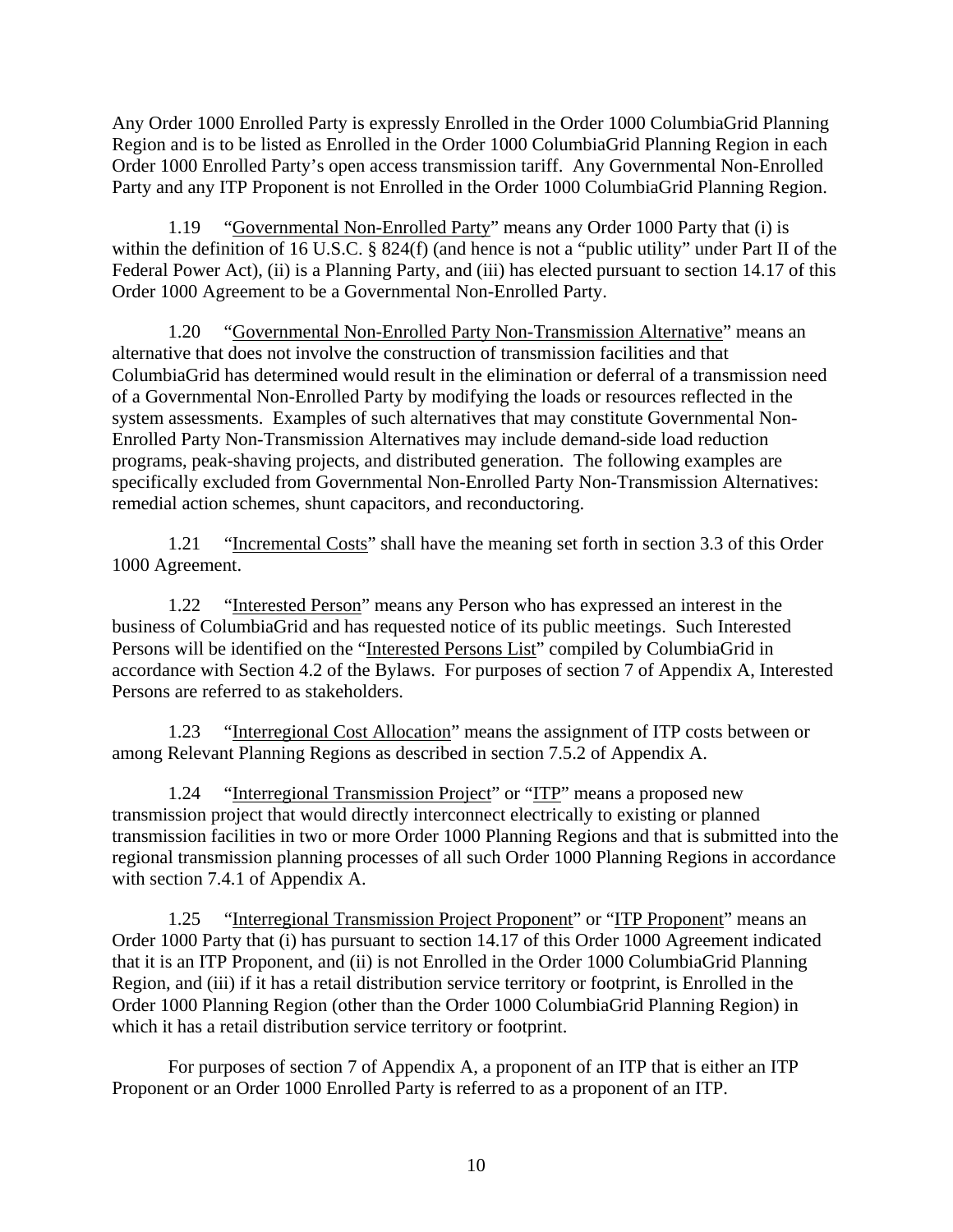1.26 "Local Transmission Plan" means, with respect to an Order 1000 Party, a plan that identifies planned new transmission facilities and facility replacements or upgrades for such Order 1000 Party's transmission system.

1.27 "Order 1000" means the Commission's Order No. 1000 (*Transmission Planning and Cost Allocation by Transmission Owning and Operating Public Utilities*, 136 FERC ¶ 61,051 (2011), *order on rehearing and clarification*, 139 FERC ¶ 61,132 (2012), *order on rehearing and clarification*, 141 FERC ¶ 61,044 (2012), *affirmed sub nom. S. C. Pub. Serv. Auth. v. FERC*, 762 F.3d 41 (D.C. Cir. 2014)), as it may be amended, supplemented, or superseded from time to time.

1.28 "Order 1000 Affected Persons" means, with respect to an ITP, Order 1000 Project, Order 1000 Eligible Project or Order 1000 Proposed Project, those Order 1000 Parties and other Persons that would bear Order 1000 Material Adverse Impacts from such project or are otherwise materially affected thereby.

1.29 "Order 1000 Agreement" means this Order 1000 Functional Agreement, including Appendix A attached hereto.

1.30 "Order 1000 Beneficiary" means, with respect to an Order 1000 Project, any Order 1000 Enrolled Party that is identified in an Order 1000 Cost Allocation Report as an Order 1000 Beneficiary that would receive Order 1000 Benefits as a direct result of such Order 1000 Project. Solely for purposes of any Preliminary Cost Allocation performed pursuant to item (a) of the second paragraph of section 6 of Appendix A, any Governmental Non-Enrolled Party shall be deemed to be an Order 1000 Beneficiary, in accordance with section 1.31.

1.31 "Order 1000 Benefits" means, with respect to an Order 1000 Project and as more fully described in section 6.2.2 of Appendix A, the Order 1000 Benefits of any Order 1000 Beneficiary, which shall be equal to the sum of:

- (i) the projected costs that such Order 1000 Beneficiary is projected to avoid over the Planning Horizon due to elimination or deferral, as a direct result of such Order 1000 Project, of planned additions of transmission facilities in the Order 1000 ColumbiaGrid Planning Region, plus;
- (ii) if and to the extent not reflected in item (i) above, the value that such Order 1000 Beneficiary is projected to realize on its Order 1000 Transmission System over the Planning Horizon, as a direct result of such Order 1000 Project, where such value is equal to the lesser of:
	- (a) the projected costs (excluding any projected costs included in item (i) above) that such Order 1000 Beneficiary would, but for such Order 1000 Project, have otherwise incurred over the Planning Horizon to achieve an increase in capacity on its Order 1000 Transmission System equivalent to that resulting from such Order 1000 Project; or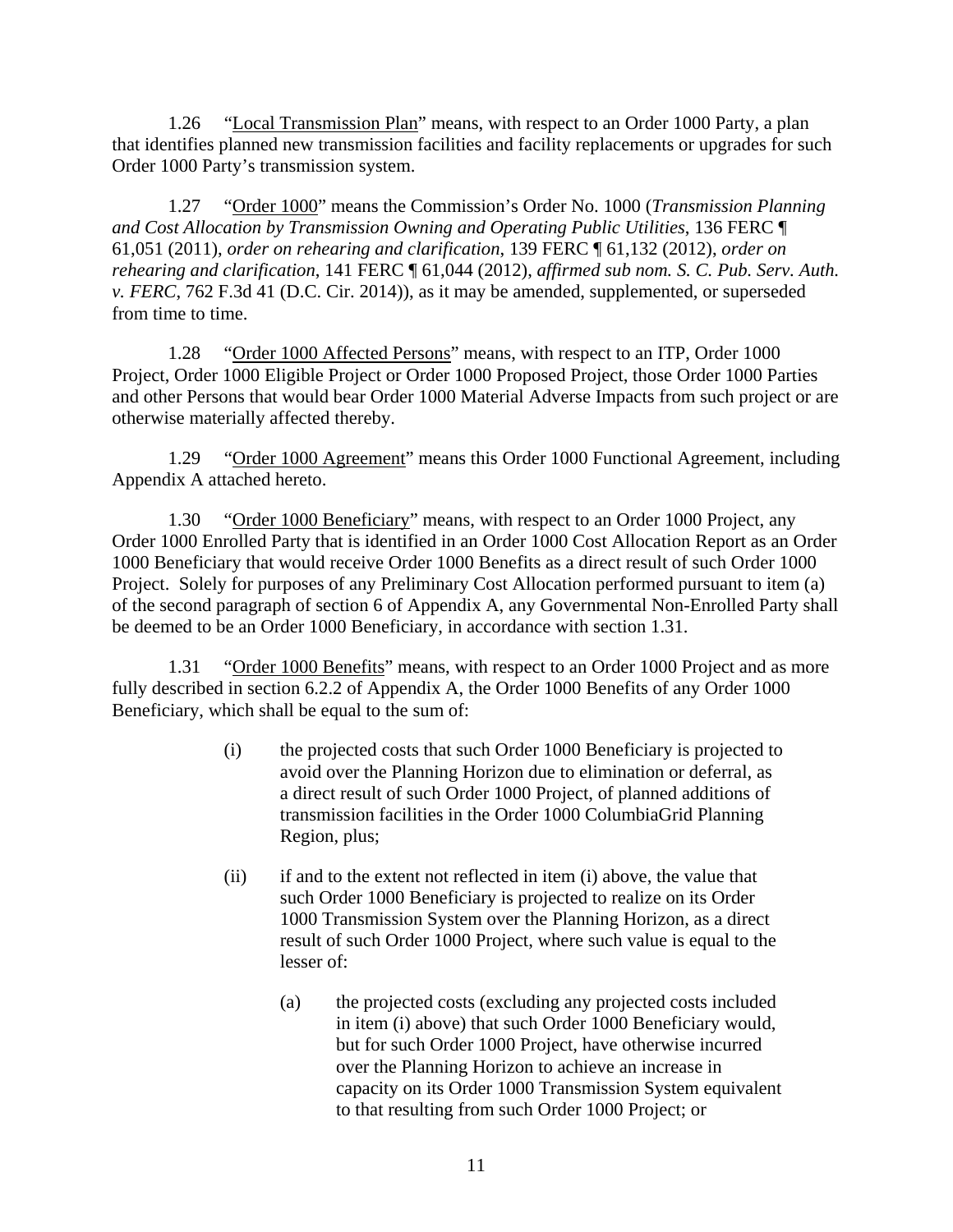(b) the projected changes in revenues based on cost-based transmission rates over the Planning Horizon to such Order 1000 Beneficiary directly resulting from such Order 1000 Project or such Order 1000 Project's elimination or deferral of planned transmission facilities, which projected changes in revenues shall be based on projected changes of usage of such Order 1000 Beneficiary's Order 1000 Transmission System that are projected, using a robust economic analysis (including production cost, power flow, and stability analyses and evaluation of transmission queues, as described in section 6.2.1 of Appendix A) and are repeatable over a wide range of reasonable assumptions, to result over the Planning Horizon from the projected changes in capacity on such Order 1000 Beneficiary's Order 1000 Transmission System resulting from such Order 1000 Project or such Order 1000 Project's elimination or deferral of planned transmission facilities.

Solely for purposes of any Preliminary Cost Allocation performed pursuant to item (a) of the second paragraph of section 6 of Appendix A, (a) Order 1000 Benefits shall be deemed to include benefits calculated, pursuant to this section 1.31 and section 6.2.2 of Appendix A, for each Governmental Non-Enrolled Party as if it were an Order 1000 Enrolled Party, and (b) each such Governmental Non-Enrolled Party shall be deemed to be the Order 1000 Beneficiary with respect to the benefits, if any, so calculated for it.

1.32 "Order 1000 ColumbiaGrid Planning Region" means the Order 1000 Transmission Systems of Order 1000 Enrolled Parties.

1.33 "Order 1000 Cost Allocation" means an allocation, using the Order 1000 Cost Allocation Methodology, pursuant to item (b) of the second paragraph of section 6 of Appendix A, of projected costs of an Order 1000 Project among one or more Order 1000 Beneficiaries with respect to such Order 1000 Project that is approved by the Board pursuant to section 11.4 of Appendix A. An Order 1000 Cost Allocation with respect to an Order 1000 Project is approved by the Board if and on such date as the Board approves such Order 1000 Project and Order 1000 Cost Allocation for inclusion in a Plan pursuant to section 11.4.

1.34 "Order 1000 Cost Allocation Methodology" means the cost allocation methodology set out in section 6.3 of Appendix A.

1.35 "Order 1000 Cost Allocation Report" means the report with respect to an Order 1000 Cost Allocation prepared by Staff and approved by the Board and included in the Plan in accordance with sections 6.4 and 11.4 of Appendix A.

1.36 "Order 1000 Eligible Project" means an Order 1000 Proposed Project that is identified as described in section 5.1 of Appendix A as an Order 1000 Eligible Project.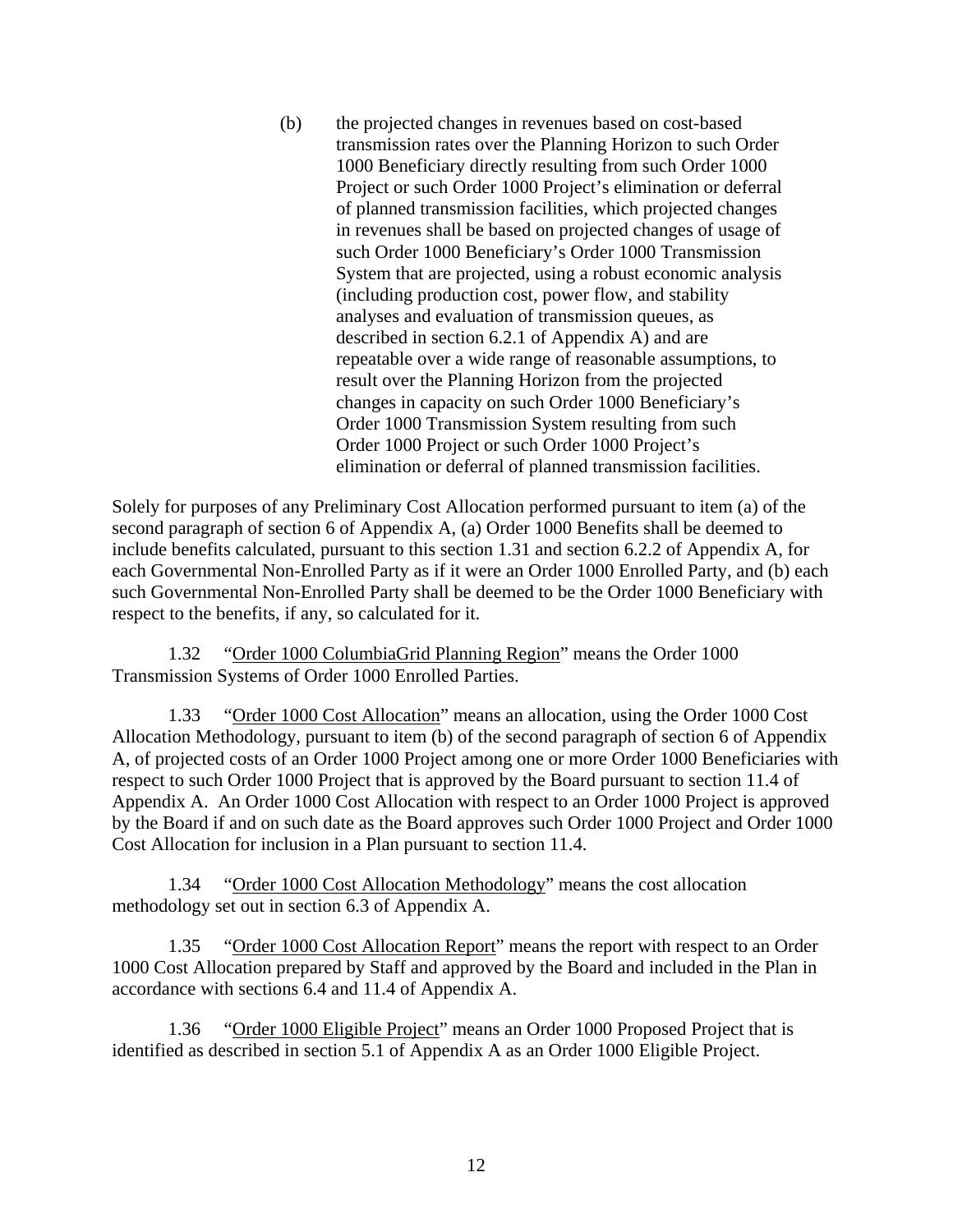1.37 "Order 1000 Enrolled Party" means any Order 1000 Party (whether incumbent or nonincumbent) that

- (i) is an Order 1000 Enrolled Party pursuant to section 14.17 of this Order 1000 Agreement; and
- (ii) has not withdrawn (and has not been deemed to have withdrawn) from this Order 1000 Agreement pursuant to section 13 of this Order 1000 Agreement.

For the avoidance of doubt, specifically excluded from being an Order 1000 Enrolled Party are (a) any Person that has elected pursuant to section 14.17 of this Order 1000 Agreement to be a Governmental Non-Enrolled Party, and (b) any Person that is pursuant to section 14.17 of this Order 1000 Agreement an ITP Proponent.

1.38 "Order 1000 Material Adverse Impacts" means, with respect to any solution to an Order 1000 Need (or other transmission need for which a solution is identified under this Order 1000 Agreement) a reduction of transmission capacity on a transmission system (or other adverse impact on such transmission system that is generally considered in transmission planning in the Western Interconnection) due to such solution that is material, that would result from such solution, and that is unacceptable to the Person that owns or operates such transmission system. For purposes of this Order 1000 Agreement, Order 1000 Material Adverse Impacts are considered mitigated if there would not be any Order 1000 Material Adverse Impacts due to such solution.

1.39 "Order 1000 Merchant Transmission Project" means existing or planned transmission facilities for which the costs are recovered or intended to be recovered through negotiated rates and are therefore not eligible for Order 1000 Cost Allocation.

1.40 "Order 1000 Need" means any need for transmission facilities, as identified in a System Assessment Report pursuant to section 3 of Appendix A, in the Order 1000 ColumbiaGrid Planning Region, including any such need that is driven by reliability requirements, addresses economic considerations, or is driven by Public Policy Requirements. "Order 1000 Potential Need" is an item that is proposed or considered for inclusion in the system assessment for possible identification in the System Assessment Report as an Order 1000 Need. For purposes of section 7 of Appendix A, an Order 1000 Need in the Order 1000 ColumbiaGrid Planning Region is referred to as a regional transmission need.

1.41 "Order 1000 Need Statement" means, with respect to an Order 1000 Need, a statement developed by Staff pursuant to section 3 of Appendix A and included for informational purposes in a Plan. A "Draft Order 1000 Need Statement" means a proposal for an Order 1000 Need Statement as described in section 3 of Appendix A.

1.42 "Order 1000 Needs Factors" shall have the meaning set forth in section 2.2 of Appendix A.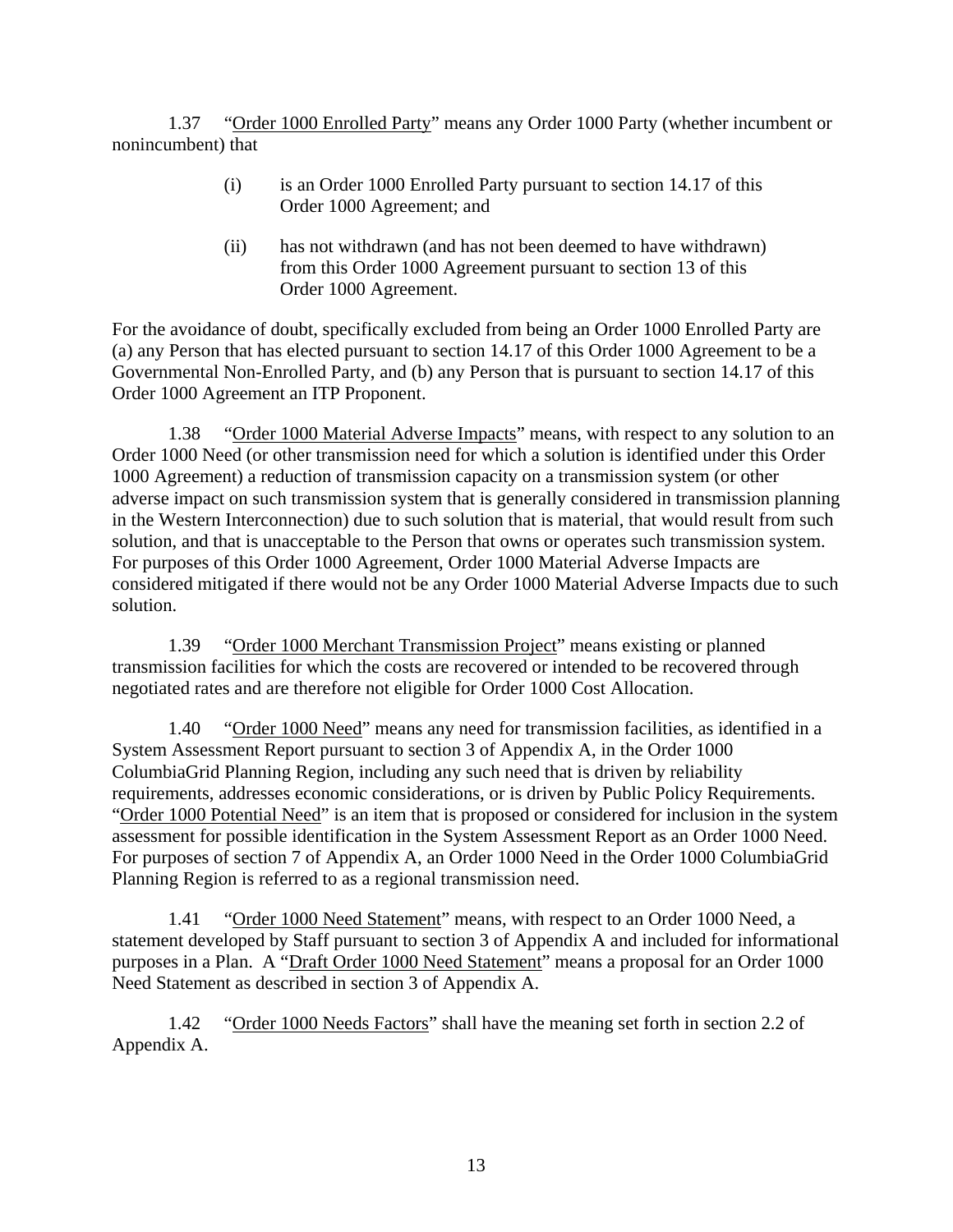1.43 "Order 1000 Needs Meeting" means the annual meeting provided for in section 3.1 of Appendix A to discuss Order 1000 Potential Needs that should be included in the upcoming system assessment.

1.44 "Order 1000 Non-Incumbent Transmission Developer" means, with respect to transmission facilities proposed by an Order 1000 Enrolled Party, such Order 1000 Enrolled Party if such proposed transmission facilities are in the Order 1000 ColumbiaGrid Planning Region and are outside any retail distribution service territory or footprint of such Order 1000 Enrolled Party, or such Order 1000 Enrolled Party does not have a retail distribution service territory or footprint.

1.45 "Order 1000 Non-Transmission Alternative" means an alternative that does not involve the construction of transmission facilities and that ColumbiaGrid has determined would result in the elimination or deferral of an Order 1000 Need of an Order 1000 Enrolled Party by modifying the loads or resources reflected in the system assessments. Examples of such alternatives that may constitute Order 1000 Non-Transmission Alternatives may include demand-side load reduction programs, peak-shaving projects, and distributed generation. The following examples are specifically excluded from Order 1000 Non-Transmission Alternatives: remedial action schemes, shunt capacitors, and reconductoring.

1.46 "Order 1000 Party" means each signatory, other than ColumbiaGrid, to this Order 1000 Agreement.

1.47 "Order 1000 Planning Criteria" means the then-current planning standards that ColumbiaGrid shall apply, as provided in section 2.1 of Appendix A, in any system assessment, System Assessment Report, or Order 1000 Need Statement, with respect to Order 1000 Need(s), Interregional Transmission Project(s), Order 1000 Proposed Project(s), Order 1000 Eligible Project(s), and Order 1000 Projects.

1.48 "Order 1000 Planning Region" means each of the following Order 1000 transmission planning regions insofar as they are within the Western Interconnection: California Independent System Operator Corporation, Order 1000 ColumbiaGrid Planning Region, Northern Tier Transmission Group, and WestConnect. For purposes of section 7 of Appendix A, Order 1000 Planning Region is referred to as a Planning Region.

1.49 [Reserved]

1.50 "Order 1000 Project" means any Order 1000 Eligible Project, if and for so long as: (i) it has been selected as an Order 1000 Project in accordance with section 5.3 of Appendix A; (ii) all Order 1000 Enrolled Parties and ITP Proponents that timely requested Order 1000 Cost Allocation for such project have not withdrawn such requests in accordance with section 5.2 of Appendix A (whether such withdrawal(s) is before or after inclusion of such project in a Plan); (iii) the Benefit to Cost Ratio for such project has not been determined pursuant to section 6.3.2 of Appendix A to be less than 1.25; (iv) an agreement on implementation of such project is not reached in accordance with section 5.4 of Appendix A or section 6.4 of Appendix A; and (v) such project has not been removed from a Plan as an Order 1000 Project pursuant to sections 3.3 and 11.4.1 of Appendix A.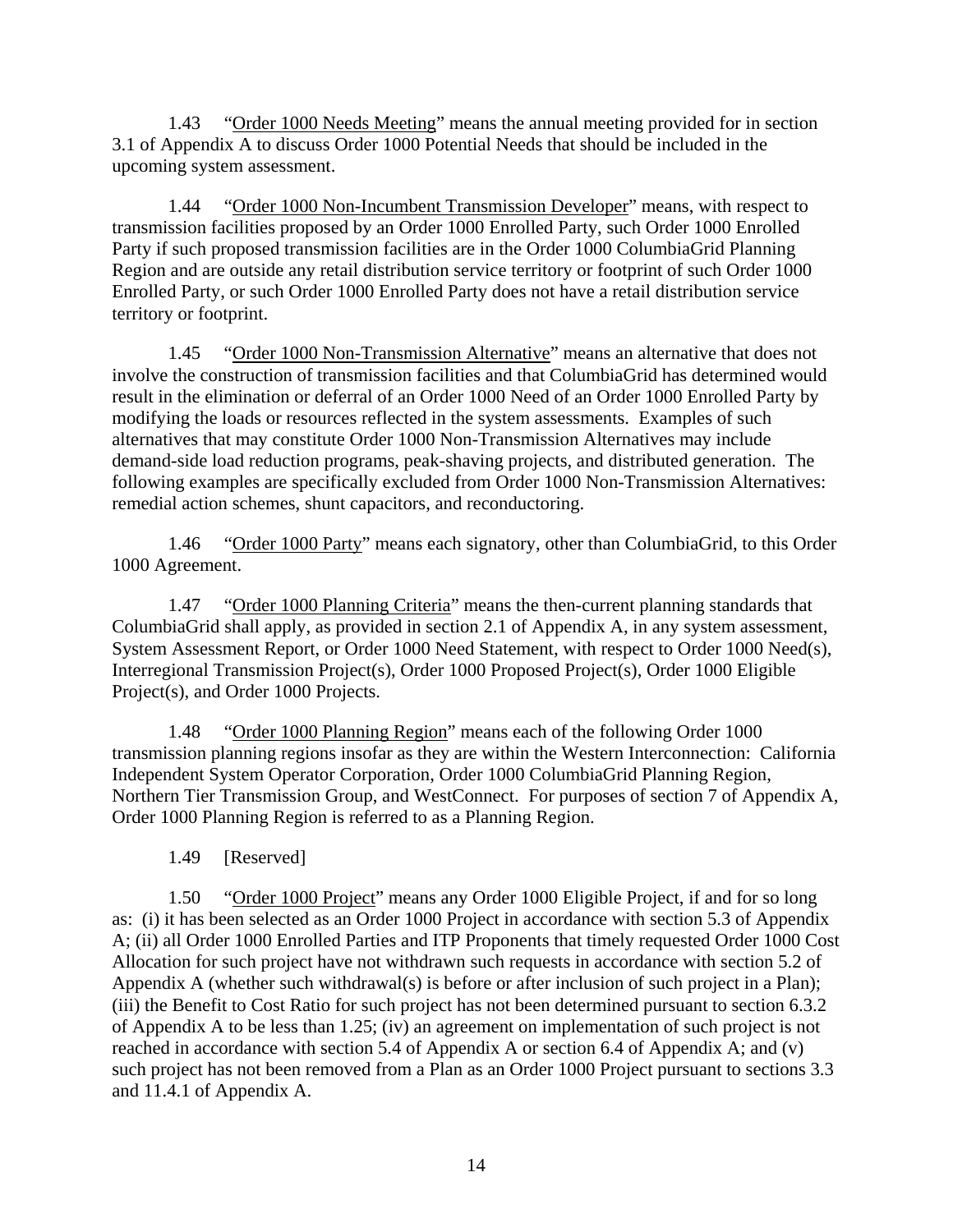For purposes of the cost allocation provisions of this Order 1000 Agreement, transmission facilities of an ITP may be deemed to be an Order 1000 Project notwithstanding the fact that the selection of an ITP as an Order 1000 Project under this Order 1000 Agreement occurs after cost allocation calculations have been performed with respect to such ITP.

- 1.51 "Order 1000 Proposed Project" means proposed transmission facilities that
	- (i) are in the Order 1000 ColumbiaGrid Planning Region; or
	- (ii) are an ITP

that are included in a plan of service developed by a Study Team and that address an Order 1000 Need(s). Order 1000 Proposed Project specifically excludes any Order 1000 Merchant Transmission Project.

1.52 "Order 1000 Proposed Staff Solution" shall have the meaning set forth in section 4.4 of Appendix A.

1.53 "Order 1000 Replication Data" means basic criteria, assumptions, and data necessary to replicate the results of ColumbiaGrid's planning studies performed pursuant to this Order 1000 Agreement with respect to any Order 1000 Potential Need, Order 1000 Need, Order 1000 Proposed Project, Order 1000 Eligible Project, Order 1000 Project, or ITP.

- 1.54 "Order 1000 Transmission System" means
	- (i) the existing or proposed transmission facilities in the Regional Interconnected Systems of any Order 1000 Enrolled Party that is a Planning Party; and
	- (ii) the proposed transmission facilities in the Regional Interconnected Systems of any Order 1000 Enrolled Party that is an Order 1000 Non-Incumbent Transmission Developer with respect to such proposed transmission facilities;

*provided that* Order 1000 Transmission System specifically excludes any existing or proposed transmission facilities in any Order 1000 Planning Region other than the Order 1000 ColumbiaGrid Planning Region.

1.55 "Pacific Northwest" means (i) the sub region within the Western Interconnection comprised of Alberta, British Columbia, Idaho, Montana, Nevada, Oregon, Utah, Washington, and Wyoming; and (ii) any portions of the area defined in 16 U.S.C. § 839a(14) that are not otherwise included in (i).

1.56 "Party" means a signatory to the PEFA.

1.57 "PEFA" shall have the meaning set forth in Recital A of this Order 1000 Agreement.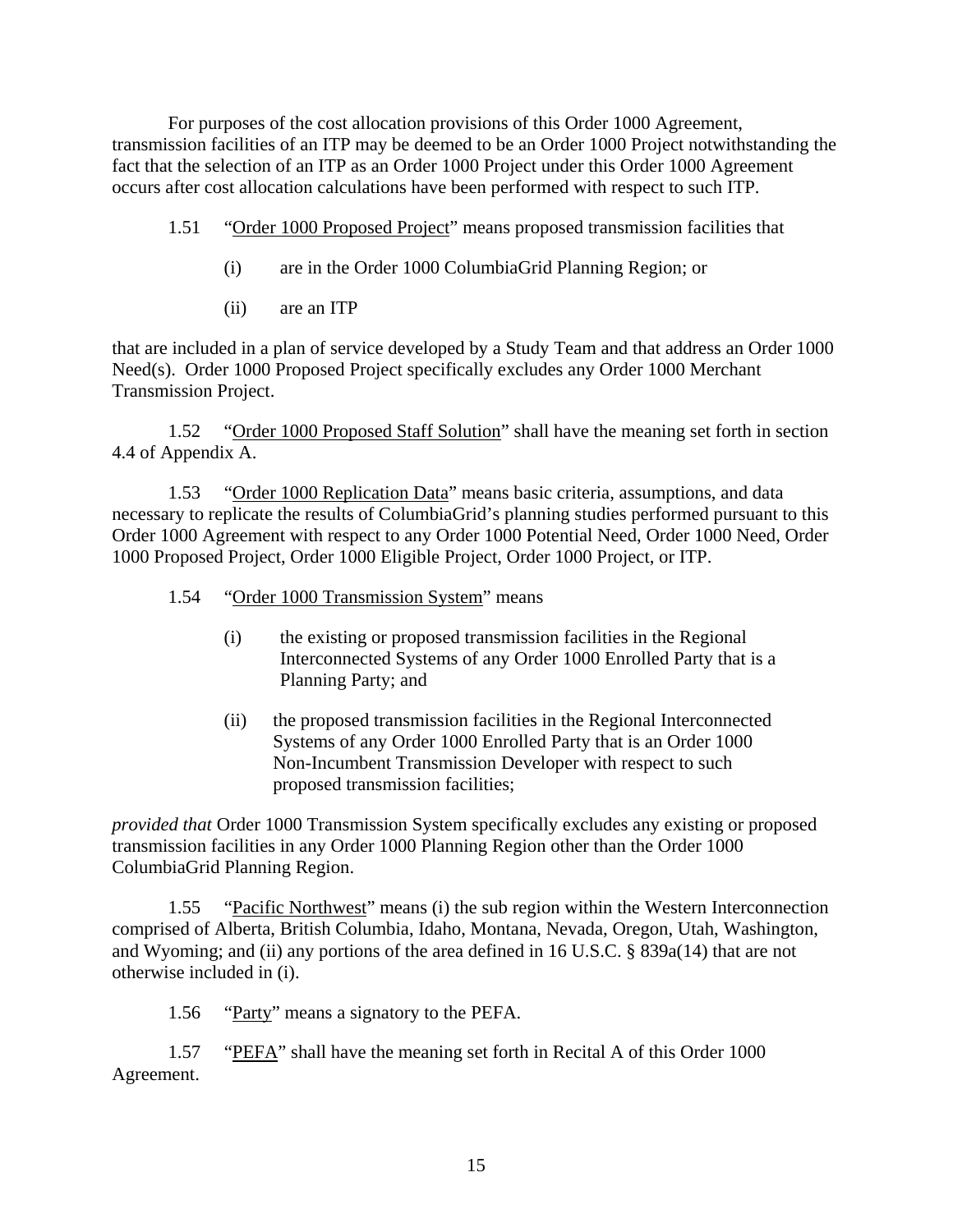1.58 "Person" means an individual, corporation, cooperative corporation, municipal corporation, quasi-municipal corporation, joint operating entity, limited liability company, mutual association, partnership, limited partnership, limited liability partnership, association, joint stock company, trust, unincorporated organization, government entity or political subdivision thereof (including a federal power marketing administration), or organization recognized as a legal entity by law in the United States or Canada.

1.59 "Plan" means at any time the then-current Biennial Plan, as then revised by any Plan Updates. A "Draft Plan" refers to a Draft Biennial Plan or a Draft Plan Update. For purposes of section 7 of Appendix A, a Plan in the Order 1000 ColumbiaGrid Planning Region is referred to as a regional transmission plan.

1.60 "Plan Update" means an update to the then-current Plan adopted by the Board pursuant to section 2.4 of this Order 1000 Agreement. A "Draft Plan Update" means a plan update presented by Staff to the Board for adoption but not yet adopted by the Board.

1.61 "Planning Cycle" means a period of approximately 24 months during which a Draft Biennial Plan is to be prepared and presented to the Board for adoption and during which a Biennial Plan is to be subsequently adopted by the Board.

1.62 "Planning Horizon" means, with respect to any Biennial Plan (or Plan Update), the period for which the system assessment for such Biennial Plan (or Plan Update) is made, which period shall be the longer of (i) ten years or (ii) the planning period required by the Commission in its pro forma open access transmission tariff, as it may be amended from time to time.

1.63 "Planning Party" means each Party to the PEFA other than ColumbiaGrid. ColumbiaGrid shall maintain a list of the Planning Parties on the Website.

1.64 "Preliminary Cost Allocation" means a cost allocation pursuant to section 6 of Appendix A that has not been approved by the Board pursuant to section 11.4 of Appendix A.

1.65 "Preliminary Cost Allocation Report" means, with respect to an Order 1000 Project, the Staff's preliminary cost allocation report prepared in accordance with section 6.4 of Appendix A.

1.66 "Public Policy Requirements" means enacted statutes (*i.e.*, passed by the legislature and signed by the executive) and regulations promulgated by a relevant jurisdiction, whether within a state or at the federal level.

1.67 "Regional Benefits for Purposes of Interregional Cost Allocation" means, with respect to an ITP, an amount equal to the sum of the aggregate Order 1000 Benefits calculated in accordance with the provisions of section 1.31 of this Order 1000 Agreement for any Order 1000 Beneficiary(ies) of such ITP. For purposes of items (ii) and (c) of section 7.5.2 of Appendix A, Regional Benefits for Purposes of Interregional Cost Allocation is referred to as ColumbiaGrid's regional benefits stated in dollars resulting from the ITP.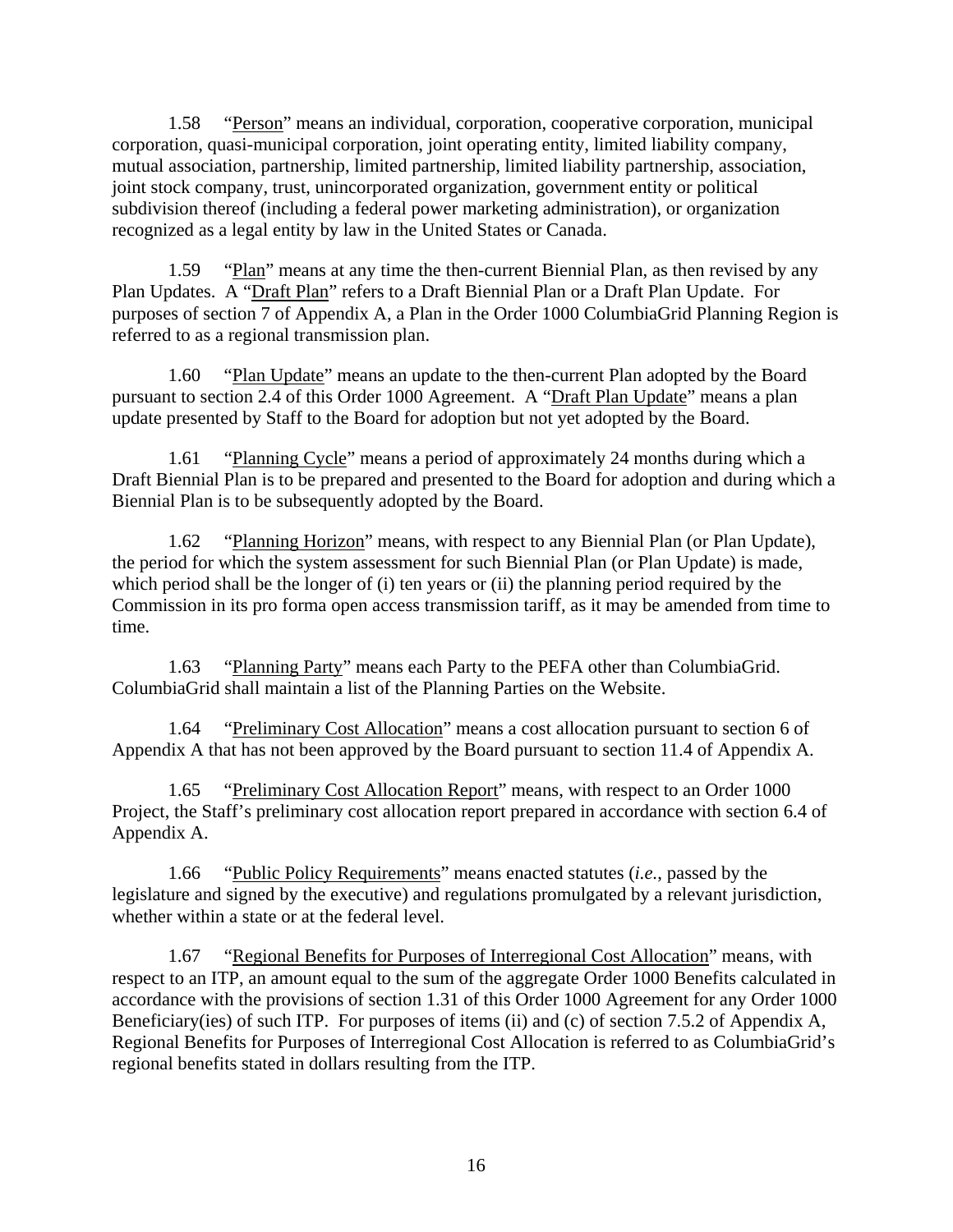1.68 "Regional Interconnected Systems" or "RIS" means the transmission systems in the Pacific Northwest.

1.69 "Relevant Planning Regions" means, with respect to an ITP, the Order 1000 Planning Regions that would directly interconnect electrically with such ITP, unless and until such time as a Relevant Planning Region determines that such ITP will not meet any of its regional transmission needs in accordance with section 7.4.2 of Appendix A, at which time it shall no longer be considered a Relevant Planning Region.

1.70 "Relevant State or Provincial Agency" means any State or Provincial agency with authority over energy regulation, transmission, or planning that has expressed an interest in the ColumbiaGrid transmission planning processes and has requested to be included on the Interested Persons List. For example, these may include the Washington Utilities and Transportation Commission, Idaho Public Utilities Commission, Oregon Public Utility Commission, Washington Department of Commerce (specifically the Energy Office within that department), Washington Energy Facility Site Evaluation Council, and the appointees to the Northwest Power and Conservation Council. If requested by a governor in the Pacific Northwest, Relevant State and Provincial Agency may also include a representative from such governor's office. For the purposes of this Order 1000 Agreement, the term also includes any successor to these agencies.

1.71 "Staff" means the ColumbiaGrid staff, officers, or consultants hired or retained by ColumbiaGrid to perform the Staff's responsibilities under this Order 1000 Agreement. The activities of Staff under this Order 1000 Agreement will be performed under the supervision and guidance of the ColumbiaGrid Board.

1.72 "Study Team" with respect to an Order 1000 Proposed Project being developed means a team that is comprised of ColumbiaGrid and the following that choose to participate in such team: (i) any Order 1000 Parties, (ii) any Order 1000 Affected Persons identified with respect to such project, and (iii) any Interested Persons; *provided that* participation in a Study Team may be subject to restrictions in tariffs (*see*, *e.g.*, pro forma open access transmission tariff, sections 17.2 and 18.2) or applicable law to protect Confidential Information or CEII.

1.73 "System Assessment Report" means each system assessment report developed by Staff pursuant to section 3 of Appendix A. "Draft System Assessment Report" means a draft System Assessment Report as described in section 3 of Appendix A. "Final System Assessment Report" has the meaning described in section 3.5 of Appendix A.

1.74 "Third Person" means any Person other than either ColumbiaGrid or any Order 1000 Party.

1.75 "Total Regional Costs from Interregional Cost Allocation" means, with respect to an ITP, the sum of the Assigned Regional Costs from Interregional Cost Allocation of such ITP plus any Additional Regional Costs from Interregional Cost Allocation of such ITP. Total Regional Costs from Interregional Cost Allocation may be recalculated as a result of application of section 7.6.2 of Appendix A.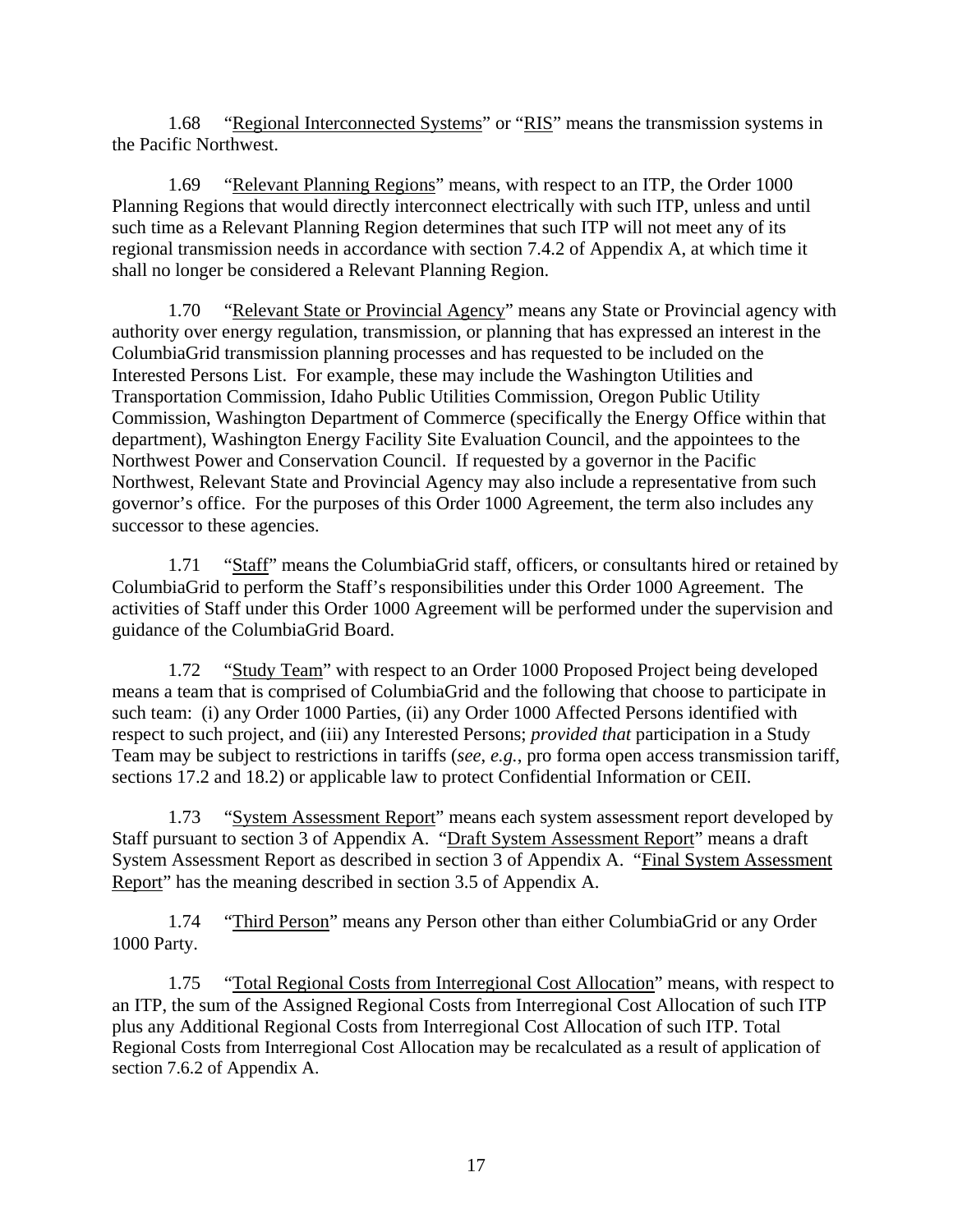1.76 "Transmission Owner or Operator Planning Party" or "TOPP" means a Party to the PEFA (exclusive of ColumbiaGrid) that, pursuant to the PEFA is, or proposes to be, a developer or an owner or operator of transmission facilities in the Pacific Northwest.

1.77 "Uncontrollable Force" means any act or event that delays or prevents an Order 1000 Party or ColumbiaGrid from timely performing obligations under this Order 1000 Agreement, including an act of God, strike, lock-out, labor dispute, labor disturbance, act of the public enemy, act of terrorism, war, insurrection, riot, fire, storm or flood, earthquake, explosion, accident to or breakage, failure or malfunction of machinery or equipment, any curtailment, order, regulation or restriction imposed by governmental, military or lawfully established civilian authorities (other than, as to its own performance, by such Order 1000 Party that is a federal power marketing administration, municipal corporation or other federal, tribal or state governmental entity or subdivision thereof), or any other cause beyond an Order 1000 Party's or ColumbiaGrid's reasonable control and to the extent without such Order 1000 Party's or ColumbiaGrid's fault or negligence. Economic hardship shall not constitute an Uncontrollable Force under this Order 1000 Agreement.

1.78 "Website" means the website maintained by ColumbiaGrid at www.columbiagrid.org.

1.79 "Western Electricity Coordinating Council" or "WECC" means the Western Electricity Coordinating Council or any successor entity.

1.80 "Willful Action" means an action taken or not taken by an Order 1000 Party or ColumbiaGrid, which action is knowingly or intentionally taken or failed to be taken, with intent that injury or damage would result therefrom or which action is wantonly reckless. Willful Action does not include any act or failure to act which is involuntary, accidental, negligent, or grossly negligent.

# **2. Transmission Planning Processes**

# **2.1 Relationship to the PEFA**

This Order 1000 Agreement is based on the transmission planning processes in the PEFA and provides additional terms and processes necessary for ColumbiaGrid to facilitate the performance of certain transmission planning processes on behalf of Governmental Non-Enrolled Parties and, pursuant to Order 1000, on behalf of Order 1000 Enrolled Parties and ITP Proponents. Order 1000 Enrolled Parties and ITP Proponents shall, as applicable, participate, with respect to Order 1000 Potential Needs, Order 1000 Need(s), Interregional Transmission Project(s), Order 1000 Proposed Project(s), Order 1000 Eligible Project(s), and Order 1000 Projects, in ColumbiaGrid transmission planning processes in accordance with this Order 1000 Agreement. In the event of a conflict between any provision of this Order 1000 Agreement and any provision of the PEFA, the provisions of this Order 1000 Agreement shall prevail with respect to the rights and obligations as between and among ColumbiaGrid and Order 1000 Parties.

The transmission planning processes under this Order 1000 Agreement are intended to supplement the transmission planning processes under the PEFA. The transmission planning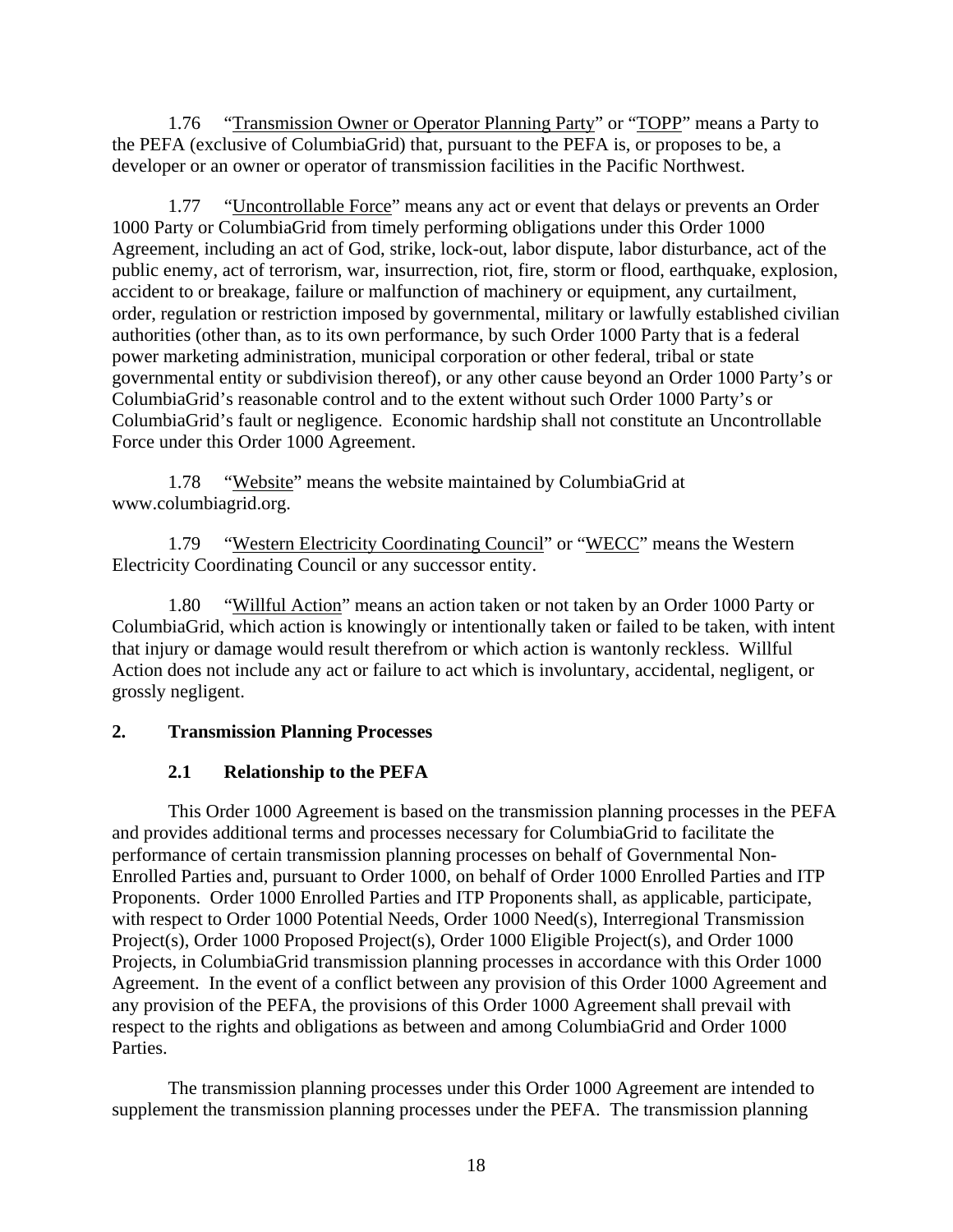processes under this Order 1000 Agreement shall, to the extent practicable, utilize the same transmission planning processes that are used under the PEFA. The performance of system assessments and preparation of Biennial Plans pursuant to this Order 1000 Agreement are intended to be accomplished in conjunction with the performance of the system assessments and preparation of the Biennial Plans under the PEFA. Nothing in this Order 1000 Agreement shall obligate ColumbiaGrid to prepare a Biennial Plan separate from the Biennial Plan prepared under the PEFA and nothing in this Order 1000 Agreement shall obligate ColumbiaGrid to prepare a system assessment separate from the system assessment prepared under the PEFA; *provided that* that the requirements of this Order 1000 Agreement are satisfied.

# **2.2 Provisions of the PEFA Applicable to Order 1000 Parties Not Party to the PEFA**

For purposes of this Order 1000 Agreement, each Order 1000 Party that is not a Party to the PEFA shall comply with the provisions of the PEFA (except as otherwise provided in this section 2.2), including the following sections of the PEFA, as though such Order 1000 Party is a Planning Party and Transmission Owner or Operator Planning Party:

- Section 1—Definitions
- Section 2—Biennial Transmission Plans and Updates
- Section 3—Plan Methodology
- Section 4—ColumbiaGrid Transmission Planning Process Requirements
- Section 11—Authorization for ColumbiaGrid to Perform Obligations Under This Agreement
- Section 12—Limitations of Liability Among Planning Parties
- Section 13.3—First Party Claims
- Section 13.5—Inaccurate or Incomplete Data or Information
- Section 13.6—Limitation of Damages
- Section 14—Uncontrollable Force
- Section 16—Confidentiality Obligations
- Section 19.3—Construction of Agreement
- Section 19.6—Governing Law
- Section 19.8—Singular and Plural; Use of "Or"
- Section 19.9—Headings for Convenience Only
- Section 19.10—Relationship of the Parties
- Section 19.11—No Third Person Beneficiaries
- Section 19.12—No Dedication of Facilities
- Section 19.13—Nonwaiver
- Appendix A (except as provided below)—Transmission Planning Process

Notwithstanding the foregoing, the following provisions of the PEFA are specifically not applicable under this Order 1000 Agreement to any Order 1000 Party and shall not constitute obligations under this Order 1000 Agreement of ColumbiaGrid or any Order 1000 Party:

- Section 5—Commitment to Move to Common Queue and Explore Other Improvements
- Section 6—Offer and Execution of Facilities Agreements; Other Agreements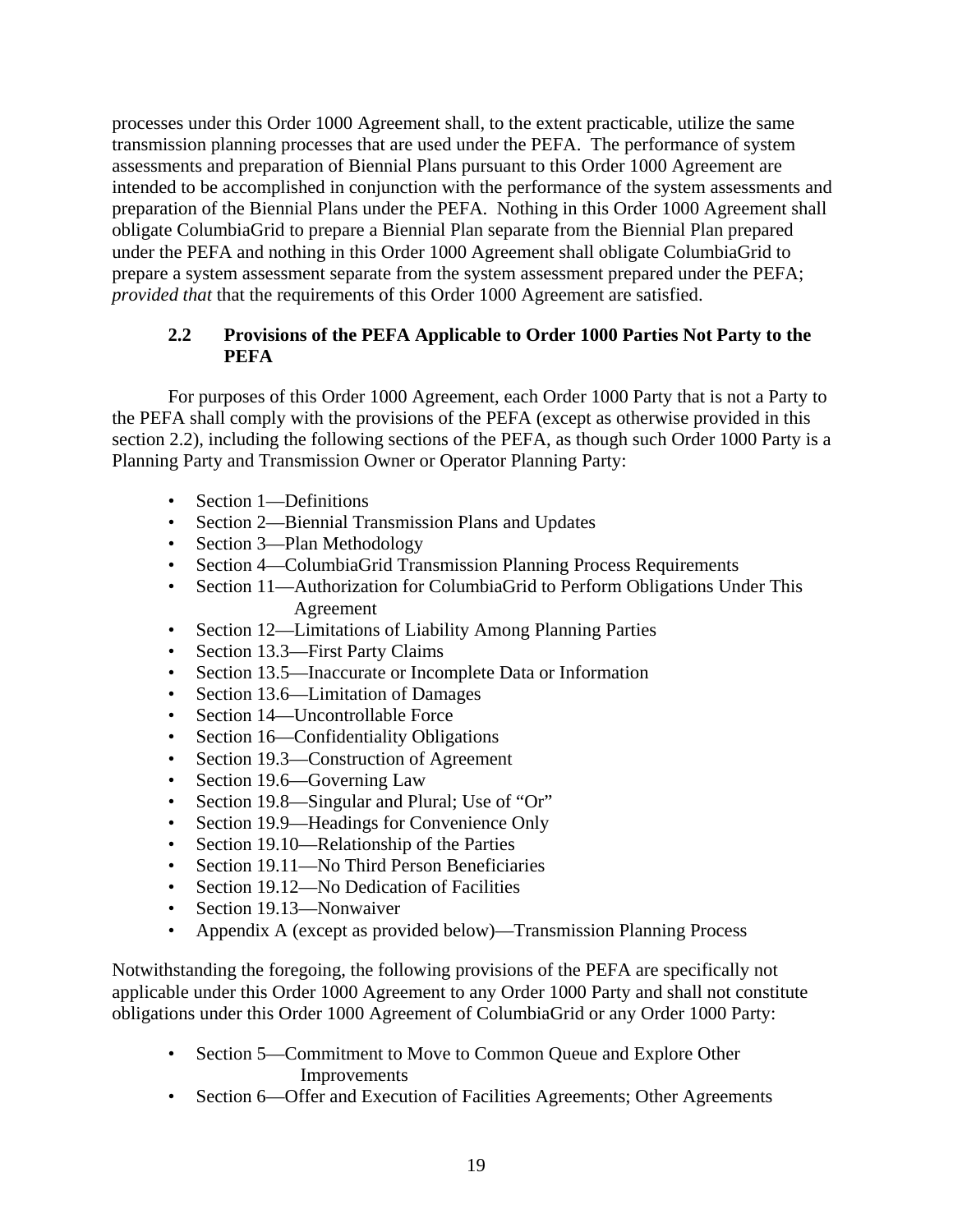- Section 7—Regional and Interregional Transmission Coordination
- Section 8—Payment
- Section 9—Budgets
- Section 13.4—Third Person Claims
- Section 15—Assignments and Conveyances
- Section 17—Effective Date
- Section 18—Withdrawal
- Section 19—Miscellaneous, except as specifically included above
- Appendix B—Facilities Agreement

In addition to the provisions listed above, the provisions of the PEFA that provide for any cost allocation, including, but not limited to, any such provisions in sections 5.4, 6.4, 8.4, and 9.4 of Appendix A of the PEFA, are not applicable under this Order 1000 Agreement to any Order 1000 Party that is not a Party to the PEFA and shall not constitute obligations of ColumbiaGrid or any Order 1000 Party under this Order 1000 Agreement.

Each Order 1000 Party acknowledges and agrees that, by ColumbiaGrid and the Order 1000 Parties entering into and performing this Order 1000 Agreement, no Order 1000 Party becomes Party to, or third-party beneficiary under, the PEFA.

# **2.3 Draft Biennial Plans and Biennial Plans**

Each Planning Cycle, ColumbiaGrid shall develop and review a Draft Biennial Plan and shall adopt, by majority vote of the Board, a Biennial Plan. Each Draft Biennial Plan shall include the information with respect to any ITP(s), Order 1000 Proposed Project(s), Order 1000 Eligible Project(s), and Order 1000 Project(s) as described in sections 11.1 and 11.4 of Appendix A, as applicable.

# **2.4 Adoption of Plan Updates**

If at any time ColumbiaGrid determines that changes in conditions make a Plan Update appropriate with respect to any Order 1000 Need, ITP, Order 1000 Proposed Project, Order 1000 Eligible Project, or Order 1000 Project, prior to the adoption of the next Biennial Plan in order for there to be sufficient lead time for implementation, Staff shall develop and the Board shall consider for adoption, a Plan Update of the then-current Plan to address such conditions. Any Plan Update shall to the extent practicable be based on the then-most-current assumptions and conditions. After adoption of a Biennial Plan or Plan Update, ColumbiaGrid shall provide all Study Team participants with a copy thereof, and post such Biennial Plan or Plan Update on the Website.

# **2.5 Plan Methodology**

In developing each Plan, ColumbiaGrid will conduct the following activities consistent with this Order 1000 Agreement and endeavor to:

> (i) after consideration of the data and comments supplied by Order 1000 Parties, customers of Order 1000 Parties, and other Interested Persons and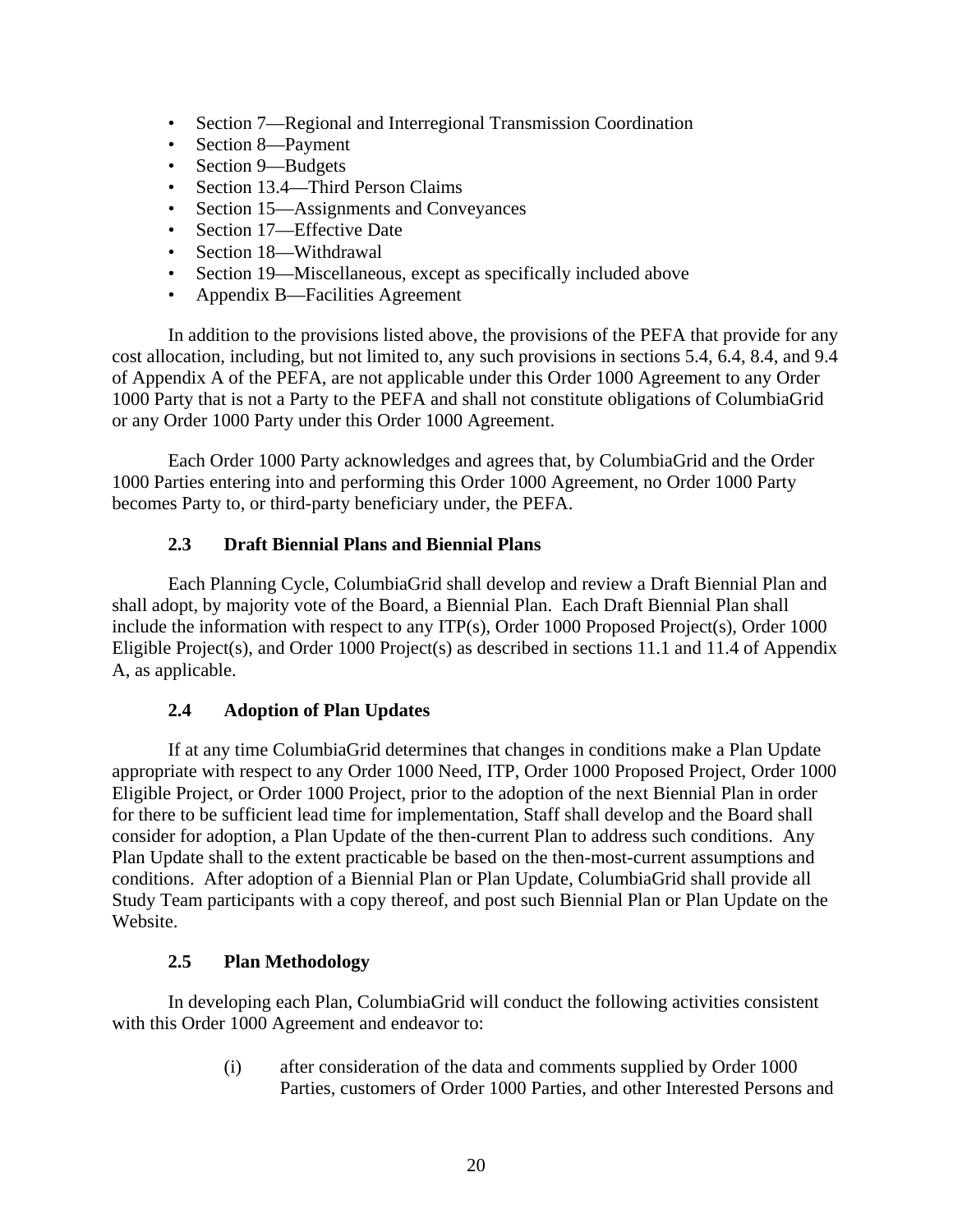stakeholders, develop a Plan that addresses Order 1000 Needs (and transmission needs of any Governmental Non-Enrolled Party identified pursuant to section 2.6 of this Order 1000 Agreement), including those reflecting the specific service requests of transmission customers and that otherwise treats similarly-situated customers (*e.g*., network and retail native load) comparably in the ColumbiaGrid regional transmission planning process;

- (ii) facilitate analysis of solutions to Order 1000 Needs (and transmission needs of Governmental Non-Enrolled Parties identified pursuant to section 2.6 of this Order 1000 Agreement) as if a single utility owned all relevant generating, transmission, and distribution facilities to enhance efficiency and reduce duplication of facilities, environmental impacts, and costs;
- (iii) perform a system assessment of RIS facilities, taking into account the input of Order 1000 Parties and Interested Persons with respect to Order 1000 Potential Needs, including Order 1000 Potential Needs (and potential transmission needs of any Governmental Non-Enrolled Party to be identified pursuant to section 2.6 of this Order 1000 Agreement) driven by a Public Policy Requirement, reliability, or economic considerations;
- (iv) through the system assessment, identify Order 1000 Needs (and transmission needs of any Governmental Non-Enrolled Party identified pursuant to section 2.6 of this Order 1000 Agreement) for which potential solutions should be identified and evaluated;
- (v) task Study Teams to work in an open, transparent, nondiscriminatory, and collaborative manner (subject to ColumbiaGrid's obligation to protect Confidential Information and CEII pursuant to this Order 1000 Agreement) to identify and evaluate solutions to address such Order 1000 Needs (and transmission needs of any Governmental Non-Enrolled Party identified pursuant to section 2.6 of this Order 1000 Agreement) and evaluate such solutions, including, in the case of solutions to Order 1000 Needs, consistency with the solution evaluation factors described in section 2.3 of Appendix A;
- (vi) if properly requested, apply the Order 1000 Cost Allocation Methodology to Order 1000 Projects in accordance with sections 6, 7, or 8 of Appendix A;
- (vii) coordinate, as appropriate, with the planning activities of other regional planning entities and neighboring transmission systems, including Order 1000 Planning Regions other than the Order 1000 ColumbiaGrid Planning Region;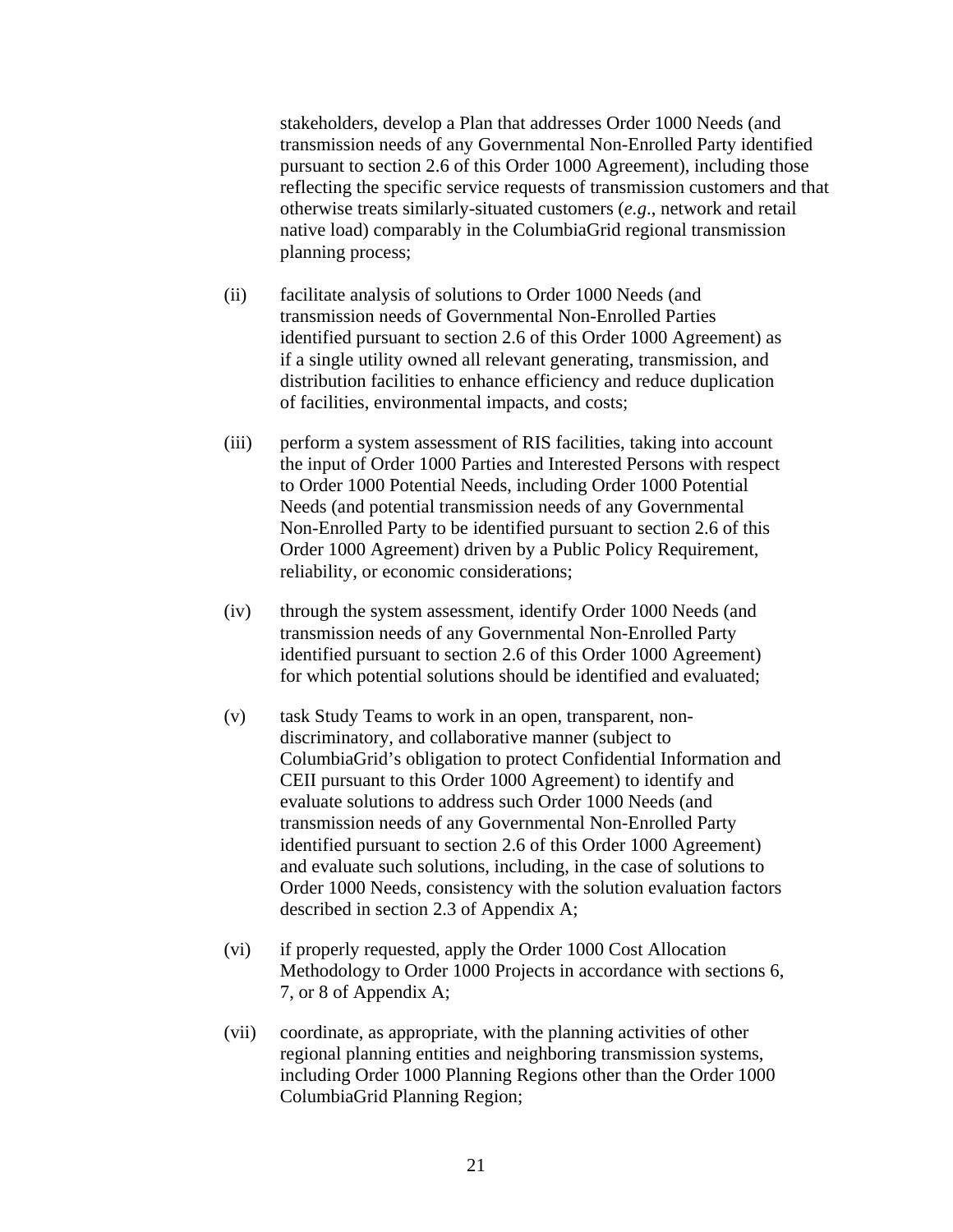- (viii) recognize each Order 1000 Party's responsibility for planning transmission facilities on its transmission system and responsibility for the planning necessary for its local projects and service of its local loads from its transmission system; and
- (ix) with respect to Order 1000 Non-Transmission Alternatives, defer to the development of such alternatives in other appropriate forums and limit analysis of such alternatives to analysis of whether a proposed Order 1000 Non-Transmission Alternative is adopted by the Person on whose Electric System it would be located.

With respect to any request for transmission service or interconnection received by any Order 1000 Party, nothing in this Order 1000 Agreement shall preclude any Order 1000 Party from responding if and as such Order 1000 Party determines is appropriate under its open access transmission tariff.

#### **2.6 Planning Processes Regarding Governmental Non-Enrolled Parties**

**2.6.1** The System Assessment Report(s) that are prepared pursuant to section 3 of Appendix A will, in addition to identifying the information with respect to the Order 1000 ColumbiaGrid Planning Region, also identify need(s) for transmission facilities on the transmission system of any Governmental Non-Enrolled Party, including any such need that is driven by reliability requirements, addresses economic considerations, or is driven by Public Policy Requirements. ColumbiaGrid, in coordination with the Order 1000 Parties and Interested Persons, shall (i) select need(s) for transmission facilities in the ColumbiaGrid Planning Region of any such Governmental Non-Enrolled Party that are projected to occur during the Planning Horizon that should be addressed, (ii) develop conceptual transmission solutions that address any such need(s), and (iii) indicate whether a non-transmission solution might be viable to eliminate or delay the necessity for a transmission-based solution to such needs. In selecting such needs from among potential needs, ColumbiaGrid shall apply the Order 1000 Needs Factors as if such potential needs were Order 1000 Potential Needs.

**2.6.2** Study Team(s) will, in addition to the purpose and function of Study Team(s) described in section 4 of Appendix A, also be formed and used to evaluate solutions (including Governmental Non-Enrolled Party Non-Transmission Alternatives that would result in the elimination or deferral of a transmission need of a Governmental Non-Enrolled Party) and develop all required elements of a plan(s) of service to address transmission needs identified pursuant to section 2.6.1 of this Order 1000 Agreement. In selecting such transmission solutions from among potential solutions, ColumbiaGrid shall apply the relevant provisions of sections 2, 3, and 4 of Appendix A, including the Order 1000 Planning Criteria set forth in section 2.1 of Appendix A and the factors set forth in section 2.3 of Appendix A, as if the Order 1000 Governmental Non-Enrolled Party was an Order 1000 Enrolled Party and as if such solutions were intended to address Order 1000 Needs. In the event that the Study Team does not reach consensus on all of the elements of the plan(s) of service, Staff shall determine all of the elements, upon which the Study Team did not reach consensus, of the plan(s) of service; *provided that* in making its determination, Staff shall consider any comments by any Order 1000 Party or Interested Person.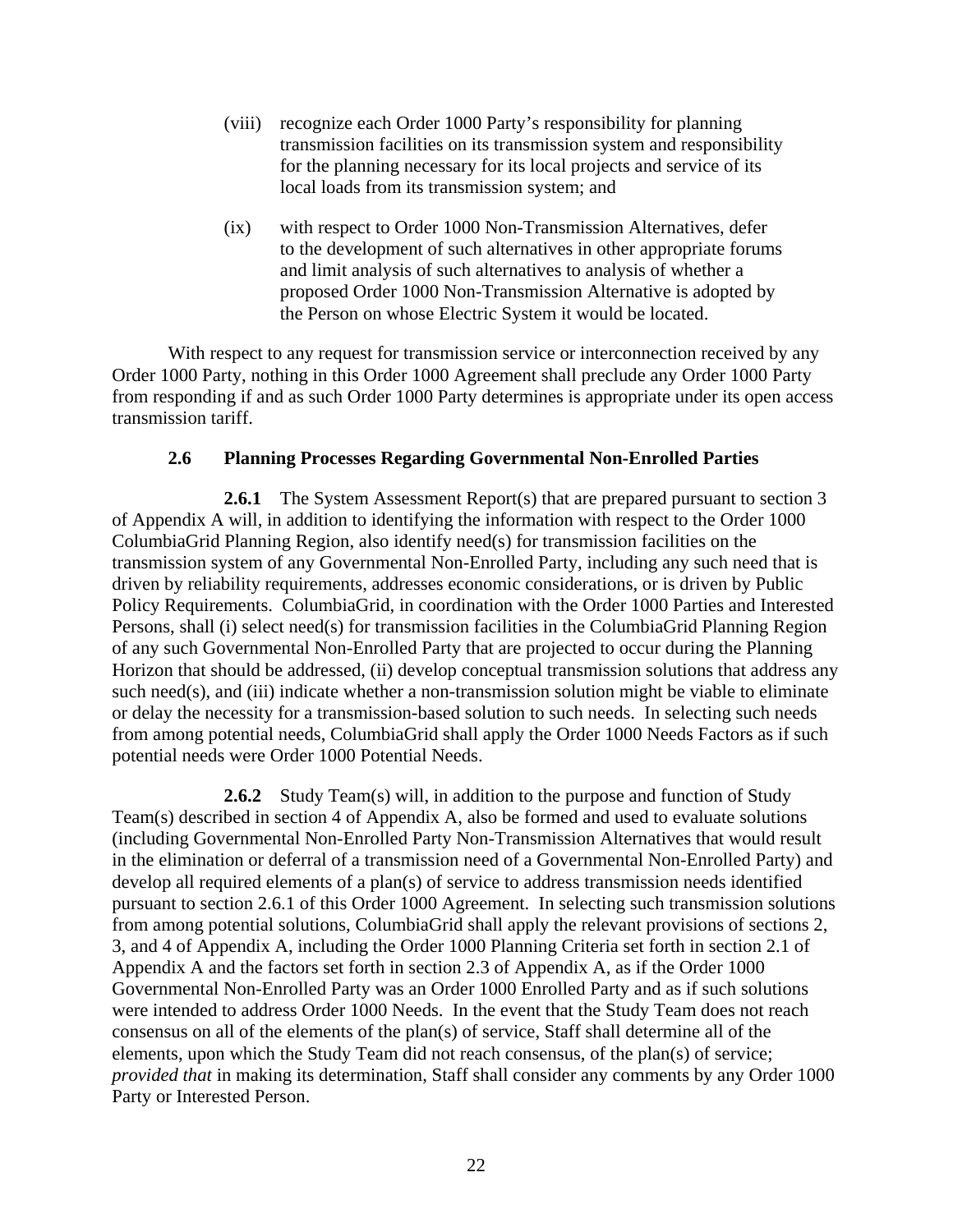#### **3. Order 1000 Party Payment Obligations**

#### **3.1 Base Payment Obligation**

Each Person that is an Order 1000 Party shall, except as provided in section 3.2 of this Order 1000 Agreement,

- (i) within sixty days after such Person's execution and delivery of this Order 1000 Agreement, pay to ColumbiaGrid a total amount equal to \$50,000; and
- (ii) commencing upon the expiration of the Planning Cycle in which such Person's payment pursuant to item (i) above was due, thereafter pay to ColumbiaGrid an amount equal to \$2,083.33 per calendar month until such Person has withdrawn or has been deemed to withdraw from this Order 1000 Agreement pursuant to section 13 of this Order 1000 Agreement; each such monthly payment shall be due on the first day of the month for which the payment is to be made.

For the avoidance of doubt, ColumbiaGrid shall have no obligation under this Order 1000 Agreement to any Order 1000 Party obligated to make payment pursuant to this section 3.1 unless and until such payment is received from such Order 1000 Party by ColumbiaGrid, and such payment shall not be refundable.

ColumbiaGrid or any Order 1000 Party may, by providing written notice to all other signatories to this Order 1000 Agreement, request that ColumbiaGrid and all Order 1000 Parties review the payment obligation under the first paragraph of this section 3.1 and review whether such payment obligation is set at a level that is expected to reimburse ColumbiaGrid for the additional administrative expenses that ColumbiaGrid is reasonably anticipated to incur under this Order 1000 Agreement in the next upcoming even-numbered calendar year and the subsequent year; *provided that* any such request must be given not less than nine full calendar months prior to the commencement of such even-numbered calendar year; *provided further* no such request may be given for review of any two-year period commencing prior to January 1, 2016. Within 60 days after ColumbiaGrid's receipt of any such request for review, ColumbiaGrid shall provide written notice to each Order 1000 Party that provides (a) identification of any adjustment in payments pursuant to the first paragraph of this section 3.1 that ColumbiaGrid believes should be made, in the two-year period for which such request was made, so that such payments equal the additional administrative expenses that ColumbiaGrid is reasonably anticipated to incur under this Order 1000 Agreement in such two-year period and (b) documentation demonstrating that such adjustment is necessary in order for such payments to equal the additional administrative expenses that ColumbiaGrid is reasonably anticipated to incur under this Order 1000 Agreement in such two-year period. Upon receipt of such notice, ColumbiaGrid and the Order 1000 Parties shall negotiate in good faith to obtain a mutuallyagreeable amendment to this Order 1000 Agreement that revises the payments to be made pursuant to the first paragraph of this section 3.1, so that such payments in such two-year period equal the additional administrative expenses that ColumbiaGrid is reasonably anticipated to incur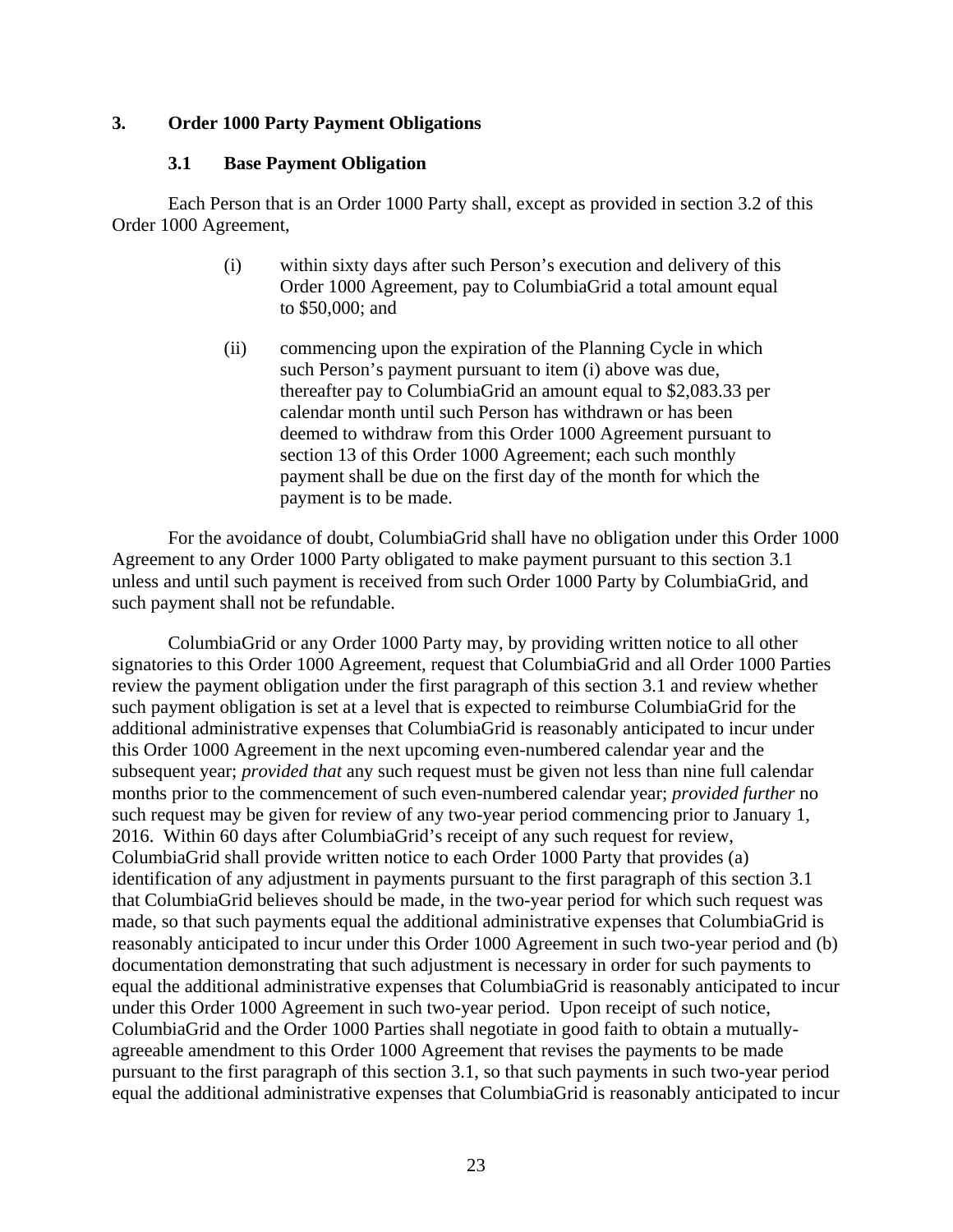under this Order 1000 Agreement in such two-year period. Any such revised monthly payments to be made pursuant to item (ii) of the first paragraph of this section 3.1 shall equal 1/24th of the revised payments to be made pursuant to item (i) of the first paragraph of this section 3.1, and the payments to be made pursuant to the second paragraph of this section 3.1 shall be revised to be equal to the revised payments to be made pursuant to item (i) of the first paragraph of this section 3.1. For purposes of this section 3.1, "additional administrative expenses that ColumbiaGrid is reasonably anticipated to incur under this Order 1000 Agreement" refers to administrative expenses of ColumbiaGrid that are reasonably expected to occur but that would not be reasonably expected to occur if ColumbiaGrid were not a signatory to this Order 1000 Agreement and specifically does not include any costs for which ColumbiaGrid should be paid pursuant to the second paragraph of this section 3.1 and specifically does not include any costs for which ColumbiaGrid should be paid pursuant to section 3.3 of this Order 1000 Agreement.

# **3.2 Exemptions from Base Payment Obligation**

Notwithstanding section 3.1 of this Order 1000 Agreement, any ITP Proponent shall have no payment obligation under section 3.1 of this Order 1000 Agreement if ColumbiaGrid determines that an Order 1000 Enrolled Party could be a proponent of an ITP in the Order 1000 Planning Region in which such ITP Proponent is Enrolled (and which is a Relevant Planning Region for such ITP), if any, without there being any payment obligation imposed on such Order 1000 Party in order for it to be a proponent of such ITP.

Any Order 1000 Party that was a signatory to any Superseded Order 1000 Functional Agreement and made a payment of \$50,000 as specified therein shall have no obligation under this Order 1000 Agreement to make the \$50,000 payment specified in item (i) of section 3.1 of this Order 1000 Agreement.

An Order 1000 Party that has made a \$50,000 payment pursuant to section 3.1 of this Order 1000 Agreement (or as specified in any Superseded Order 1000 Functional Agreement) but that withdraws or is deemed to withdraw in the Planning Cycle in which such payment was made shall, if it becomes an Order 1000 Party again during the same Planning Cycle, have no obligation to make such \$50,000 payment again but rather shall after such Planning Cycle make any monthly payments due pursuant to section 3.1 of this Order 1000 Agreement.

# **3.3 Incremental Cost Payment Obligation**

Any Order 1000 Enrolled Party that requests an Order 1000 Cost Allocation (or reperformance of an Order 1000 Cost Allocation) pursuant to section 5.2 of Appendix A shall pay to ColumbiaGrid the following incremental ColumbiaGrid costs of performing (or reperforming) such Order 1000 Cost Allocation, as reasonably determined by ColumbiaGrid:

- (i) any time of ColumbiaGrid employees or contractors required to perform such Order 1000 Cost Allocation, charged at the cost per hour of such employees or contractors; and
- (ii) to the extent not included in item (i) above, the incremental cost of any services (or licenses) secured specifically for such Order 1000 Cost Allocation by ColumbiaGrid, as necessary to perform such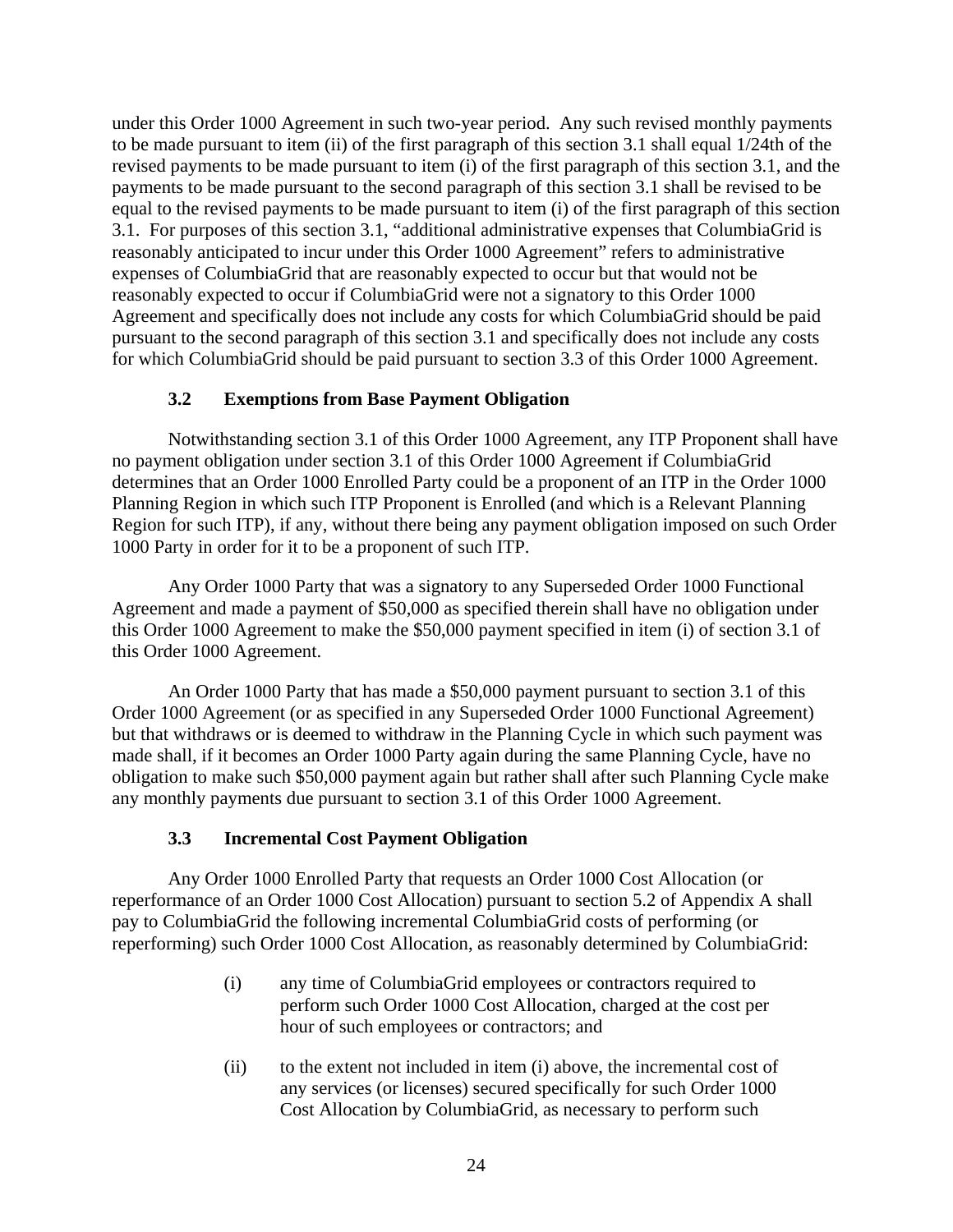Order 1000 Cost Allocation, that would not have otherwise been secured; *provided that* if any such services (or licenses) are also used for one or more Order 1000 Cost Allocations during the same Planning Cycle in which ColumbiaGrid initially procured such services (or licenses), ColumbiaGrid shall equitably allocate the costs of such services (or licenses) among the requesters of all such Order 1000 Cost Allocations for which such services (or licenses) are used (and shall provide a credit as appropriate against earlier payments for such services (or licenses) as appropriate to achieve such equitable allocations.

("Incremental Costs"). Specifically excluded from Incremental Costs of performing any Order 1000 Cost Allocation are (a) any occupancy and incidental costs such as rent, office supplies, or long-distance telephone calls; and (b) any costs described in item (ii) above that ColumbiaGrid would otherwise incur in the absence of performance of any Order 1000 Cost Allocation.

#### **4. ColumbiaGrid Transmission Planning Process Requirements**

# **4.1 Duty to Cooperate**

Each Order 1000 Party shall cooperate with and support ColumbiaGrid in the implementation of its responsibilities under this Order 1000 Agreement, which shall, as applicable, include providing data relating to its Electric System or Proposed Order 1000 Need(s) (including data relating to any proposed solutions to address such Proposed Order 1000 Need(s) for which such Order 1000 Party is a proponent) and individual Order 1000 Party transmission planning criteria and performing technical studies regarding its transmission system (or Proposed Order 1000 Need(s)) as it relates to the RIS. Specifically, each Order 1000 Party shall participate in, and support, ColumbiaGrid performing annual system assessments and shall participate actively in the Study Teams that are formed to address Order 1000 Needs or develop Order 1000 Proposed Projects for which such Order 1000 Party is an Order 1000 Affected Person. Each Order 1000 Party performing studies contemplated under this Order 1000 Agreement shall keep the Staff informed about those studies and seek the input of the Staff, as appropriate, and shall provide the final studies to the Staff for the use of ColumbiaGrid. Nothing in this Order 1000 Agreement shall prohibit an Order 1000 Party from constructing a transmission facility or expanding its Electric System in a manner that has not yet been reflected in a Plan; *provided that* nothing in this Order 1000 Agreement shall preclude ColumbiaGrid from determining through a system assessment that there are still unmet Order 1000 Need(s) notwithstanding any such facility or expansion or any other facility or expansion. Nothing in this section 4.1 is intended to prevent ColumbiaGrid from performing studies as needed in accordance with this Order 1000 Agreement.

# **4.2 Coordinated, Open, Transparent, and Non-Discriminatory Nature of Process**

ColumbiaGrid shall endeavor to implement the transmission planning processes under this Order 1000 Agreement in a coordinated, open, transparent, non-discriminatory, and participatory manner, subject to ColumbiaGrid's obligation to protect Confidential Information and CEII pursuant to this Order 1000 Agreement. These processes are not intended to create any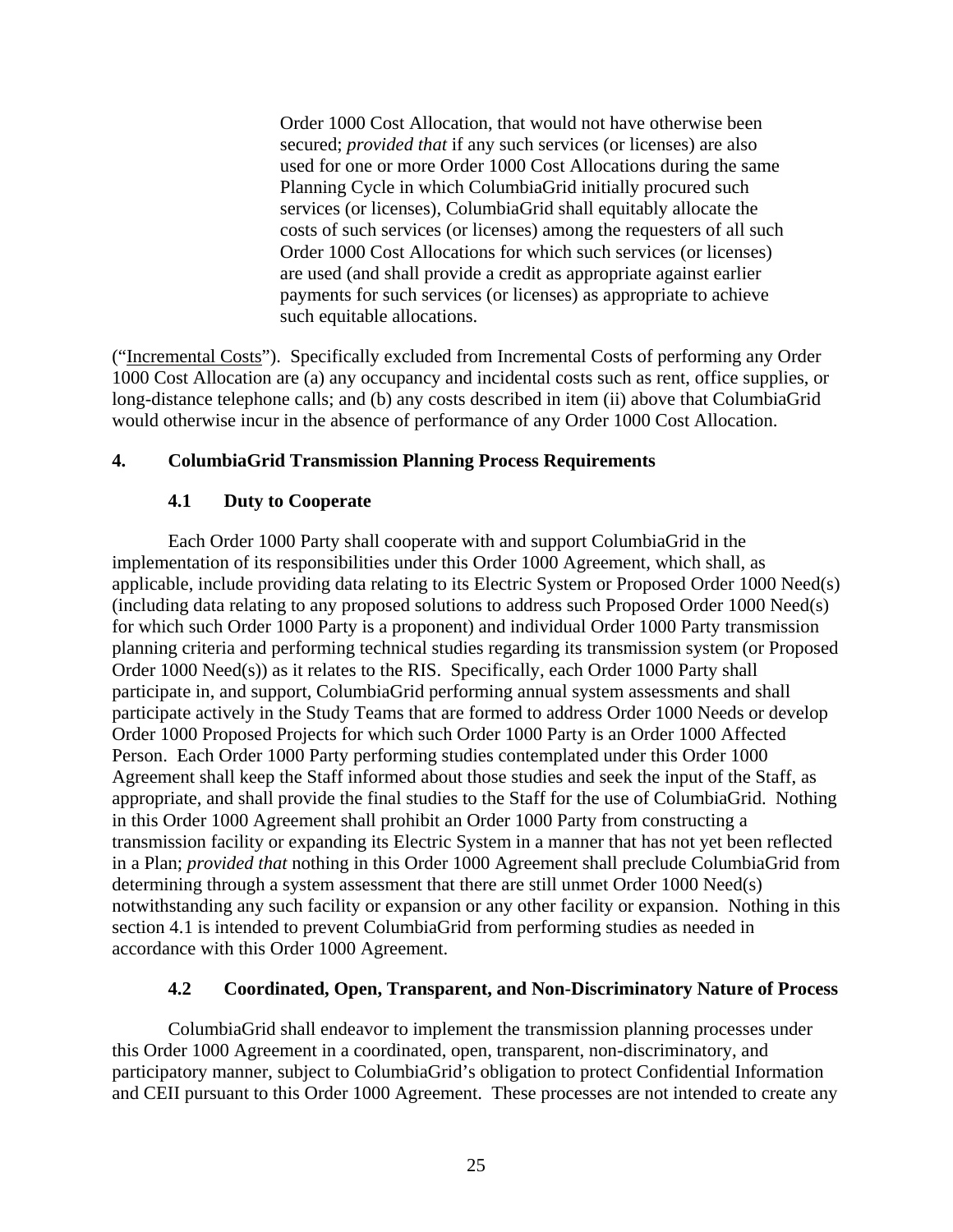Third Person remedies or rights as to the adequacy of ColumbiaGrid's processes or public review.

# **4.3 Notice to Potentially Interested Persons**

ColumbiaGrid shall, in consultation with each Study Team, endeavor to notify the following Persons of the formation and scope of activities of such Study Team with respect to any proposed solution to an Order 1000 Need(s): (i) all Order 1000 Affected Persons with respect to such solution, (ii) all Persons potentially interested in such Study Team, and (iii) the Interested Persons List, including Pacific Northwest transmission owners and operators and State, Provincial, and Tribal representatives on the Interested Persons List. ColumbiaGrid shall develop protocols regarding procedures designed to identify and notify States and Provinces, including agencies responsible for facility siting, utility regulation, and general energy policy, Tribes, and Pacific Northwest transmission owners and operators that are potentially impacted by Order 1000 Needs or solutions regarding the activities of Study Teams addressing such Order 1000 Needs or solutions. For example, the protocol should include a provision stating that at such time as it becomes apparent to a Study Team that Tribal resources or lands may be impacted, ColumbiaGrid should make a reasonable attempt to notify potentially impacted Tribes of its work. ColumbiaGrid may work with the Order 1000 Parties and Pacific Northwest Tribes to compile a database of Tribal lands and culturally significant areas for use under such a protocol.

# **4.4 Use of Study Teams**

ColumbiaGrid shall assemble Study Teams as more fully described in Appendix A to this Order 1000 Agreement and in Appendix A to the PEFA. Such Study Teams are intended to be the primary tool for participation by Order 1000 Parties, Order 1000 Affected Persons, and Interested Persons in the development of transmission solutions under this Order 1000 Agreement. Study Team participants shall bear their own costs of participation. ColumbiaGrid may establish terms and conditions it determines appropriate for participation by any Person in a Study Team, including terms and conditions relating to protection of Confidential Information and CEII.

# **4.5 Development of Protocol for Communications With and Receiving Input from States, Provinces, and Tribes**

ColumbiaGrid shall maintain protocols to foster the collaborative involvement of States, Provinces, and Tribes in the ColumbiaGrid transmission planning processes under this Order 1000 Agreement. Such protocols shall guide ColumbiaGrid's communications with Relevant State and Provincial Agencies and Tribes regarding the ColumbiaGrid transmission planning processes under this Order 1000 Agreement and shall include the following.

 **4.5.1 Roles of States and Provincial Agencies in the ColumbiaGrid Transmission Planning Processes.** ColumbiaGrid shall maintain as part of its list of Interested Persons an up-to-date service list of Relevant State and Provincial Agencies that have indicated interest in participation in ColumbiaGrid's transmission planning activities or otherwise interested in collaborative involvement with ColumbiaGrid. All Relevant State and Provincial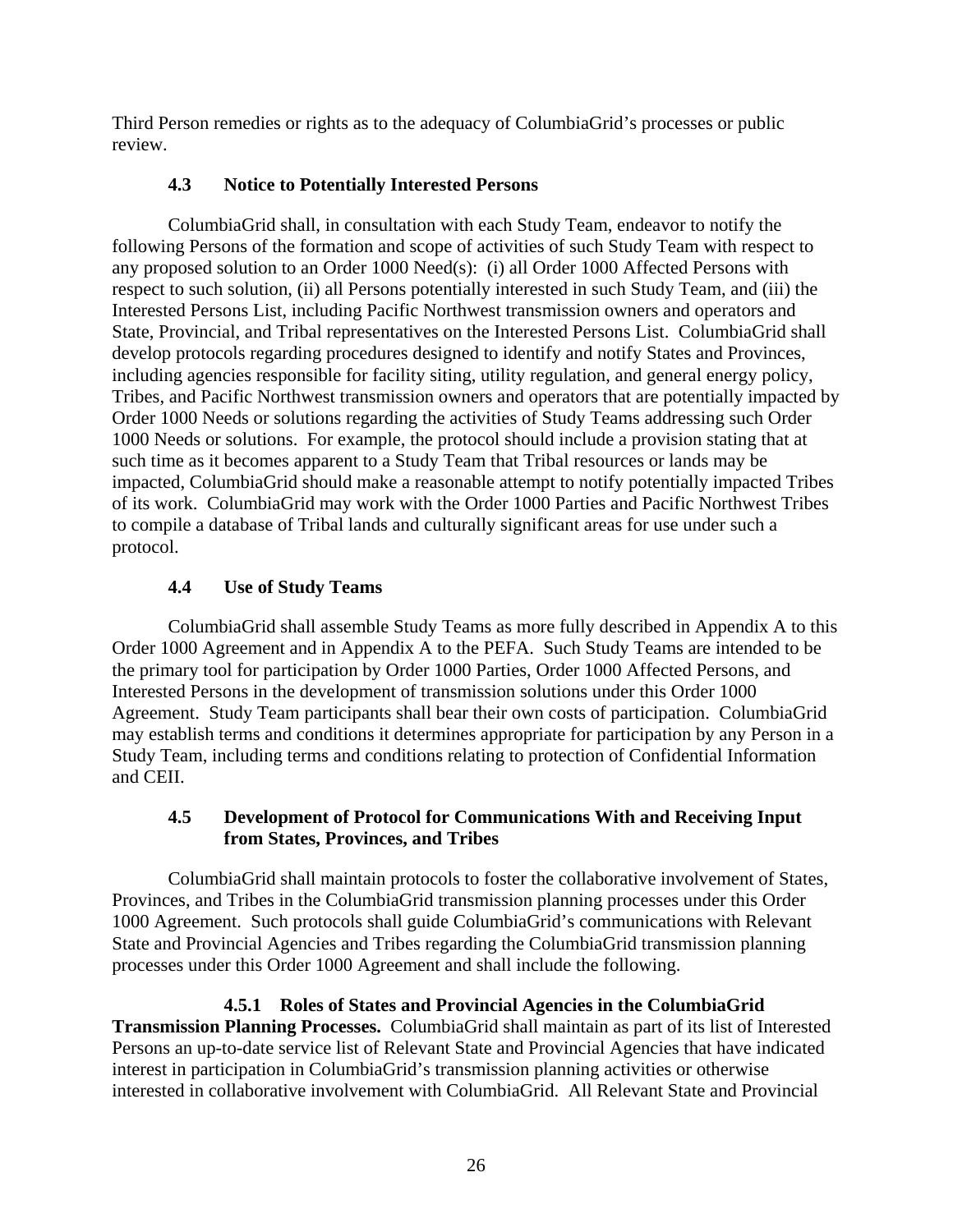Agencies may participate as non-decisional participants in any Study Team involved in the ColumbiaGrid transmission planning processes as set forth in Appendix A. In addition, ColumbiaGrid shall provide the opportunity for direct consultation between its Board or Staff and any Relevant State and Provincial Agency whenever requested by the Agency. Such requests can be in response to proposed ColumbiaGrid actions, at the discretion of the Relevant State and Provincial Agency, or at the request of ColumbiaGrid Board. ColumbiaGrid shall endeavor to have such collaborative consultations take place with any Relevant State and Provincial Agency at least once a year unless deemed unnecessary by such Relevant State and Provincial Agency. Such consultations shall take place at locations selected by the Relevant State and Provincial Agency within reasonable time and budget constraints, and, if requested by the Relevant State and Provincial Agency, shall be an open public meeting.

 **4.5.2 Development of Protocol for Communications With and Receiving** 

**Input From Tribes.** ColumbiaGrid shall develop a protocol to foster the collaborative involvement of Pacific Northwest Tribes in the ColumbiaGrid transmission planning processes under this Order 1000 Agreement. Such protocol shall guide ColumbiaGrid's communications with the Tribes and shall include provisions to keep the Tribes informed regarding ColumbiaGrid's activities as well as provisions to receive input from the Tribes and their authorized representatives in the transmission planning processes. For example, the protocol should include a provision stating that at such time as it becomes apparent to a Study Team that Tribal resources or lands may be impacted, ColumbiaGrid should make a reasonable attempt to notify potentially impacted Tribes of its work. ColumbiaGrid may work with the Order 1000 Parties, Pacific Northwest Tribes, and Interested Persons to compile a database of Tribal lands and culturally significant areas for use under such a protocol.

# **4.6 ColumbiaGrid Development of WECC Submittals**

ColumbiaGrid Staff shall, in consultation with each TOPP that is an Order 1000 Party (and any other Order 1000 Parties as appropriate), develop data submittals on behalf of such Order 1000 Parties for WECC base case development purposes. Each Order 1000 Party agrees to submit to ColumbiaGrid its underlying data for the WECC submittals.

# **4.7 Third Person Access to ColumbiaGrid Data and Analysis**

ColumbiaGrid shall develop, and revise as necessary, policies regarding the provision of planning data or analysis to Third Persons subject to the appropriate treatment of Confidential Information, information relating to Standards of Conduct matters, and CEII; *provided that*  ColumbiaGrid shall make clear on the Website and in other distributions that such data and analysis is being provided as is and that any reliance by the user on such data or analysis is at its own risk and, specifically, shall make clear (and shall require Third Persons receiving such data or analysis from ColumbiaGrid to enter into separate contracts agreeing) that any such data or analysis is not warranted by ColumbiaGrid or any Order 1000 Party and that neither ColumbiaGrid nor any Order 1000 Party is responsible for any such data or analysis, for any errors or omissions in such data, or for any delay or failure to provide any such data or analysis to such Third Persons.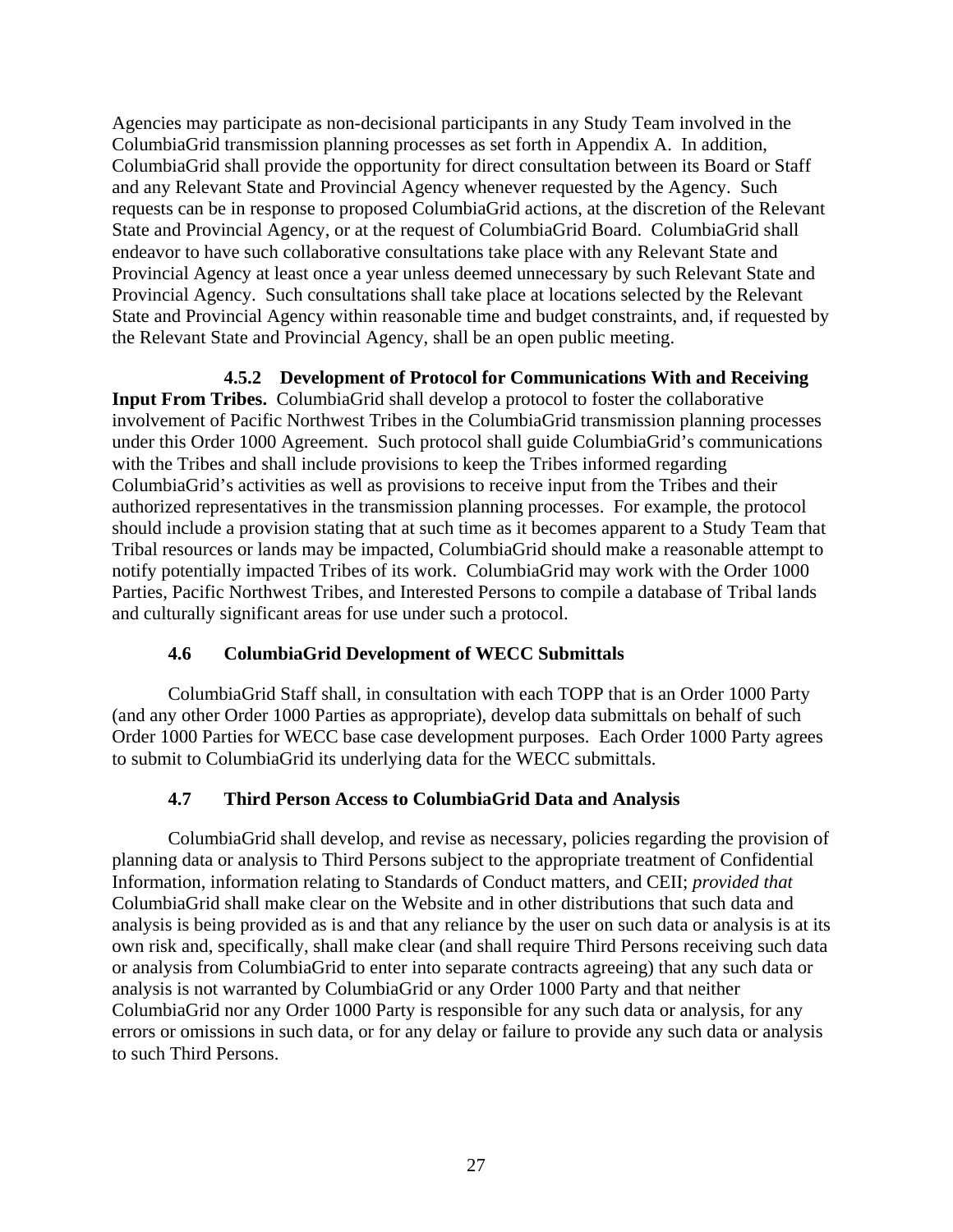# **5. Standards of ColumbiaGrid Performance**

ColumbiaGrid shall carry out its obligations under this Order 1000 Agreement in an efficient, expeditious, professional, and skillful manner. In providing transmission planning services to Order 1000 Parties under this Order 1000 Agreement, ColumbiaGrid shall comply with all applicable laws, ordinances, rules, regulations, orders, licenses, permits, and other governmental requirements (including, but not limited to, any such requirements imposed upon Order 1000 Parties with respect to ColumbiaGrid's provision of transmission planning services); *provided that* regulatory requirements imposed on any single Order 1000 Party shall not be deemed applicable to other Order 1000 Parties as a result of this Order 1000 Agreement, nor shall ColumbiaGrid apply in its processes any such regulatory requirements to other Order 1000 Parties that are not otherwise applicable to such other Order 1000 Parties.

#### **6. Authorization of ColumbiaGrid Performance Under This Order 1000 Agreement; Scope of This Order 1000 Agreement**

# **6.1 Authorization for ColumbiaGrid to Perform Obligations Under This Order 1000 Agreement**

Unless specifically otherwise provided in this Order 1000 Agreement, ColumbiaGrid is authorized, pursuant to Section 6.1 of the Bylaws, to engage on its own behalf, and not as agent for Order 1000 Parties, in any activity reasonably necessary to perform its obligations under this Order 1000 Agreement, including the hiring of contractors or consultants.

# **6.2 Scope of This Order 1000 Agreement**

Consistent with Order 1000, the Order 1000 Parties intend this Order 1000 Agreement to facilitate fair regional transmission planning processes and do not intend this Order 1000 Agreement to dictate substantive outcomes of such processes. Nothing in this Order 1000 Agreement (i) creates any obligation of any Person to construct or operate any transmission facilities, (ii) authorizes or requires any Person to be, or prohibits any Person from being, an owner or operator of any transmission facilities (including any Person that is or is not qualified or identified as a developer, owner, or operator pursuant to this Order 1000 Agreement), or (iii) authorizes ColumbiaGrid to own, operate, or otherwise control any transmission facilities in any way.

Nothing in this Order 1000 Agreement will preclude any transmission owner or transmission provider from taking any action it deems necessary or appropriate with respect to any transmission facilities it needs to comply with any local, state, or federal requirements.

# **7. Limitation of Liability Among Order 1000 Parties**

Each Order 1000 Party at any time that is both eligible to be a party to the WIS Agreement and operates electrical facilities for generation, transmission, or distribution shall become and remain at all such times a party to the WIS Agreement as a condition of participation in this Order 1000 Agreement.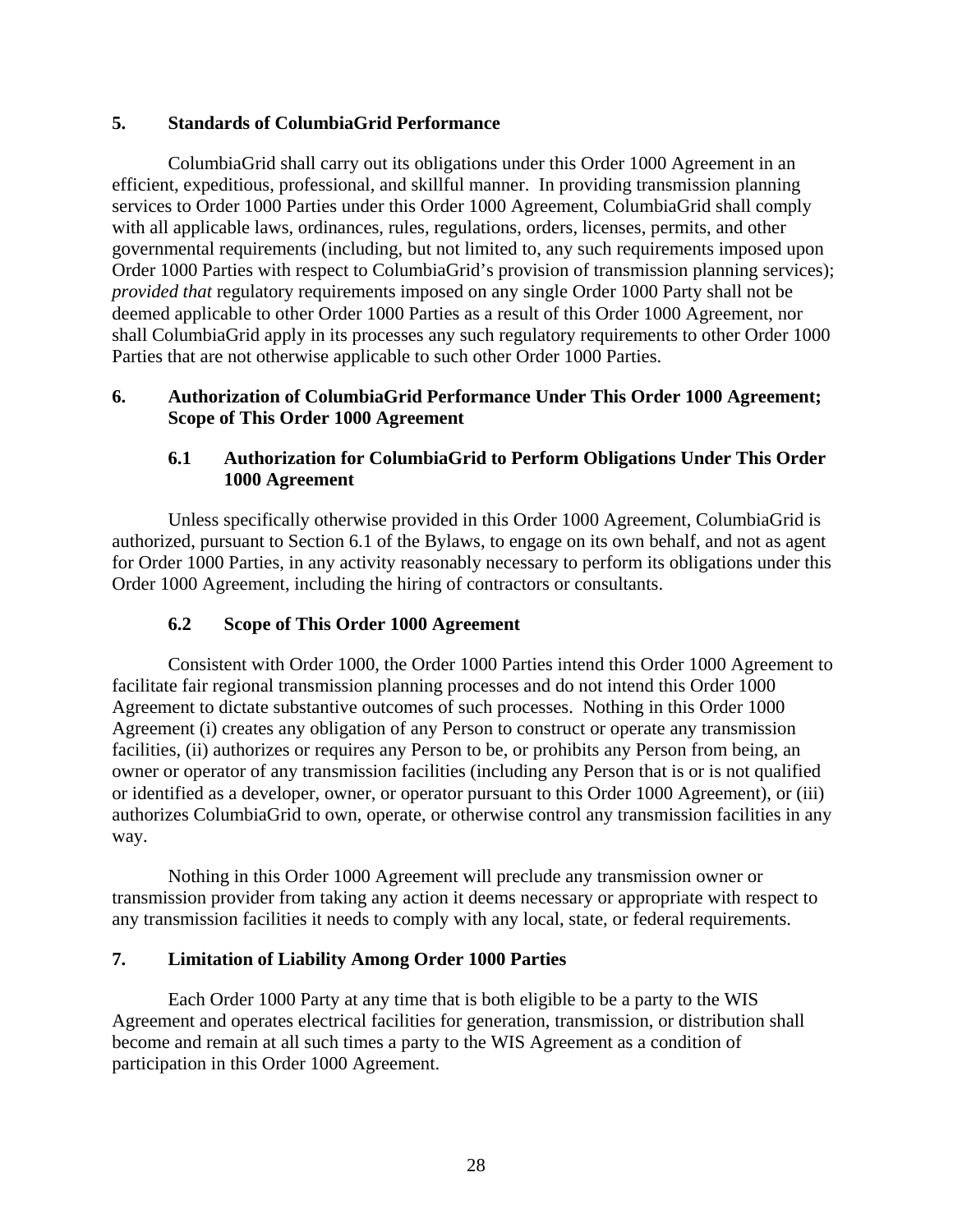### **8. Insurance, Indemnification, and Limitations of Liability**

To promote cooperation between and among ColumbiaGrid and the Order 1000 Parties, to avoid duplication of costs, and to carry out the purposes of this Order 1000 Agreement, ColumbiaGrid and the Order 1000 Parties agree to the following provisions for insurance, indemnification, and limited liability.

### **8.1 Insurance; Waiver of Subrogation Rights**

**8.1.1 ColumbiaGrid Insurance Coverage Requirements.** Throughout the term of this Order 1000 Agreement, ColumbiaGrid shall maintain insurance coverage that at a minimum:

- (i) provides general liability and errors and omissions insurance with respect to ColumbiaGrid's performance under this Order 1000 Agreement;
- (ii) provides for maximum per-occurrence self-insured retention in an amount approved in writing by each Order 1000 Party that is an Order 1000 Party as of the Effective Date;
- (iii) provides general liability coverage limits (with each Order 1000 Party that so opts in writing named as an additional insured) in an amount approved in writing by each Order 1000 Party that is an Order 1000 Party as of the Effective Date and separate errors and omission coverage limits in an amount approved in writing by each Order 1000 Party that is an Order 1000 Party as of the Effective Date:
- (iv) provides an agreement or endorsement under which the insurance cannot be terminated, canceled, allowed to expire, or materially altered without 90 days' prior written notice to ColumbiaGrid and provides that such policy is primary over any other insurance; and
- (v) provides that ColumbiaGrid's insurer shall be bound by any waivers of the insurer's rights of subrogation granted by ColumbiaGrid.

**8.1.2 Waiver of Subrogation Rights.** ColumbiaGrid hereby waives all rights of subrogation its insurer(s) may have against the Order 1000 Parties and any former Order 1000 Parties.

# **8.2 ColumbiaGrid's Obligation to Notify Order 1000 Parties with Respect to Insurance**

ColumbiaGrid shall not consent or allow that the insurance required under section 8.1.1 of this Order 1000 Agreement above to be terminated, canceled, allowed to expire, or materially altered without providing at least 90 days' advance notice to the Order 1000 Parties.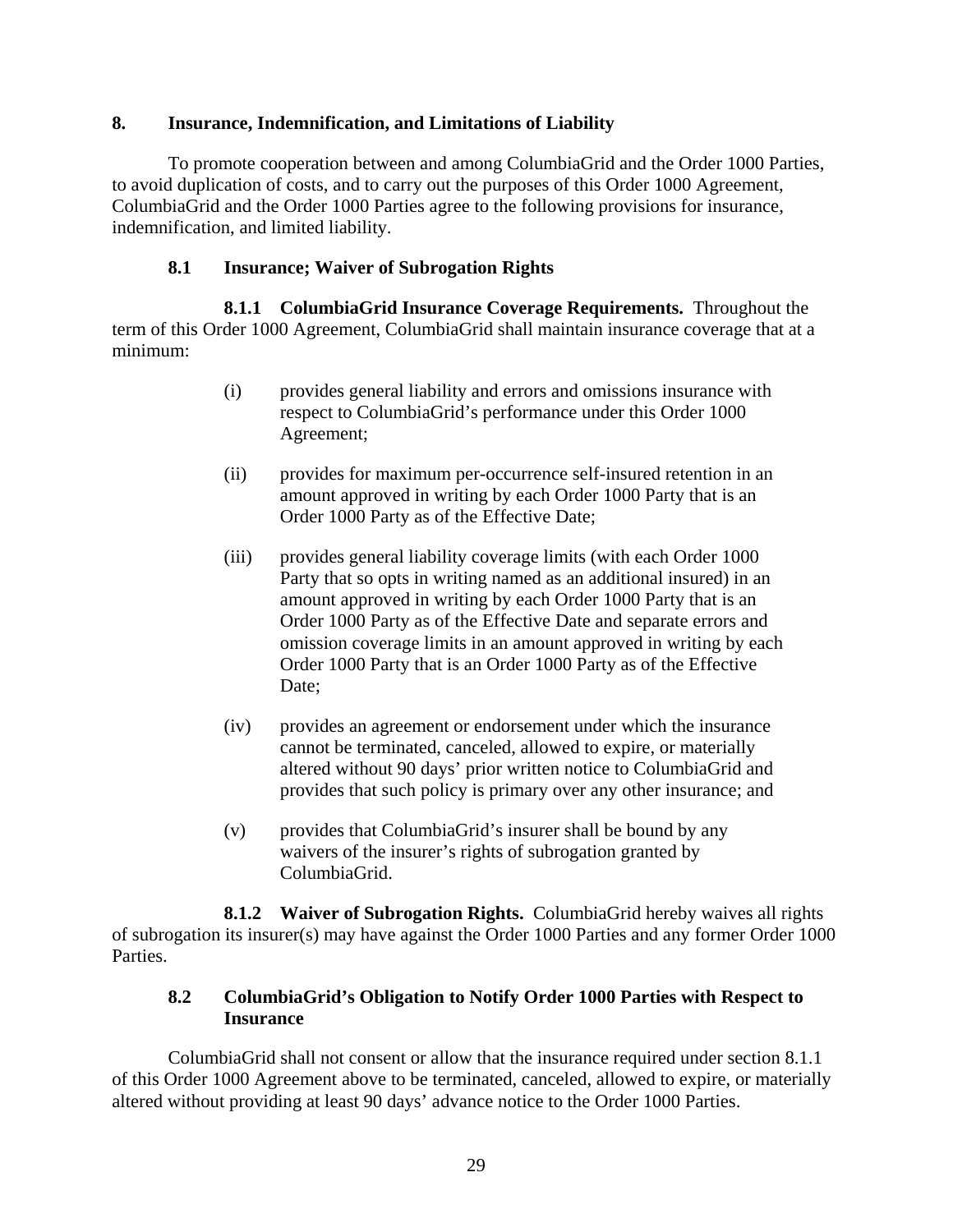ColumbiaGrid shall notify the Order 1000 Parties with the name, address, telephone number, facsimile number, and email of all insurance brokers used by ColumbiaGrid.

# **8.3 First Party Claims**

ColumbiaGrid shall not be liable to any Order 1000 Party for any loss or damage to the equipment or Electric System of such Order 1000 Party, or any loss or damages for bodily injury (including death) that such Order 1000 Party or its employees may incur arising out of this Order 1000 Agreement or its performance.

# **8.4 Third Person Claims**

 **8.4.1** In the event Third Person claims are made against ColumbiaGrid or any Order 1000 Party arising out of this Order 1000 Agreement or its performance, ColumbiaGrid and the Order 1000 Parties agree as follows.

 **8.4.2** In the event of any such claim, the party against which the Third Person claim is made shall provide immediate notice to ColumbiaGrid and the other Order 1000 Parties, as applicable, pursuant to section 14.1 of this Order 1000 Agreement. ColumbiaGrid and the Order 1000 Parties shall establish a Claims Committee comprised of representatives of ColumbiaGrid and each Order 1000 Party. ColumbiaGrid and each Order 1000 Party shall designate in writing its representative to serve on the Claims Committee; *provided however that* no party shall be required to serve (or designate a representative to serve) on the Claims Committee if, in such party's sole discretion, such service could create a conflict of interest or would otherwise be prohibited by law. ColumbiaGrid and all Order 1000 Parties shall make such immediate efforts as necessary to preserve evidence or protect against default judgment, and shall provide notice to the Claims Committee by giving notice to ColumbiaGrid and each Order 1000 Party and to the broker(s) identified pursuant to section 8.2 of this Order 1000 Agreement above with respect to the insurance policy(ies) described in section 8.1.1 of this Order 1000 Agreement.

 **8.4.3** ColumbiaGrid shall provide notice to each Order 1000 Party and as necessary to its insurance carrier, and refer such matter to the Claims Committee. ColumbiaGrid and the Order 1000 Parties anticipate that the Claims Committee shall have responsibility to (i) review any such claims, (ii) take action as necessary to properly investigate, evaluate, and defend such claims, and (iii) make recommendations regarding payment, rejection, or compromise of such claims.

 **8.4.4** In the event of legal action resulting from the denial of any such claim, ColumbiaGrid and the Order 1000 Parties anticipate that the Claims Committee shall recommend suitably qualified legal counsel to defend such claims. Subject to this section 8.4.4 and to the extent permitted by law, ColumbiaGrid and the Order 1000 Parties agree, except where there is an irreconcilable conflict of interest, to endeavor to (i) consent to joint representation in defense of such legal action and (ii) make good faith efforts to enter into a mutually acceptable joint representation agreement to facilitate cooperation, information sharing, and protection of attorney-client privilege and work product in connection with the joint defense. If joint representation is precluded by an irreconcilable conflict of interest or for any other reason, the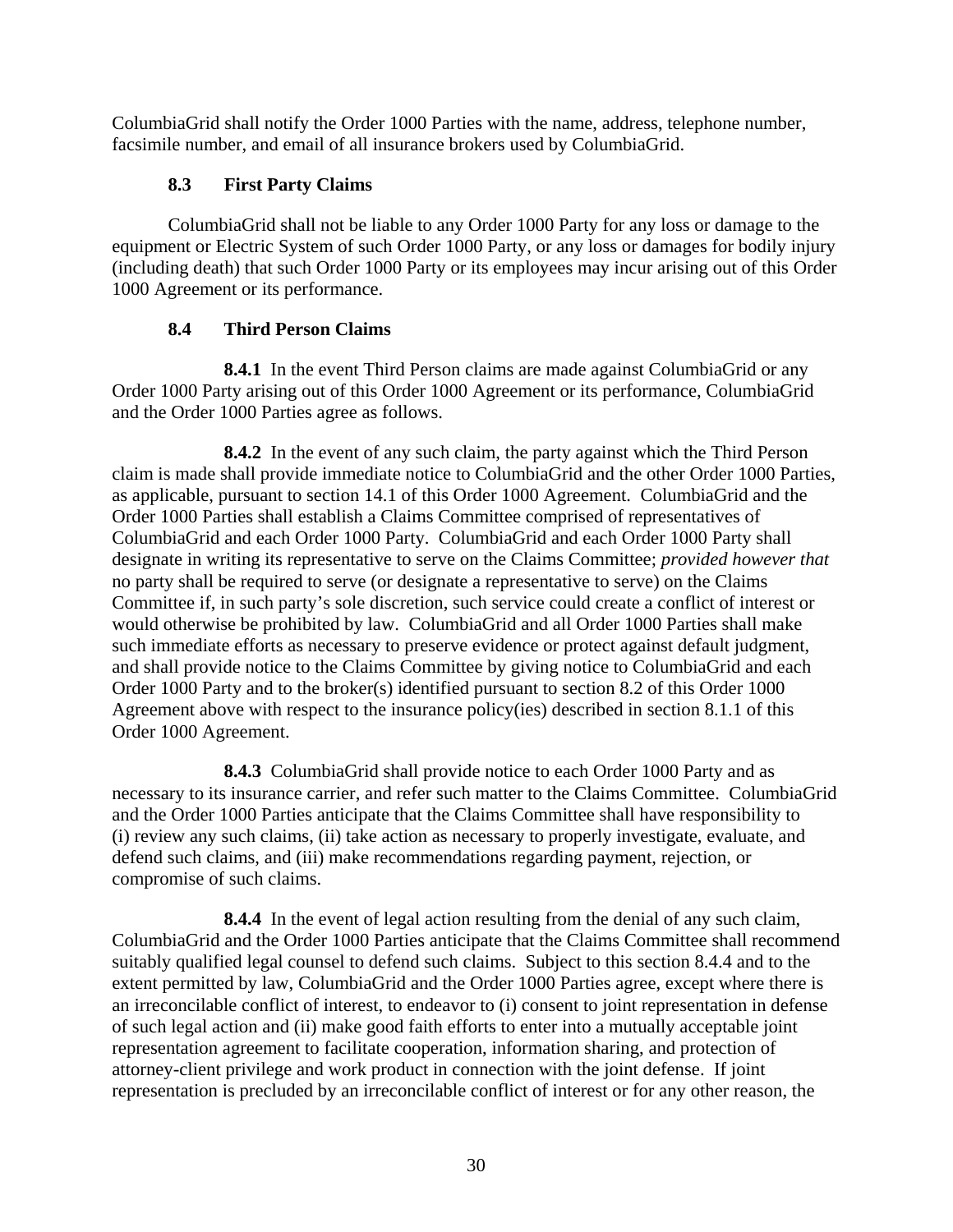party(ies) unable or unwilling to participate in joint representation shall obtain legal counsel of its own choice, at its own expense, to defend itself in such legal action. Bonneville Power Administration as an Order 1000 Party may, but shall not be obligated to, comply with section 8.4.3 of this Order 1000 Agreement and this section 8.4.4 with respect to any claim against and presented to Bonneville Power Administration.

 **8.4.5** Where the claim or legal action arises in whole or in part from allegedly negligent actions or inactions of ColumbiaGrid in performance of its obligations of this Order 1000 Agreement, the self-insured retention and the policy coverage described in section 8.1.1 of this Order 1000 Agreement shall be regarded as primary with respect to payments or judgments resulting from any such claim or legal action. Payments shall include reasonable attorneys' fees and costs of investigation and defense. To the extent of insurance coverage and the extent permitted by applicable law, ColumbiaGrid shall indemnify, defend, and hold each Order 1000 Party harmless from and against all damages based upon or arising out of bodily injuries or damages to any Third Person(s) or parties, including without limitation death resulting therefrom, or physical damages to or losses of property caused by, arising out of, or sustained in connection with performance of this Order 1000 Agreement to the extent attributable to the negligence of ColumbiaGrid or its employees, agents, suppliers, and subcontractors (including suppliers and subcontractors of subcontractors; hereinafter "Subcontractors"). As used in this section 8.4 and in sections 8.3 and 8.5 of this Order 1000 Agreement, "damages" means any claims, losses, costs, expenses, damages (including without limitation direct, indirect, incidental, consequential, special, exemplary, and punitive damages), payments made in settlement, arbitration awards, and liabilities, including reasonable attorneys' fees.

# **8.5 Inaccurate or Incomplete Data or Information**

Liability as between and among ColumbiaGrid and Order 1000 Parties and as between and among Order 1000 Parties for incomplete or inaccurate data or information shall be subject to the limitations set forth in section 8.6 of this Order 1000 Agreement, and shall be limited as follows. ColumbiaGrid and each Order 1000 Party shall make good faith efforts to cause data and information provided under this Order 1000 Agreement to be accurate; *provided however that* neither ColumbiaGrid nor any Order 1000 Party shall be liable for damages resulting from the provision of inaccurate or incomplete data or information, except to the extent that such inaccuracy or incompleteness results from ColumbiaGrid's or an Order 1000 Party's(ies') Willful Action.

# **8.6 Limitation of Damages**

As between and among ColumbiaGrid and Order 1000 Parties and as between and among Order 1000 Parties, each of those parties waives as against the other of those parties (including its directors, commissioners, officers, and employees) all claims, and otherwise covenants not to sue or otherwise pursue any claim or remedy, arising out of or in connection with this Order 1000 Agreement or its performance (whether based on contract, tort, or any other legal theory), except for:

> (i) claims arising under section 8.4.5 of this Order 1000 Agreement with respect to Third Person actions; and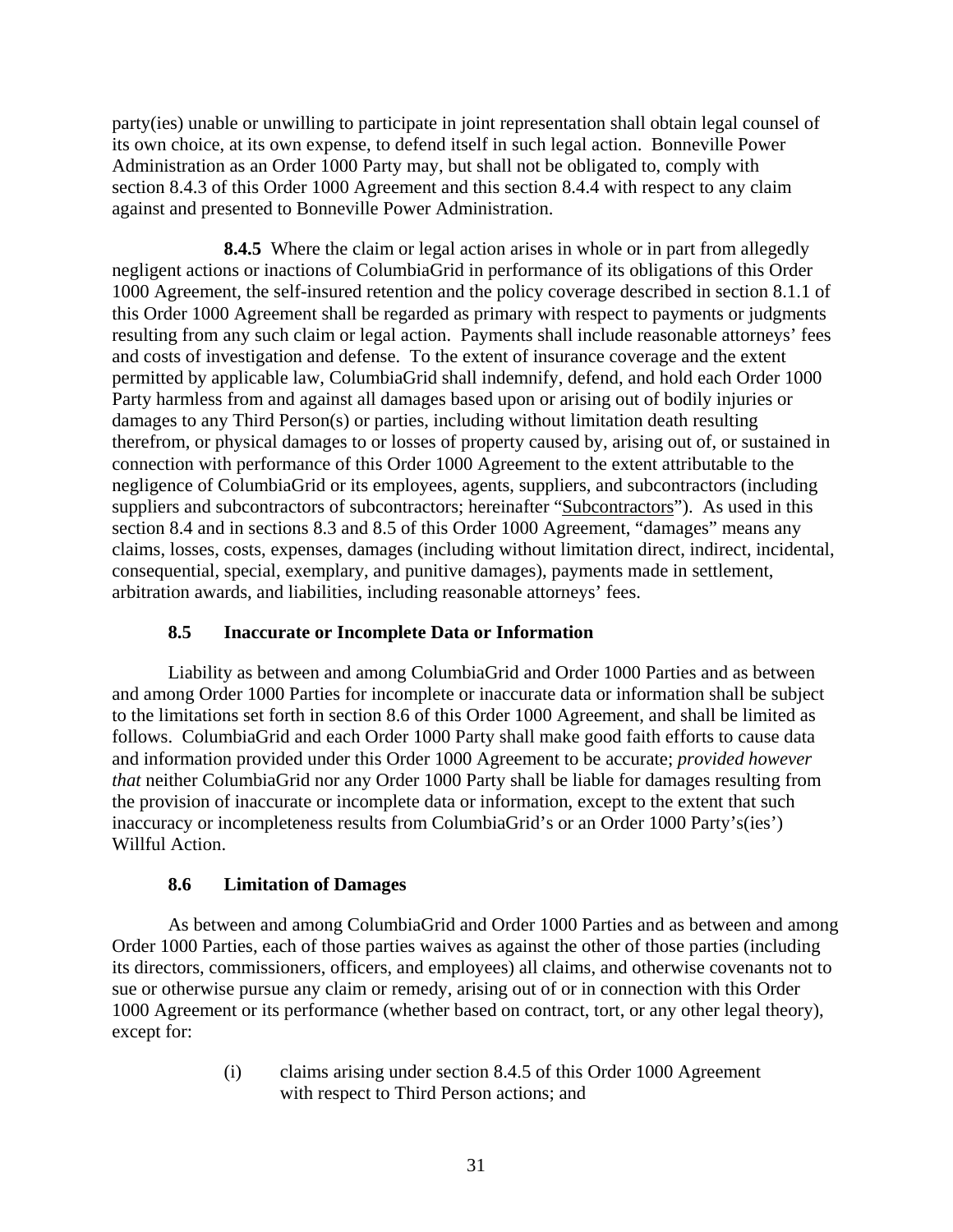(ii) claims for actual, direct damages only, which shall under no circumstances include any lost profits, lost data, or any indirect, incidental, consequential, special, exemplary, or punitive damages;

*provided that* nothing in this Order 1000 Agreement shall apply to claims for loss or damage between or among Order 1000 Parties that are within the scope of the WIS Agreement.

# **9. Uncontrollable Force**

Neither ColumbiaGrid nor any Order 1000 Party shall be in breach of this Order 1000 Agreement as a result of such party's failure or delay to perform its obligations under this Order 1000 Agreement when such failure is caused by an Uncontrollable Force that such party, despite the exercise of due diligence, is unable to remove with reasonable dispatch; *provided however that* such party shall have the right to suspend performance of such obligations only to the extent and for the duration that the Uncontrollable Force actually and reasonably prevents the performance of such obligations by such party. In the event of the occurrence of an Uncontrollable Force that delays or prevents a party's performance of any of its obligations under this Order 1000 Agreement, such party shall (i) immediately notify the other parties to this Order 1000 Agreement of such Uncontrollable Force with such notice to be confirmed in writing as soon as reasonably practicable, (ii) use due diligence to mitigate the effects of such Uncontrollable Force, remedy its inability to perform, and resume full performance of its obligations under this Order 1000 Agreement, (iii) keep the other parties to this Order 1000 Agreement apprised of such efforts on an ongoing basis, and (iv) provide written notice to the other parties to this Order 1000 Agreement of the resumption of performance under this Order 1000 Agreement. Notwithstanding any of the foregoing, the settlement of any strike, lockout, or labor dispute constituting an Uncontrollable Force shall be within the sole discretion of the party to this Order 1000 Agreement involved in such strike, lockout, or labor dispute; and the requirement that a party to this Order 1000 Agreement must use due diligence to remedy the cause of the Uncontrollable Force or mitigate its effects and resume full performance under this Order 1000 Agreement shall not apply to strikes, lockouts, or labor disputes.

# **10. Assignments and Conveyances**

# **10.1 Successors and Assigns**

This Order 1000 Agreement is binding on and shall inure to the benefit of ColumbiaGrid and the Order 1000 Parties and to each of their respective successors, permitted assigns, and legal representatives.

# **10.2 Assignment of ColumbiaGrid's Rights and Obligations**

ColumbiaGrid shall not, without the prior written consent of each of the Order 1000 Parties, assign, pledge, or transfer all or any part of, or any right or obligation under, this Order 1000 Agreement, whether voluntarily or by operation of law; *provided that* nothing in this section 10.2 shall prohibit ColumbiaGrid from contracting with Third Persons for the provision of services to assist ColumbiaGrid in performing its obligations under this Order 1000 Agreement.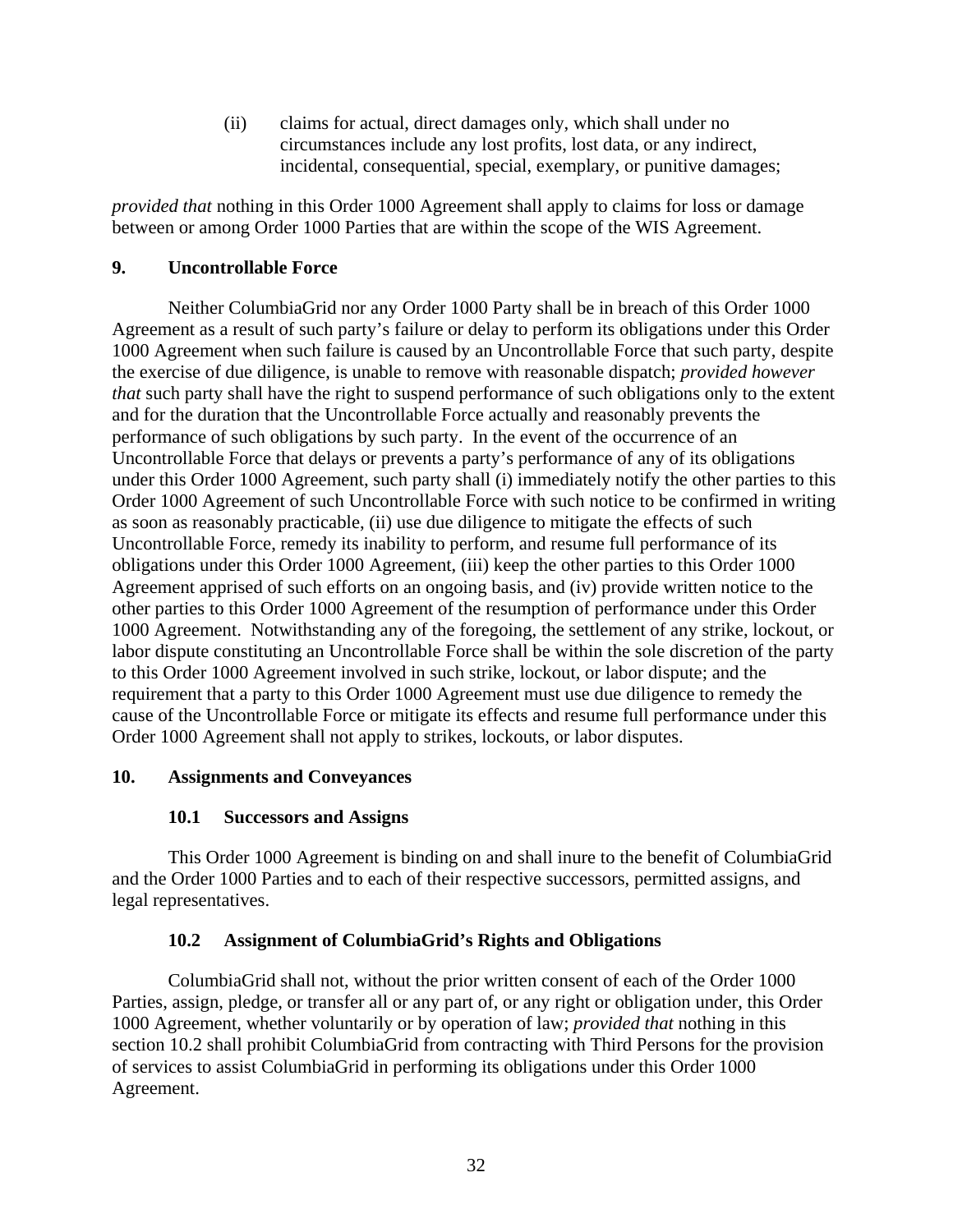#### **10.3 Assignment of an Order 1000 Party's Rights and Obligations**

Except as otherwise provided in section 10.4 of this Order 1000 Agreement, an Order 1000 Party shall not, without the prior written consent of ColumbiaGrid, assign, pledge, or transfer all or any part of, or any right or obligation under, this Order 1000 Agreement, whether voluntarily or by operation of law; *provided however that* an Order 1000 Party may, without the consent of ColumbiaGrid, assign its rights and obligations under this Order 1000 Agreement to any Person (i) into which the Order 1000 Party is merged or consolidated or (ii) to which the Order 1000 Party sells, transfers, or assigns all or substantially all of its Electric System, so long as the survivor in any such merger or consolidation, or the purchaser, transferee, or assignee of such Electric System provides to ColumbiaGrid a valid and binding written agreement expressly assuming and agreeing to be bound by all obligations of the Order 1000 Party under this Order 1000 Agreement.

# **10.4 Assignment of Facilities**

Notwithstanding any other provision of this Order 1000 Agreement, an Order 1000 Party may pledge or assign all or any portion of its transmission system without ColumbiaGrid's or any other Order 1000 Party's consent.

# **10.5 Effect of Permitted Assignment**

In the event of any permitted sale, transfer, or assignment under this Order 1000 Agreement, the transferor or assignor shall to the extent of the transferred or assigned obligations, and only to such extent, be relieved of obligations accruing from and after the effective date of such transfer or assignment; *provided however that* under no circumstances shall any sale, transfer, or assignment relieve the transferor or assignor of any liability for any breach of this Order 1000 Agreement occurring prior to the effective date of such transfer or assignment.

# **10.6 Consent Not Unreasonably Denied or Delayed**

Consents to assignment, pledge, or transfer requested pursuant to this section 10 shall not be unreasonably denied or delayed.

# **11. Submission of, Access to, and Use of Certain Information**

# **11.1 Load and Resource Information**

Each Order 1000 Enrolled Party will by January 31st of each year provide ColumbiaGrid with

- (i) any then-current Local Transmission Plan of such Order 1000 Enrolled Party;
- (ii) data regarding projected loads and resources of such Order 1000 Enrolled Party, including projections of network customer loads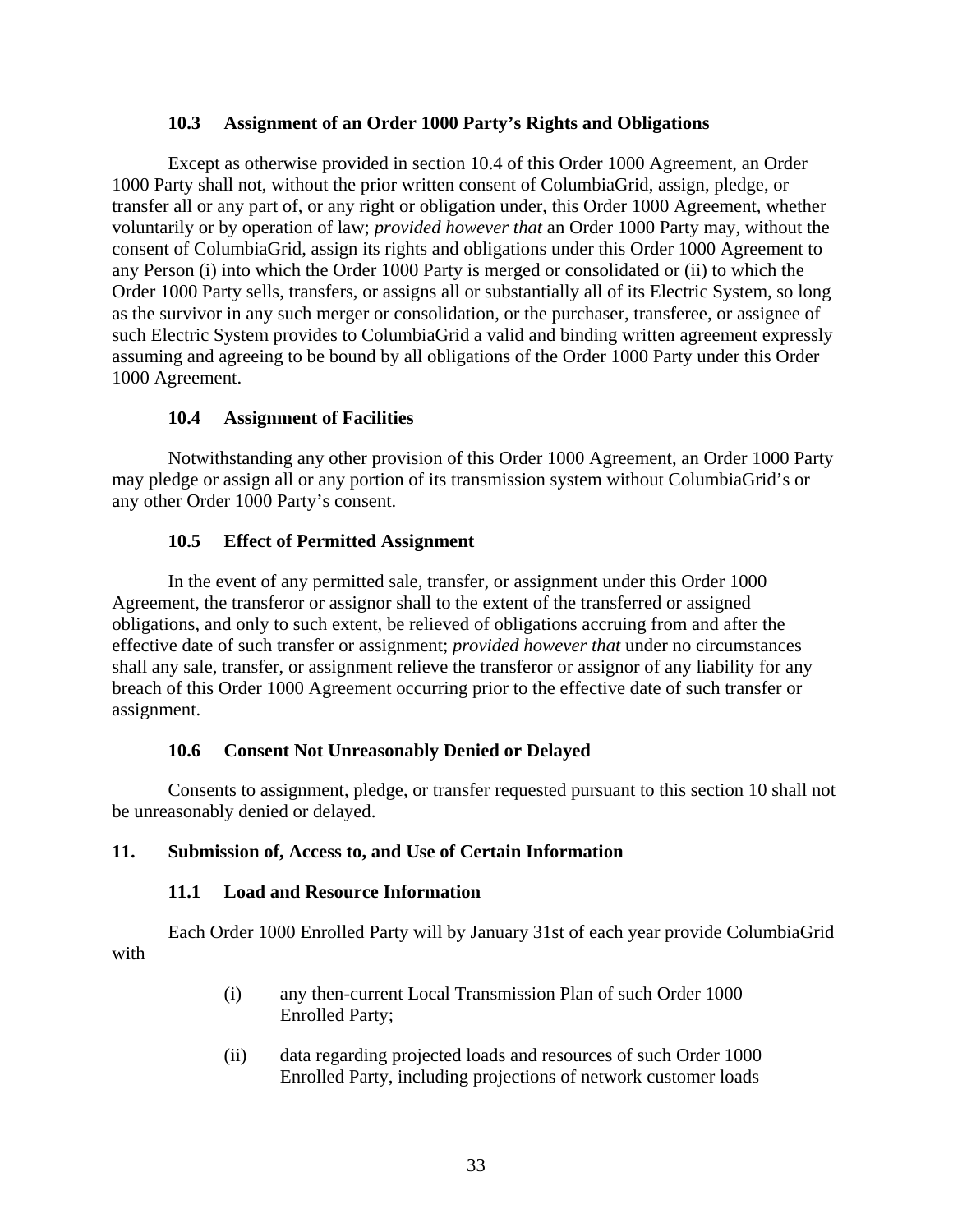and resources and projected point-to-point transmission service information; and

(iii) data regarding existing and planned demand response resources not reflected in item (ii) above that are anticipated to affect such Order 1000 Enrolled Party's projected loads and resources reflected in item (ii) above.

Such information regarding projected transmission needs, loads, and resources of such Order 1000 Enrolled Party will typically be provided in the underlying data for WECC submittals provided by such Order 1000 Enrolled Party pursuant to section 4.6 of this Order 1000 Agreement; *provided that* such Order 1000 Enrolled Party will provide any updates to such information regarding projected transmission needs, loads, and resources upon ColumbiaGrid's request. Each Order 1000 Enrolled Party providing to ColumbiaGrid pursuant to this section 11.1 any information (including any update) that is a projection shall use reasonable efforts to provide a good faith projection thereof.

A transmission customer of an Order 1000 Enrolled Party or Governmental Non-Enrolled Party is to submit to such party, in accordance with and on the schedule set forth in its Attachment K, if any, transmission planning information regarding projected transmission needs, loads, and resources of such transmission customer. Interested Persons may also submit to ColumbiaGrid data regarding ten-year projected loads and resources, including existing and planned demand response resources, on the Order 1000 Transmission System of any Order 1000 Enrolled Party or on the transmission system of any Governmental Non-Enrolled Party. Such submittals to ColumbiaGrid should if practicable be submitted (a) by January 31st of any year to facilitate the availability of information for use in ColumbiaGrid planning in such year, and (b) in the format for WECC submittals pursuant to section 4.6 of this Order 1000 Agreement. The format for the data files for WECC submittal is available from ColumbiaGrid upon request.

Any Governmental Non-Enrolled Party shall provide ColumbiaGrid with the information required by this section 11.1 (or by section 4.1 or 4.6 of this Order 1000 Agreement or by section 3.2.2 of Appendix A) as if it were an Order 1000 Enrolled Party.

ColumbiaGrid shall have no obligation under this Order 1000 Agreement to evaluate the validity or accuracy of any information it receives pursuant to this section 11.1 but may so evaluate the validity or accuracy of any such information if ColumbiaGrid determines such evaluation to be appropriate and reasonable. Similarly, ColumbiaGrid shall have no obligation to use any information for any purpose under this Order 1000 Agreement that ColumbiaGrid determines to be inappropriate or unreasonable for such use and may, in lieu thereof, substitute information that ColumbiaGrid determines to be appropriate and reasonable for such use.

#### **11.2 Access to Study Reports and Order 1000 Replication Data from ColumbiaGrid**

ColumbiaGrid will post on the Website a list of the names of planning studies it has performed pursuant to this Order 1000 Agreement that underlie analysis of any Order 1000 Need(s), Order 1000 Proposed Project(s), Order 1000 Eligible Project(s), or Order 1000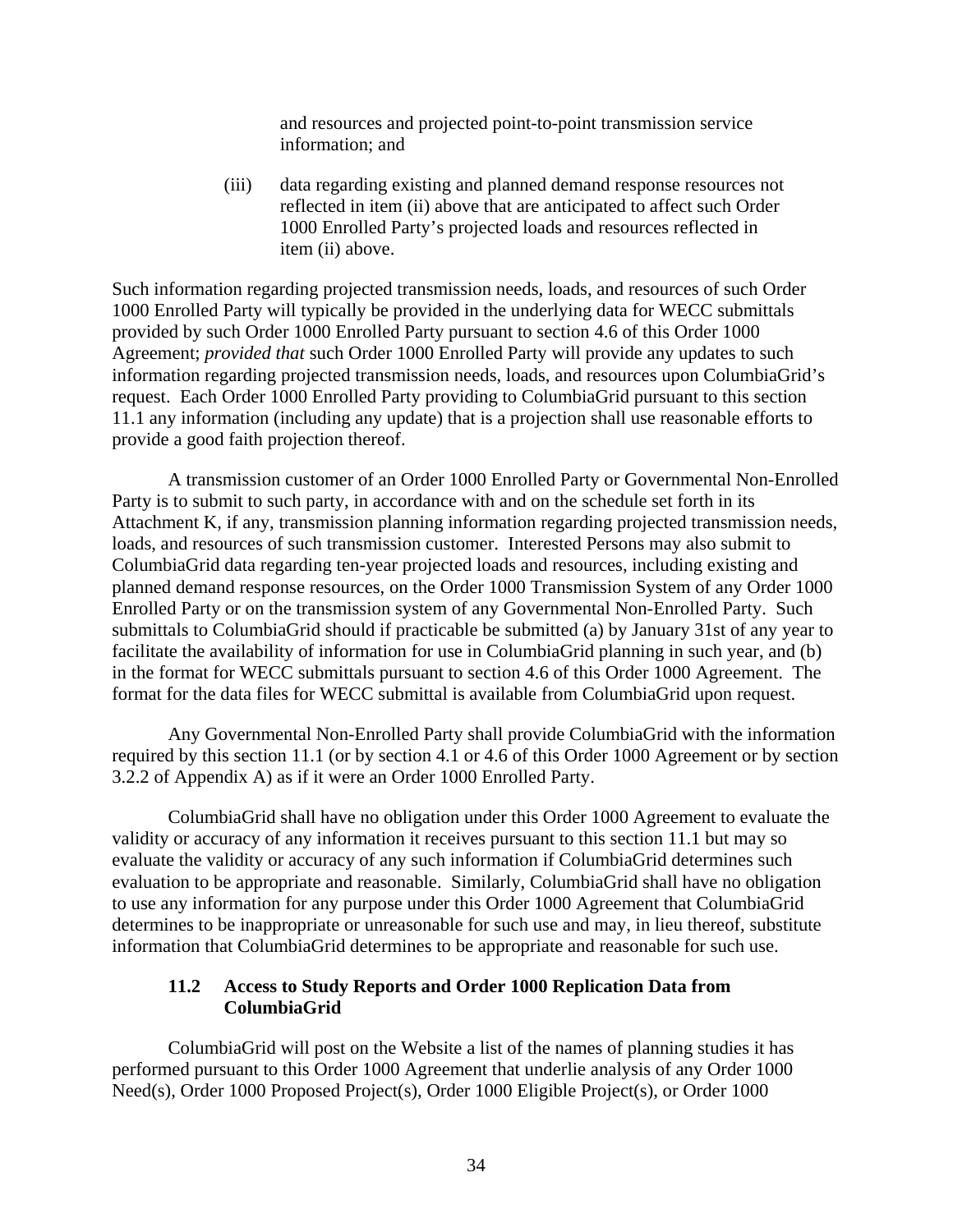Project(s) and maintain such names on such list for a period of not less than five years. ColumbiaGrid will, subject to the other provisions of this section 11, make available the final report for any such study to any Interested Person upon receipt therefrom by ColumbiaGrid of written request for such final report during a period of not less than five years following completion of such final report. Also, ColumbiaGrid will, subject to the other provisions of this section 11, make available the Order 1000 Replication Data for any planning study upon receipt therefrom by ColumbiaGrid of written request for such Order 1000 Replication Data during a period of not less than five years following completion of such final report.

Access by any Person (such as an Interested Person) to, and use by any Person (such as an Interested Person) of, any planning study performed by ColumbiaGrid pursuant to this Order 1000 Agreement or any Order 1000 Replication Data shall be subject to any CEII restrictions and any confidentiality or other restrictions on access or use reasonably imposed by ColumbiaGrid, including, for example, requirements of either or both a CEII Non-Disclosure Agreement and Confidential Information Non-Disclosure Agreement. Further, such access by any Person (such as an Interested Person) to, and use by any Person (such as an Interested Person) of, any planning study performed by ColumbiaGrid pursuant to this Order 1000 Agreement or any Order 1000 Replication Data that ColumbiaGrid has received from any other entity may be subject to any restrictions on access to such data imposed by such entity. For example, any access to data such as Order 1000 Replication Data that constitutes WECC base case data by any entity such as an Interested Person is subject to any restrictions on access to data imposed by WECC (such as a requirement that such entity must hold membership in or execute a non-disclosure agreement with WECC (http://www.wecc.biz)) and the procedures set forth in the provisions of this section 11.

# **11.3 Use of Order 1000 Replication Data Received From ColumbiaGrid**

ColumbiaGrid shall, subject to the other provisions of this section 11, provide Order 1000 Replication Data to any Person who agrees in writing to use such data solely for the purpose of evaluating the results of ColumbiaGrid's planning studies performed pursuant to this Order 1000 Agreement.

# **11.4 Confidential Information**

Order 1000 Parties seeking designation of Confidential Information shall act in good faith when asserting the confidentiality of material. Each Order 1000 Party shall use reasonable efforts to maintain the confidentiality of all Confidential Information provided to it by another Order 1000 Party or ColumbiaGrid pursuant to this Order 1000 Agreement. ColumbiaGrid shall not post Confidential Information on the public portion of the Website and ColumbiaGrid will only disclose Confidential Information in accordance with this section 11, including the procedures in section 11.6 of this Order 1000 Agreement.

In the event a dispute arises related to the designation of Confidential Information under this Order 1000 Agreement, representatives of the disputing Order 1000 Parties (and ColumbiaGrid, if party to the dispute) with authority to settle the dispute shall meet and confer in good faith in an effort to resolve the dispute. If the dispute is not so resolved, the dispute may, if the disputing Order 1000 Parties (and ColumbiaGrid, if party to the dispute) so elect, be resolved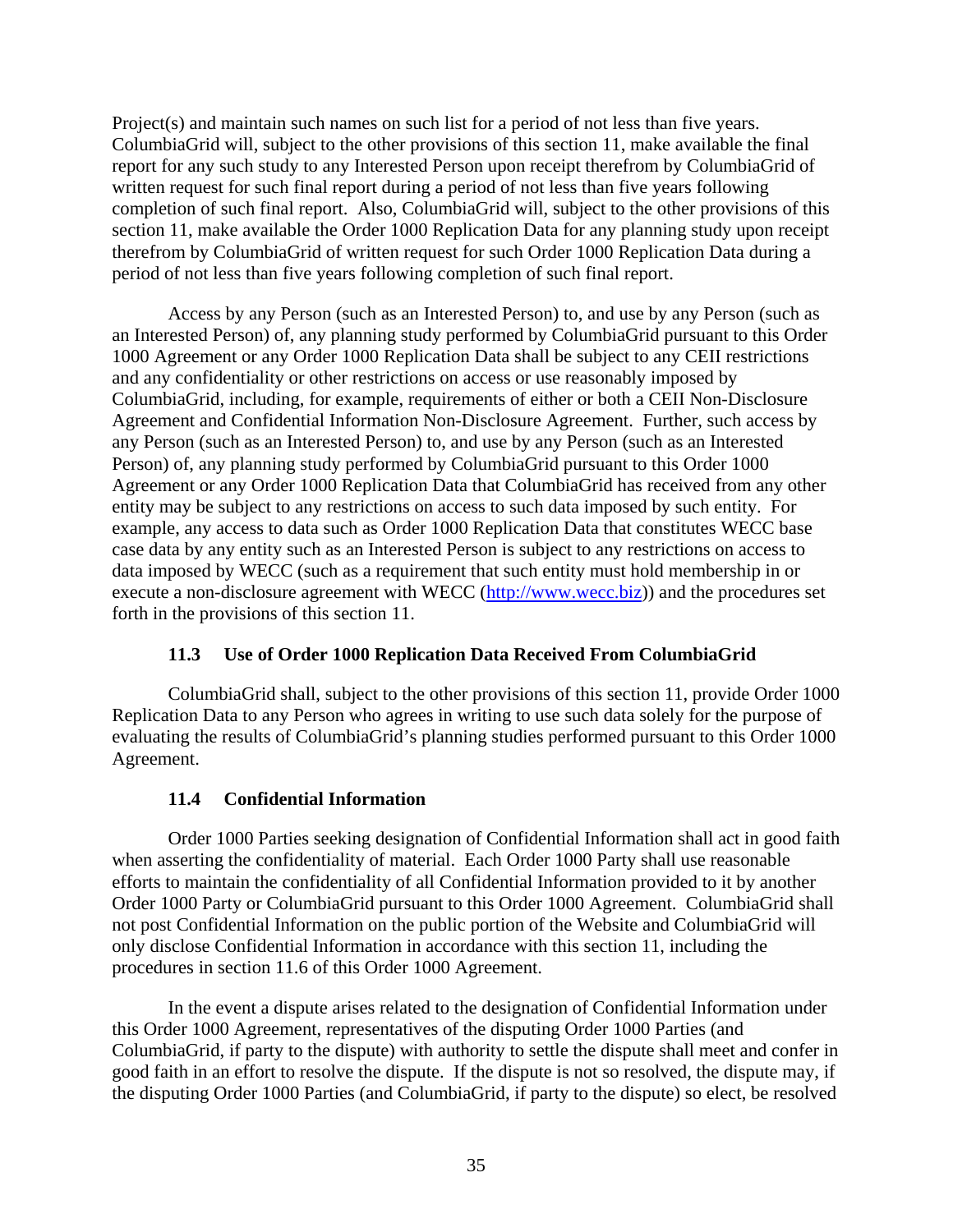by arbitration as follows. Any arbitration initiated under this Order 1000 Agreement shall be conducted before a single, neutral arbitrator appointed by the disputing parties. If the disputing parties fail to agree upon a single arbitrator within ten days of the referral of the dispute to arbitration, each such disputing party shall choose one arbitrator who shall sit on a three member arbitration panel. The two arbitrators so chosen shall within 20 days select a third arbitrator to chair the arbitration panel. In either case, the arbitrators shall be knowledgeable in electric industry matters, including electric transmission issues, and, unless otherwise agreed by the parties to the dispute, shall not have any current or past substantial business or financial relationships with any such party to the arbitration (except prior arbitration). The arbitrator(s) shall provide each of the parties to the arbitration an opportunity to be heard and shall generally conduct the arbitration in accordance with the Commercial Arbitration Rules of the American Arbitration Association.

## **11.5 Critical Energy Infrastructure Information**

If an Order 1000 Party furnishes information marked, or ColumbiaGrid marks information, as "Critical Energy Infrastructure Information" as of the time of its furnishing, ColumbiaGrid shall not post such information on the public portion of the Website and ColumbiaGrid will only disclose such CEII in accordance with this section 11, including the procedures in section 11.6 of this Order 1000 Agreement. Further, if information designated as CEII is made part of a filing submitted by ColumbiaGrid with the Commission, ColumbiaGrid shall take reasonable steps to ensure the protection of such information pursuant to 18 C.F.R. § 388.112(b).

### **11.6 Requests for Planning Studies and Order 1000 Replication Data; Disclosure of WECC Proprietary Data, Confidential Information, or CEII**

Any Person may request information from ColumbiaGrid, including ColumbiaGrid's planning studies and Order 1000 Replication Data, in accordance with this section 11.6. ColumbiaGrid's planning studies and Order 1000 Replication Data may include base case data (or other data) that are WECC proprietary data and may include information that an Order 1000 Party has designated as Confidential Information or CEII. ColumbiaGrid shall provide its planning studies and Order 1000 Replication Data in accordance with this section 11.6; *provided however that* ColumbiaGrid shall not disclose any WECC proprietary data, Confidential Information or CEII except as provided in this section 11.6.

A requester may request information from ColumbiaGrid using the procedures set forth below.

> (i) A requester shall submit a signed, written request for information specifying the information being requested (on the planning information request form included on the Website) to ColumbiaGrid either via mail or email (PDF) at the following address, in accordance with the ColumbiaGrid information request procedures posted on the Website: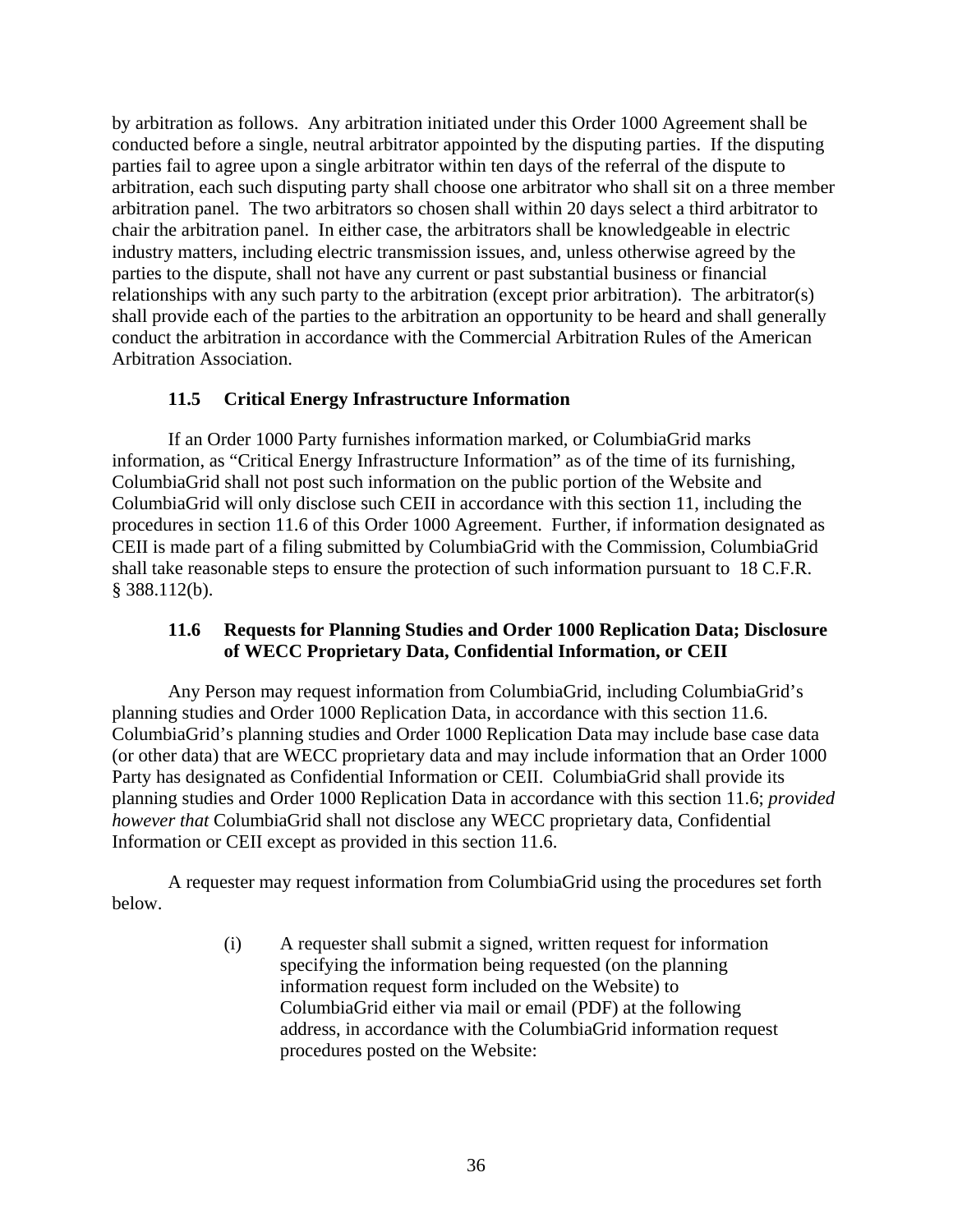ColumbiaGrid 8338 NE Alderwood Road Portland, OR 97220 Attn: Information Coordinator email: info@columbiagrid.org

- (ii) Requests for information made to ColumbiaGrid will be considered to be received upon actual receipt by ColumbiaGrid.
- (iii) ColumbiaGrid will promptly make a determination of whether any requested information includes WECC proprietary data, Confidential Information, or CEII.
- (iv) After making its determination required in item (iii) above, ColumbiaGrid will promptly notify the requester if any of the requested information includes any WECC proprietary data, Confidential Information, or CEII.
- (v) A Person requesting WECC proprietary data must certify to ColumbiaGrid that it holds membership in WECC or it has executed a non-disclosure agreement with WECC such that ColumbiaGrid may disclose such WECC proprietary data to the requester. ColumbiaGrid will provide WECC proprietary data to the requester upon its receipt of verification that the requester is eligible to receive such data as a member of WECC or a Person who has executed a satisfactory non-disclosure agreement with WECC. In the event that a Person requests information that includes WECC proprietary data and such Person cannot or does not certify to ColumbiaGrid, or ColumbiaGrid cannot verify, that such person is eligible to receive WECC proprietary data, ColumbiaGrid will provide such Person that portion of the requested information that is not WECC proprietary data and shall direct such Person to WECC so that such Person can work with WECC to satisfy the conditions necessary for ColumbiaGrid to disclose WECC proprietary data to such Person or so that such Person may seek any WECC proprietary data directly from WECC.
- (vi) If ColumbiaGrid receives a request for Confidential Information or CEII, ColumbiaGrid shall immediately notify the Order 1000 Party(ies) who has designated such information as Confidential Information or CEII (or, if ColumbiaGrid has designated information as CEII, the Order 1000 Party's(ies') whose Electric System(s) the CEII is associated with) and shall seek the consent of such Order 1000 Party(ies) to release such information. Upon receipt of the notice from ColumbiaGrid required by this item (vi), each Order 1000 Party that designated such information as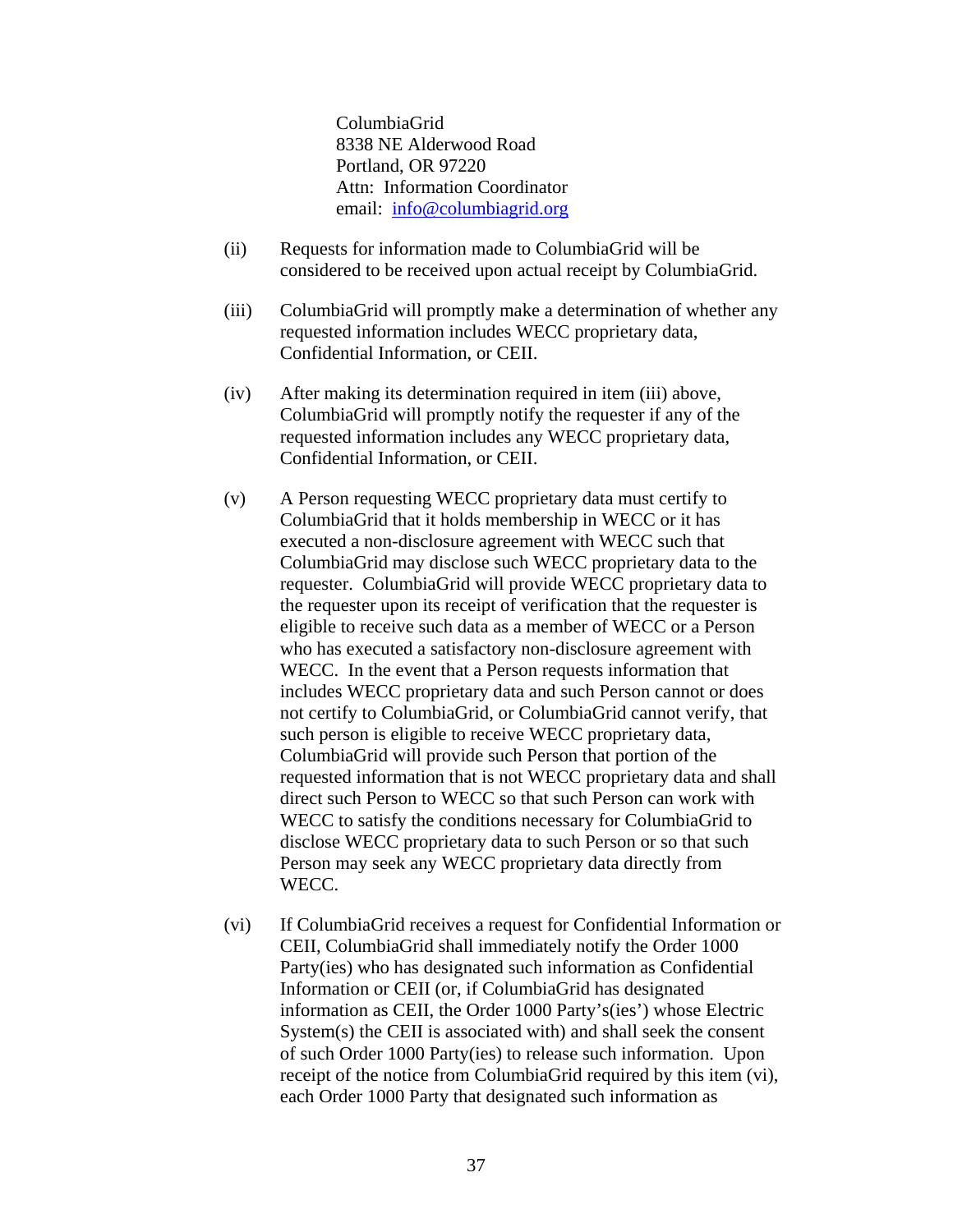Confidential Information or CEII (or whose Electrical System is associated with the CEII) may (a) consent to the disclosure of such information without condition, (b) consent to the disclosure of such information subject to reasonable conditions (*e.g.*, the Person requesting such information entering into a confidentiality agreement or non-disclosure agreement or both with ColumbiaGrid that is reasonably acceptable to such Order 1000 Party), or (c) decline to consent to the disclosure by ColumbiaGrid of such Confidential Information or CEII. If an Order 1000 Party that designated such information as Confidential Information or CEII, or an Order 1000 Party whose Electrical System is associated with CEII, consents to ColumbiaGrid's disclosure of such information, ColumbiaGrid shall disclose such information to the requester if the reasonable conditions to such disclosure requested by the Order 1000 Party, if any, are satisfied. If an Order 1000 Party that designated such information as Confidential Information or CEII, or an Order 1000 Party whose Electrical System is associated with CEII, declines to consent to ColumbiaGrid disclosing such information, ColumbiaGrid shall (a) not release or disclose such information, (b) notify the Person requesting such information that such Order 1000 Party has declined to consent to ColumbiaGrid disclosing such information, and (c) direct the Person requesting such information to request such information directly from such Order 1000 Party. The Order 1000 Party shall process any resulting requests it receives for such Confidential Information or CEII in accordance with its procedure for processing such requests for Confidential Information or CEII.

- (vii) To the extent that a Person requests information that is not Confidential Information, but is ColumbiaGrid's confidential or proprietary information, ColumbiaGrid may, in its sole discretion, release or disclose such information subject to such reasonable conditions (*e.g.*, the Person requesting such information entering into a confidentiality agreement or non-disclosure agreement or both reasonably acceptable to ColumbiaGrid) as ColumbiaGrid may deem necessary.
- (viii) Nothing in this section 11.6 shall excuse ColumbiaGrid from providing access to Confidential Information, CEII, or information that is ColumbiaGrid's confidential or proprietary information pursuant to any legal requirement to provide such access, including a subpoena or specific order by the Commission. In the event that ColumbiaGrid is required to provide access to Confidential Information or CEII pursuant to this item (viii), ColumbiaGrid shall promptly provide notice of such requirement to the Order 1000 Party that designated such information as Confidential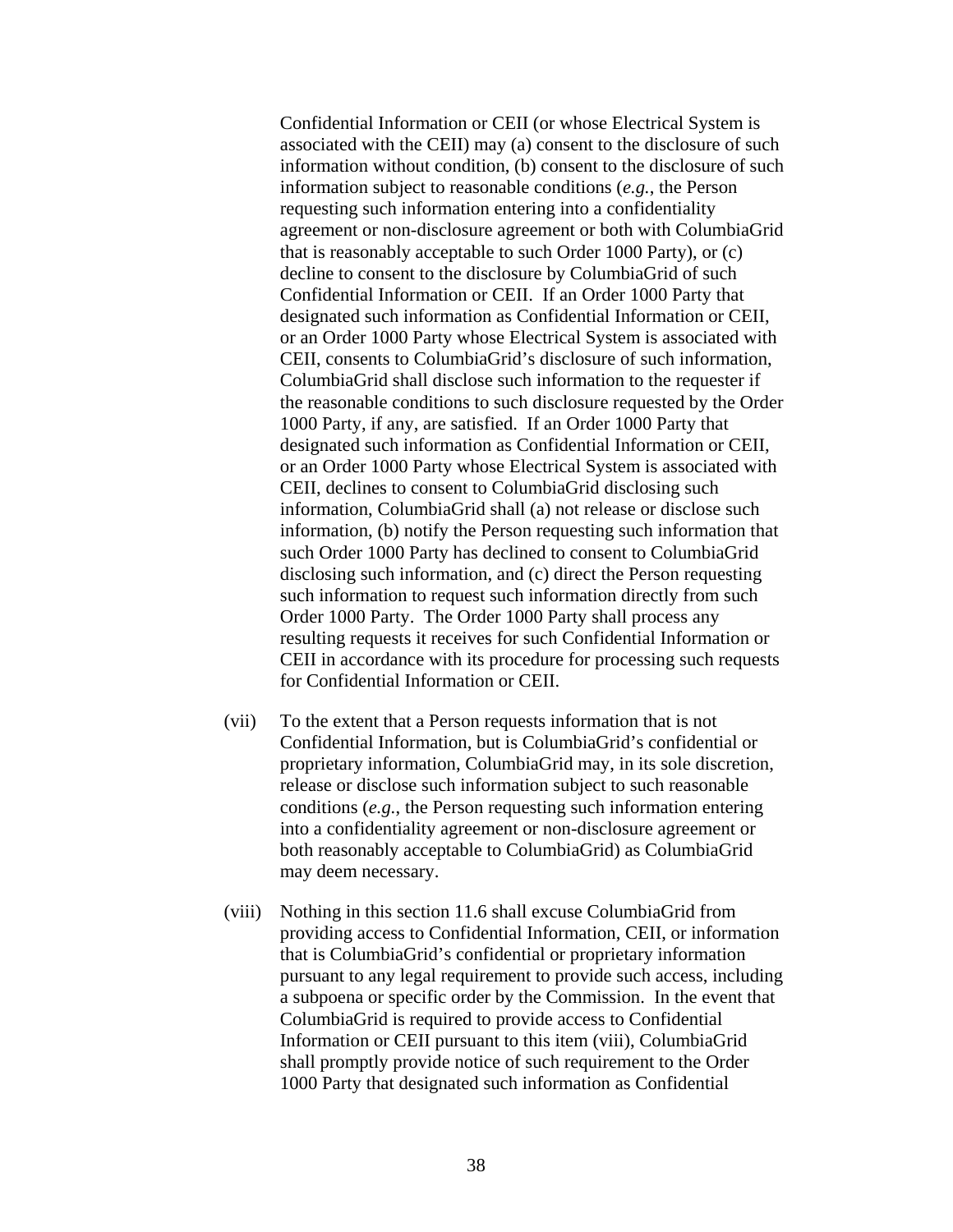Information or CEII and ColumbiaGrid shall take reasonable steps to protect the confidentiality of such information.

#### **11.7 Disclosure of Confidential Information Pursuant to Statute or Administrative or Judicial Order**

Order 1000 Party(ies) and ColumbiaGrid shall each use reasonable efforts to maintain the confidentiality of all Confidential Information provided to it by another Order 1000 Party or ColumbiaGrid pursuant to this Order 1000 Agreement; *provided however that* Order 1000 Party(ies) and ColumbiaGrid shall each be entitled to disclose such Confidential Information if it is required to make such disclosure by statute or administrative or judicial order. Order 1000 Party(ies) and ColumbiaGrid shall, promptly upon its receipt of a request for such Confidential Information, each notify ColumbiaGrid and the Order 1000 Party that designated such information as Confidential Information of any such request. An Order 1000 Party or ColumbiaGrid whose Confidential Information is sought to be released may, in its sole discretion and at its sole cost and expense, undertake any challenge to such disclosure.

## **11.8 Disclosure of Information Subject to Standards of Conduct**

If an Order 1000 Party furnishes information marked as "Standards of Conduct Information" at the time of its furnishing, ColumbiaGrid shall not disclose such information to any Person, including the disclosing Order 1000 Party, unless such disclosure would be consistent with the Commission's regulations in 18 C.F.R. Part 358.

## **12. Dates as of Which this Order 1000 Agreement Becomes Effective**

### **12.1 Initial Order 1000 Parties**

This Order 1000 Agreement is initially executed and entered into between and among ColumbiaGrid, Avista Corporation, and Puget Sound Energy, Inc. and shall become effective as to ColumbiaGrid and all such initially executing Order 1000 Parties as of the date the respective Attachment Ks based upon this Order 1000 Agreement of each of Avista Corporation, and Puget Sound Energy, Inc. become effective ("Effective Date").

Upon the Effective Date, this Order 1000 Agreement shall supersede and replace in its entirety the November 2015 Order 1000 Functional Agreement, and all Superseded Order 1000 Functional Agreements have been superseded and replaced.

### **12.2 Subsequent Order 1000 Parties**

With respect to any Order 1000 Party that enters into this Order 1000 Agreement after the date this Order 1000 Agreement is initially entered into between and among ColumbiaGrid, Avista Corporation, and Puget Sound Energy, Inc. pursuant to section 12.1 of this Order 1000 Agreement, this Order 1000 Agreement shall be effective as to such Order 1000 Party as of the date it executes this Order 1000 Agreement by executing a counterpart signature page of this Order 1000 Agreement and delivers such counterpart signature page to ColumbiaGrid, which shall maintain such original counterpart signature page and shall prepare and distribute a conformed copy thereof to each of the Order 1000 Parties. No Person may become an Order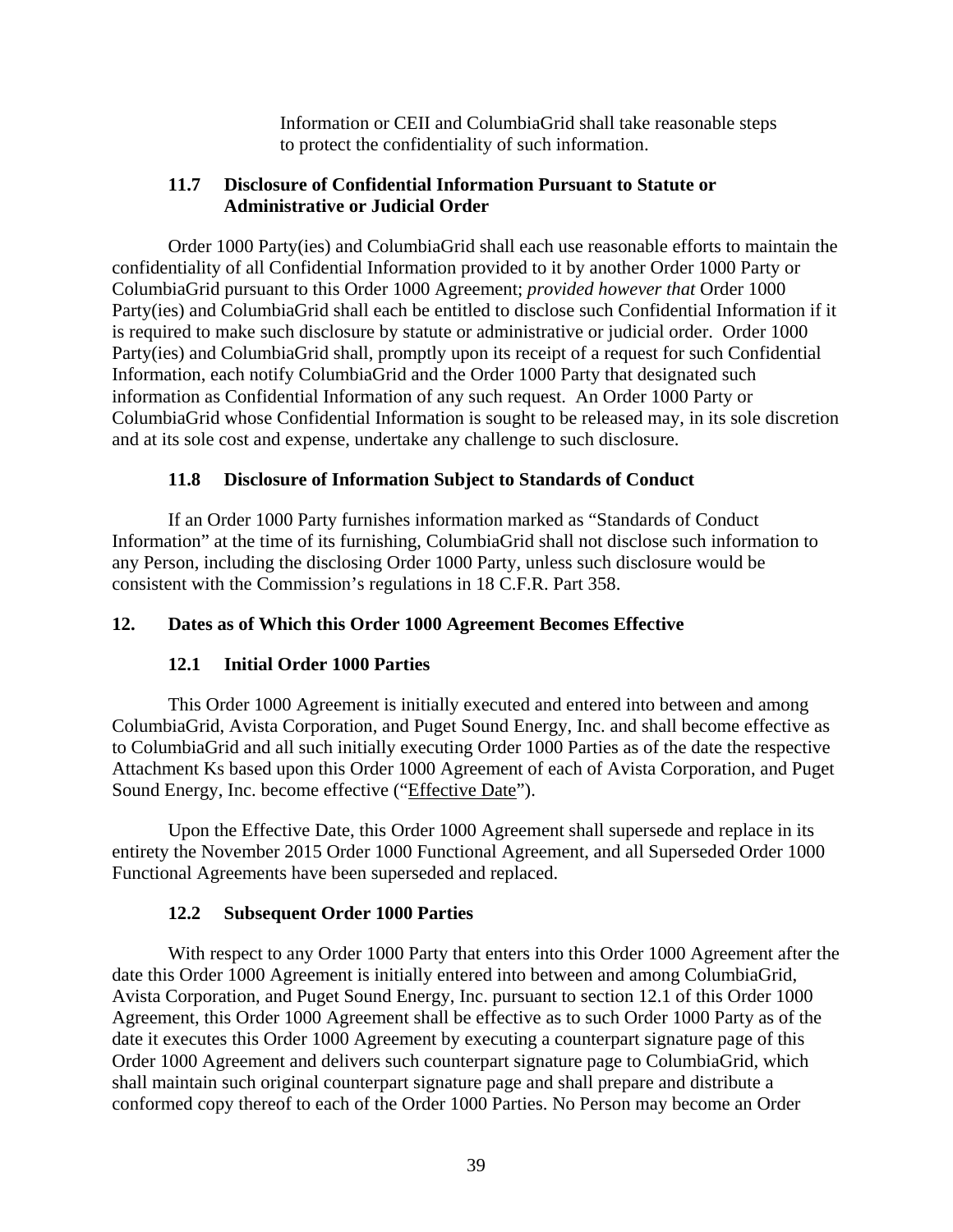1000 Enrolled Party during any calendar year unless such Person has become an Order 1000 Enrolled Party not later than thirty days after the posting of the Final System Assessment Report and the Order 1000 Need Statements for such calendar year.

No Person is required to be an Order 1000 Party in order to participate pursuant to this Order 1000 Agreement in a Study Team, to request qualification of any proposed developer(s), owner(s), or operator(s) of an Order 1000 Project pursuant to section 2.5 of Appendix A, or to request consideration of the impact of a proposed Order 1000 Merchant Transmission Project pursuant to section 2.7 of Appendix A.

# **12.3 Renegotiation of This Order 1000 Agreement**

If the Commission requires changes in any Order 1000 Party's Attachment K and a modification of this Order 1000 Agreement is required for such Order 1000 Party to comply with such Commission's requirement, the Order 1000 Parties agree to negotiate in good faith in an attempt to modify this Order 1000 Agreement as appropriate to reflect such required changes in such Attachment K.

# **13. Withdrawal by Order 1000 Party**

**13.1** Any Order 1000 Party may withdraw from this Order 1000 Agreement by providing written notice of such withdrawal to ColumbiaGrid and each of the other Order 1000 Parties. Such withdrawal shall occur and be effective upon (i) the receipt of such written notice by ColumbiaGrid if the withdrawing Order 1000 Party is within the definition of 16 U.S.C. § 824(f) (and hence is not a "public utility" under Part II of the Federal Power Act) or (ii) the expiration of 90 days following the receipt of such written notice by ColumbiaGrid if the withdrawing Order 1000 Party is not within the definition of 16 U.S.C. § 824(f).

- **13.2** Any Order 1000 Enrolled Party that
	- (i) at any time owns or operates existing transmission facilities in the Regional Interconnected Systems that are operating; and
	- (ii) after the expiration of 90 days after such time is not a signatory to the PEFA

shall be deemed to have withdrawn from this Order 1000 Agreement, which deemed withdrawal shall be effective upon the expiration of such 90-day period.

No Order 1000 Party that has withdrawn or has been deemed to have withdrawn pursuant to this section 13 shall have any obligation to make any payment pursuant to section 3 of this Order 1000 Agreement if such payment was not due on or before the date upon which the withdrawal or deemed withdrawal of such Order 1000 Party is effective. Upon the withdrawal or deemed withdrawal of such Order 1000 Party becoming effective, all rights and obligations under this Order 1000 Agreement of such Order 1000 Party shall terminate; provided that all obligations and liabilities of such Order 1000 Party accrued under this Order 1000 Agreement through the date upon which the withdrawal or deemed withdrawal of such Order 1000 Party is effective are hereby preserved until satisfied.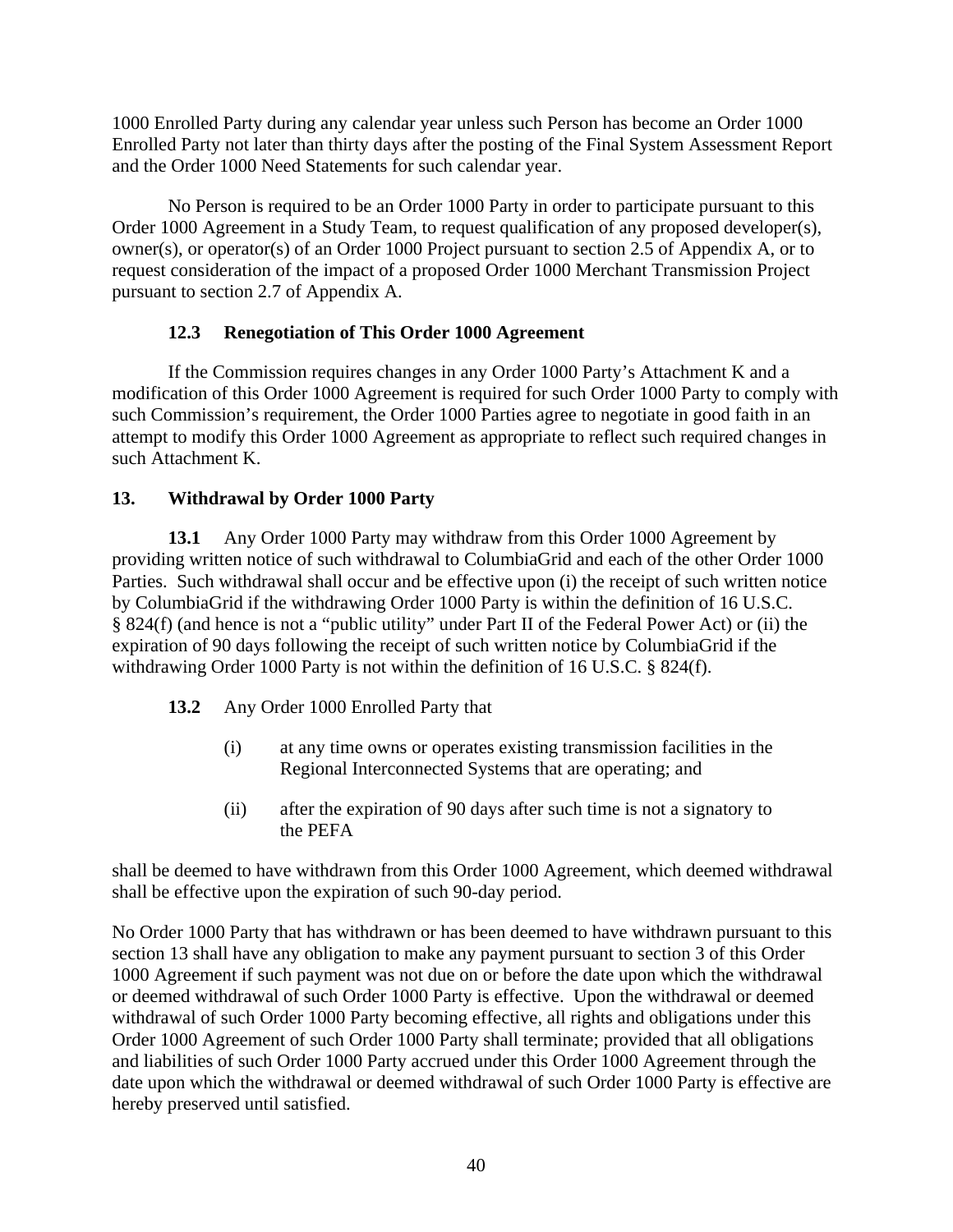#### **14. Miscellaneous**

#### **14.1 Notices Under This Order 1000 Agreement**

**14.1.1 Permitted Methods of Notice.** Any notice, demand, or request to an Order 1000 Party or ColumbiaGrid in accordance with this Order 1000 Agreement, unless otherwise provided in this Order 1000 Agreement, shall be in writing and shall be deemed properly served, given, or made to the address of the receiving party set forth below (i) upon delivery if delivered in person, (ii) upon execution of the return receipt, if sent by registered United States or Canadian mail, postage prepaid, return receipt requested, or (iii) upon delivery if delivered by prepaid commercial courier service.

The address of ColumbiaGrid shall be:

8338 NE Alderwood Road Suite 140 Portland, OR 97220 Attn: Chief Executive Officer

The addresses of the initial Order 1000 Parties shall be:

Avista Corporation:

1411 E. Mission Ave. Spokane, WA 99202-1902 Attn: Manager, Transmission Services

Puget Sound Energy, Inc.:

P.O. Box 97034 Bellevue, WA 98009 Attn: George Marshall, Director, Electric Transmission

**14.1.2 Change of Notice Address.** Any Order 1000 Party may at any time, by written notice to ColumbiaGrid, change the designation or address of the person specified to receive notice on its behalf. In such case, ColumbiaGrid shall promptly notify all of the other Order 1000 Parties of such change.

**14.1.3 Routine Notices.** Any notice of a routine character in connection with this Order 1000 Agreement shall be given in such a manner as the Order 1000 Parties may determine from time to time, unless otherwise provided in this Order 1000 Agreement.

**14.1.4 Initial Address of Subsequent Planning Party.** Any Order 1000 Party that enters into this Order 1000 Agreement pursuant to section 12.2 of this Order 1000 Agreement after execution of this Order 1000 Agreement by the initial Order 1000 Parties shall promptly give ColumbiaGrid written notice of the designation and address of the person specified to receive notice on its behalf. In such case, ColumbiaGrid shall promptly notify all of the other Order 1000 Parties of such designation and address.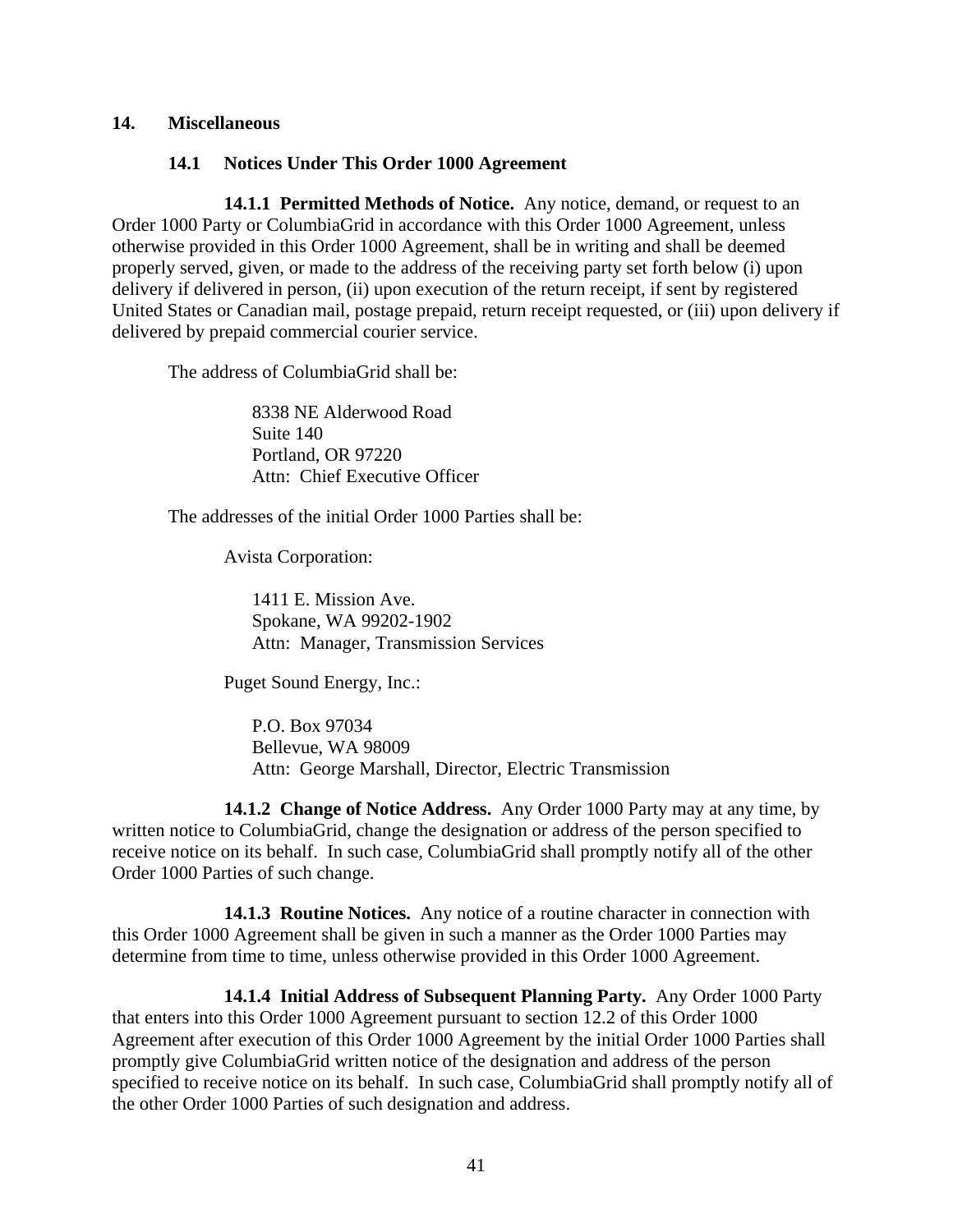#### **14.2 Amendment or Modification**

This Order 1000 Agreement may not be amended or modified except by any subsequent mutual written agreement, duly executed by all then-current Order 1000 Parties to this Order 1000 Agreement and ColumbiaGrid.

If any provision of this Order 1000 Agreement, or the application thereof to any person, entity, or circumstance, is held by a court or regulatory authority of competent jurisdiction to be invalid, void, or unenforceable, or if a modification or condition to this Order 1000 Agreement is imposed by a regulatory authority exercising jurisdiction over this Order 1000 Agreement, the Order 1000 Parties and ColumbiaGrid shall endeavor in good faith to negotiate such amendment(s) to this Order 1000 Agreement as will restore the relative benefits and obligations of the signatories under this Order 1000 Agreement immediately prior to such holding, modification, or condition. If an Order 1000 Party finds such holding, modification, or condition unacceptable and the Order 1000 Parties and ColumbiaGrid are unable to renegotiate a mutually acceptable resolution, an Order 1000 Party may by written notice to each other Order 1000 Party and ColumbiaGrid withdraw from this Order 1000 Agreement pursuant to section 13 of this Order 1000 Agreement.

The Order 1000 Parties and ColumbiaGrid agree to use good faith efforts to negotiate amendments to this Order 1000 Agreement to conform with changes to the Attachment K of any Order 1000 Enrolled Party required by the Commission; *provided that* nothing in this section 14.2 shall obligate ColumbiaGrid or any Order 1000 Party to enter into any amendment to this Order 1000 Agreement.

### **14.3 Construction of This Order 1000 Agreement**

Ambiguities or uncertainties in the wording of this Order 1000 Agreement shall not be construed for or against any Order 1000 Party or ColumbiaGrid, but shall be construed in a manner that most accurately reflects the purpose of this Order 1000 Agreement and the nature of the rights and obligations of the parties with respect to the matter being construed.

#### **14.4 Integration**

This Order 1000 Agreement constitutes the complete agreement of the Order 1000 Parties and ColumbiaGrid with respect to the subject matter of this Order 1000 Agreement, and supersedes all prior or contemporaneous representations, statements, negotiations, understandings, and inducements with respect to the subject matter of this Order 1000 Agreement.

#### **14.5 Existing Agreements Preserved**

Nothing in this Order 1000 Agreement shall be interpreted to supersede the requirements of any existing agreement unless otherwise expressly stated herein.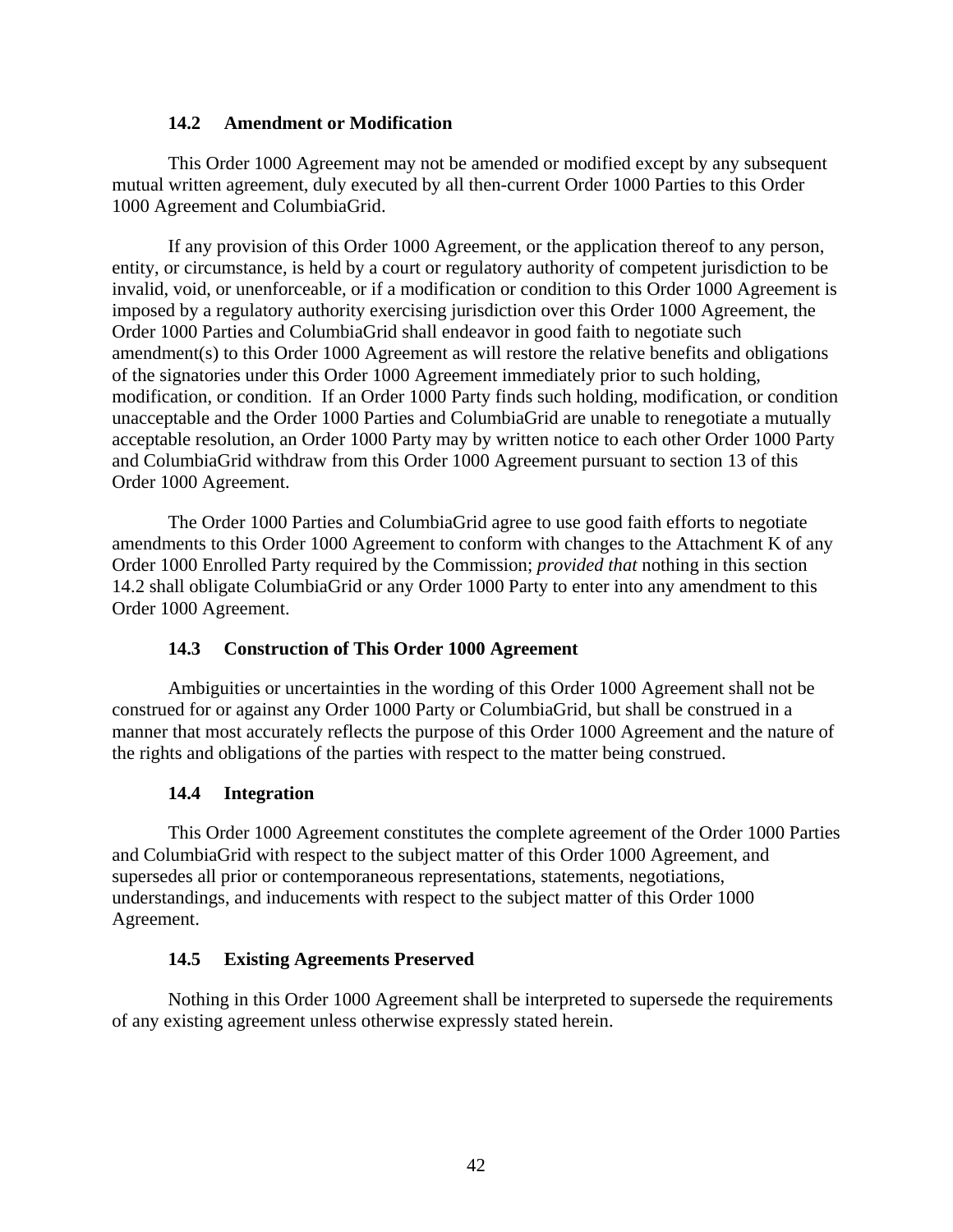#### **14.6 Governing Law**

This Order 1000 Agreement shall in all respects be interpreted, construed, and enforced in accordance with the laws of the State of Washington, except to the extent that such laws may be preempted by the laws of the United States or of Canada, as applicable; *provided however that* notwithstanding the foregoing, with respect to a dispute involving an Order 1000 Party that is a United States government entity (including, but not limited to, a federal power marketing administration), this Order 1000 Agreement shall in all respects be interpreted, construed, and enforced in accordance with the laws of the United States. The Order 1000 Parties and ColumbiaGrid acknowledge that with respect to an Order 1000 Party that is an agency of the United States federal government under law in effect as of the Effective Date, such agency has not by this Order 1000 Agreement waived its sovereign immunity.

### **14.7 Equitable Relief**

If an Order 1000 Party seeks injunctive or other equitable judicial relief for the failure of ColumbiaGrid to comply with its obligations to the Order 1000 Party under this Order 1000 Agreement, ColumbiaGrid agrees not to challenge such action on the basis that monetary damages would be a sufficient remedy.

### **14.8 Singular and Plural; Use of "Or"**

Any use of the singular in this Order 1000 Agreement also includes the plural and any use of the plural also includes the singular. References to "or" shall be deemed to be disjunctive but not necessarily exclusive. References to "including", "include", and "includes" shall be deemed to mean "including, but not limited to", "include, but not limited to", and "includes, but not limited to", respectively.

### **14.9 Headings for Convenience Only**

The section headings in this Order 1000 Agreement are intended for convenience and reference only and are not intended to define, limit, or describe the scope or intent of any provisions of this Order 1000 Agreement.

### **14.10 Relationship of the Order 1000 Parties and ColumbiaGrid**

**14.10.1 No Partnership, Etc**. Nothing contained in this Order 1000 Agreement shall be construed to create an agency, association, joint venture, trust, or partnership or to impose a trust or partnership covenant, obligation, or liability on or with regard to any of the Order 1000 Parties or ColumbiaGrid. Each Order 1000 Party and ColumbiaGrid shall be individually responsible for its own covenants, obligations, and liabilities under this Order 1000 Agreement.

**14.10.2 Rights Several**. All rights of the Order 1000 Parties and ColumbiaGrid are several, not joint. Except as may be expressly provided in this Order 1000 Agreement, no Order 1000 Party or ColumbiaGrid shall have a right or power to bind any other Order 1000 Party or ColumbiaGrid without such other party's express written consent.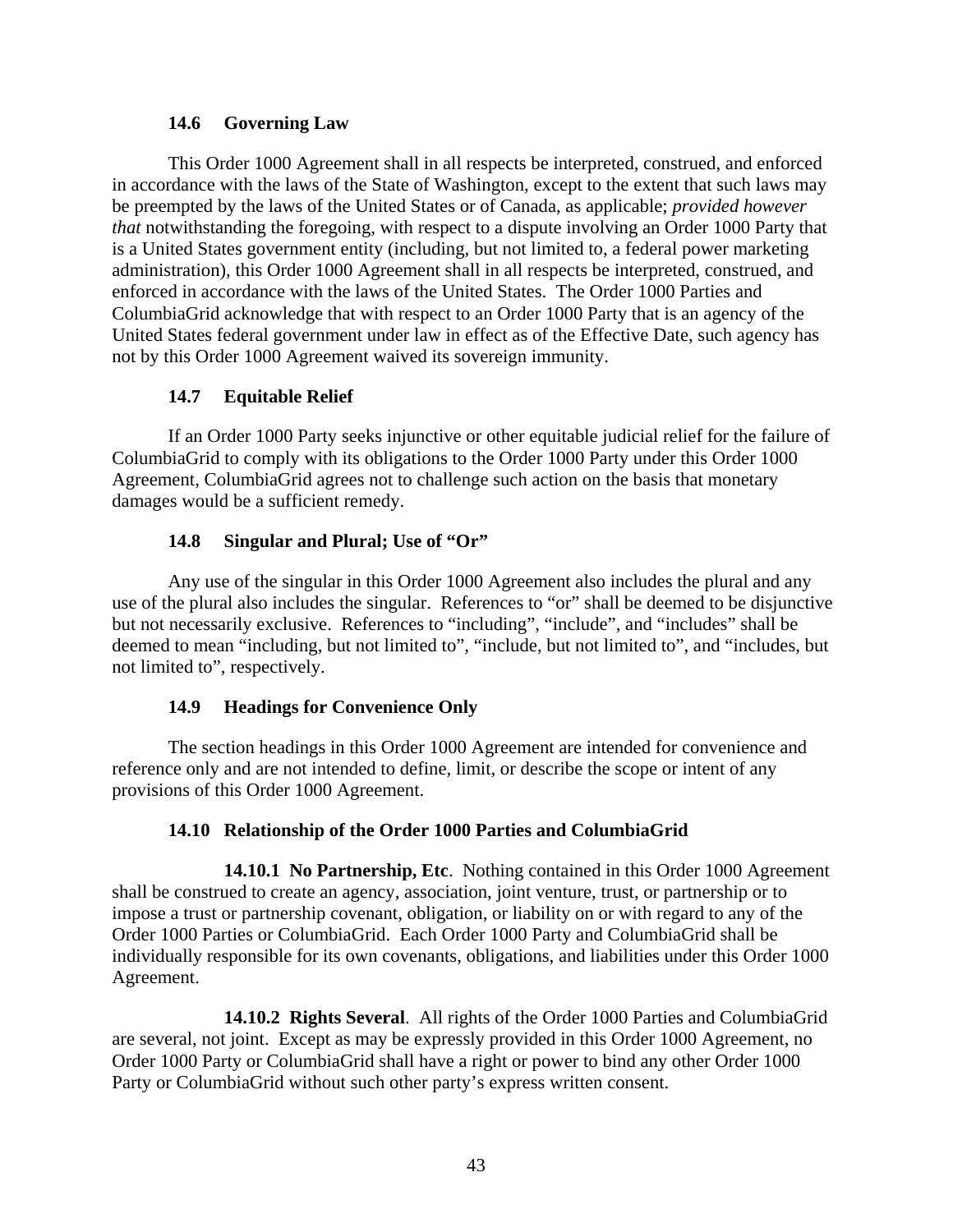#### **14.11 No Third Person Beneficiaries**

This Order 1000 Agreement shall not be construed to create rights in, or to grant remedies to, any Third Person as a beneficiary of this Order 1000 Agreement or of any duty, obligation, or undertaking established in this Order 1000 Agreement. Nothing in this Order 1000 Agreement is intended to restrict the right of any Order 1000 Party or Interested Person to seek an order from the Commission under the Federal Power Act.

#### **14.12 No Dedication of Facilities**

No undertaking by any Order 1000 Party under or pursuant to any provision of this Order 1000 Agreement shall constitute or be deemed to constitute a dedication of all or any portion of such Order 1000 Party's transmission system, to any other Order 1000 Party or ColumbiaGrid or to the public.

#### **14.13 Nonwaiver**

Any waiver at any time by any Order 1000 Party or ColumbiaGrid of its rights with respect to any default under this Order 1000 Agreement, or with respect to any other matter arising in connection with this Order 1000 Agreement, shall not constitute or be deemed a waiver with respect to any other default or other matter arising in connection with this Order 1000 Agreement. Any waiver must be delivered in writing, executed by an authorized representative of the Order 1000 Party or ColumbiaGrid granting such waiver. Any delay short of the statutory period of limitations in asserting or enforcing any right shall not constitute or be deemed a waiver.

#### **14.14 Further Actions and Documents**

Each Order 1000 Party and ColumbiaGrid agree to do all things, including, but not limited to, the preparation, execution, delivery, filing, and recording of any instruments or agreements reasonably requested by any other Order 1000 Party or ColumbiaGrid necessary to carry out the provisions of this Order 1000 Agreement.

#### **14.15 Counterparts**

This Order 1000 Agreement may be executed in counterparts, which may be executed at different times. Each counterpart shall constitute an original, but all counterparts together shall constitute one and the same instrument. ColumbiaGrid shall maintain the original signature pages, and shall prepare and distribute a conformed copy of this Order 1000 Agreement to the Order 1000 Parties.

#### **14.16 No Expansion of Commission Authority**

Nothing in this Order 1000 Agreement, or any undertaking by or with ColumbiaGrid, is intended to (i) create or grant the Commission authority over entities or matters which it would not otherwise have, (ii) imply or establish that any Order 1000 Party or ColumbiaGrid agrees, or is precluded from contesting, as to whether or the extent to which the Commission has jurisdiction over an Order 1000 Party or ColumbiaGrid or matter or has the authority to order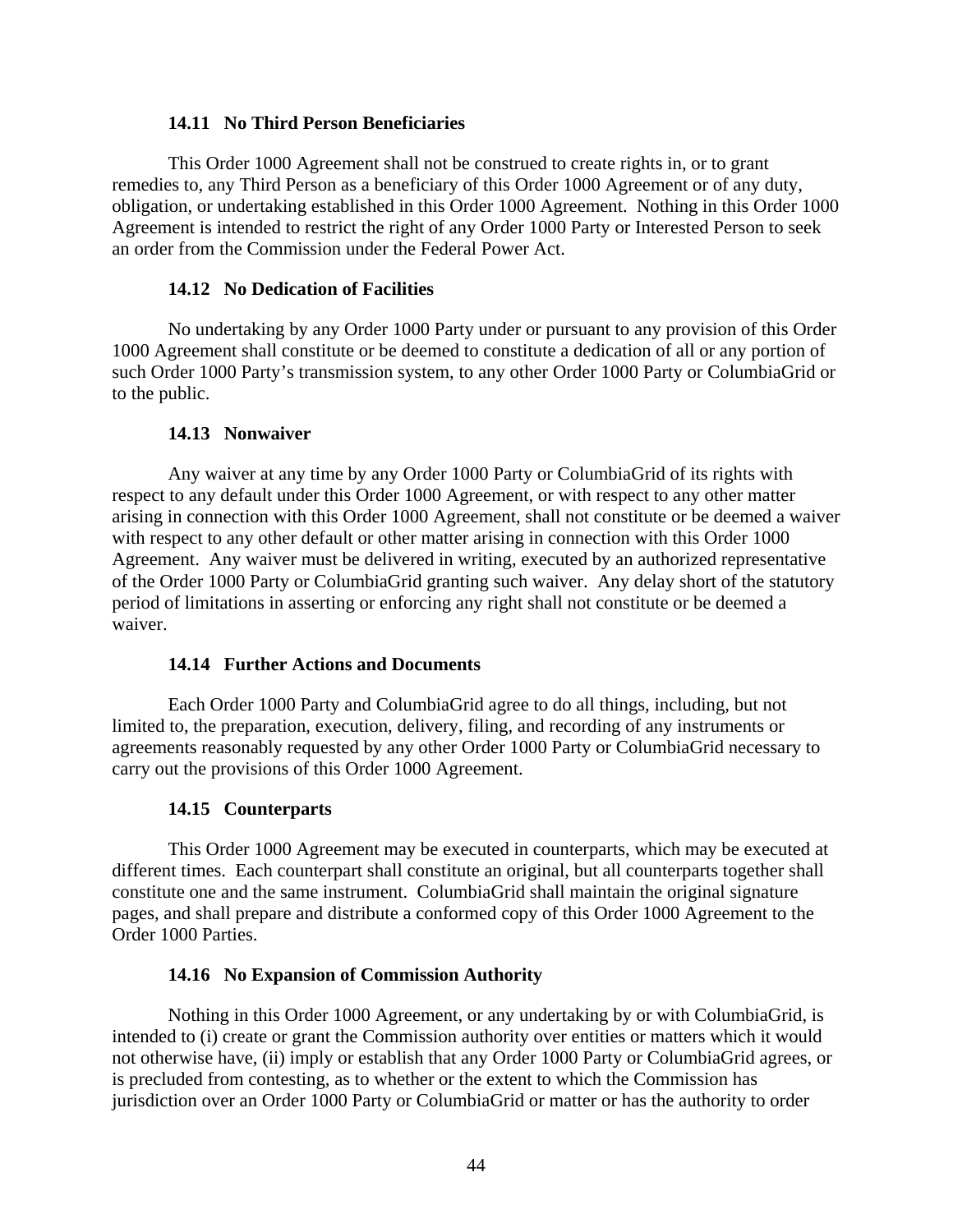particular relief, or (iii) confer upon the Commission any role as arbitrator under this Order 1000 Agreement or any other decision-making role not expressly conferred upon the Commission by the Federal Power Act.

#### **14.17 Status of Order 1000 Parties Under this Order 1000 Agreement**

For the avoidance of doubt, any Order 1000 Party may only be an Order 1000 Enrolled Party, an ITP Proponent, or a Governmental Non-Enrolled Party.

Any Order 1000 Party that is a Planning Party and is within the definition of 16 U.S.C. § 824(f) (and hence is not a "public utility" under Part II of the Federal Power Act) may elect to be a Governmental Non-Enrolled Party under this Order 1000 Agreement by indicating in its signature block for this Order 1000 Agreement that it is a Governmental Non-Enrolled Party. If an Order 1000 Party indicates in its signature block for this Order 1000 Agreement that it is a Governmental Non-Enrolled Party, such Order 1000 Party, upon its execution and delivery of this Order 1000 Agreement, represents that it meets the definition of Governmental Non-Enrolled Party.

Any ITP Proponent under this Order 1000 Agreement must indicate in its signature block for this Order 1000 Agreement (i) that it is an ITP Proponent and (ii) the name of the Order 1000 Planning Region in which it is Enrolled, if any. Any Order 1000 Enrolled Party that is an Order 1000 Non-Incumbent Transmission Developer shall advise ColumbiaGrid in writing of (i) any Order 1000 Planning Region other than the Order 1000 ColumbiaGrid Planning Region in which it is Enrolled and (ii) any proposed transmission facilities of such Order 1000 Enrolled Party in the Order 1000 ColumbiaGrid Planning Region.

If an Order 1000 Party indicates in its signature block for this Order 1000 Agreement that it is an ITP Proponent, such Order 1000 Party, upon its execution and delivery of this Order 1000 Agreement, represents that it meets the definition of ITP Proponent, as indicated in such Order 1000 Party's signature block.

If an Order 1000 Party does not indicate in its signature block for this Order 1000 Agreement that it is a Governmental Non-Enrolled Party and does not indicate in its signature block for this Order 1000 Agreement that it is an ITP Proponent, such Order 1000 Party, upon its execution and delivery of this Order 1000 Agreement, represents that it meets the definition of Order 1000 Enrolled Party.

If at any time any representation any Order 1000 Party has made pursuant to this section 14.17 is not accurate, such Order 1000 Party shall immediately so notify each of the other Order 1000 Parties and ColumbiaGrid in writing and upon giving such notice shall be deemed to have given notice of withdrawal from this Order 1000 Agreement pursuant to section 13 of this Order 1000 Agreement. Any such notice of withdrawal shall be effective on that date that is 90 days after the date such notice has been given.

Upon the withdrawal (or deemed withdrawal) pursuant to section 13 of this Order 1000 Agreement of any Order 1000 Enrolled Party from this Order 1000 Agreement becoming effective, the withdrawing Order 1000 Enrolled Party shall no longer be Enrolled in the Order 1000 ColumbiaGrid Planning Region, shall no longer be an Order 1000 Enrolled Party and shall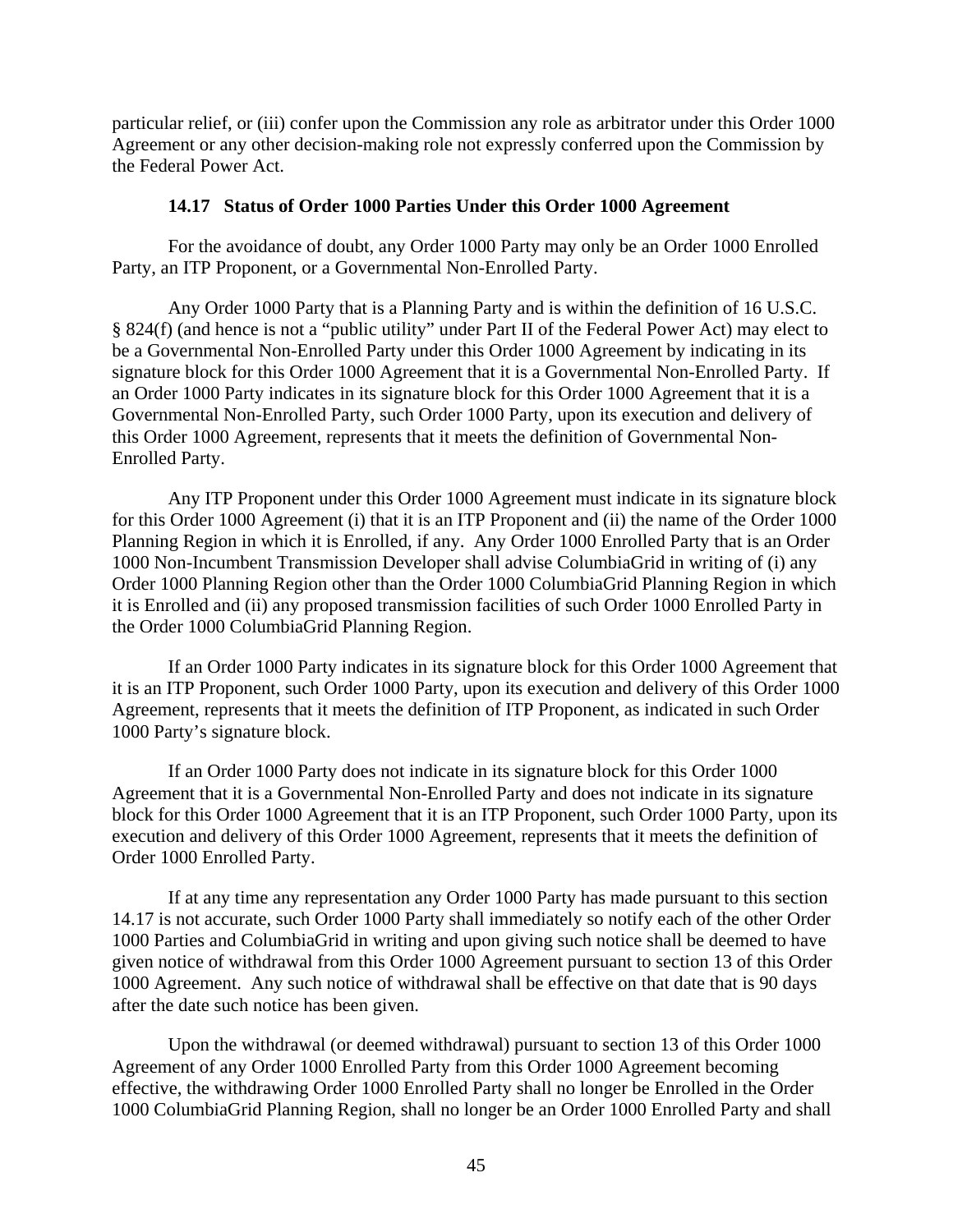not be subject to any Order 1000 Cost Allocation for any Order 1000 Eligible Project selected as an Order 1000 Project by the Board pursuant to section 5.3 of Appendix A after the effective date of such withdrawal. Any Governmental Non-Enrolled Party shall not be allocated, and the Board shall not approve, an Order 1000 Cost Allocation to any Order 1000 Party that is a Governmental Non-Enrolled Party on the date of approval of such Order 1000 Cost Allocation.

## **14.18 Representation of Authority**

Each Order 1000 Party and ColumbiaGrid, upon its execution and delivery of this Order 1000 Agreement, represents that it has authority to enter into and perform this Order 1000 Agreement. Each Order 1000 Party and ColumbiaGrid represents that the individual signing this Order 1000 Agreement on its behalf is authorized to sign this Order 1000 Agreement on behalf of the party for which such individual signs.

## **14.19 Order 1000 Parties' Records and Information Sharing**

Each Order 1000 Party shall maintain and make available for ColumbiaGrid's inspection at such Order 1000 Party's facilities, during normal business hours and upon request, data, records, and drawings describing the physical and electrical properties of such Order 1000 Party's Electric System, subject to any applicable provisions for protection of Confidential Information and CEII.

## **14.20 Other Reports**

ColumbiaGrid may, upon reasonable notice to an Order 1000 Party, request that such Order 1000 Party provide ColumbiaGrid with such other information or reports as ColumbiaGrid may reasonably deem necessary for its performance of this Order 1000 Agreement. The Order 1000 Party shall, except to the extent prohibited by law, make all such information or reports available to ColumbiaGrid within a reasonable period of time and in a form specified by ColumbiaGrid, subject to any applicable provisions for protection of Confidential Information and CEII.

*Signature pages to follow*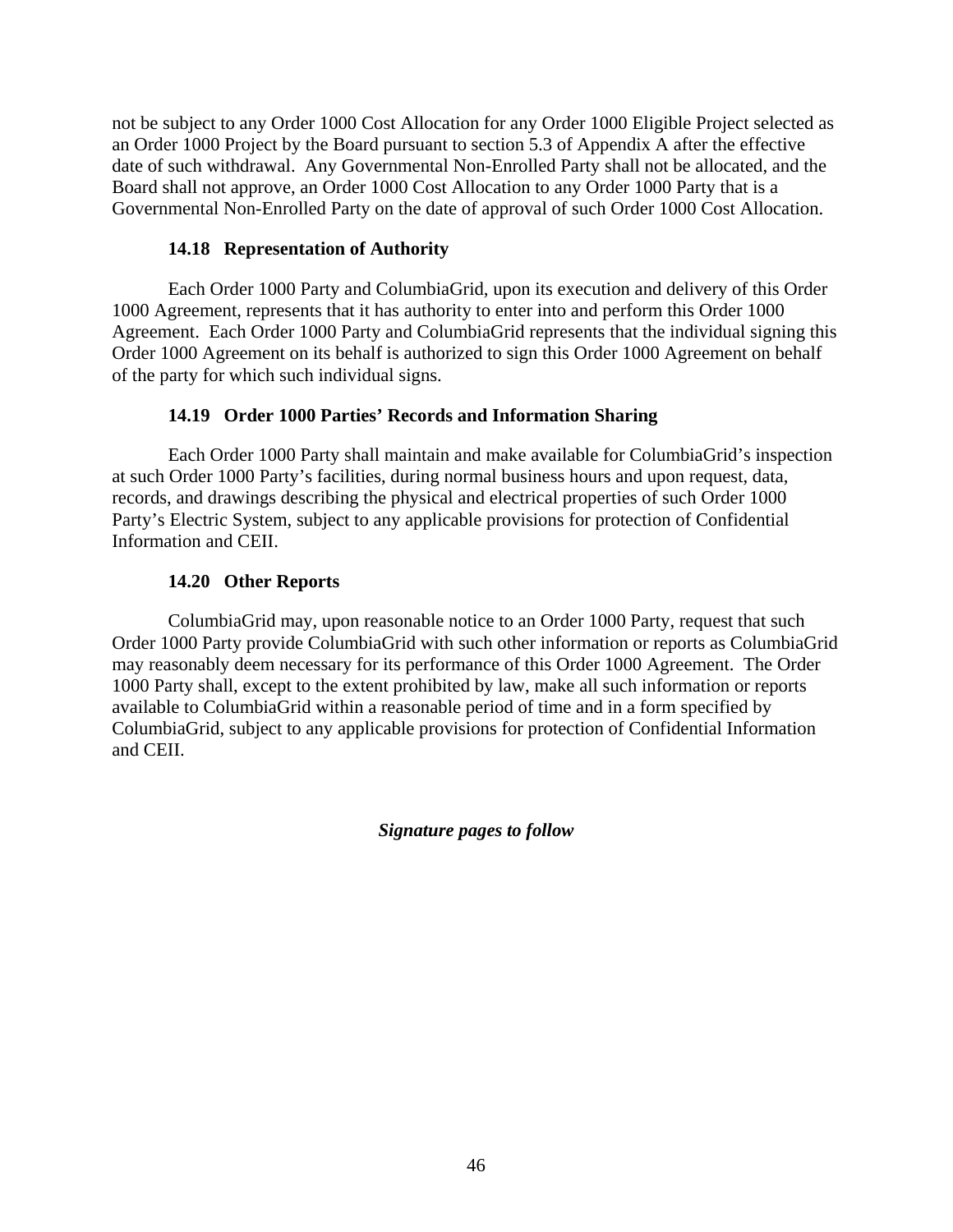IN WITNESS WHEREOF, the Order 1000 Parties and ColumbiaGrid have caused this Order 1000 Agreement to be executed in their respective names.

| ColumbiaGrid                                                           |
|------------------------------------------------------------------------|
| By: $\frac{1}{\text{Name: } \boxed{r}}$<br>$P_{a+}ik$ $\tau$ . Damiano |
| Title:<br>$Tresident + C2$                                             |
| Date: March 30, 2016                                                   |

# **Avista Corporation**

| HXT.<br>-                                     |  |  |
|-----------------------------------------------|--|--|
| Name:<br><b><i><u>Lind a district</u></i></b> |  |  |

| Tifle: |  |  |  |
|--------|--|--|--|
| Date:  |  |  |  |

**Puget Sound Energy, Inc.** 

By: $\frac{N \cdot m}{N \cdot m \cdot m}$ 

| Tifle: |  | --- |  |
|--------|--|-----|--|
| Date:  |  |     |  |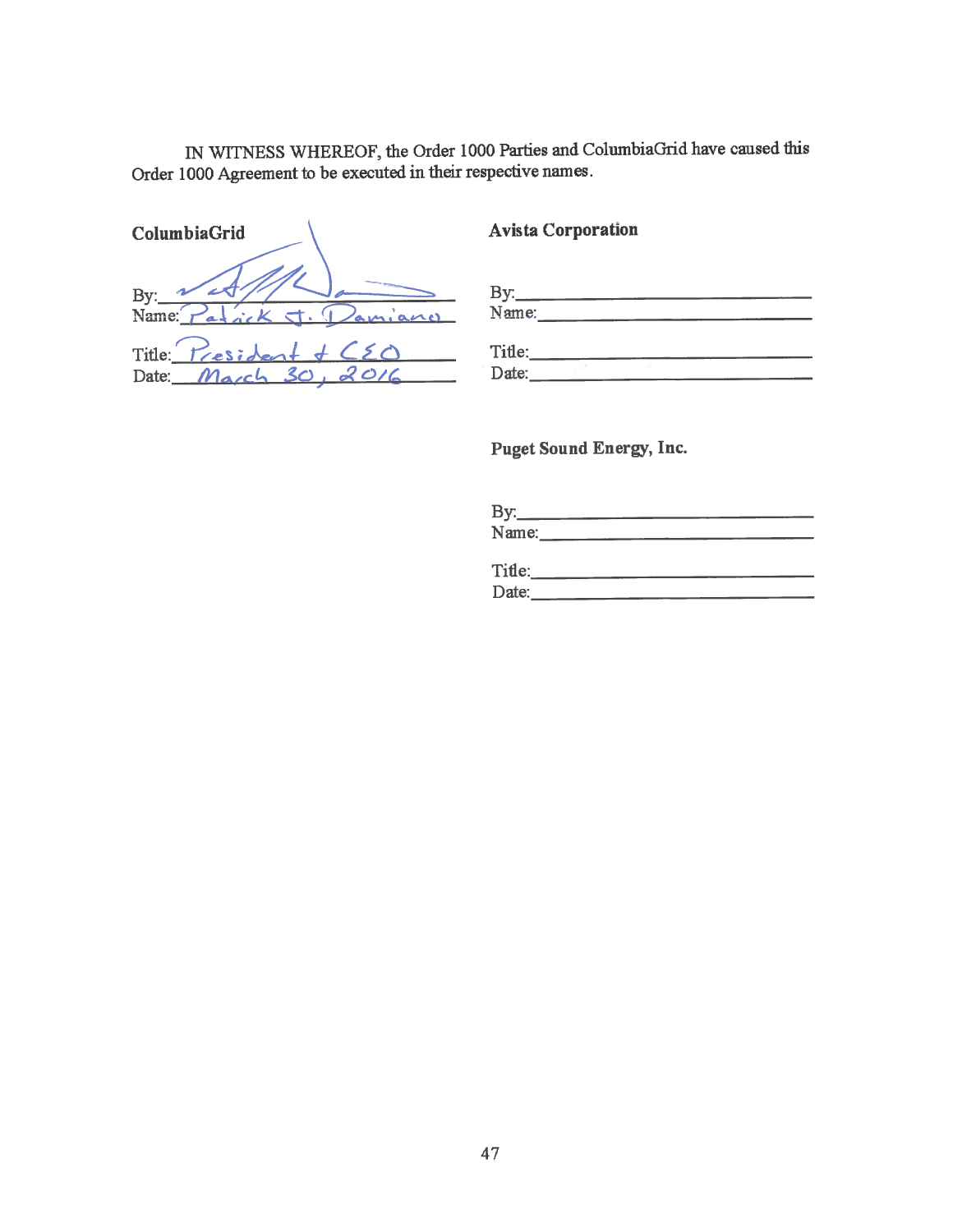IN WITNESS WHEREOF, the Order 1000 Parties and ColumbiaGrid have caused this Order 1000 Agreement to be executed in their respective names.

#### ColumbiaGrid

**Avista Corporation** 

| Name:           | Name: Heather Rosentcater        |
|-----------------|----------------------------------|
| Title:<br>Date: | Title: <u>VP Energy Delivery</u> |

**Puget Sound Energy, Inc.** 

| By:   |  |
|-------|--|
| Name: |  |

| Title: | WANTED WAS CITED AND RESIDENCE OF THE RESIDENCE OF A REPORT OF THE RESIDENCE OF THE RESIDENCE OF THE RESIDENCE OF THE RESIDENCE OF THE RESIDENCE OF THE RESIDENCE OF THE RESIDENCE OF THE RESIDENCE OF THE RESIDENCE OF THE RE |
|--------|--------------------------------------------------------------------------------------------------------------------------------------------------------------------------------------------------------------------------------|
| Date:  | the company of the second company of the second                                                                                                                                                                                |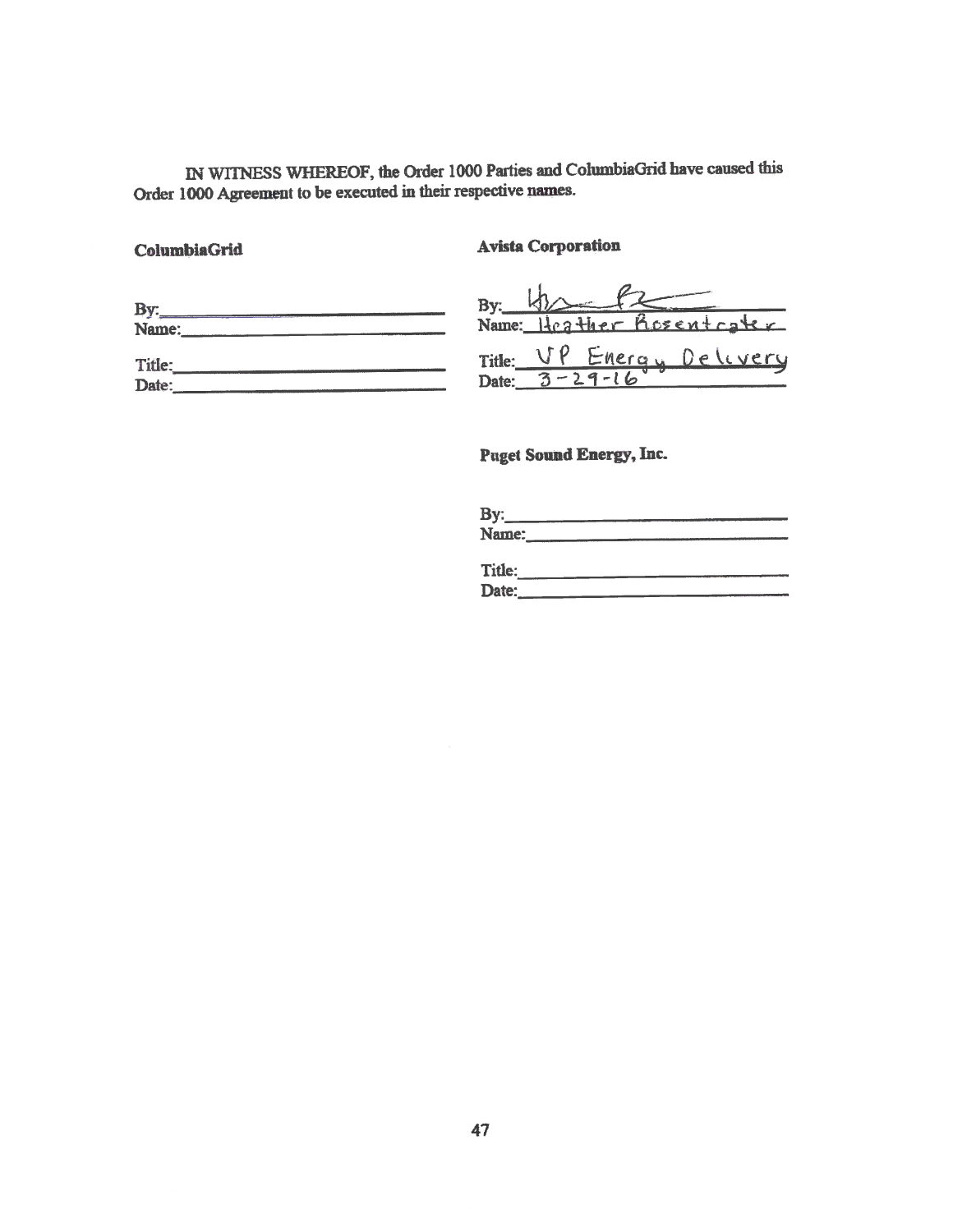IN WITNESS WHEREOF, the Order 1000 Parties and ColumbiaGrid have caused this Order 1000 Agreement to be executed in their respective names.

#### ColumbiaGrid

**Avista Corporation** 

| By:    | <b>By</b> |
|--------|-----------|
| Name:  | Name:     |
| Title: | Title:    |
| Date:  | Date:     |

Puget Sound Energy, Inc.

orge Marshal By:  $Q$ Name: GEORGE M  $RSHALL$ 

Title: MNGR. TRANS. POLICY + CONTRACTS<br>Date: 3-29-16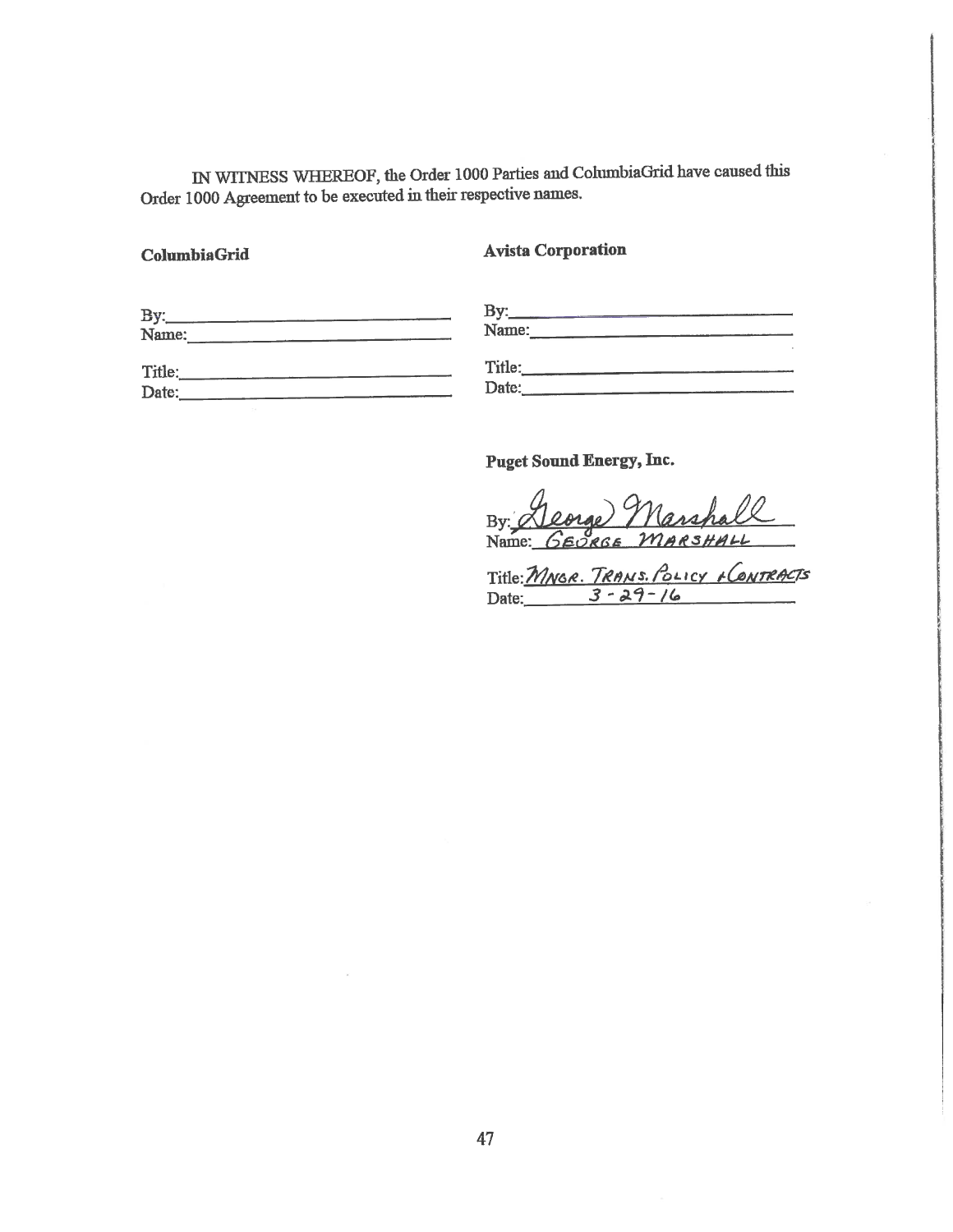# **APPENDIX A**

#### **TRANSMISSION PLANNING PROCESS**

#### **1. On-Going Planning Activities; Iterative Process; Interim Approval**

Although the transmission planning processes identified in this Appendix A are described sequentially, it is anticipated that the planning activities under this Order 1000 Agreement will, except with respect to specific time periods and specific deadlines set forth in this Order 1000 Agreement, be performed on a flexible, iterative, and non-sequential basis. Accordingly, for example, ColumbiaGrid may submit Draft Order 1000 Need Statements to the Board as needed for review and comment without waiting until such time as the Draft System Assessment Report is submitted for review and comment. Planning activities under this Order 1000 Agreement will commence January 2015.

#### **2. Criteria and Factors**

#### **2.1 Order 1000 Planning Criteria**

With respect to Order 1000 Need(s), ColumbiaGrid shall apply the then-current versions of the following as Order 1000 Planning Criteria for its system assessment, System Assessment Reports, and Order 1000 Need Statements:

- (i) planning standards applicable to Order 1000 Enrolled Parties and ITP Proponents pursuant to law or regulation;
- (ii) NERC reliability standards;
- (iii) recognized regional planning or other reliability or transmission adequacy criteria developed by the consensus of the Order 1000 Enrolled Parties for use on their Order 1000 Transmission Systems (ColumbiaGrid may sponsor a process for development of such criteria); *provided that* an Order 1000 Enrolled Party may have other planning criteria that are more stringent than the ColumbiaGrid standards for use on its own Order 1000 Transmission System; and
- (iv) with respect to planning criteria applicable to any particular Order 1000 Enrolled Party, such additional criteria then accepted by such Order 1000 Enrolled Party and communicated to ColumbiaGrid by written notice; *provided that* any such additional criteria shall apply only to such Order 1000 Enrolled Party.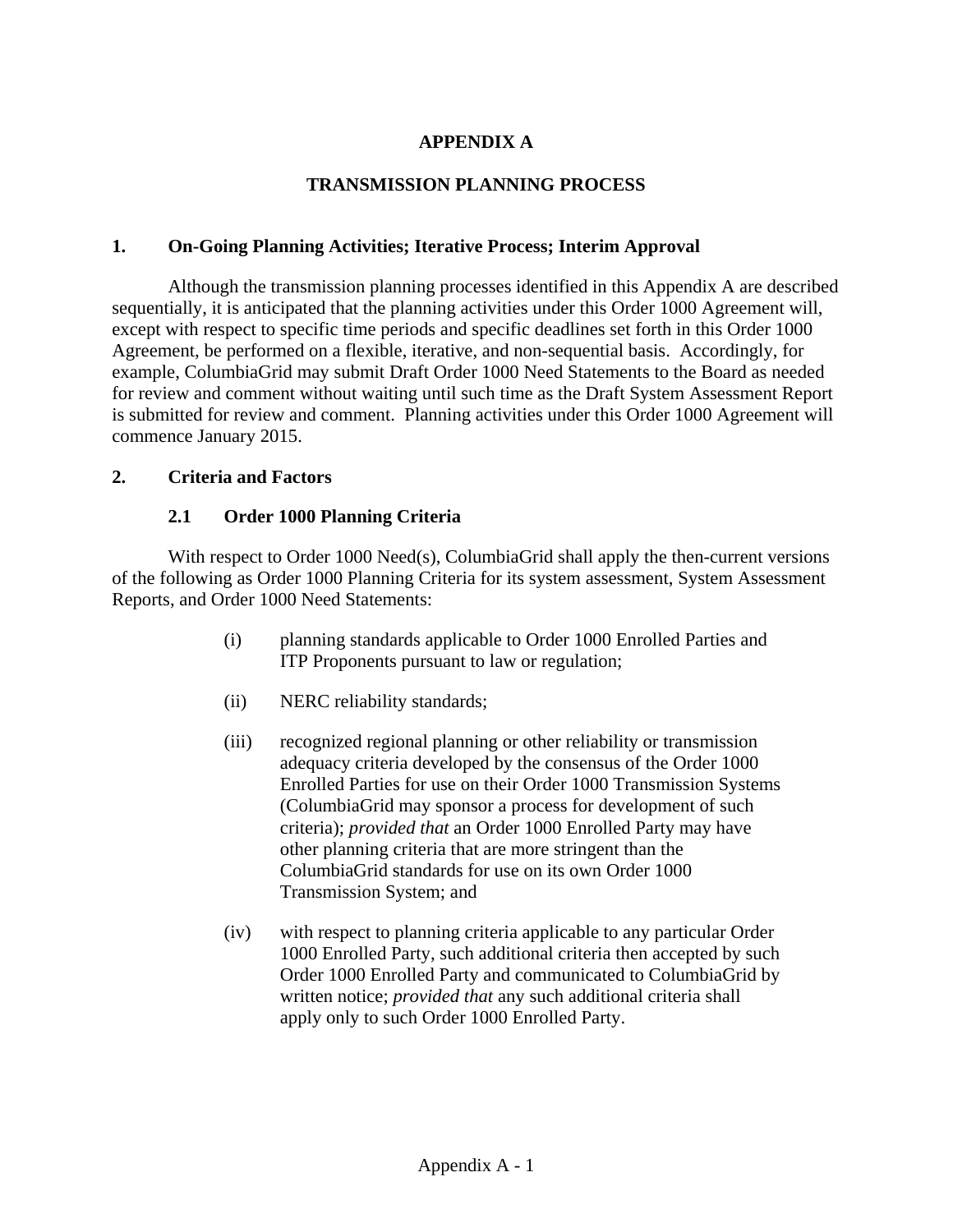## **2.2 Order 1000 Needs Factors**

The factors used in selecting Order 1000 Needs from among Order 1000 Potential Needs to be included in the system assessment for possible identification in the System Assessment Report ("Order 1000 Needs Factors") shall include the following:

- (i) the level and form of support for addressing the Order 1000 Potential Need (such as indications of willingness to purchase capacity and existing transmission service requests that could use capacity consistent with solutions that would address the Order 1000 Potential Need);
- (ii) the feasibility of addressing the Order 1000 Potential Need;
- (iii) the extent, if any, that addressing the Order 1000 Potential Need would also address other Order 1000 Potential Needs; and
- (iv) the factual basis supporting the Order 1000 Potential Need.

No single factor shall necessarily be determinative in selecting any Order 1000 Need from among the Order 1000 Potential Needs for inclusion in the system assessment.

## **2.3 Order 1000 Solution Evaluation Factors**

The factors used in evaluating proposed solutions, including Order 1000 Non-Transmission Alternatives, to address Order 1000 Needs shall include the following:

- (i) sponsorship and degree of development;
- (ii) feasibility;
- (iii) coordination with any affected transmission system and any other Order 1000 Affected Persons;
- (iv) economics;
- (v) effectiveness of performance;
- (vi) satisfaction of Order 1000 Need(s), including the extent to which the proposed solution satisfies multiple Order 1000 Needs;
- (vii) mitigation of any Order 1000 Material Adverse Impacts of such proposed solution on any transmission system; and
- (viii) consistency with applicable state, regional, and federal planning requirements and regulations.

No single factor shall necessarily be determinative in evaluating proposed solutions to address Order 1000 Needs.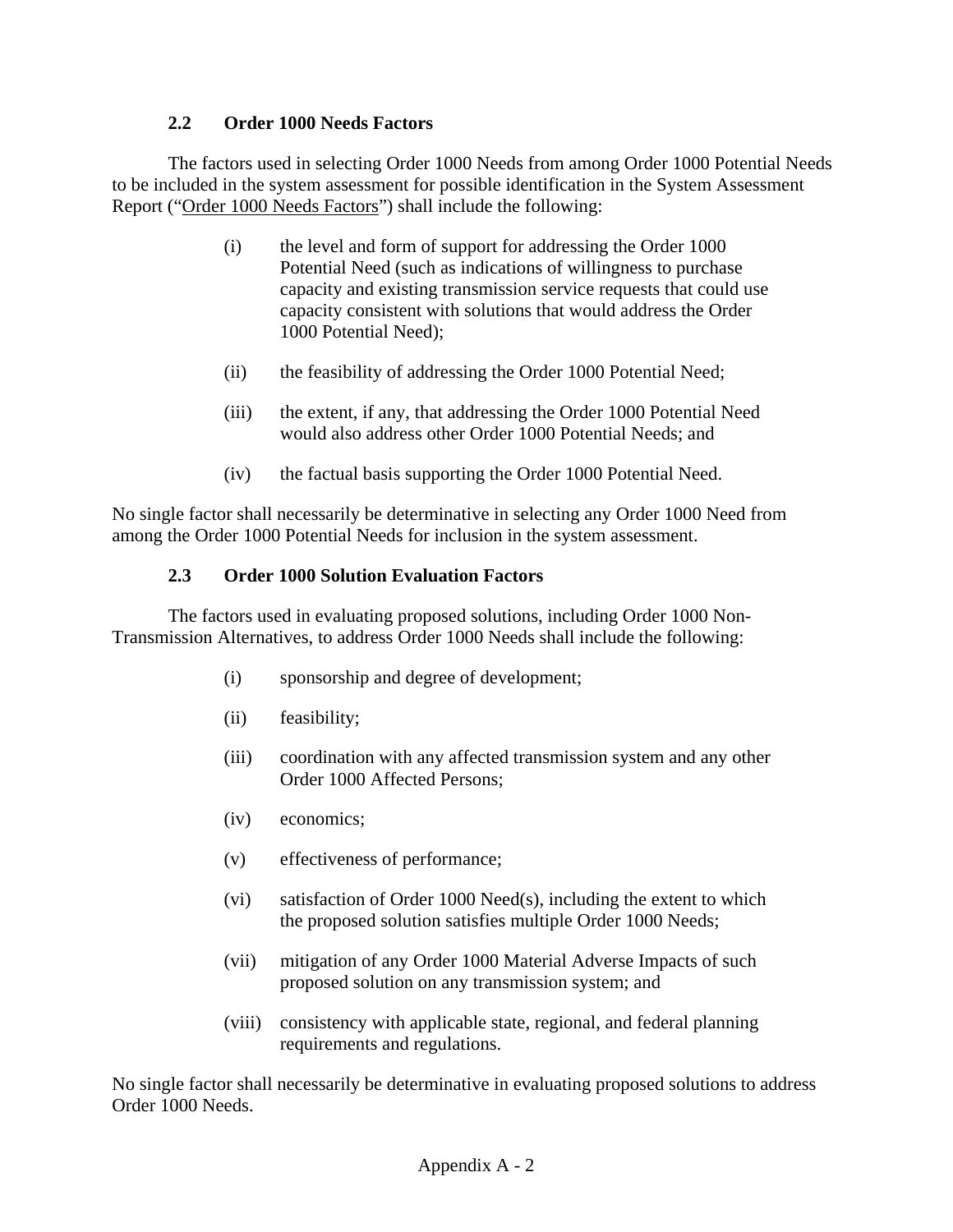## **2.4 Order 1000 Non-Transmission Alternatives**

If any Order 1000 Non-Transmission Alternative is adopted by the Person on whose Electric System it would be located, such Order 1000 Non-Transmission Alternative shall be included in the assumptions used in future system assessments, subject to subsequent updates on the status of such Order 1000 Non-Transmission Alternative.

## **2.5 Developer, Owner, or Operator Information Required to Enable Evaluation of Qualifications**

The following information must be submitted with respect to any proposed developer(s), owner(s), or operator(s) of an Order 1000 Project:

- (i) the identity of any proposed developer(s), owner(s), or operator(s);
- (ii) the current and expected capabilities, as applicable, of any proposed developer(s), owner(s), or operator(s) to finance, plan, design, develop, and construct transmission facilities on a timely basis and to own, reliably operate, and maintain such project for the life of such project;
- (iii) the current and expected capabilities, as applicable, of any proposed developer(s), owner(s), or operator(s) to adhere to construction, maintenance, and operating practices consistent with Good Utility Practices with respect to transmission facilities; and
- (iv) the creditworthiness of any Person proposed as developer(s), owner(s), or operator(s), as demonstrated for example by (a) an investment grade credit rating, (b) having a minimum tangible net worth of \$1 million or total assets of \$10 million, or (c) providing a guarantee, a surety bond, letter of credit or other form of security that is reasonably acceptable to ColumbiaGrid.

No Order 1000 Party shall be designated under this Order 1000 Agreement as the proposed developer, owner, or operator under this section 2.5 without such Order 1000 Party's consent. The requirement for any information listed above may be satisfied by reliance on relevant experience of third-party contractors; *provided however that* any third-party contractors to be relied upon must be specifically identified and ColumbiaGrid must be provided sufficient information regarding such third-party contractors to allow ColumbiaGrid to fully review and evaluate the relevant qualifications of such third-party contractors.

To the extent the information specified by this section 2.5 is submitted in writing to ColumbiaGrid with regard to any proposed developer, owner, or operator, ColumbiaGrid will, within 60 days of its receipt of all information specified by this section 2.5 with regard to such proposed developer, owner, or operator, make a determination whether any such proposed developer, owner, or operator is qualified to be a developer, owner, or operator, as applicable, under this Order 1000 Agreement and shall notify in writing such proposed developer, owner, or operator and each Order 1000 Party of its determination. In the event that ColumbiaGrid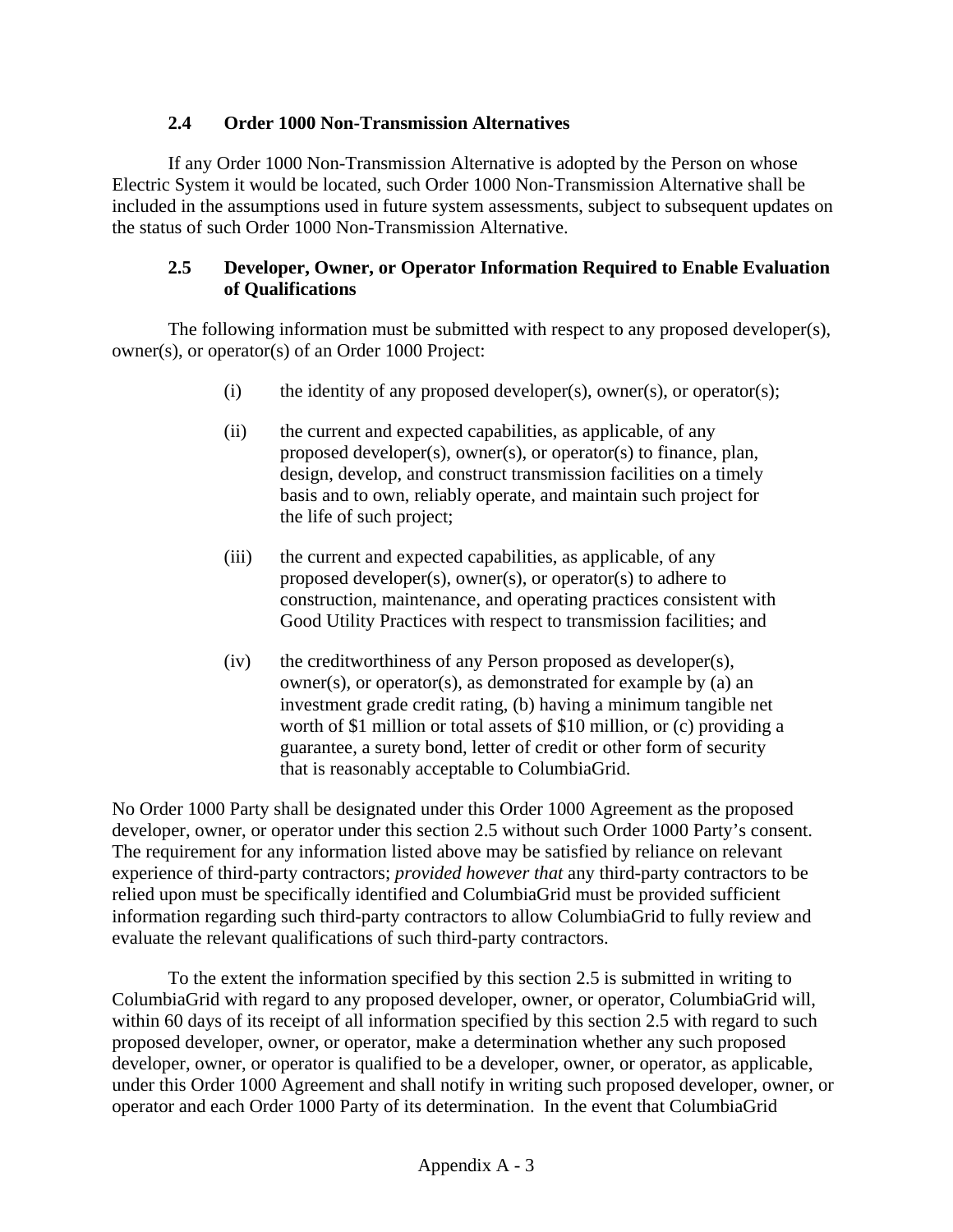determines that any proposed developer, owner, or operator is not qualified under this section 2.5, ColumbiaGrid shall notify such proposed developer, owner, or operator of such determination and shall list in such notice the deficiencies of any proposed developer, owner, or operator under this section 2.5. Any proposed developer, owner, or operator that ColumbiaGrid determines is not qualified under this section 2.5 may attempt to cure any such deficiencies by providing ColumbiaGrid additional information.

Any proposed developer, owner, or operator that ColumbiaGrid determines is qualified under this section 2.5 may, with such developer's, owner's, or operator's consent, be identified as the developer, owner, or operator, as applicable, of any ITP, Order 1000 Proposed Project, Order 1000 Eligible Project, or Order 1000 Project. ColumbiaGrid may from time to time request additional information regarding any such developer, owner, or operator to verify such developer's, owner's, or operator's qualifications under this section 2.5. Failure to provide such information with respect to any developer, owner, or operator that is reasonably requested by ColumbiaGrid may result in the failure of any developer, owner, or operator to qualify under this section 2.5. ColumbiaGrid may determine that any developer, owner, or operator previously qualified under this section 2.5 no longer qualifies under this section 2.5 for cause by providing such developer, owner, or operator written notice that it does not qualify under this section 2.5 and setting forth the reasons for such determination. Any such disqualified developer, owner, or operator may attempt to cure its deficiencies by providing ColumbiaGrid additional information.

# **2.6 Information Required to Enable a ColumbiaGrid Study Team to Evaluate a Proposed Solution to an Order 1000 Need(s)**

An Order 1000 Enrolled Party or ITP Proponent must submit to ColumbiaGrid the following information with respect to a proposed solution to an Order 1000 Need(s) for which it is a proponent:

- (i) purpose of the proposed solution and the Order 1000 Need(s) that the proposed solution would address;
- (ii) development schedule for such solution, indicating required steps, such as granting of state, federal, and local approvals necessary to develop and construct the proposed solution so as to timely meet the Order 1000 Need(s);
- (iii) new substations and transmission lines that would be created with the proposed solution;
- $(iv)$  the identity of proposed developer $(s)$ , owner $(s)$ , or operator $(s)$ , if any developer(s), owner(s), or operator(s) are proposed;
- $(v)$  for solutions that are anticipated to be ITPs, identification of the Relevant Planning Region(s) where any new facilities are proposed to be interconnected to and identification of the transmission system(s) to which any new facilities would interconnect;
- (vi) voltage level(s) of the proposed facilities;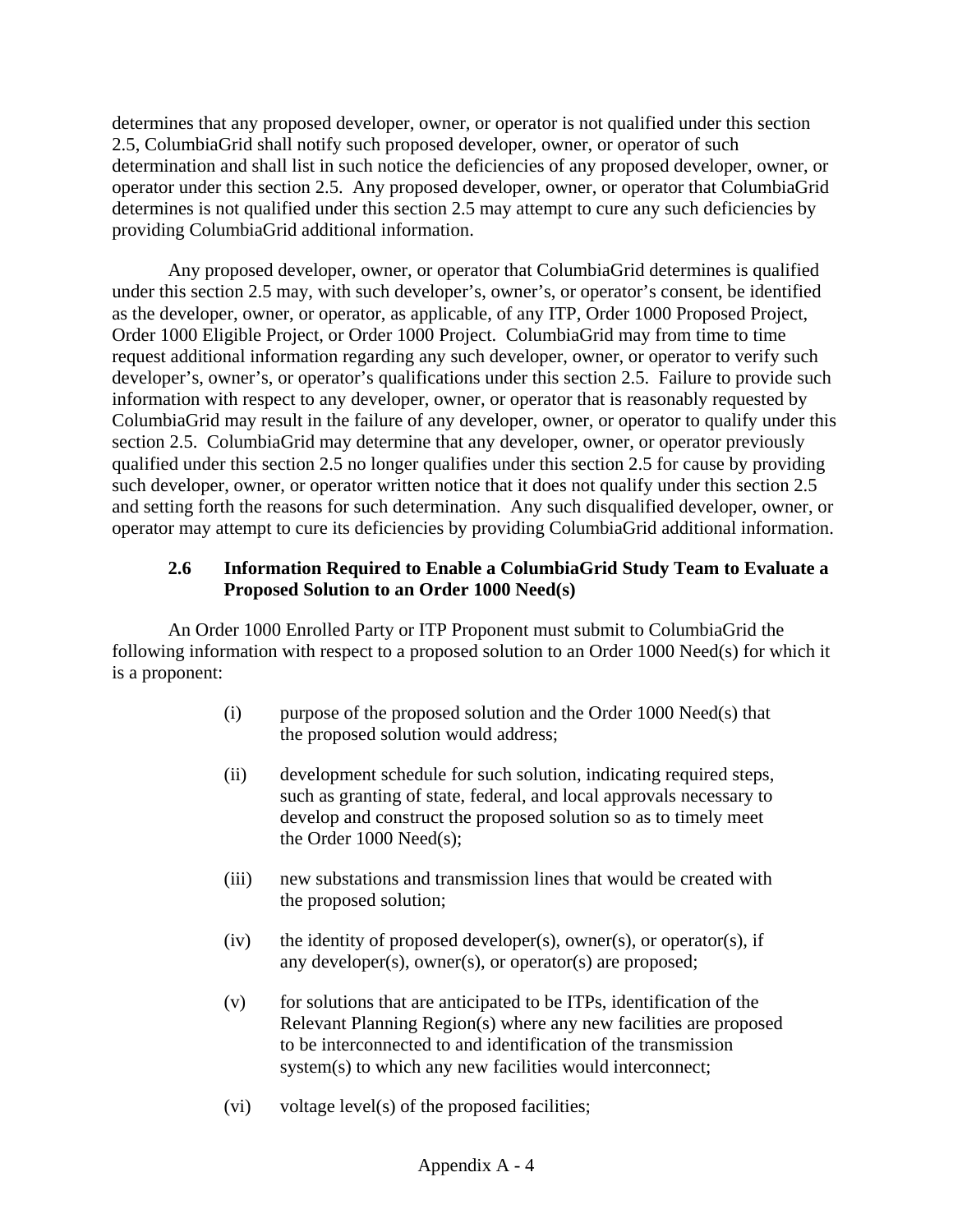- (vii) mileages associated with any new or upgraded transmission lines;
- (viii) planned conductor to be used for any proposed new or upgraded transmission lines;
- (ix) proposed increase in transmission system transfer capability associated with the proposed solution;
- (x) ratings of individual transmission facility components (*e.g.*, lines and transformers);
- (xi) electrical parameters of the proposed solution components as necessary to model them accurately in power flow simulations (*e.g.*, resistance, reactance, charging, ratings, *etc.*);
- (xii) the amount of reactive (in MVAR) for any proposed reactive components;
- (xiii) if the proposed solution involves new generation, then the machine parameters necessary to model the new generator(s) accurately in power flow and stability simulations (*e.g.*, machine reactances, time constants, control system parameters, *etc.*);
- (xiv) a list of new contingencies that should be analyzed as a result of the proposed solution;
- (xv) cost estimates in as much detail as is available; and
- (xvi) technical studies and analysis, if performed, to support the proposed solution.

An Order 1000 Merchant Transmission Project that is proposed by an Order 1000 Party must submit comparable information (exclusive of items (i), (ii), and (xv)) to ColumbiaGrid with respect to transmission facilities it proposes to develop.

Staff shall give an Order 1000 Enrolled Party(ies) or ITP Proponent(s) that has submitted information listed above written notice describing any deficiencies in such information, and such Order 1000 Enrolled Party(ies) or ITP Proponent(s) shall have 30 days after receipt of such notice to cure such deficiencies. To ensure that a proposed solution is considered by a Study Team, such information, including any cure of deficiencies, must be submitted not later than 30 days after the issuance of the Final System Assessment Report for the Biennial Plan then being developed. To the extent that any required information regarding a proposed solution is submitted after the time for submitting such information specified in the preceding sentence, such proposed solution will be considered by the Study Team only insofar as, in ColumbiaGrid's sole discretion, such consideration is practicable.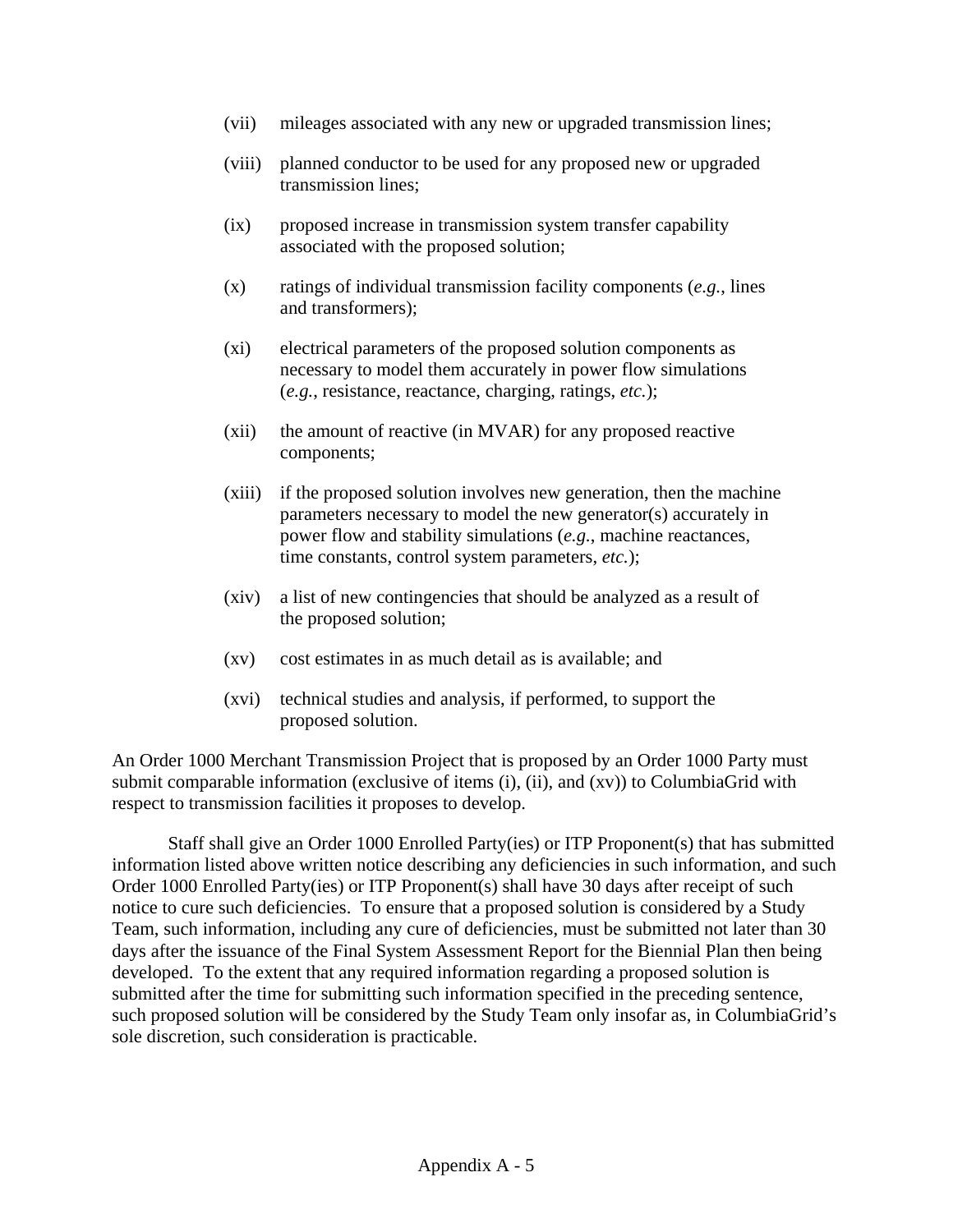Any Order 1000 Enrolled Party, ITP Proponent, or Person requesting consideration of impacts pursuant to section 2.7 of this Appendix A may submit any other studies and analysis performed to support the proposed transmission facilities.

ColumbiaGrid may from time to time request additional information regarding a proposed solution to an Order 1000 Need(s) from a proponent thereof.

# **2.7 Consideration of Impacts of Order 1000 Merchant Transmission Projects**

If any Person proposes to develop, own, or operate an Order 1000 Merchant Transmission Project, such Person may request in writing that ColumbiaGrid consider the impacts of such proposed Order 1000 Merchant Transmission Project pursuant to this section 2.7. Upon ColumbiaGrid's receipt of such request and the information required in section 2.6 of this Appendix A to be provided (exclusive of items (i), (ii), and (xv)), ColumbiaGrid will to the extent practicable consider the impacts of such Order 1000 Merchant Transmission Project on the facilities in the Order 1000 ColumbiaGrid Planning Region as part of its next system assessment under conditions studied in such system assessment. For purposes of section 4.7 of the body of this Order 1000 Agreement, any Person (other than an Order 1000 Party) requesting consideration of impacts pursuant to section 2.7 of this Appendix A shall be a Third Person.

# **3. System Assessment Report and Order 1000 Need Statements**

Each year, commencing 2015, ColumbiaGrid shall prepare Draft Order 1000 Need Statements and Order 1000 Need Statements and a Draft System Assessment Report and a Final System Assessment Report.

# **3.1 Order 1000 Needs Meeting**

During January of each year, but not later than March 31st of each year, Staff will hold an Order 1000 Needs Meeting, to which Interested Persons will be invited, and notice of such meeting will be posted on the Website. The purpose of such meeting will be to discuss Order 1000 Potential Needs that should be included in the upcoming system assessment.

Prior to such meeting, Interested Persons may submit written suggestions to ColumbiaGrid of items that should be considered for inclusion as Order 1000 Potential Need(s), including suggested Order 1000 Potential Need(s) that are driven by (i) reliability requirements, (ii) economic considerations, or (iii) Public Policy Requirements.

# **3.2 Order 1000 Need(s) for Draft System Assessment Report**

**3.2.1** ColumbiaGrid, in coordination with the Order 1000 Parties and Interested Persons, shall perform a system assessment and prepare a Draft System Assessment Report

> (i) to identify Order 1000 Need(s) by using screening studies of the Order 1000 ColumbiaGrid Planning Region and using the Order 1000 Planning Criteria and Order 1000 Needs Factors to identify, from the Order 1000 Potential Need(s), Order 1000 Need(s), if any, including Order 1000 Needs that are driven by (a) reliability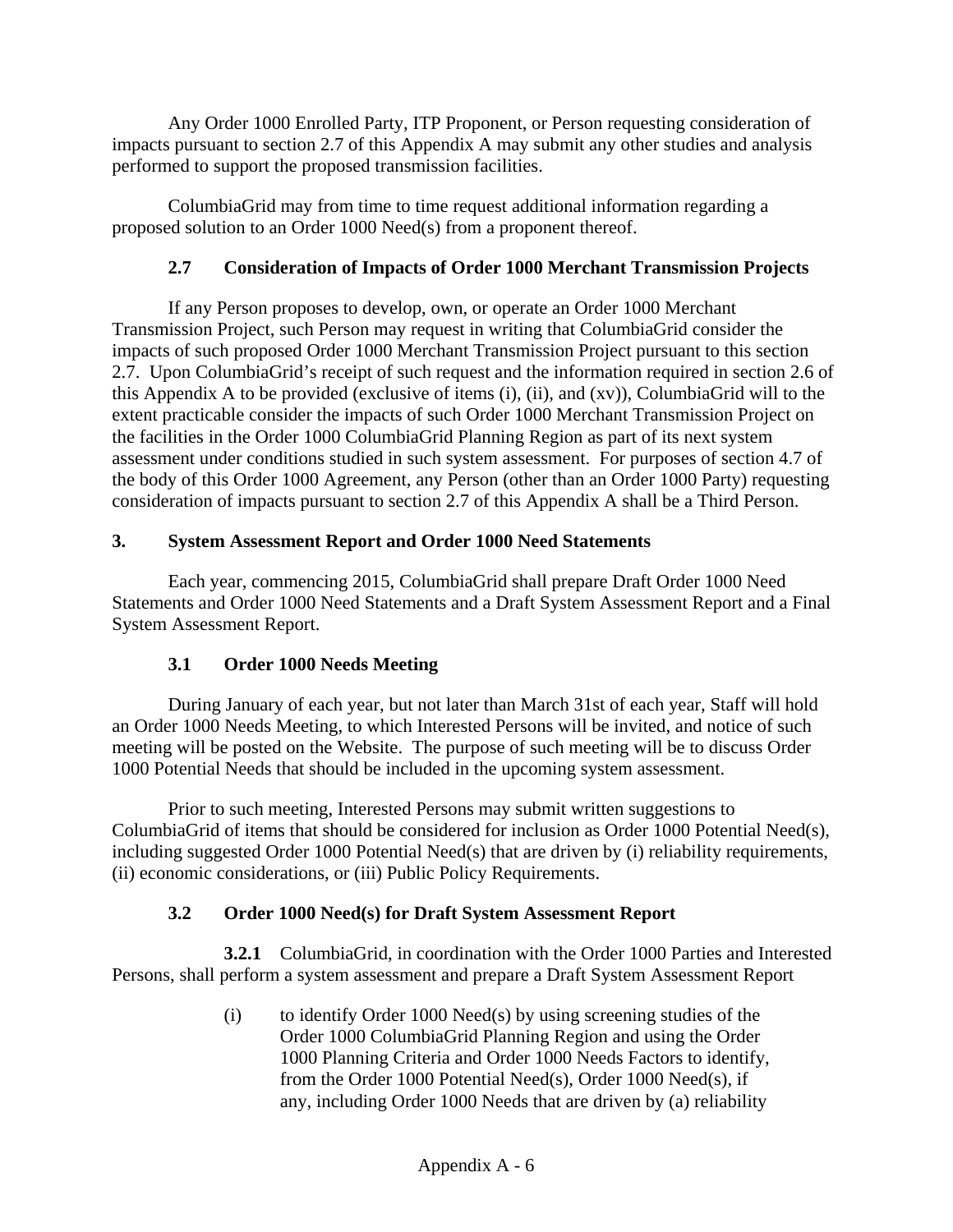requirements, (b) economic considerations, or (c) Public Policy Requirements, projected to occur during the Planning Horizon; *provided that* Draft Order 1000 Need Statements need not be prepared for a Draft System Assessment Report for the second year of a Planning Cycle for any Order 1000 Need already identified in the previous System Assessment Report; and

(ii) to reevaluate Order 1000 Projects included in prior Plans pursuant to section 3.3 of this Appendix A.

**3.2.2** ColumbiaGrid shall perform the system assessment and base such assessment on the then-current and appropriate WECC planning base cases; *provided that* Order 1000 Enrolled Parties shall provide updates to the input previously provided to ColumbiaGrid pursuant to sections 4.1 and 4.6 of the body of this Order 1000 Agreement; *provided further that*  ColumbiaGrid shall insofar as practicable consider other information supplied by Order 1000 Enrolled Parties, customers of Order 1000 Enrolled Parties, other Interested Persons, and stakeholders. ColumbiaGrid shall insofar as practicable update the then-current WECC planning base case to reflect such updated information so that the system assessment reflects on-going projects and the likely completion dates of such projects to the extent such projects and completion dates are reasonably forecasted to occur prior to the end of the Planning Horizon.

 **3.2.3** ColumbiaGrid shall post drafts of the system assessment results on the Website as they become available during the system assessment process subject to any appropriate conditions to protect Confidential Information and CEII.

 **3.2.4** ColumbiaGrid, in coordination with the Order 1000 Parties and Interested Persons, shall apply the Order 1000 Needs Factors set forth in section 2.2 of this Appendix A to select Order 1000 Need(s) projected to occur during the Planning Horizon, shall develop conceptual transmission solutions that address any Order 1000 Need(s), and shall develop a Draft Order 1000 Need Statement for each such Order 1000 Need. Each such Draft Order 1000 Need Statement shall, at a minimum, include the following information:

- (i) a narrative description of the Order 1000 Need and the assumptions, applicable Order 1000 Planning Criteria, and methodology used to determine the Order 1000 Need;
- (ii) one or more conceptual transmission-based solutions to meet the Order 1000 Need with estimated timelines and estimated costs to implement each such solution; and
- (iii) an indication of whether a non-transmission solution might be viable to eliminate or delay the necessity for a transmission-based solution.

In the event that ColumbiaGrid and the Order 1000 Parties and Interested Persons participating in the system assessment do not reach consensus on the content of any Draft Order 1000 Need Statement, Staff shall determine the content of such Draft Order 1000 Need Statement; *provided that* in making its determination, Staff shall consider any comments and possible solutions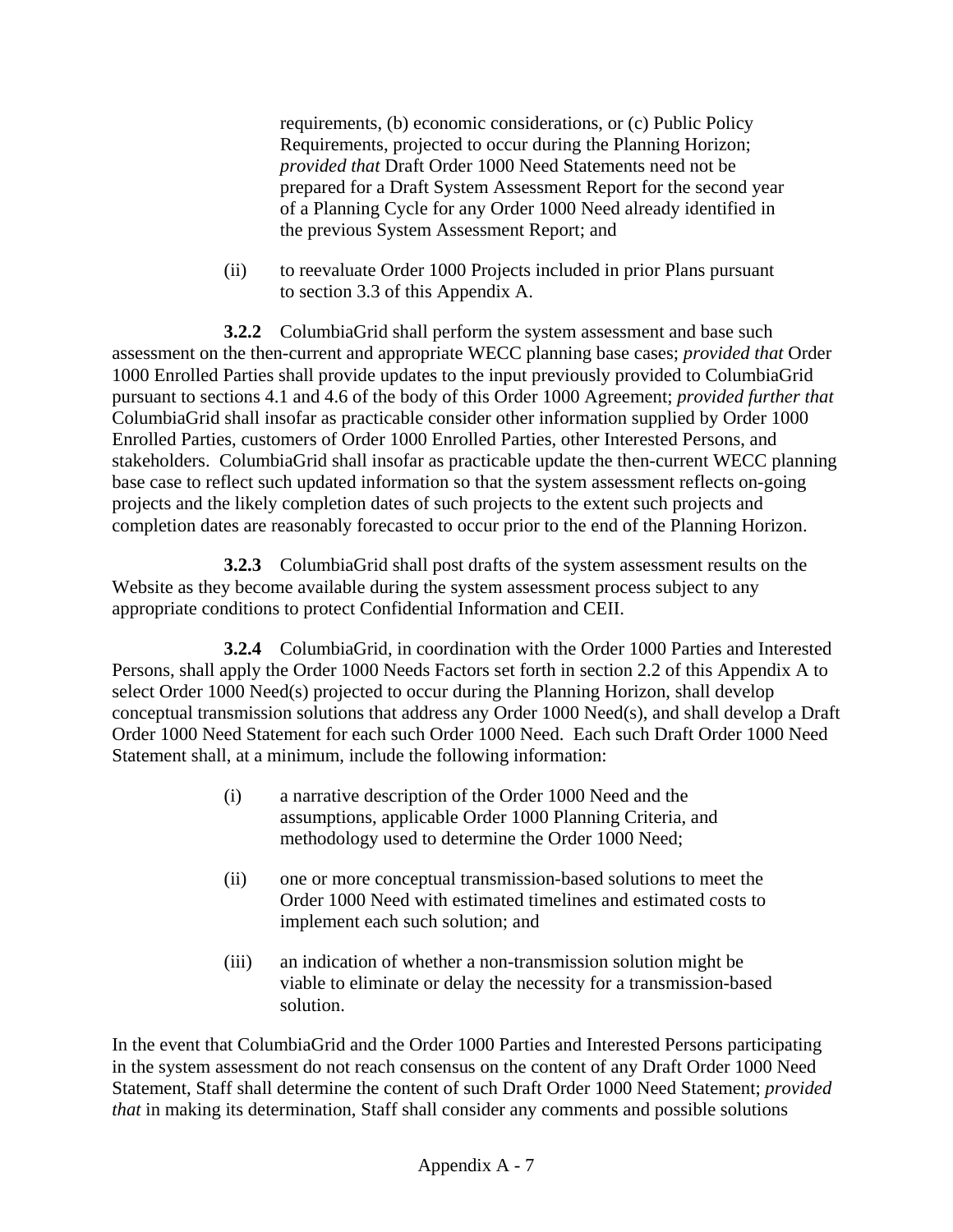suggested by any Order 1000 Party, Interested Person, or stakeholders participating in the system assessment; *provided further that* ColumbiaGrid shall note in the Draft Order 1000 Need Statement that Staff determined the content of such statement and shall report the comments of Order 1000 Parties, Interested Persons, and stakeholders.

**3.2.5** ColumbiaGrid shall post drafts of the Draft Order 1000 Need Statements, as they become available, on the Website subject to any appropriate conditions to protect Confidential Information and CEII. Order 1000 Parties, Interested Persons, and stakeholders may submit written comments to ColumbiaGrid on the Draft Order 1000 Need Statements and ColumbiaGrid will insofar as practicable consider any such comments in preparing the final Order 1000 Need Statements. ColumbiaGrid shall present the Draft Order 1000 Need Statements to the Board for review and comment and shall incorporate any Board comments in the final Order 1000 Need Statements. ColumbiaGrid shall post, subject to any appropriate conditions to protect Confidential Information and CEII, Order 1000 Need Statements and documentation of the basis upon which Order 1000 Potential Need(s), including Order 1000 Potential Need(s) driven by Public Policy Requirements, were or were not selected as Order 1000 Need(s) on the Website.

# **3.3 Reevaluation of Order 1000 Project(s)**

Staff, in consultation with any identified developer, owner, or operator and any Order 1000 Beneficiary and ITP Proponent of an Order 1000 Project, shall in each system assessment reevaluate the most recent prior Plan, taken as a whole, to determine if changes in circumstances, including delays in the development of an Order 1000 Project included in such prior Plan, require evaluation of alternative transmission solutions, including those that the incumbent Order 1000 Enrolled Party proposes, so that the incumbent Order 1000 Enrolled Party as a transmission provider can meet its reliability needs or service obligations. Based on such reevaluation, Staff shall recommend removal of a project as an Order 1000 Project in the Plan if:

- (i) the Order 1000 Project would no longer qualify for selection as an Order 1000 Project;
- (ii) a project development schedule for the Order 1000 Project has not been submitted to ColumbiaGrid as required by item (ii) of section 2.6 of this Appendix A demonstrating that the Order 1000 Project will timely meet Order 1000 Need(s);
- (iii) the development of the Order 1000 Project is not progressing consistent with the project development schedule such that the Order 1000 Project will not timely meet Order 1000 Need(s);
- (iv) if all Order 1000 Parties that requested Order 1000 Cost Allocation for the Order 1000 Project have withdrawn their requests for Order 1000 Cost Allocation in accordance with section 5.2 of this Appendix A; or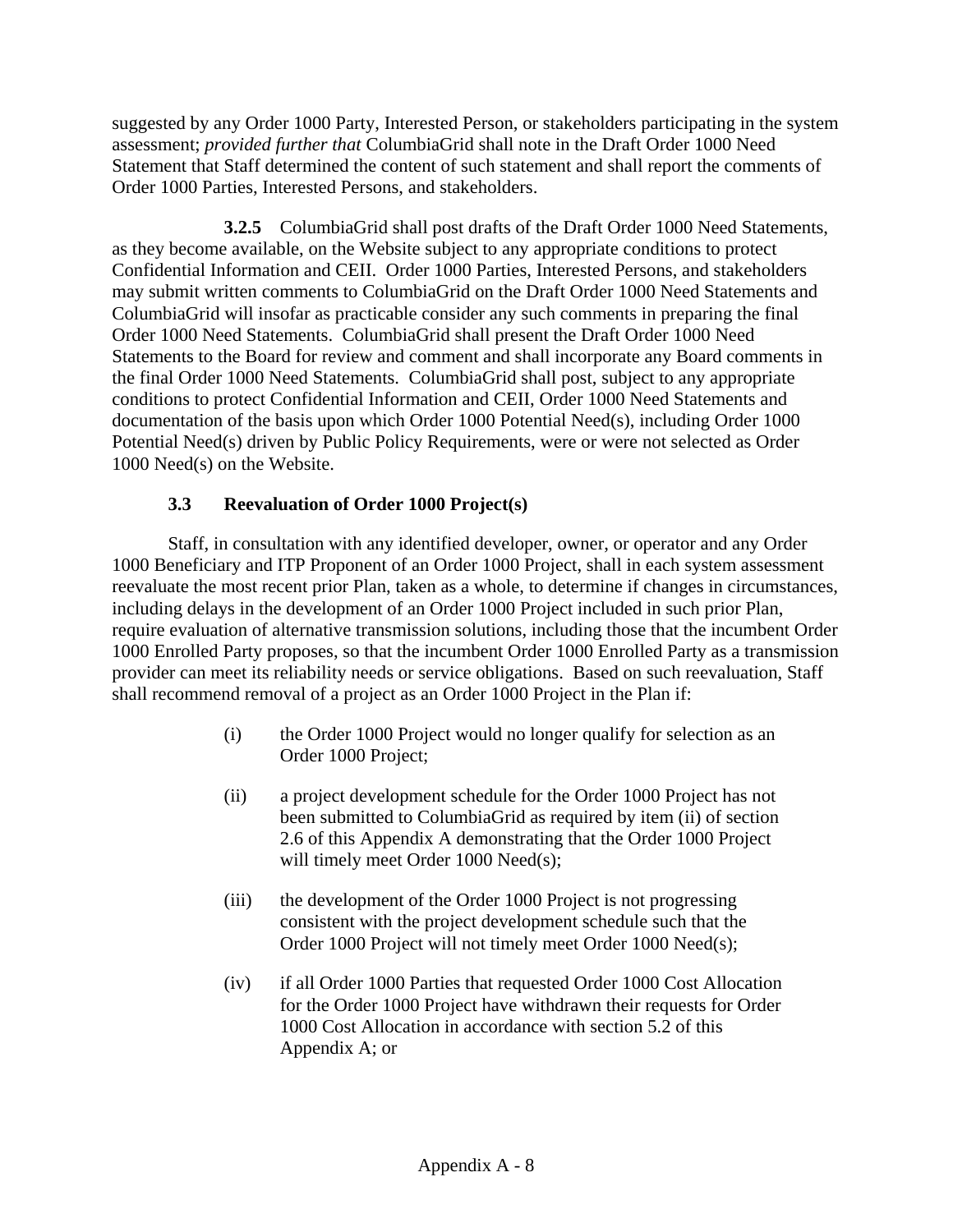(v) the developer(s), owner(s), or operator(s) of the Order 1000 Project fail to provide information regarding the Order 1000 Project that is needed for the reevaluation pursuant to this section 3.3.

The Board shall make the final determination as to the removal of an Order 1000 Project from a Plan as an Order 1000 Project (and upon such removal any Order 1000 Cost Allocation associated with such Order 1000 Project will be vacated).

In the event that an Order 1000 Project is removed from a Plan, an Order 1000 Enrolled Party may propose solutions that it would implement within its retail distribution service territory or footprint, if any evaluation of alternatives is needed. If an Order 1000 Enrolled Party proposes transmission facilities as a proposed solution to Order 1000 Need(s), such proposed transmission facilities will be evaluated as a proposed solution in accordance with this Order 1000 Agreement.

# **3.4 Draft System Assessment Report**

ColumbiaGrid, in coordination with Order 1000 Parties and Interested Persons, shall prepare a Draft System Assessment Report. Such Draft System Assessment Report shall reflect Order 1000 Needs identified in the Order 1000 Need Statement(s) that are projected to occur during the Planning Horizon.

During the development of the Draft System Assessment Report, each Order 1000 Party shall endeavor to inform Staff of any material change in conditions (anticipated to occur during the Planning Horizon) with respect to such Order 1000 Party of which it is aware affecting any Order 1000 Need(s) under consideration in the Draft System Assessment Report. ColumbiaGrid shall insofar as practicable take into account any such updates in its Draft System Assessment Report.

ColumbiaGrid shall post for comment on the Website, subject to any appropriate conditions to protect Confidential Information and CEII, the Draft System Assessment Report. Staff will consider any comments submitted by stakeholders within 15 days of the posting and prior to the submission to the Board will consider any revisions to the Draft System Assessment Report that should be made as a result of such comments. Staff will present the Draft System Assessment Report, including the Order 1000 Need Statements, to the Board for review and comment.

# **3.5 Final System Assessment Report**

ColumbiaGrid will incorporate in the Final System Assessment Report the comments of the Board on the Draft System Assessment Report. ColumbiaGrid shall post on the Website, subject to any appropriate conditions to protect Confidential Information and CEII, the Final System Assessment Report.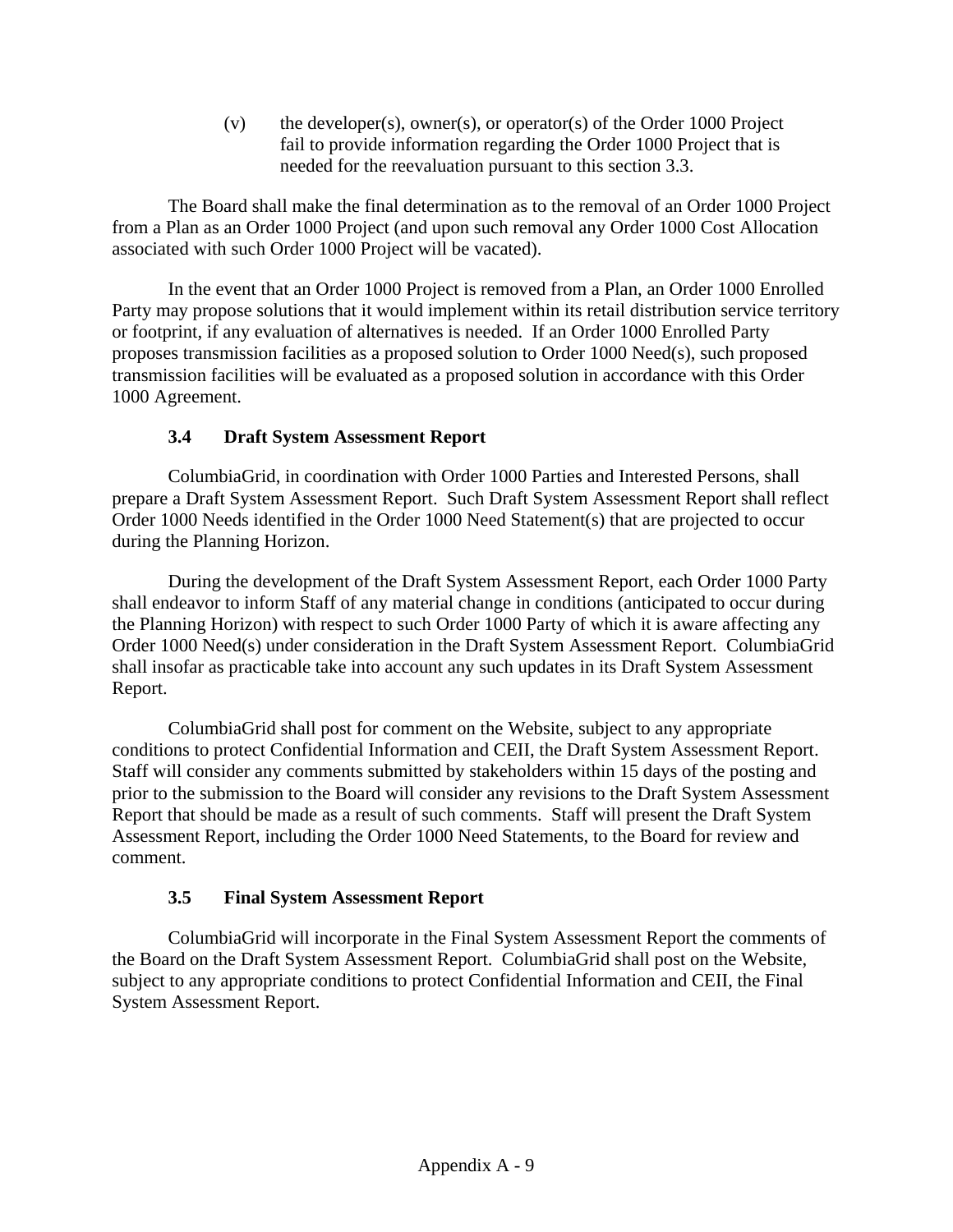# **4. Study Teams**

ColumbiaGrid shall endeavor to post on the Website, not later than ten business days prior to any meeting of a Study Team, information regarding any potential solutions to address any Order 1000 Need(s) to be discussed at such meeting.

# **4.1 Formation of Study Teams**

Unless assigned to an existing Study Team, ColumbiaGrid shall form Study Team(s) to develop a plan(s) of service to address Order 1000 Need(s), including plan(s) of service for Order 1000 Proposed Staff Solutions. When such Study Teams have been formed, ColumbiaGrid shall give notice to those Order 1000 Parties and Interested Persons that ColumbiaGrid anticipates will be materially affected.

Staff shall hold a public meeting, with general notice to Order 1000 Parties and Relevant State and Provincial Agencies and other Interested Persons and specific notice to those Order 1000 Parties and Interested Persons that ColumbiaGrid anticipates may be materially affected, for the purpose of reviewing each Order 1000 Need Statement and soliciting participation in a Study Team to address each Order 1000 Need. Staff shall also consider convening Study Teams that address more than one Order 1000 Need. Staff shall monitor the progress of each Study Team and will, as appropriate, bring Study Teams together (including Study Teams formed under the PEFA) in order to resolve differences, gain efficiencies or effectiveness, or develop solutions that meet more than one Order 1000 Need.

# **4.2 Participation in Study Teams**

**4.2.1** ColumbiaGrid shall participate in each Study Team and, as needed, manage and facilitate the Study Team process. ColumbiaGrid shall endeavor to post on the Website, not later than ten business days prior to any meeting of a Study Team, information regarding Order 1000 Need(s) and potential solutions to be discussed at such meeting. ColumbiaGrid shall post on the Website, subject to any appropriate conditions to protect Confidential Information and CEII, drafts of summaries of the progress of the Study Teams, including the development of any proposed solutions to address any Order 1000 Need(s). If the Study Team determines that an Order 1000 Party that is not participating in the Study Team may be materially affected by the proposed solution to an Order 1000 Need(s) being developed by such Study Team, ColumbiaGrid shall so notify such Order 1000 Party, and such Order 1000 Party shall participate in the Study Team.

**4.2.2** Any Order 1000 Party, Order 1000 Affected Person, Relevant State and Provincial Agency, or other Interested Person may participate in a Study Team, except as such participation may be subject to restrictions in tariffs (*see, e.g.*, pro forma open access transmission tariff, sections 17.2 and 18.2) or applicable law. Order 1000 Party(ies) that are potentially materially affected by an Order 1000 Need(s) shall participate in the Study Team relating to such Order 1000 Need(s).

**4.2.3** With respect to the development by the Study Team of a proposed solution to an Order 1000 Need(s),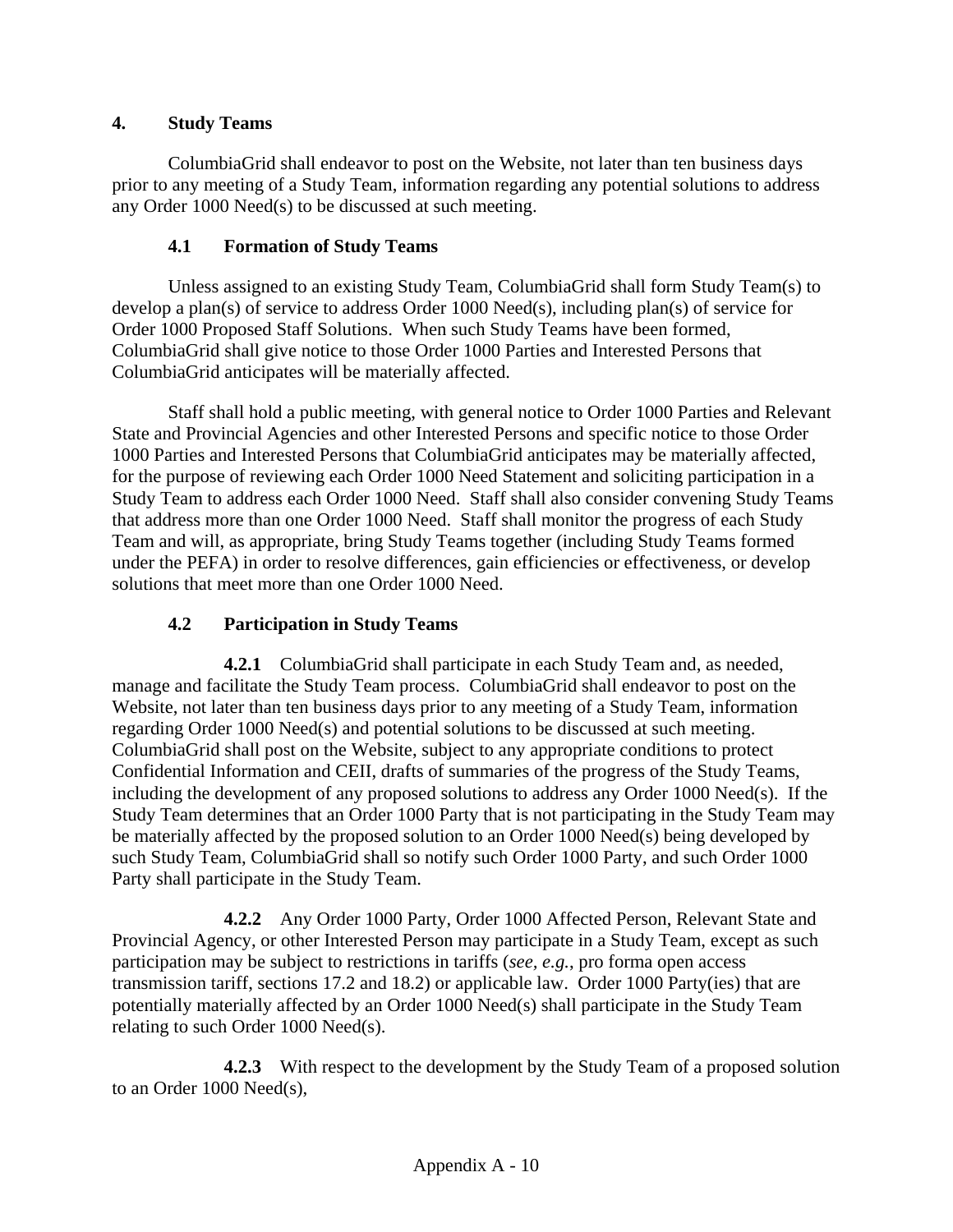- (i) Order 1000 Enrolled Party(ies) with an Order 1000 Need(s) that is proposed to be met by an Order 1000 Proposed Staff Solution shall assume primary responsibility for leading and performing necessary analytical work for such solution in the Study Team; and
- (ii) Order 1000 Enrolled Party(ies) (or ITP Proponent(s)) that is a proponent of a proposed solution other than an Order 1000 Proposed Staff Solution shall assume primary responsibility for leading and performing necessary analytical work for such solution in the Study Team; *provided that* each Order 1000 Enrolled Party(ies) with an Order 1000 Need(s) that is proposed to be met by such solution shall assume primary responsibility for assessing whether such solution satisfies its Order 1000 Need(s).

At such time that ColumbiaGrid determines that an Order 1000 Party or other Person that is not involved may be materially affected by the Order 1000 Proposed Project being developed, ColumbiaGrid shall so notify such Order 1000 Party or other Person. Any such Order 1000 Party so notified shall, and any such other Person may, participate in the Study Team.

## **4.3 Scope of Study Team Activities**

This section 4.3 describes the development by the Study Team of a plan(s) of service to address an Order 1000 Need(s). The proposed transmission facilities of an Order 1000 Transmission System(s) included in a plan of service that address an Order 1000 Need(s) are referred to in this Order 1000 Agreement as "Order 1000 Proposed Projects."

The general objective of a Study Team shall be, with respect to any Order 1000 Need(s), to collaboratively and timely develop all required elements of a plan(s) of service to address Order 1000 Need(s) as provided in this section 4. In developing such plan(s) of service, a Study Team will evaluate any proposed solutions to an Order 1000 Need(s), including Order 1000 Non-Transmission Alternatives and conceptual solutions, that are:

- (i) reflected in the relevant System Assessment Report(s); or
- (ii) proposed by any Study Team participant to address such Order 1000 Need(s); *provided that* the information, including data, needed in order for the Study Team to evaluate such proposed solutions has been provided to ColumbiaGrid.

In performing its evaluation, the Study Team shall assess the ability of any proposed solution to address an Order 1000 Need(s) considering the factors as described in section 2.3 of this Appendix A, including assessment of any Order 1000 Material Adverse Impact of such proposed solution on any transmission system and the mitigation thereof. In addition, the Study Team shall assess whether there is a solution that is a more efficient or cost-effective alternative, applying such factors, to address Order 1000 Need(s). Taking such assessments into account, the Study Team shall attempt to reach agreement on all of the elements of a plan(s) of service to meet the Order 1000 Need(s).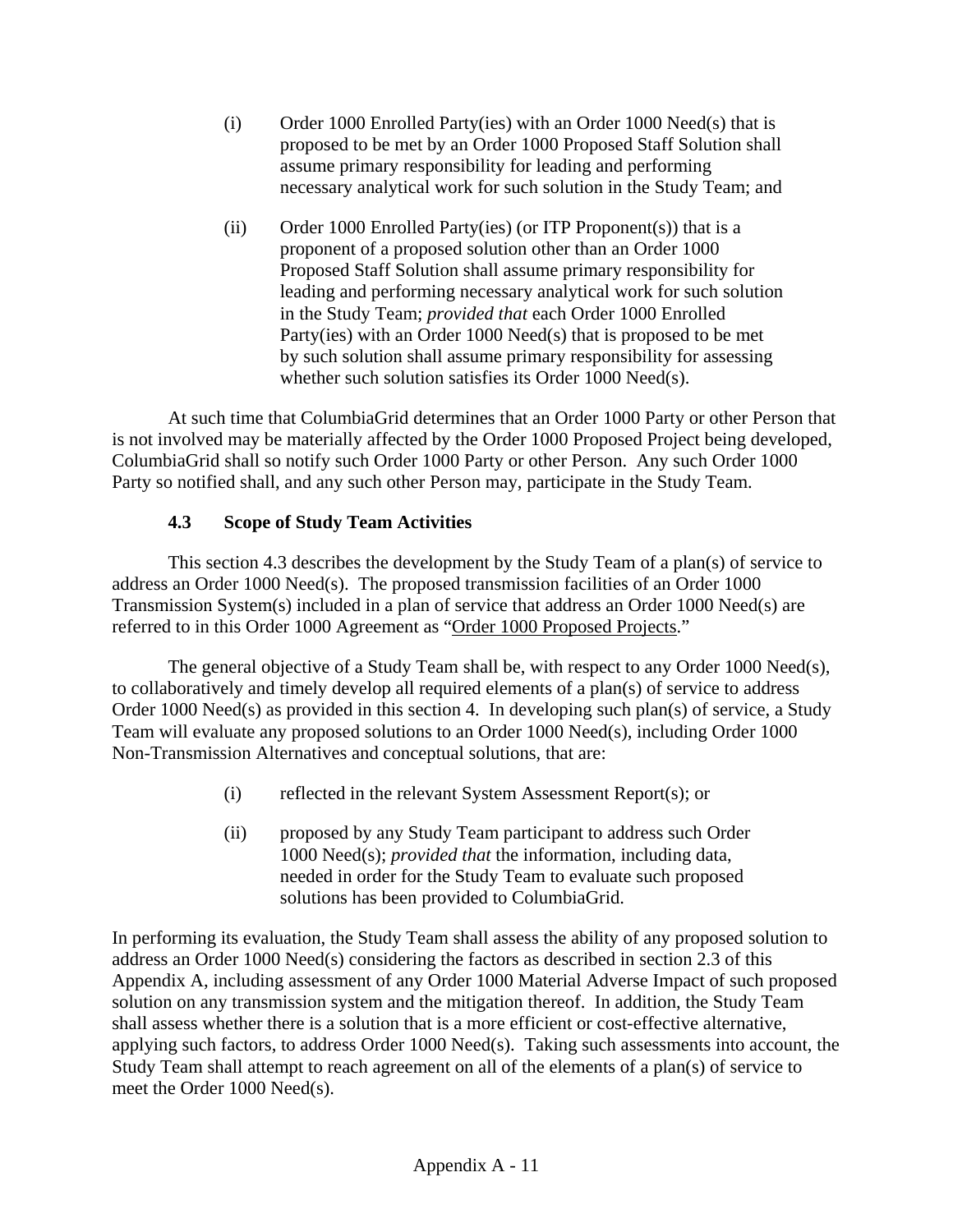In the event that the Study Team does not reach consensus on all of the elements of a plan(s) of service, Staff shall determine all of the elements, upon which the Study Team did not reach consensus, of a plan(s) of service to meet Order 1000 Need(s); *provided that* in making its determination, Staff shall consider any comments by any Order 1000 Party or Interested Person; *provided further that* ColumbiaGrid shall in the final Study Team Report note which of the elements of the plan(s) of service it determined and shall note the comments of Order 1000 Parties and Interested Persons. In making such determination, Staff shall assess the ability of any proposed solution to address an Order 1000 Need(s) considering the factors as described in section 2.3 of this Appendix A, including assessment of any Order 1000 Material Adverse Impact of such proposed solution on any transmission system and the mitigation thereof.

## **4.4 Order 1000 Proposed Staff Solutions and Their Development by Study Teams**

Staff, in consultation with the Study Team and Interested Persons, will review each plan of service that is included in a final Study Team report and assess whether Order 1000 Needs, when taken together, can be met by any more efficient or cost-effective transmission solution. If any such transmission solution is identified as a result of such assessment as a more efficient or cost-effective solution to an Order 1000 Need(s) ("Order 1000 Proposed Staff Solution"), Staff will develop information regarding such transmission solution that is comparable to the information that is to be provided pursuant to section 2.6 of this Appendix A. However, such data will not include any assumption regarding the identity of the sponsor, developer, owner, or operator of any facilities of such transmission solution. A plan of service for any Order 1000 Proposed Staff Solution will be developed by a Study Team (or by Staff in the absence of consensus) as described in section 4.3 of Appendix A, and the transmission facilities included in such plan of service may be an Order 1000 Proposed Project.

## **5. Identification of Order 1000 Proposed Projects and Order 1000 Eligible Projects and Selection of Order 1000 Projects**

## **5.1 Identification of Order 1000 Proposed Projects and Order 1000 Eligible Projects**

Not later than 30 days after the issuance of a final Study Team report (including any final Study Team report with respect to a plan of service for an Order 1000 Proposed Staff Solution), an Order 1000 Enrolled Party or ITP Proponent may request that Staff identify any Order 1000 Eligible Project(s) included therein. Any such request shall be submitted in writing to ColumbiaGrid. Upon receipt of any such request, Staff, in consultation with Interested Persons, will

- (i) review the plan of service that is included in such final Study Team report and identify any Order 1000 Proposed Projects included therein that are either (a) intraregional (*i.e.*, located within the Order 1000 ColumbiaGrid Planning Region), or (b) an ITP; and
- (ii) identify from among the Order 1000 Proposed Project(s) included in such final Study Team report any Order 1000 Proposed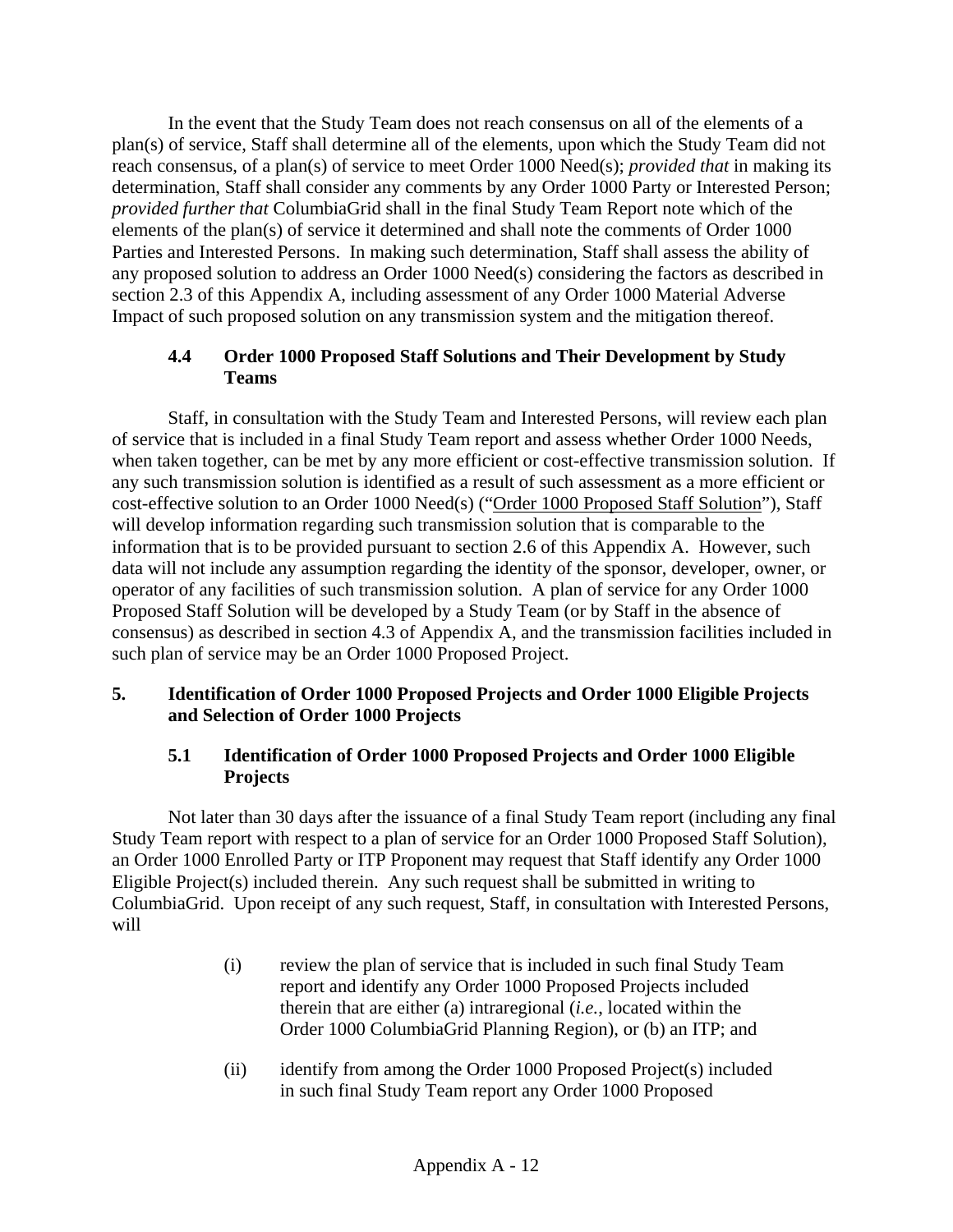Project(s) that is a more efficient or cost-effective solution to an Order 1000 Need(s).

Any Order 1000 Proposed Project so identified pursuant to item (ii) above is an "Order 1000 Eligible Project." An Order 1000 Eligible Project is eligible for consideration to be selected as an Order 1000 Project. An Order 1000 Eligible Project may qualify for and receive an Order 1000 Cost Allocation only if (1) such Order 1000 Eligible Project is selected as an Order 1000 Project in accordance with section 5.3 of this Appendix A; and (2) if the Order 1000 Eligible Project is an ITP, the Order 1000 Enrolled Party or ITP Proponent that is the proponent of such ITP also requests Interregional Cost Allocation for such Order 1000 Eligible Project.

For each request, Staff shall prepare and post on the Website, subject to any appropriate conditions to protect Confidential Information and CEII, a description of any Order 1000 Eligible Project(s), and, with respect to any Order 1000 Proposed Project that was not selected as an Order 1000 Eligible Project, an explanation of why such Order 1000 Proposed Project was not selected as an Order 1000 Eligible Project.

# **5.2 Timely Request for Order 1000 Cost Allocation**

Not later than 60 days after ColumbiaGrid has posted a description of any Order 1000 Eligible Project(s) pursuant to section 5.1 of this Appendix A on the Website, an Order 1000 Enrolled Party(ies) or ITP Proponent(s) may request Order 1000 Cost Allocation for any such Order 1000 Eligible Project(s) for which such Order 1000 Enrolled Party(ies) or ITP Proponent(s) is a proponent; *provided that* an ITP Proponent may request an Order 1000 Cost Allocation for an Order 1000 Project only if such project is an ITP. Not later than 60 days after ColumbiaGrid has posted a description of any Order 1000 Eligible Project(s) pursuant to section 5.1 of this Appendix A on the Website, an Order 1000 Enrolled Party(ies) or ITP Proponent(s) may request Order 1000 Cost Allocation for any such Order 1000 Eligible Project(s) that is an Order 1000 Proposed Staff Solution; *provided that* an ITP Proponent(s) may request an Order 1000 Cost Allocation for an Order 1000 Project only if such project is an ITP. Any request for an Order 1000 Cost Allocation for an Order 1000 Eligible Project shall be submitted in writing to ColumbiaGrid. ColumbiaGrid shall post all such requests on the Website, and distribute copies of such requests to all Order 1000 Parties and participants in the Study Team that developed the Order 1000 Eligible Project. Any request for Order 1000 Cost Allocation for an Order 1000 Eligible Project submitted after the applicable foregoing deadline is not timely and will not be considered. A request for Order 1000 Cost Allocation for an Order 1000 Eligible Project that is an ITP must include a request for Interregional Cost Allocation for such ITP in accordance with sections 7.5.1 and 8.4 of this Appendix A. An Order 1000 Cost Allocation for an Order 1000 Eligible Project may not be requested pursuant to this section 5.2 if an Order 1000 Cost Allocation has been previously requested pursuant to this section 5.2 for such Order 1000 Eligible Project and such request has not been withdrawn.

An Order 1000 Enrolled Party(ies) or ITP Proponent(s) that requests Order 1000 Cost Allocation for an Order 1000 Eligible Project in accordance with this section 5.2 may withdraw its request for such Order 1000 Cost Allocation at any time (including after such Order 1000 Eligible Project has been selected by ColumbiaGrid as an Order 1000 Project). Such request may be withdrawn by submitting notice of withdrawal of such request to ColumbiaGrid in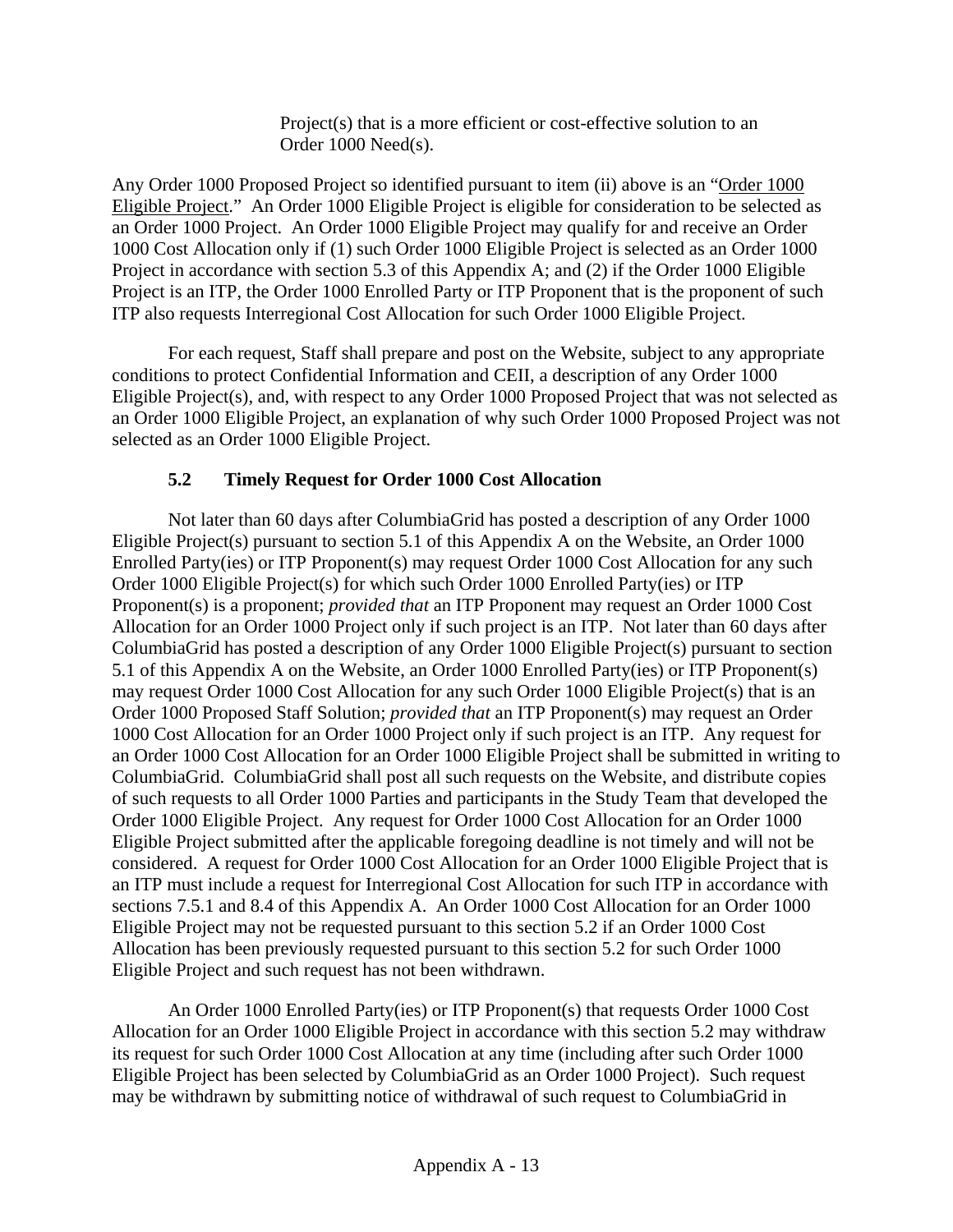writing. In the event that more than one Order 1000 Enrolled Party or ITP Proponent has requested Order 1000 Cost Allocation for an Order 1000 Eligible Project, and it is an Order 1000 Project, so long as at least one such party's request has not been withdrawn, and if no agreement on implementation has been reached in accordance with section 5.4 of this Appendix A, ColumbiaGrid shall apply the Order 1000 Cost Allocation Methodology to such Order 1000 Project in accordance with section 6 of this Appendix A.

For an Order 1000 Project that receives an Order 1000 Cost Allocation prior to the identification of its owner(s) or operator(s), such Order 1000 Cost Allocation will be reperformed if and at such time as the owner(s) or operator(s) of the transmission facilities comprising such project are identified and any Order 1000 Enrolled Party(ies) or ITP Proponent(s) requests such reperformance. Upon such reperformance, any prior Order 1000 Cost Allocation with respect to such Order 1000 Project shall be vacated.

# **5.3 Selection as Order 1000 Project**

For each Order 1000 Eligible Project for which Order 1000 Cost Allocation has been timely requested pursuant to section 5.2 of this Appendix A, the Board shall, in an open, public process (subject to any appropriate conditions to protect Confidential Information and CEII), review such Order 1000 Eligible Project and either (i) confirm that such Order 1000 Eligible Project is a more efficient or cost-effective solution to meet an Order 1000 Need(s) and post such confirmation on the Website or (ii) document and post on the Website its reasons for not confirming that such Order 1000 Eligible Project is the more efficient or cost-effective solution to meet an Order 1000 Need(s). In determining whether or not to so confirm an Order 1000 Eligible Project, the Board shall consider the factors as described in section 2.3 of this Appendix A, including assessment of any Order 1000 Material Adverse Impact of such proposed solution on any transmission system and the mitigation thereof. An Order 1000 Eligible Project that the Board confirms is a more efficient or cost-effective solution in accordance with this section 5.3 is an Order 1000 Eligible Project that has been selected as an "Order 1000 Project". Each such Order 1000 Eligible Project is an "Order 1000 Project" under this Order 1000 Agreement, unless or until such time as (a) all Order 1000 Parties that timely requested Order 1000 Cost Allocation for such Order 1000 Eligible Project have withdrawn such requests in accordance with section 5.2 of this Appendix A, (b) the Benefit to Cost Ratio for such project is determined pursuant to section 6.3.2 of this Appendix A to be less than 1.25, (c) an agreement on implementation of such project is reached in accordance with section 5.4 of this Appendix A or section 6.4 of this Appendix A, or (d) such project is removed from a Plan as an Order 1000 Project pursuant to sections 3.3 and 11.4.1 of this Appendix A.

All requests for Order 1000 Cost Allocation for an Order 1000 Eligible Project that is not selected by ColumbiaGrid as an Order 1000 Project shall be deemed withdrawn. All requests for Order 1000 Cost Allocation for an Order 1000 Eligible Project that is selected by ColumbiaGrid as an Order 1000 Project but for which the Benefit to Cost Ratio for such Order 1000 Project is determined pursuant to section 6.3.2 of this Appendix A to be less than 1.25 shall be deemed withdrawn. For the avoidance of doubt, in no event shall ColumbiaGrid perform an Order 1000 Cost Allocation for any project, including any Order 1000 Eligible Project, unless and until ColumbiaGrid selects such project as an Order 1000 Project and, to the extent that an Order 1000 Cost Allocation is performed for an Order 1000 Project and the requests for Order 1000 Cost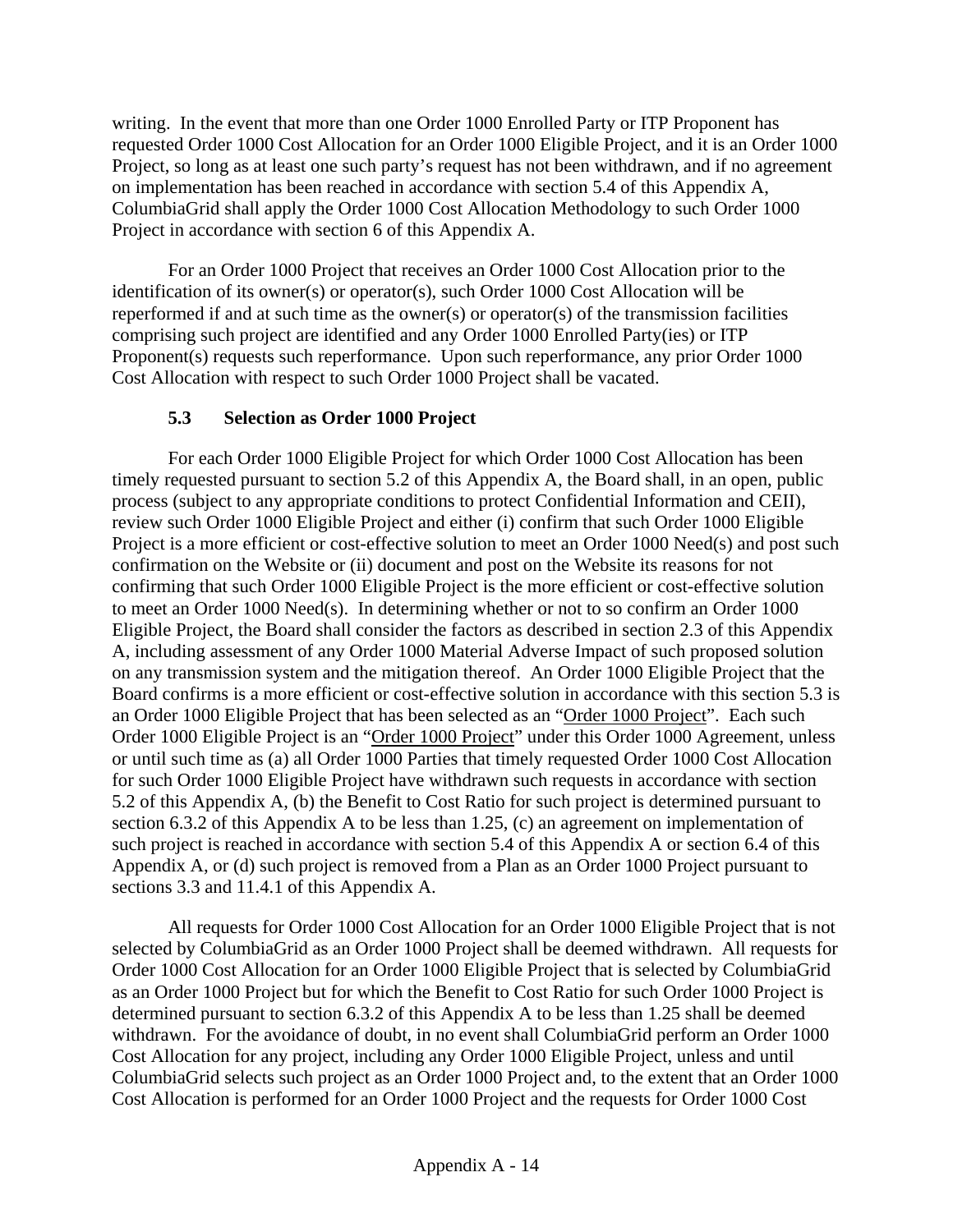Allocation for such Order 1000 Project are subsequently withdrawn or are deemed withdrawn, such Order 1000 Cost Allocation will be vacated.

# **5.4 Negotiation Period for Implementation of an Order 1000 Project**

After ColumbiaGrid has selected an Order 1000 Eligible Project as an Order 1000 Project in accordance with section 5.3 of this Appendix A, ColumbiaGrid shall allow six full calendar months ("Negotiation Period") for Order 1000 Enrolled Party(ies) or ITP Proponent(s) that requested the Order 1000 Cost Allocation with respect to such Order 1000 Project and all Order 1000 Affected Persons with respect to such Order 1000 Project to reach agreement on implementation of such Order 1000 Project, including responsibility for the funding of such Order 1000 Project. ColumbiaGrid shall allow additional time ("Extended Negotiation Period") for Order 1000 Enrolled Party(ies) or ITP Proponent(s) that requested such Order 1000 Cost Allocation and all such Order 1000 Affected Persons to reach agreement on implementation of such Order 1000 Project, including responsibility for the funding of such Order 1000 Project, if such Extended Negotiation Period is requested by all such Order 1000 Party(ies) or ITP Proponent(s) and by all such Order 1000 Affected Persons.

# **6. Application of Order 1000 Cost Allocation Methodology**

ColumbiaGrid shall perform a Preliminary Cost Allocation by applying the Order 1000 Cost Allocation Methodology to an Order 1000 Project in accordance with this section 6, unless (i) the Order 1000 Party(ies) requesting Order 1000 Cost Allocation for an Order 1000 Project has withdrawn its request (or such request is deemed withdrawn) for Order 1000 Cost Allocation, or (ii) agreement has been reached on implementation of such Order 1000 Project pursuant to section 5.4 of this Appendix A. If a Negotiation Period or Extended Negotiation Period is requested for an Order 1000 Project in accordance with section 5.4 of this Appendix A, ColumbiaGrid will not apply the Order 1000 Cost Allocation Methodology to such Order 1000 Project until such time as the requested Negotiation Period and, if applicable, Extended Negotiation Period have expired and no agreement on implementation for the Order 1000 Project has been reached.

For purposes of applying the Order 1000 Cost Allocation Methodology to an Order 1000 Project, ColumbiaGrid shall identify pursuant to section 6.1 of this Appendix A projected costs of such Order 1000 Project and, pursuant to section 6.2 of this Appendix A, identify Order 1000 Benefits and Order 1000 Beneficiaries (and deemed Order 1000 Benefits and Order 1000 Beneficiaries as applicable), and apply the Order 1000 Cost Allocation Methodology to such Order 1000 Project as follows:

(a) Pursuant to section 6.3 of this Appendix A, Staff shall perform a Preliminary Cost Allocation, under which any Order 1000 Beneficiary(ies) is deemed to include any Governmental Non-Enrolled Party(ies) and Order 1000 Benefits are deemed to include benefits calculated pursuant to section 1.31 of the body of this Order 1000 Agreement and section 6.2.2 of this Appendix A for each Governmental Non-Enrolled Party as if it were an Order 1000 Enrolled Party.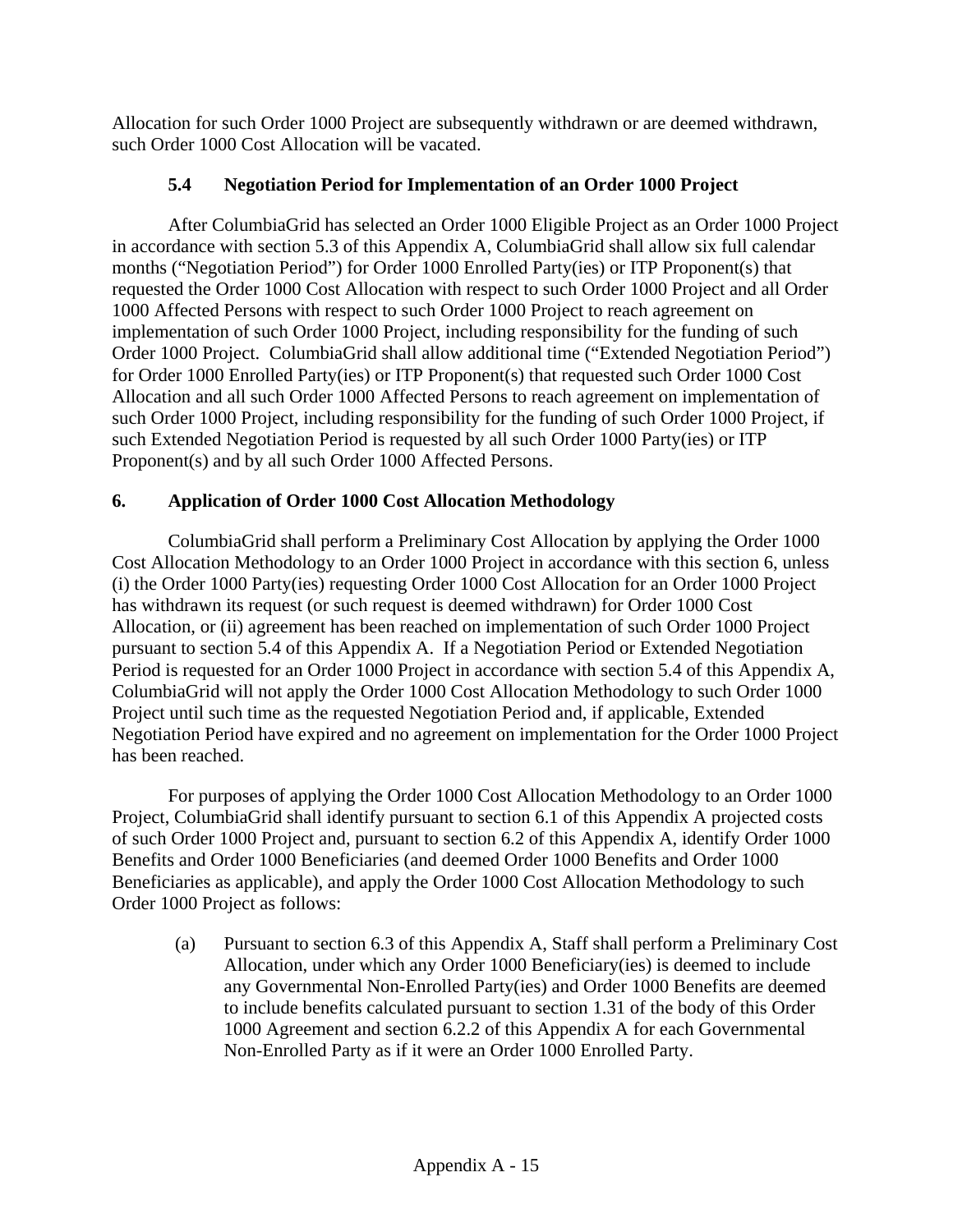(b) If written agreement following item (a) above on Order 1000 Project implementation, including responsibilities for funding such project, is not reached in accordance with section 6.4 of this Appendix A, Staff shall reperform, pursuant to section 6.3 of this Appendix A, a Preliminary Cost Allocation, under which Order 1000 Enrolled Party(ies) are the only Order 1000 Beneficiaries. As necessary, the performance of the Preliminary Cost Allocation, pursuant to this item (b), shall be reperformed if an Order 1000 Enrolled Party withdraws (or is deemed to withdraw) from this Order 1000 Agreement pursuant to section 13 of the body of this Order 1000 Agreement prior to the approval by the Board, pursuant to section 11 of Appendix A, of the Order 1000 Cost Allocation for such Order 1000 Project.

# **6.1 Order 1000 Project Costs**

ColumbiaGrid shall project the capital costs of each Order 1000 Project (including the capital costs of transmission facilities that are required to mitigate Order 1000 Material Adverse Impacts (if such facilities are within the Order 1000 ColumbiaGrid Planning Region and, subject to the next paragraph, if such facilities are outside the Order 1000 ColumbiaGrid Planning Region) due to such Order 1000 Project) for which it is to apply the Order 1000 Cost Allocation Methodology. Such projection may be based on information provided by the Order 1000 Project developer(s), owner(s), or operator(s); the Study Team; or ColumbiaGrid. In developing such projection, ColumbiaGrid may also seek the input of Third Persons. ColumbiaGrid shall document the basis for its projection and make supporting information available to the extent practicable consistent with any applicable confidentiality and CEII requirements.

For purposes of Order 1000 Cost Allocation, the projected costs of any Order 1000 Project (other than an ITP) will include the projected costs required as a result of such project, if any, (i) that relate to transmission facilities outside the Order 1000 ColumbiaGrid Planning Region and (ii) that all Order 1000 Beneficiaries of such Order 1000 Project agree, in writing, to bear.

For purposes of Interregional Cost Allocation, the projected costs of any ITP for which the Order 1000 ColumbiaGrid Planning Region is a Relevant Planning Region will include the projected costs required as a result of such ITP, if any, (a) that relate to transmission facilities outside any Relevant Planning Region and (b) that all transmission providers in the Relevant Planning Regions that are beneficiaries of such ITP agree, in writing with all other such beneficiaries, to bear.

# **6.2 Order 1000 Benefits and Beneficiaries**

ColumbiaGrid shall identify any Order 1000 Beneficiaries and project the Order 1000 Benefits of each such beneficiary projected as a direct result of each Order 1000 Project for which it is to apply the Order 1000 Cost Allocation Methodology.

**6.2.1 Analytical Tools and Methodologies for Projecting Order 1000 Benefits.** Analysis to project Order 1000 Benefits of an Order 1000 Beneficiary for an Order 1000 Project will include the following: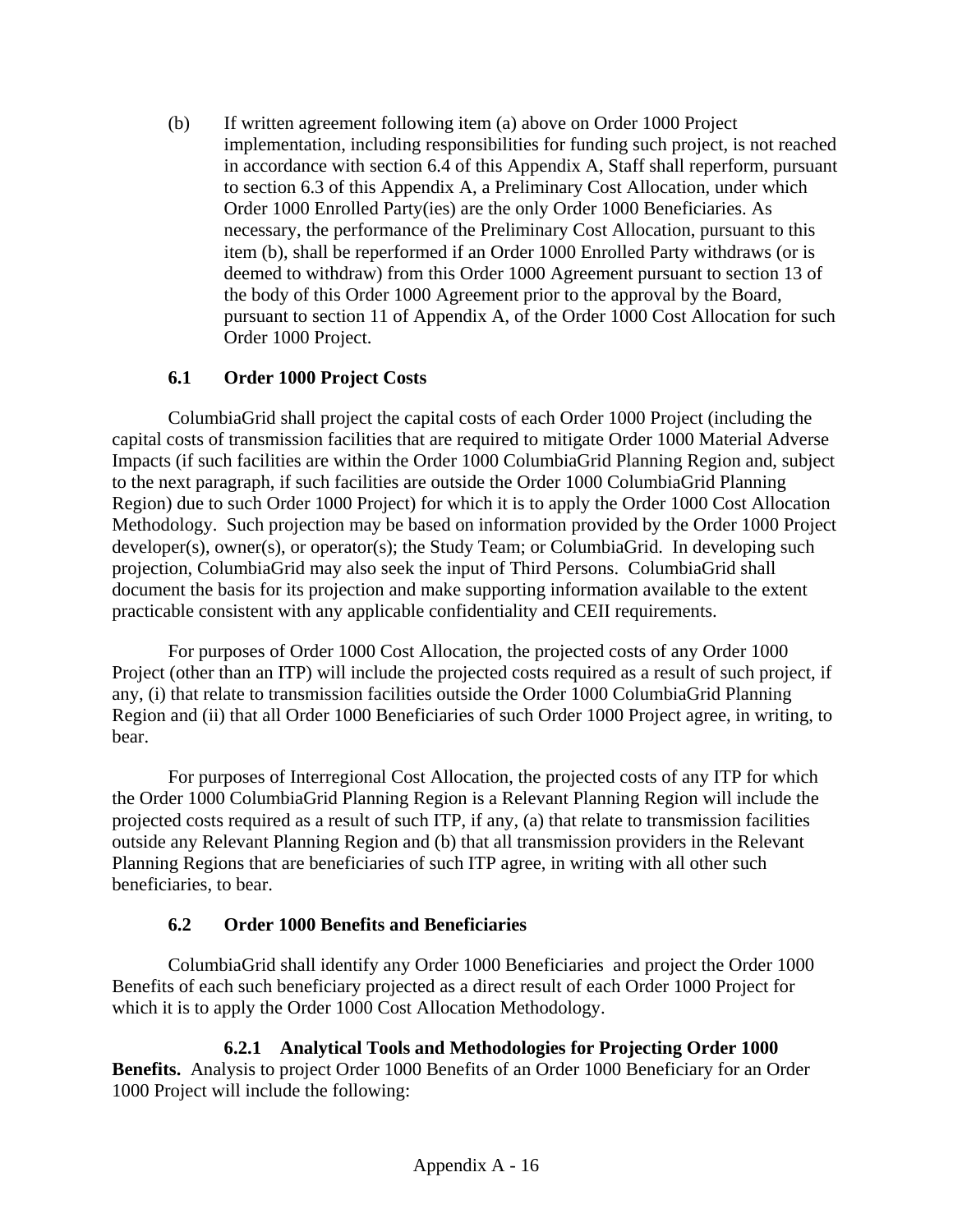- (i) Tools for determining Order 1000 Benefits as described in items (i) and (ii)(a) of section 1.31 of the body of this Order 1000 Agreement are as follows: Power flow and stability studies will be used to project the changes in transmission capacity on an Order 1000 Beneficiary's Order 1000 Transmission System due to an Order 1000 Project and the resulting extent, if any, to which any Order 1000 Beneficiary of such project would avoid costs due to elimination or deferral of planned transmission facility additions through changes in facility loading, transient stability, or voltage performance; and
- (ii) Tools and methodologies for determining Order 1000 Benefits as described in item (ii)(b) of section 1.31 of the body of this Order 1000 Agreement are as follows:
	- (a) Power flow and stability studies will be used to project changes, if any, to transfer capability (through changes in facility loading, transient stability, or voltage performance) on transmission paths or flowgates that (1) include facilities of an Order 1000 Beneficiary and (2) have increased transfer capability as a result of the Order 1000 Project;
	- (b) Projected changes, if any, of potential usability of transmission paths or flowgates that (1) include facilities of an Order 1000 Beneficiary and (2) have increased transfer capability as a result of the Order 1000 Project resulting from the changes in transfer capability projected pursuant to item (a) above will be assessed using production cost studies (existing or new);
	- (c) Any transmission queue, precedent transmission service agreements, and other evidence of customers' commitment to take service from such Order 1000 Beneficiary will be reviewed to project any expected subscriptions for increased transfer capability on such Order 1000 Beneficiary's Order 1000 Transmission System projected to result from such Order 1000 Project;
	- (d) Such Order 1000 Beneficiary shall, in consultation with Staff, project its share of increased transfer capability on any transmissions paths or flowgates determined pursuant to item (b) above and calculate such Order 1000 Beneficiary's projected increase in Available Transfer Capability ("ATC") or Available Flowgate Capability ("AFC"), as applicable, projected to result from its share of such increased transfer capability; and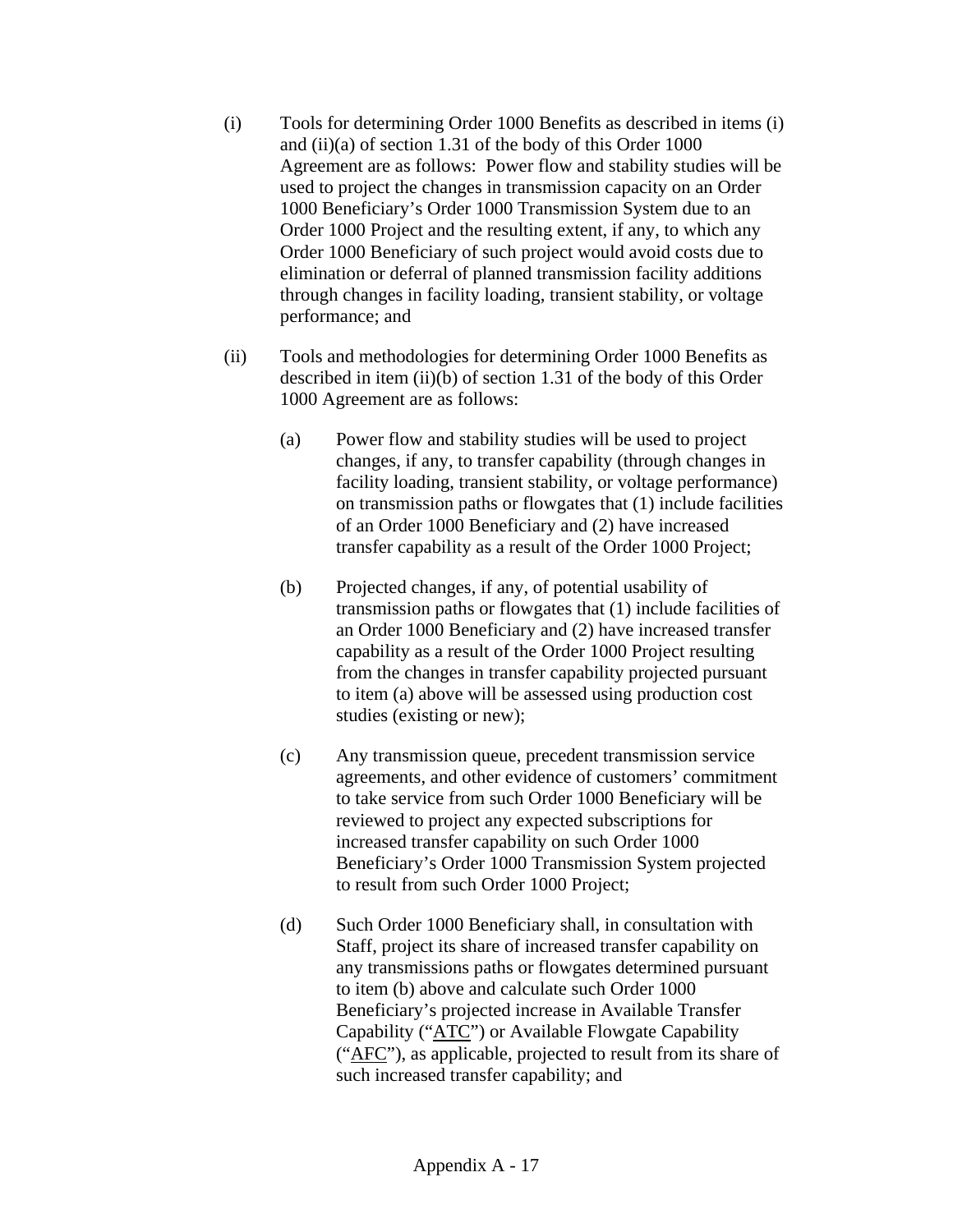(e) Taking into account any subscriptions that are projected pursuant to item (c) above and such Order 1000 Beneficiary's projected increase, if any, in ATC or AFC projected pursuant to item (d) above, such Order 1000 Beneficiary shall, in consultation with Staff, project the amount of such projected increase in ATC or AFC that would be sold.

**6.2.2 Calculation of Order 1000 Benefits.** For purposes of calculating Order 1000 Benefits under item (i) of section 1.31 of the body of this Order 1000 Agreement,

- (i) the avoided costs of deferred transmission facilities will be the borrowing costs (*i.e.*, interest costs) projected to be avoided during the Planning Horizon as a result of the deferral of the capital investment of such deferred facilities (rather than the capital costs themselves of such facilities) plus the incremental operations and maintenance costs of such deferred facilities projected to be avoided during the Planning Horizon; and
- (ii) the avoided costs of eliminated transmission facilities during the Planning Horizon will be the portion of the projected avoided depreciation expense of such eliminated facilities that falls within the Planning Horizon plus the projected incremental operation and maintenance costs of such eliminated facilities avoided during the Planning Horizon (such projected avoided depreciation expense shall be determined using straight-line depreciation of the projected capital costs of such eliminated facilities over their depreciable lives).

For purposes of calculating Order 1000 Benefits under item (ii)(a) of section 1.31 of the body of this Order 1000 Agreement, the projected cost that each Order 1000 Beneficiary would, but for the Order 1000 Project, have otherwise incurred shall be:

- (a) the portion, falling within the Planning Horizon, of the projected depreciation expense of the transmission facilities that, in the absence of the Order 1000 Project, would have been incurred by such Order 1000 Beneficiary to achieve an increase in capacity on its Order 1000 Transmission System(s) equivalent to that resulting from such Order 1000 Project (such projected depreciation expense shall be determined using straight-line depreciation of the projected capital costs of such facilities over their depreciable lives); plus
- (b) the projected incremental operation and maintenance costs of such transmission facilities avoided by such Order 1000 Beneficiary during the Planning Horizon as a direct result of the Order 1000 Project.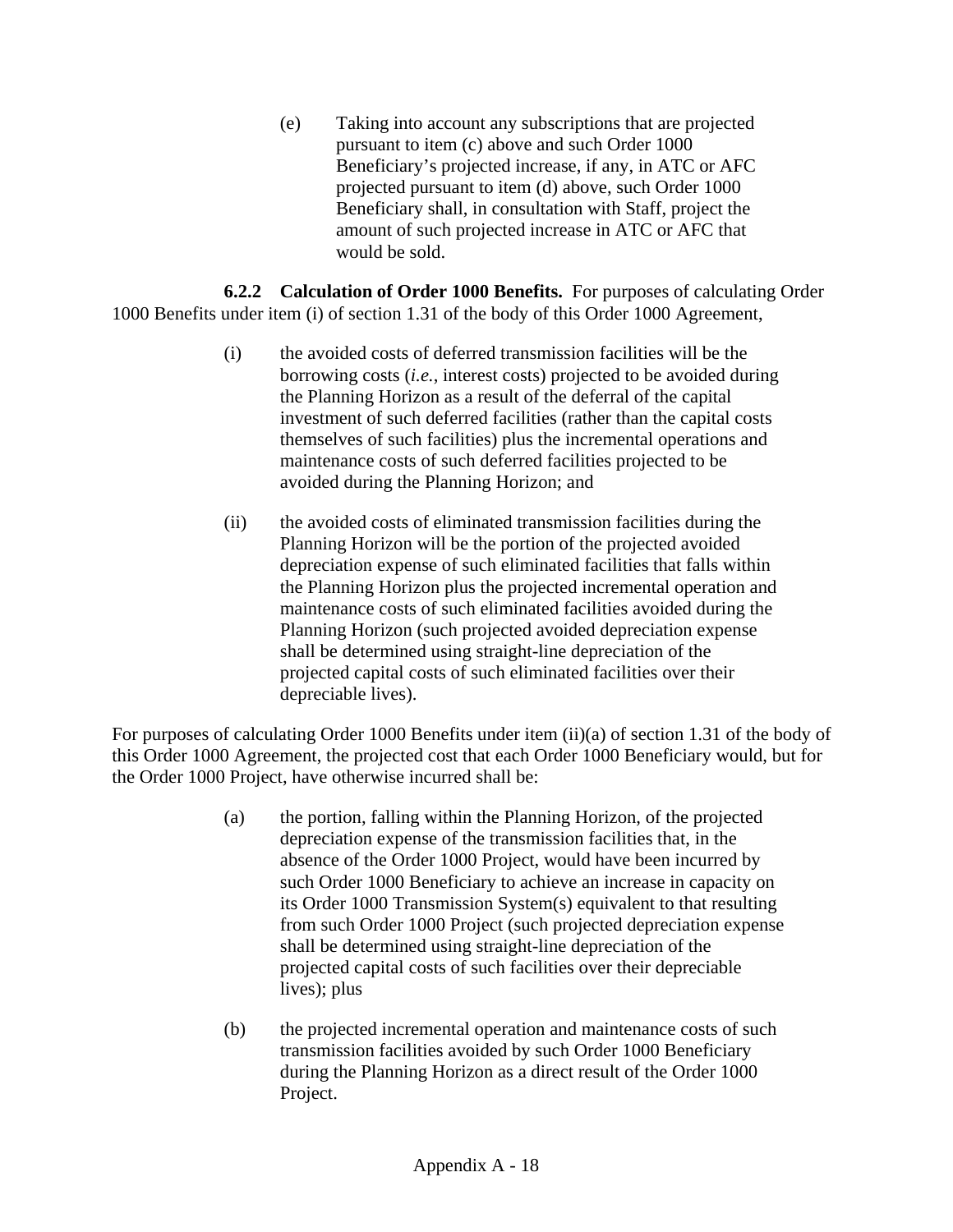Any increase in capacity of existing transmission facilities of an Order 1000 Transmission System of an Order 1000 Beneficiary identified in applying the Order 1000 Cost Allocation Methodology and that results from any Order 1000 Project shall be deemed to be owned by such Order 1000 Beneficiary unless otherwise agreed to in writing by such Order 1000 Beneficiary.

# **6.3 Cost Allocation Methodology**

# **6.3.1 Allocation of Projected Costs.**

For purposes of application of the Order 1000 Cost Allocation Methodology to an Order 1000 Project, ColumbiaGrid shall allocate to each Order 1000 Beneficiary of such Order 1000 Project the product of the projected costs of such Order 1000 Project if such Order 1000 Project is not an ITP (or, if such Order 1000 Project is an ITP, the Total Regional Costs from Interregional Cost Allocation of such ITP), multiplied by a fraction, the numerator of which is equal to such beneficiary's Order 1000 Benefits and the denominator of which is equal to the sum of the Order 1000 Benefits of all Order 1000 Beneficiaries of such Order 1000 Project.

Such allocation to each Order 1000 Beneficiary may be algebraically represented as follows:

| Allocation to each Order<br>1000 Beneficiary for any<br>Order 1000 Project that is<br>not an ITP | $=$ | The product of the projected costs of the Order<br>1000 Project x (such Order 1000 Beneficiary's<br>Order 1000 Benefits / (the sum of the Order<br>1000 Benefits of all Order 1000 Beneficiaries of<br>such Order 1000 Project)                                       |
|--------------------------------------------------------------------------------------------------|-----|-----------------------------------------------------------------------------------------------------------------------------------------------------------------------------------------------------------------------------------------------------------------------|
| Allocation to each Order<br>1000 Beneficiary for any<br>Order 1000 Project that is<br>an ITP     |     | $=$ (The product of the Total Regional Costs from<br>Interregional Cost Allocation of such ITP) x<br>((such Order 1000 Beneficiary's Order 1000)<br>Benefits) / (the sum of the Order 1000 Benefits<br>of all Order 1000 Beneficiaries of such Order<br>1000 Project) |

# **6.3.2 Determination and Application of Benefit to Cost Ratio.**

For purposes of application of the Order 1000 Cost Allocation Methodology to an Order 1000 Project, ColumbiaGrid shall determine the Benefit to Cost Ratio for such project, which ratio shall be equal to the quotient of the following:

- (i) the sum of the Order 1000 Benefits of all Order 1000 Beneficiaries of such Order 1000 Project determined in accordance with section 6.2.2 of this Appendix A, divided by
- (ii) the projected capital costs of such Order 1000 Project if it is not an ITP or the Total Regional Costs from Interregional Cost Allocation from such ITP if such Order 1000 Project is an ITP.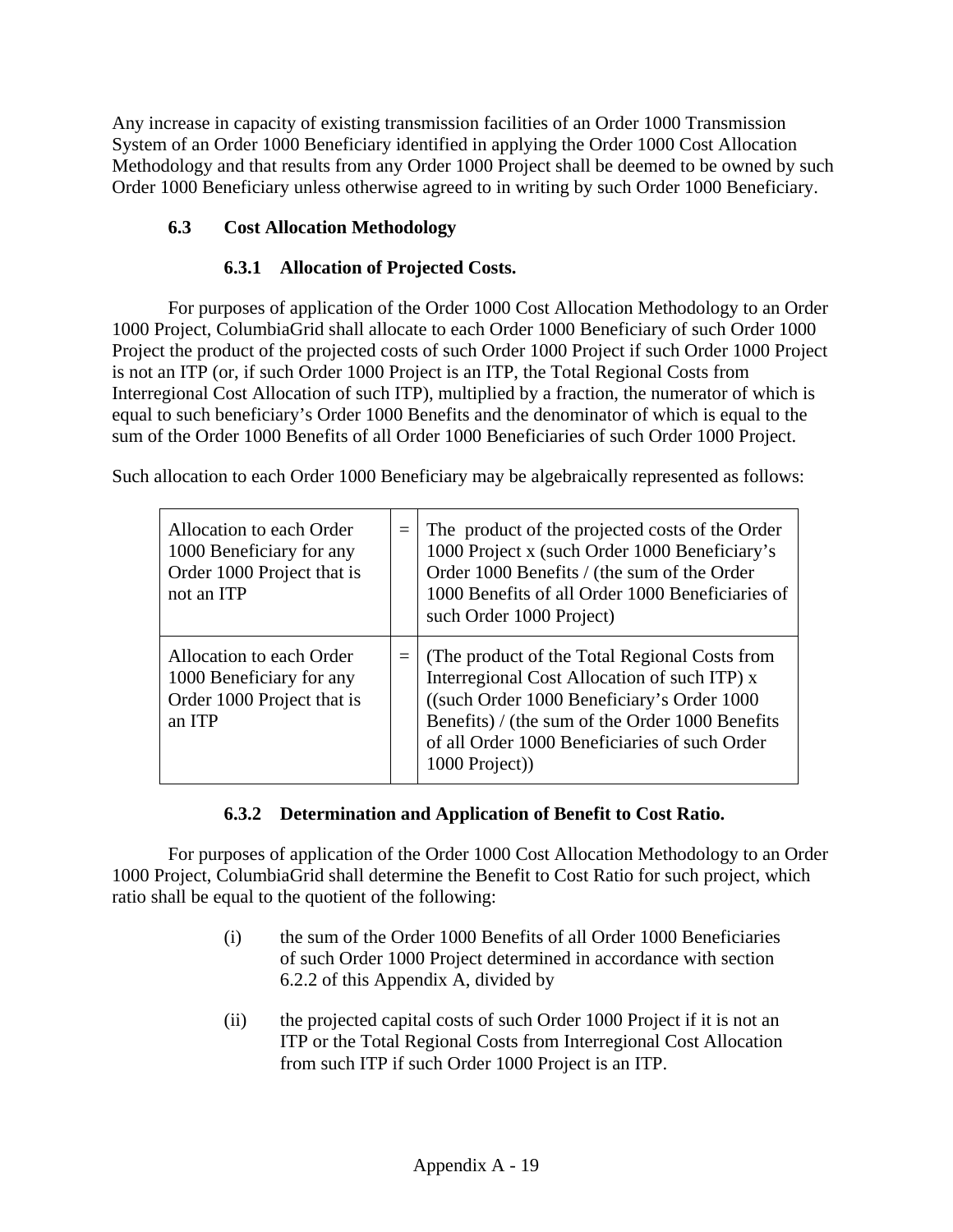Such Benefit to Cost Ratio for such Order 1000 Project may be algebraically represented as follows:

| Benefit to Cost Ratio for<br>such Order 1000 Project |  | (The sum of the Order 1000 Benefits of all<br>Order 1000 Beneficiaries of such Order 1000<br>Project) / (the projected capital costs of such<br>Order 1000 Project if it is not an ITP or the<br>Total Regional Costs from Interregional Cost<br>Allocation from such ITP if such Order 1000<br>Project is an ITP) |
|------------------------------------------------------|--|--------------------------------------------------------------------------------------------------------------------------------------------------------------------------------------------------------------------------------------------------------------------------------------------------------------------|
|------------------------------------------------------|--|--------------------------------------------------------------------------------------------------------------------------------------------------------------------------------------------------------------------------------------------------------------------------------------------------------------------|

If the Benefit to Cost Ratio for an Order 1000 Project determined pursuant to this section 6.3.2 is not equal to or greater than 1.25, such Order 1000 Project shall, upon such determination, no longer be an Order 1000 Project and any Order 1000 Cost Allocation for such project shall be vacated.

## **6.4 Preliminary Cost Allocation Report and Order 1000 Cost Allocation Report**

In conjunction with Staff's application of the Order 1000 Cost Allocation Methodology as contemplated in items (a) and (b) of the second paragraph of section 6 of this Appendix A, as applicable, Staff shall document in a draft Preliminary Cost Allocation Report the results of Staff's determination of the Benefit to Cost Ratio and, if any, the application of the Order 1000 Cost Allocation Methodology to such Order 1000 Project, including (i) the identified Order 1000 Benefits and an explanation of such Order 1000 Benefits with respect to such Order 1000 Project, and (ii) the identified Order 1000 Beneficiaries of such Order 1000 Project.

Subject to any appropriate conditions to protect Confidential Information and CEII, Staff shall provide its draft Preliminary Cost Allocation Report with respect to such Order 1000 Project to the Order 1000 Parties, any Order 1000 Beneficiaries identified in such draft report, the Study Team that developed such Order 1000 Project, and any Interested Person who requests such report, and shall provide an opportunity for written comment for a period of 30 days following the issuance of such draft report. Staff shall evaluate any written comments and reflect them in a Preliminary Cost Allocation Report as follows:

- (a) to the extent Staff agrees with any revisions proposed by any Order 1000 Party, Order 1000 Beneficiary, Study Team participant, or Interested Person, Staff shall reflect such revisions in the Preliminary Cost Allocation Report; and
- (b) to the extent Staff disagrees with any revisions proposed by any Order 1000 Party, Order 1000 Beneficiary, Study Team participant, or Interested Person, Staff shall summarize the proposed revisions and document the reason why Staff did not accept the proposed revisions in the Preliminary Cost Allocation Report.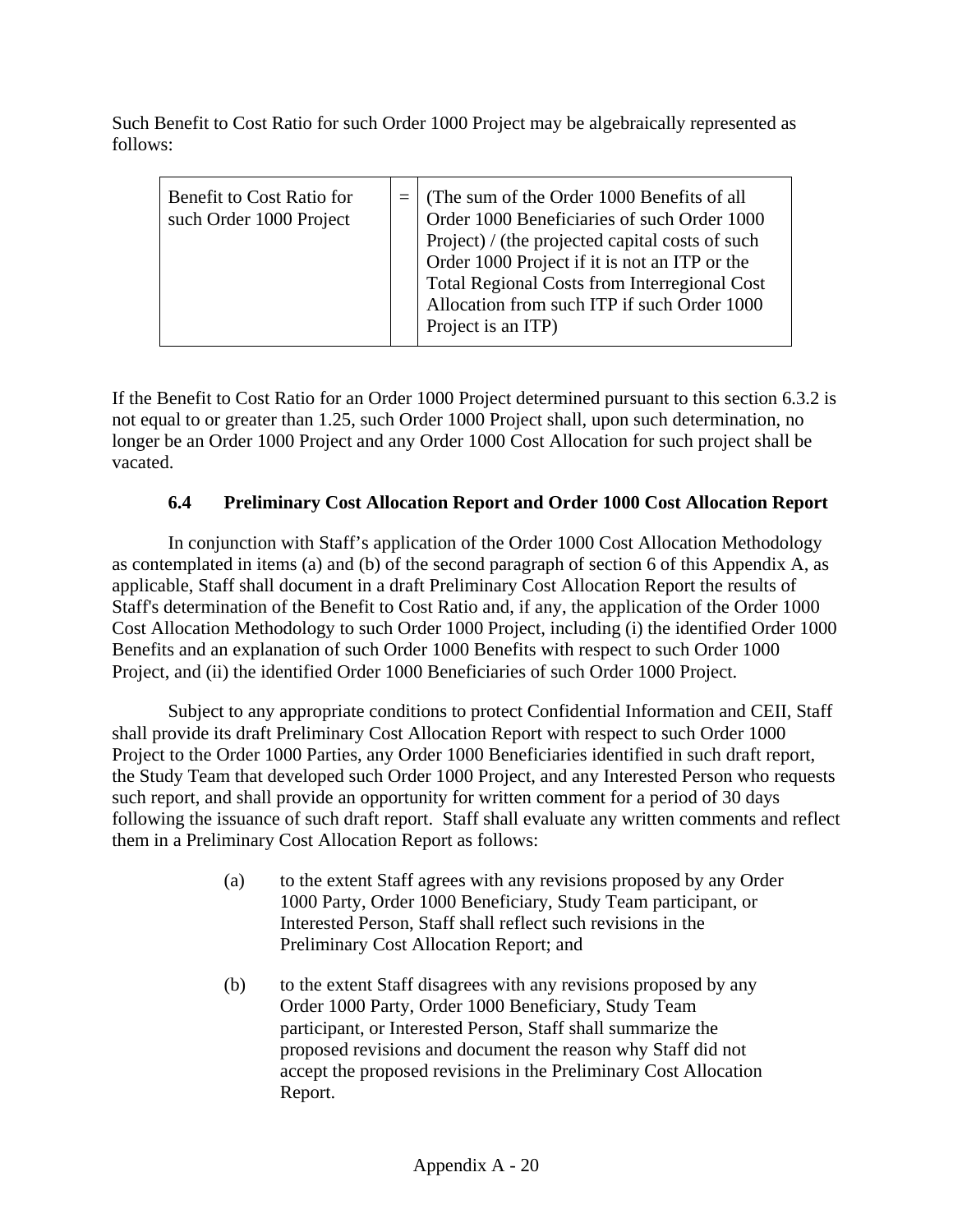After Staff has applied the Order 1000 Cost Allocation Methodology pursuant to item (a) of the second paragraph of section 6 of this Appendix A and prepared the associated Preliminary Cost Allocation Report with respect to an Order 1000 Project for which there are one or more Governmental Non-Enrolled Party(ies) included in the Preliminary Cost Allocation, ColumbiaGrid shall allow sixty days (and additional time, not to exceed 180 days, if and to the extent requested by all such Governmental Non-Enrolled Party(ies), all Order 1000 Enrolled Party(ies) or ITP Proponent(s) that requested Order 1000 Cost Allocation for such Order 1000 Project, all Order 1000 Beneficiaries, and all other Order 1000 Affected Persons with respect to such Order 1000 Project) for all such Governmental Non-Enrolled Party(ies), Order 1000 Enrolled Party(ies) or ITP Proponent(s), all Order 1000 Beneficiaries, and all other Order 1000 Affected Persons to reach written agreement on Order 1000 Project implementation, including responsibility for the funding of such Order 1000 Project. If no such written agreement is reached pursuant to this paragraph, Staff shall apply the Order 1000 Cost Allocation Methodology pursuant to item (b) of the second paragraph of section 6 of this Appendix A.

After Staff has, if necessary, applied the Order 1000 Cost Allocation Methodology pursuant to item (b) of the second paragraph of section 6 of this Appendix A and prepared the associated Preliminary Cost Allocation Report with respect to an Order 1000 Project, ColumbiaGrid shall allow time not to exceed 180 days (if and to the extent requested by all Order 1000 Enrolled Party(ies) or ITP Proponent(s) that requested Order 1000 Cost Allocation for such Order 1000 Project, all Order 1000 Beneficiaries, and all other Order 1000 Affected Persons with respect to such Order 1000 Project) for all Order 1000 Enrolled Party(ies) or ITP Proponent(s), all Order 1000 Beneficiaries, and all other Order 1000 Affected Persons to reach written agreement on Order 1000 Project implementation, including responsibility for the funding of such Order 1000 Project.

If a written agreement on implementation of an Order 1000 Project is reached in accordance with this section 6.4, (i) any Order 1000 Enrolled Party(ies) and Governmental Non-Enrolled Party(ies) that entered into such agreement shall promptly provide written notice of such agreement to ColumbiaGrid, (ii) the Preliminary Cost Allocation Report for such Order 1000 Project will not be included in the Draft Plan, and (iii) Staff will indicate in the Draft Plan that an agreement on implementation has been reached for such Order 1000 Project. If such an agreement on implementation of an Order 1000 Project is not reached in accordance with this section 6.4, the Staff shall include the Preliminary Cost Allocation Report (reflecting the Preliminary Cost Allocation pursuant to item (a) of the second paragraph of section 6 of this Appendix A as it may have been revised pursuant to item (b) of the second paragraph of section 6 of this Appendix A) in the Draft Plan.

The final Order 1000 Cost Allocation Report shall be the Preliminary Cost Allocation Report as approved by the Board and included in the Plan in accordance with section 11 of this Appendix A.

### **7. Order 1000 ITPs and Interregional Cost Allocation**

This section 7 sets forth common provisions, which are to be adopted by or for each Planning Region and which facilitate the implementation of Order 1000 interregional provisions. Nothing in this section 7 will preclude any transmission owner or transmission provider from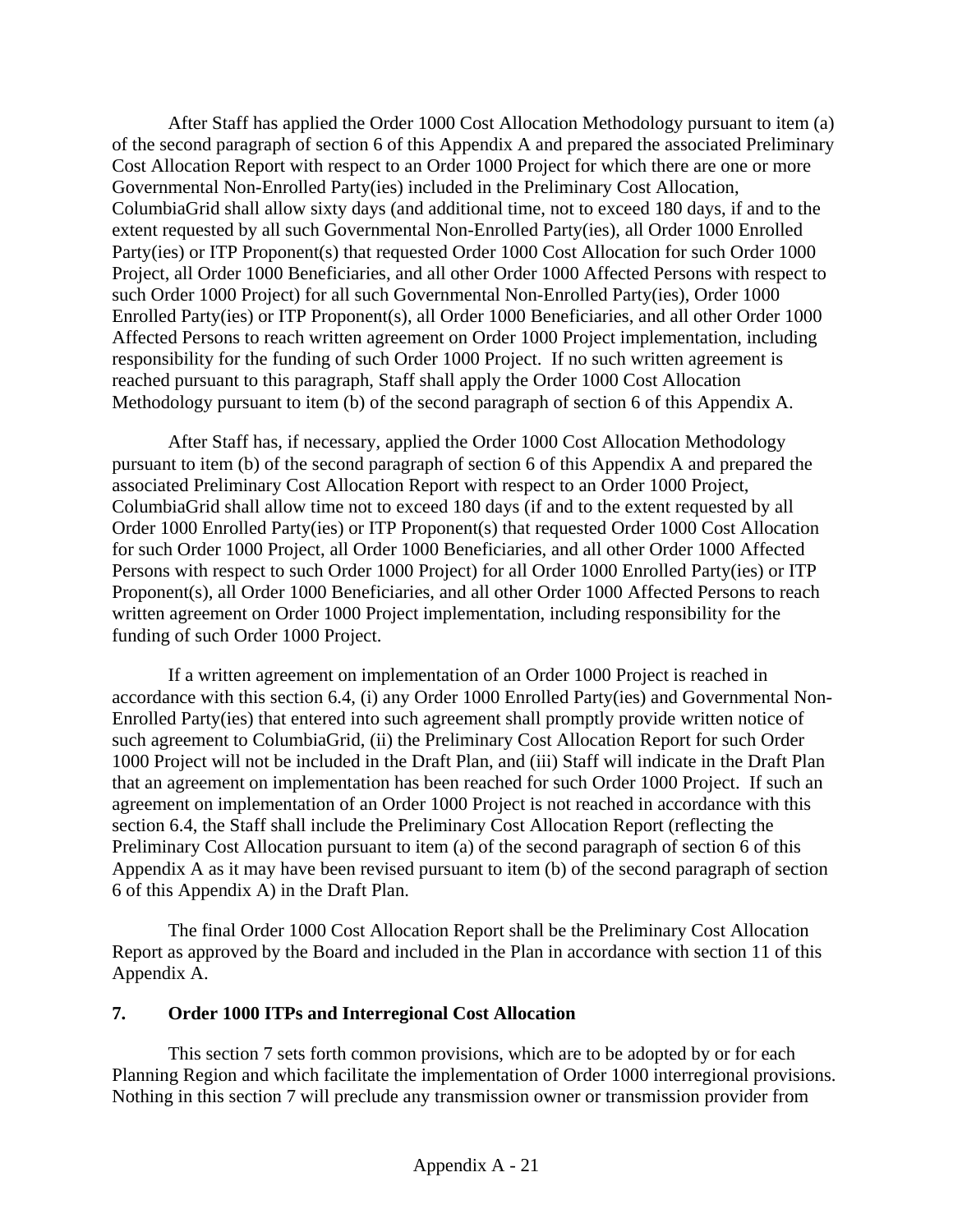taking any action it deems necessary or appropriate with respect to any transmission facilities it needs to comply with any local, state, or federal requirements.

Any Interregional Cost Allocation regarding any ITP is solely for the purpose of developing information to be used in the regional planning process of each Relevant Planning Region, including the regional cost allocation process and methodologies of each such Relevant Planning Region.

## **7.1 This section left intentionally blank**

## **7.2 Annual Interregional Information Exchange**

Annually, prior to the Annual Interregional Coordination Meeting, ColumbiaGrid shall make available by posting on the Website or otherwise provide to each of the other Planning Regions the following information, to the extent such information is available in its regional transmission planning process, relating to regional transmission needs in ColumbiaGrid's transmission planning region and potential solutions thereto:

- (i) study plan or underlying information that would typically be included in a study plan, such as:
	- (a) identification of base cases;
	- (b) planning study assumptions; and
	- (c) study methodologies;
- (ii) initial study reports (or system assessments); and
- (iii) regional transmission plan

(collectively referred to as "Annual Interregional Information").

ColumbiaGrid shall post its Annual Interregional Information on the Website according to its regional transmission planning process. Each other Planning Region may use in its regional transmission planning process ColumbiaGrid's Annual Interregional Information.

ColumbiaGrid may use in its regional transmission planning process Annual Interregional Information provided by other Planning Regions.

ColumbiaGrid is not required to make available or otherwise provide to any other Planning Region (i) any information not developed by ColumbiaGrid in the ordinary course of its regional transmission planning process, (ii) any Annual Interregional Information to be provided by any other Planning Region with respect to such other Planning Region, or (iii) any information if ColumbiaGrid reasonably determines that making such information available or otherwise providing such information would constitute a violation of the Commission's Standards of Conduct or any other legal requirement. Annual Interregional Information made available or otherwise provided by ColumbiaGrid shall be subject to applicable confidentiality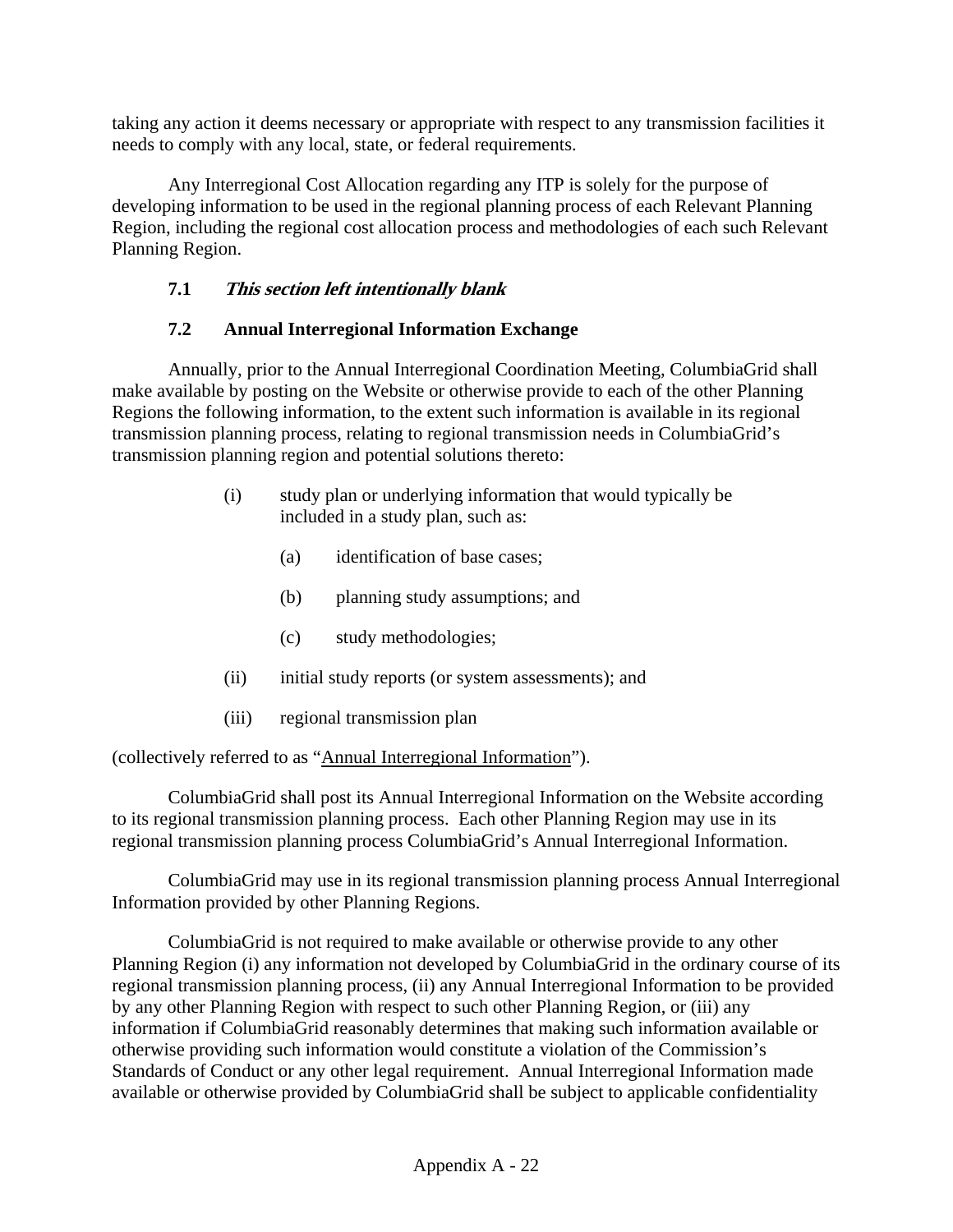and CEII restrictions and other applicable laws, under ColumbiaGrid's regional transmission planning process. Any Annual Interregional Information made available or otherwise provided by ColumbiaGrid shall be "AS IS" and any reliance by the receiving Planning Region on such Annual Interregional Information is at its own risk, without warranty and without any liability of ColumbiaGrid or any Order 1000 Party, including any liability for (a) any errors or omissions in such Annual Interregional Information, or (b) any delay or failure to provide such Annual Interregional Information.

## **7.3 Annual Interregional Coordination Meeting**

ColumbiaGrid shall participate in an Annual Interregional Coordination Meeting with the other Planning Regions. ColumbiaGrid shall host the Annual Interregional Coordination Meeting in turn with the other Planning Regions, and is to seek to convene such meeting in February, but not later than March 31st. The Annual Interregional Coordination Meeting is to be open to stakeholders. ColumbiaGrid shall provide notice of the meeting to its stakeholders in accordance with its regional transmission planning process.

At the Annual Interregional Coordination Meeting, topics discussed may include the following:

- (i) each Planning Region's most recent Annual Interregional Information (to the extent it is not confidential or protected by CEII or other legal restrictions);
- (ii) identification and preliminary discussion of interregional solutions, including conceptual solutions, that may meet regional transmission needs in each of two or more Planning Regions more efficiently or cost effectively; and
- (iii) updates of the status of ITPs being evaluated or previously included in ColumbiaGrid's regional transmission plan.

# **7.4 ITP Joint Evaluation Process**

## **7.4.1 Submission Requirements**

A proponent of an ITP may seek to have its ITP jointly evaluated by the Relevant Planning Regions pursuant to section 7.4.2 of this Appendix A by submitting the ITP into the regional transmission planning process of each Relevant Planning Region in accordance with such Relevant Planning Region's regional transmission planning process and no later than March 31 of any even-numbered calendar year. Such proponent of an ITP seeking to connect to a transmission facility owned by multiple transmission owners in more than one Planning Region must submit the ITP to each such Planning Region in accordance with such Planning Region's regional transmission planning process. In addition to satisfying each Relevant Planning Region's information requirements, the proponent of an ITP must include with its submittal to each Relevant Planning Region a list of all Planning Regions to which the ITP is being submitted.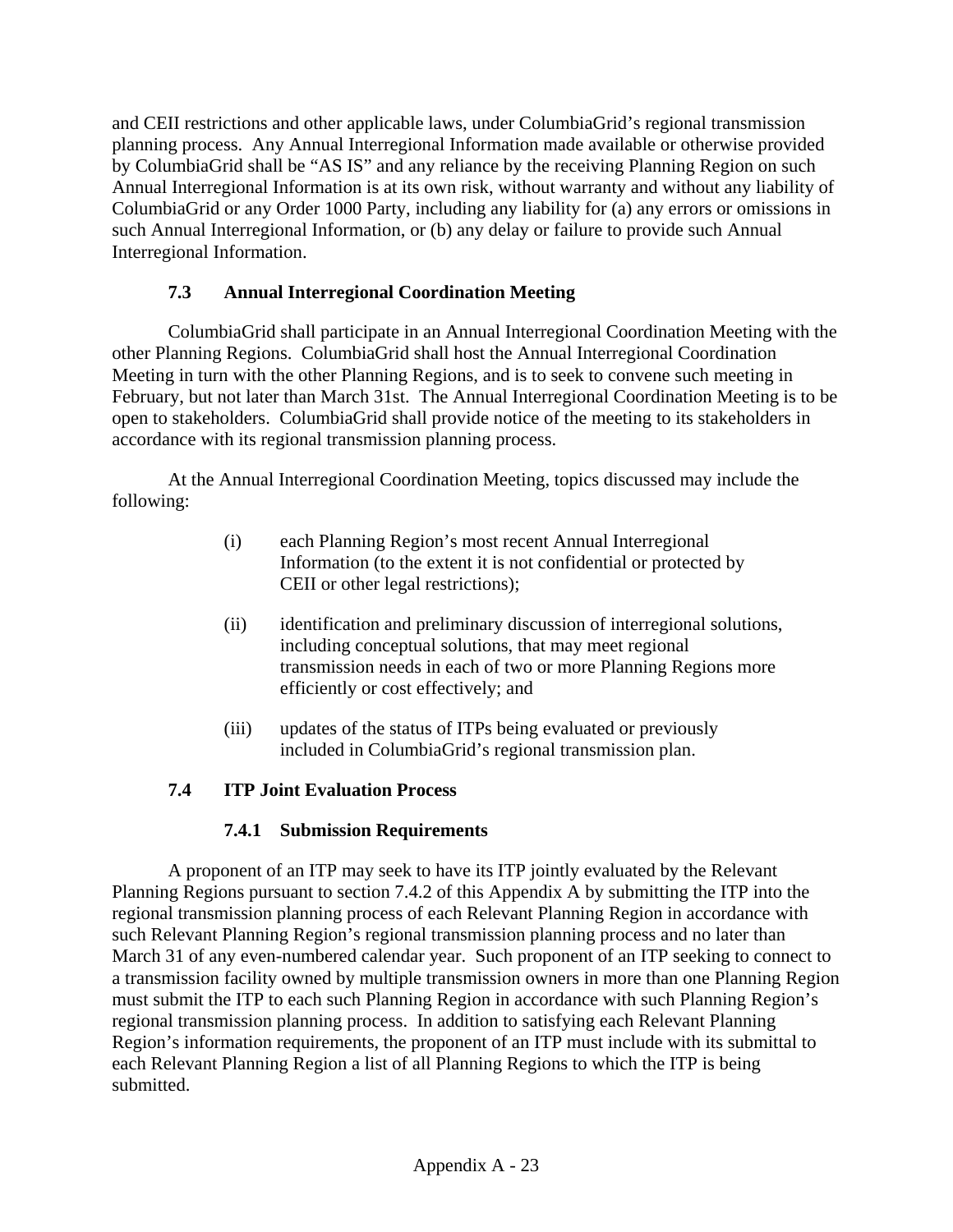### **7.4.2 Joint Evaluation of an ITP**

For each ITP that meets the requirements of section 7.4.1 of this Appendix A, ColumbiaGrid (if it is a Relevant Planning Region) is to participate in a joint evaluation by the Relevant Planning Regions that is to commence in the calendar year of the ITP's submittal in accordance with section 7.4.1 of this Appendix A or the immediately following calendar year. With respect to any such ITP, ColumbiaGrid (if it is a Relevant Planning Region) is to confer with the other Relevant Planning Region(s) regarding the following:

- (i) ITP data and projected ITP costs; and
- (ii) the study assumptions and methodologies it is to use in evaluating the ITP pursuant to its regional transmission planning process.

For each ITP that meets the requirements of section 7.4.1 of this Appendix A, ColumbiaGrid (if it is a Relevant Planning Region):

- (a) is to seek to resolve any differences it has with the other Relevant Planning Regions relating to the ITP or to information specific to other Relevant Planning Regions insofar as such differences may affect ColumbiaGrid's evaluation of the ITP;
- (b) is to provide stakeholders an opportunity to participate in ColumbiaGrid's activities under this section 7.4.2 in accordance with its regional transmission planning process;
- (c) is to notify the other Relevant Planning Regions if ColumbiaGrid determines that the ITP will not meet any of its regional transmission needs; thereafter ColumbiaGrid has no obligation under this section 7.4.2 to participate in the joint evaluation of the ITP; and
- (d) is to determine under its regional transmission planning process if such ITP is a more efficient or cost effective solution to one or more of ColumbiaGrid's regional transmission needs.

#### **7.5 Interregional Cost Allocation Process**

#### **7.5.1 Submission Requirements**

For any ITP that has been properly submitted in each Relevant Planning Region's regional transmission planning process in accordance with section 7.4.1 of this Appendix A, a proponent of such ITP may also request Interregional Cost Allocation by requesting such cost allocation from ColumbiaGrid and each other Relevant Planning Region in accordance with its regional transmission planning process. The proponent of an ITP must include with its submittal to each Relevant Planning Region a list of all Planning Regions in which Interregional Cost Allocation is being requested.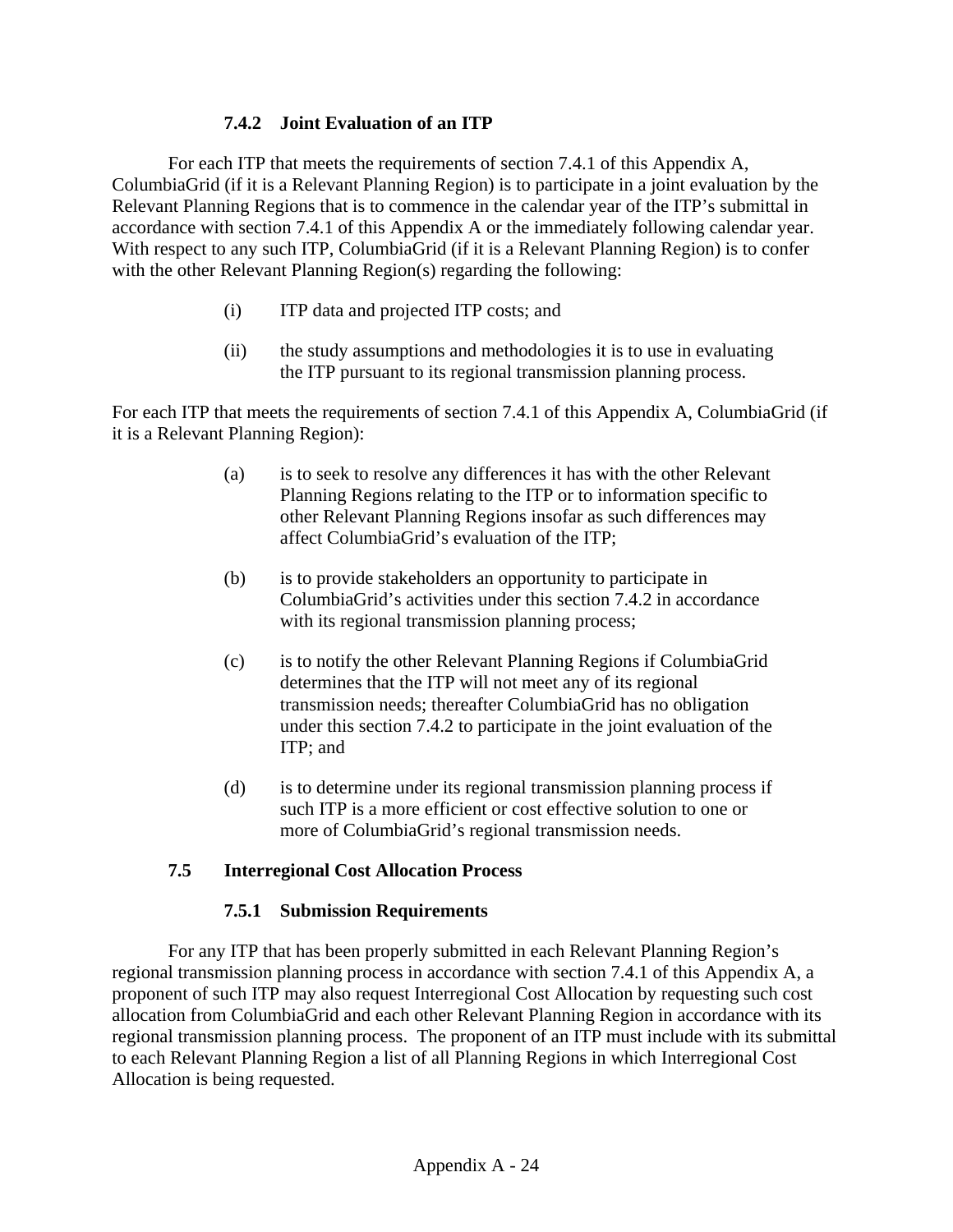#### **7.5.2 Interregional Cost Allocation Process**

For each ITP that meets the requirements of section 7.5.1 of this Appendix A, ColumbiaGrid (if it is a Relevant Planning Region) is to confer with or notify, as appropriate, any other Relevant Planning Region(s) regarding the following:

- (i) assumptions and inputs to be used by each Relevant Planning Region for purposes of determining benefits in accordance with its regional cost allocation methodology, as applied to ITPs;
- (ii) ColumbiaGrid's regional benefits stated in dollars resulting from the ITP, if any; and
- (iii) assignment of projected costs of the ITP (subject to potential reassignment of projected costs pursuant to section 7.6.2 of this Appendix A below) to each Relevant Planning Region using the methodology described in this section 7.5.2.

For each ITP that meets the requirements of section 7.5.1 of this Appendix A, ColumbiaGrid (if it is a Relevant Planning Region):

- (a) is to seek to resolve with the other Relevant Planning Regions any differences relating to ITP data or to information specific to other Relevant Planning Regions insofar as such differences may affect ColumbiaGrid's analysis;
- (b) is to provide stakeholders an opportunity to participate in ColumbiaGrid's activities under this section 7.5.2 in accordance with its regional transmission planning process;
- (c) is to determine its regional benefits, stated in dollars, resulting from an ITP; in making such determination of its regional benefits in ColumbiaGrid, ColumbiaGrid shall use its regional cost allocation methodology, as applied to ITPs;
- (d) is to calculate its assigned *pro rata* share of the projected costs of the ITP, stated in a specific dollar amount, equal to its share of the total benefits identified by the Relevant Planning Regions multiplied by the projected costs of the ITP;
- (e) is to share with the other Relevant Planning Regions information regarding what its regional cost allocation would be if it were to select the ITP in its regional transmission plan for purposes of Interregional Cost Allocation; ColumbiaGrid may use such information to identify its total share of the projected costs of the ITP to be assigned to ColumbiaGrid in order to determine whether the ITP is a more efficient or cost effective solution to a transmission need in ColumbiaGrid;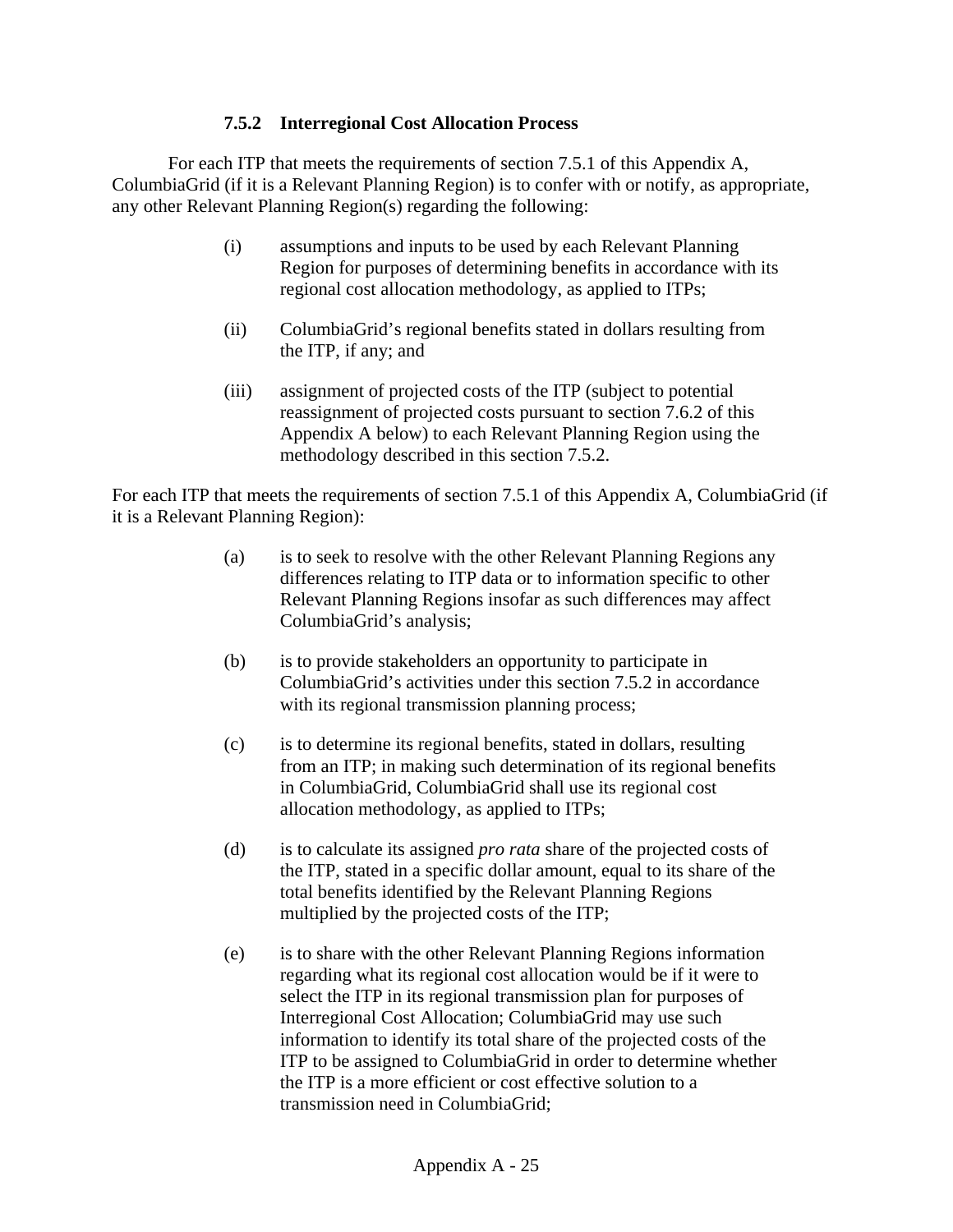- (f) is to determine whether to select the ITP in its regional transmission plan for purposes of Interregional Cost Allocation, based on its regional transmission planning process; and
- (g) is to endeavor to perform its Interregional Cost Allocation activities pursuant to this section 7.5.2 in the same general time frame as its joint evaluation activities pursuant to section 7.4.2 of this Appendix A.

### **7.6 Application of Regional Cost Allocation Methodology to Selected ITP**

### **7.6.1 Selection by All Relevant Planning Regions**

If ColumbiaGrid (if it is a Relevant Planning Region) and all of the other Relevant Planning Regions select an ITP in their respective regional transmission plans for purposes of Interregional Cost Allocation, ColumbiaGrid shall apply its regional cost allocation methodology to the projected costs of the ITP assigned to it under section 7.5.2(d) or 7.5.2(e) of this Appendix A above in accordance with its regional cost allocation methodology, as applied to ITPs.

### **7.6.2 Selection by at Least Two but Fewer than All Relevant Regions**

If ColumbiaGrid (if it is a Relevant Planning Region) and at least one, but fewer than all, of the other Relevant Planning Regions select the ITP in their respective regional transmission plans for purposes of Interregional Cost Allocation, ColumbiaGrid shall evaluate (or reevaluate, as the case may be) pursuant to sections 7.5.2(d), 7.5.2(e), and 7.5.2(f) of this Appendix A above whether, without the participation of the non-selecting Relevant Planning Region(s), the ITP is selected (or remains selected, as the case may be) in its regional transmission plan for purposes for Interregional Cost Allocation. Such reevaluation(s) are to be repeated as many times as necessary until the number of selecting Relevant Planning Regions does not change with such reevaluation.

If following such evaluation (or reevaluation), the number of selecting Relevant Planning Regions does not change and the ITP remains selected for purposes of Interregional Cost Allocation in the respective regional transmission plans of ColumbiaGrid and at least one other Relevant Planning Region, ColumbiaGrid shall apply its regional cost allocation methodology to the projected costs of the ITP assigned to it under section 7.5.2(d) or 7.5.2(e) of this Appendix A above in accordance with its regional cost allocation methodology, as applied to ITPs.

## **8. ITPs, Joint Evaluation, and Interregional Cost Allocation**

This section 8 shall only apply to ITPs for which ColumbiaGrid is a Relevant Planning Region and shall not apply to any ITP for which ColumbiaGrid is not a Relevant Planning Region.

ColumbiaGrid shall provide notice of the Annual Interregional Coordination Meeting to its Interested Persons List and post notice of the Annual Interregional Coordination Meeting on the Website.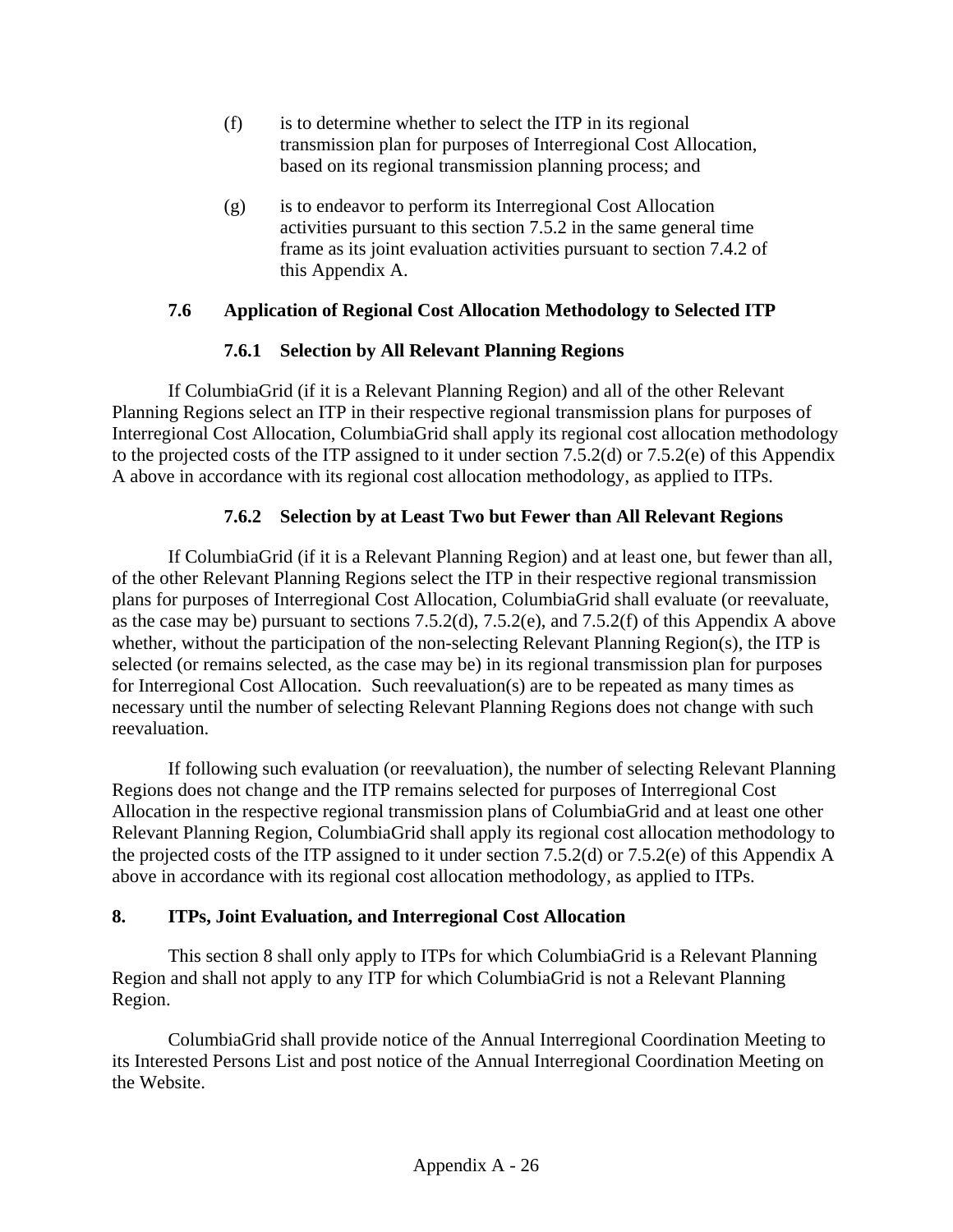#### **8.1 Order 1000 Parties That May Submit an ITP for Joint Evaluation**

Any Person that seeks to submit an ITP for joint evaluation pursuant to section 7.4 of this Appendix A or seeks to request Interregional Cost Allocation pursuant to section 7.5 of this Appendix A must either be an ITP Proponent that is a proponent of such ITP or an Order 1000 Enrolled Party that is a proponent of such ITP.

#### **8.2 Submission for Joint Evaluation**

Submission of an ITP into the ColumbiaGrid regional transmission planning process in accordance with section 7.4.1 of this Appendix A is to be accomplished as set forth in this section 8.2.

An ITP Proponent that is a proponent of an ITP or an Order 1000 Enrolled Party that is a proponent of an ITP may seek to have such ITP evaluated in the Order 1000 ColumbiaGrid Planning Region pursuant to section 7.4.2 of this Appendix A by submitting a written request for such evaluation to ColumbiaGrid; *provided that* ColumbiaGrid shall deem such written request properly submitted to ColumbiaGrid only if, and at such time as, ColumbiaGrid receives the written request: (i) such written request specifically references section 7.4 of this Appendix A, and (ii) such written request includes a list of all other Relevant Planning Regions to which the ITP is being submitted for joint evaluation.

ColumbiaGrid shall seek to confirm with each other Relevant Planning Region that such Order 1000 Enrolled Party or ITP Proponent has submitted such ITP for evaluation into the regional transmission planning process of each other Relevant Planning Region in accordance with the regional transmission planning process of such Relevant Planning Region(s). In the event that ColumbiaGrid is unable to confirm that the Order 1000 Enrolled Party or ITP Proponent has submitted its ITP for evaluation into the regional transmission planning process of each other Relevant Planning Region in accordance with the regional transmission planning process of such Relevant Planning Region(s), ColumbiaGrid shall notify the Order 1000 Enrolled Party or ITP Proponent in writing, and the Order 1000 Enrolled Party or ITP Proponent shall have 30 days from the date of such notice to provide ColumbiaGrid evidence, reasonably acceptable to ColumbiaGrid, that the Order 1000 Enrolled Party or ITP Proponent has timely submitted its ITP for evaluation to each other Relevant Planning Region(s) as required by this section 8.2. If an Order 1000 Enrolled Party or ITP Proponent fails to provide such evidence, the Order 1000 Enrolled Party's or ITP Proponent's ITP shall be deemed withdrawn and shall not be eligible for evaluation pursuant to section 7.4.2 of this Appendix A.

Prior to commencing the joint evaluation of an ITP pursuant to section 7.4.2 of this Appendix A, an Order 1000 Enrolled Party or ITP Proponent that is seeking such evaluation of an ITP shall submit to ColumbiaGrid information in accordance with section 2.6 of this Appendix A, which shall, to the extent permitted by law, include a copy of all ITP data being submitted by the Order 1000 Enrolled Party or ITP Proponent to any of the other Relevant Planning Regions for such ITP.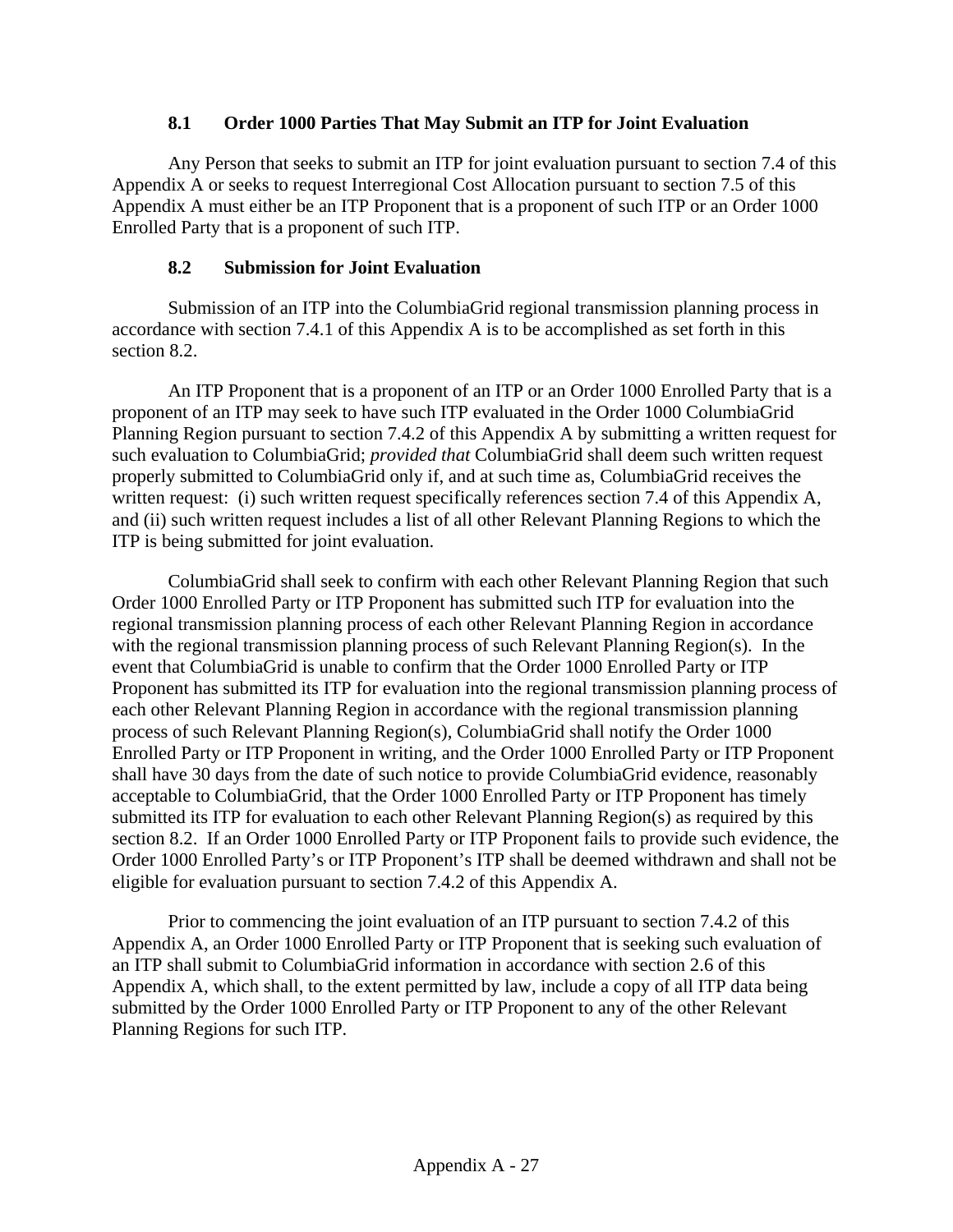### **8.3 Joint Evaluation Implementation**

For purposes of ColumbiaGrid's evaluation of an ITP pursuant to section 7.4.2 of this Appendix A,

- (i) development of such ITP shall be through a Study Team in accordance with section 4 of this Appendix A; and
- (ii) evaluation of such ITP in the ColumbiaGrid regional transmission planning process for purposes of section 7.4.2 of this Appendix A shall be through the development and evaluation of such ITP as an Order 1000 Proposed Project through the ColumbiaGrid regional planning process under this Order 1000 Agreement.

Upon receipt of a properly submitted request for such evaluation pursuant to sections 7.4.1 and 8.2 of this Appendix A, ColumbiaGrid will convene a Study Team (or refer such ITP to an existing Study Team) for development of such ITP.

## **8.4 Interregional Cost Allocation Process**

For each ITP that meets the requirements of sections 7.5.1 and 8.2 of this Appendix A and for which Interregional Cost Allocation for such ITP has been timely requested pursuant to section 5.2 of this Appendix A, ColumbiaGrid (if and so long as it is a Relevant Planning Region) shall:

- (i) pursuant to item  $(c)$  of section 7.5.2 of this Appendix A, determine the amount, if any, of Regional Benefits for Purposes of Interregional Cost Allocation resulting from such ITP;
- (ii) pursuant to item (ii) of section 7.5.2 of this Appendix A, notify each of the other Relevant Planning Regions with respect to such ITP of the amount of Regional Benefits for Purposes of Interregional Cost Allocation of such ITP so determined;
- (iii) pursuant to item (d) of section 7.5.2 of this Appendix A, calculate ColumbiaGrid's assigned *pro rata* share of the projected costs of such ITP (such share is also referred to as "Assigned Regional Costs from Interregional Cost Allocation"), which share shall be equal to the product of the projected costs of such ITP multiplied by a fraction, the numerator of which shall be the amount of Regional Benefits for Purposes of Interregional Cost Allocation of such ITP determined pursuant to item (i) above and the denominator of which shall be the sum of (a) the amount of Regional Benefits for Purposes of Interregional Cost Allocation of such ITP determined pursuant to item (i) above and (b) the sum of the regional benefits of each other Relevant Planning Region as calculated with respect to such ITP by such other Relevant Planning Region in accordance with its regional transmission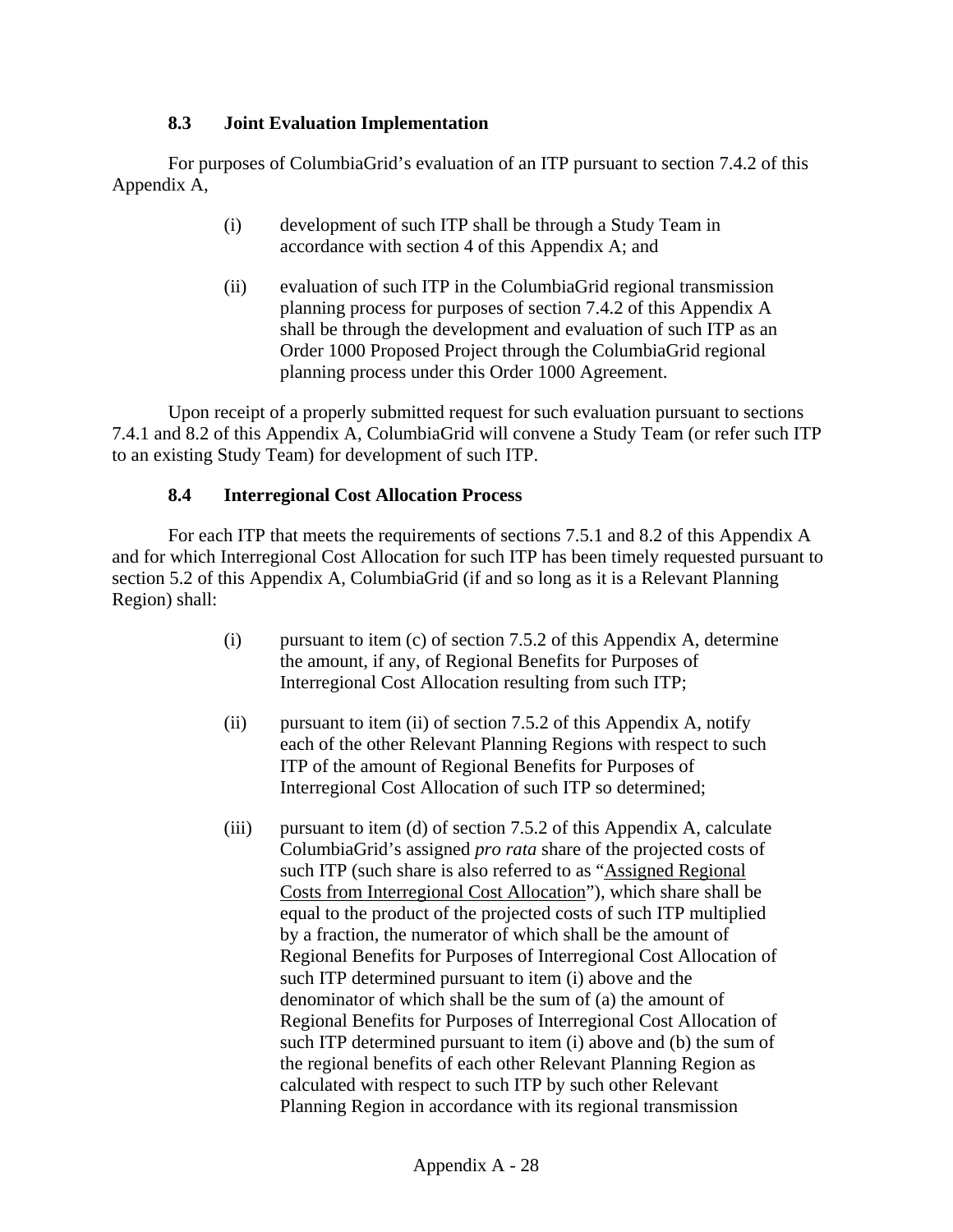planning process and provided to ColumbiaGrid by such other Relevant Planning Region;

- (iv) perform a preliminary determination of the Order 1000 Cost Allocation to each Order 1000 Beneficiary should such ITP be selected as an Order 1000 Project, using the methodology with respect to an ITP in section 6.3.1 of this Appendix A (using the Assigned Regional Costs from Interregional Cost Allocation of such ITP as if it were the Total Regional Costs from Interregional Cost Allocation of such ITP) (pursuant to item (e) of section 7.5.2 of this Appendix A, ColumbiaGrid shall share the above determinations with the other Relevant Planning Regions with regard to such ITP); and
- (v) if ColumbiaGrid receives information pursuant to item (e) of section 7.5.2 of this Appendix A from one or more other Relevant Planning Regions regarding what such Relevant Planning Region's regional cost allocation would be if it were to select the ITP in its regional transmission plan for purposes of Interregional Cost Allocation and what, if any, additional amount of projected project costs of such ITP its methodology would be attributable to the Order 1000 ColumbiaGrid Planning Region or any Order 1000 Enrolled Party, ColumbiaGrid may use such information to identify an additional amount of projected costs of the ITP to be assigned to ColumbiaGrid if such additional amount is properly allocable to an Order 1000 Beneficiary(ies) as an owner(s) or operator(s) of such ITP (any such additional, properly allocable, amount is also referred to as "Additional Regional Costs from Interregional Cost Allocation") (Total Regional Costs from Interregional Cost Allocation of an ITP (which will include any Additional Regional Costs from Interregional Cost Allocation) will be used in order to determine, pursuant to section 8.5 of this Appendix A, whether to select the ITP as an Order 1000 Project).

Determinations and other activities pursuant to items (iii), (iv), and (v) above may be reperformed as a result of application of section 7.6.2 of this Appendix A.

### **8.5 Determination of Whether to Select the ITP for Purposes of Interregional Cost Allocation**

For each ITP that meets the requirements of sections 7.5.1 and 8.2 of this Appendix A and for which Interregional Cost Allocation for such ITP has been timely requested by an Order 1000 Enrolled Party or ITP Proponent pursuant to sections 5.2 and 7.5.1 of this Appendix A, ColumbiaGrid (if and so long as it is a Relevant Planning Region) shall, as required by section 7.5.2(f) of this Appendix A, determine whether to select the ITP as an Order 1000 Project in accordance with section 5.3 of this Appendix A, based on its regional transmission planning process and taking into account the Total Regional Costs from Interregional Cost Allocation.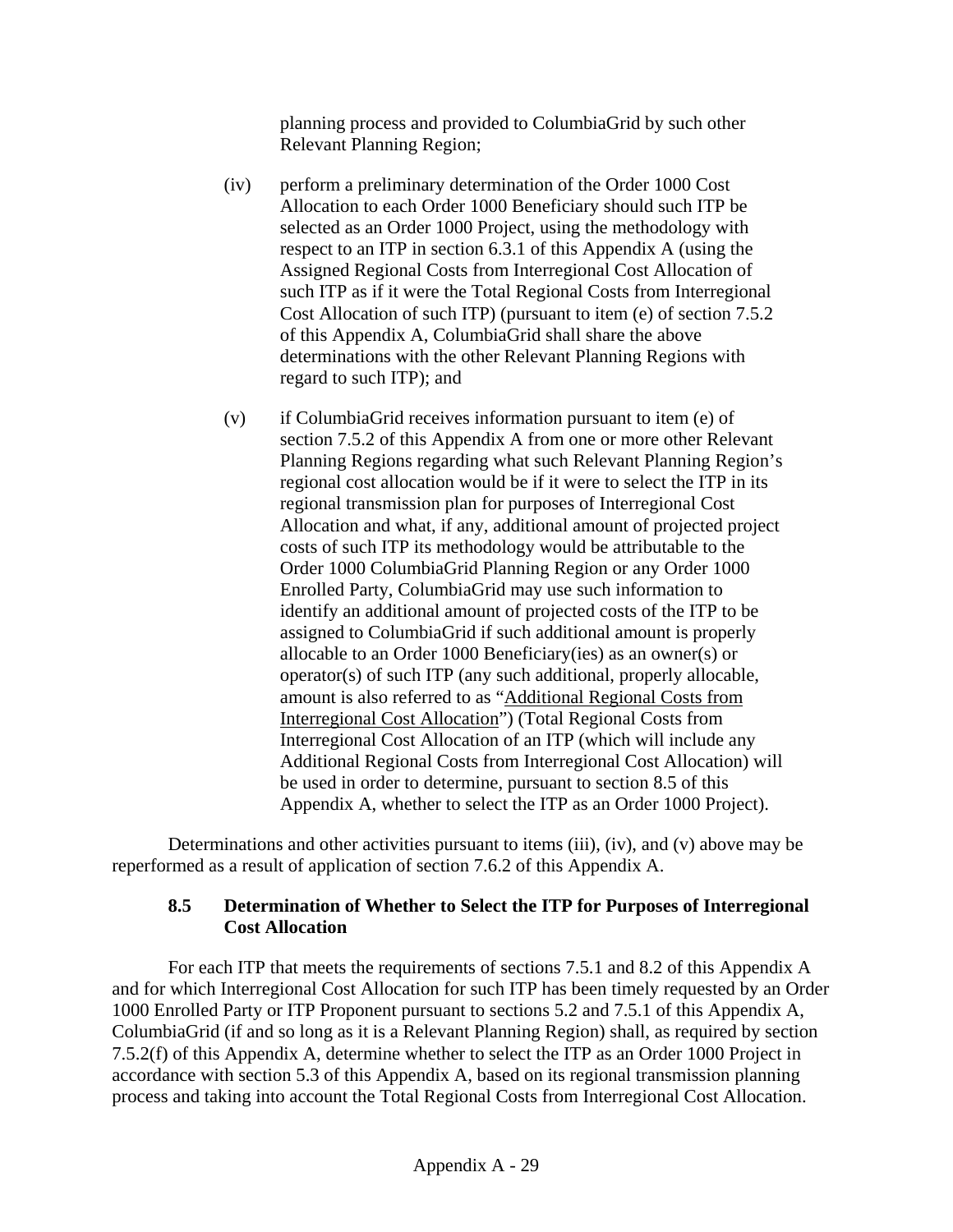Determinations pursuant to this section 8.5 may be reperformed as a result of application of section 7.6.2 of this Appendix A.

## **8.6 Application of Regional Cost Allocation Methodology to Selected ITP**

For any ITP for which ColumbiaGrid is to apply its regional cost allocation methodology pursuant to section 7.6.1 or 7.6.2 of this Appendix A, ColumbiaGrid shall apply its regional cost allocation methodology (Order 1000 Cost Allocation Methodology) by determining the Order 1000 Cost Allocation to each Order 1000 Beneficiary of such ITP, using the methodology with respect to an ITP in section 6.3.1 of this Appendix A.

- **9. [reserved]**
- **10. [reserved]**

## **11. Process for Adoption of Plans with Respect to Order 1000 Projects and ITPs**

### **11.1 Draft Plan**

**11.1.1 Contents and Development of Draft Plan.** The Staff shall prepare a Draft Plan based upon the ColumbiaGrid transmission planning process that includes the following with respect to this Order 1000 Agreement:

- (i) Order 1000 Need Statement(s) and System Assessment Report(s) submitted by Staff to the Board and the results of any reevaluation of Order 1000 Project(s) pursuant to section 3.3 of this Appendix A;
- (ii) a list of Order 1000 Eligible Projects for which Order 1000 Cost Allocation was requested pursuant to section 5.2 of this Appendix A and, for any such project that was not selected as an Order 1000 Project, an explanation of why such project was not selected as an Order 1000 Project;
- (iii) a list of each Order 1000 Project (and its final Preliminary Cost Allocation Report) that are proposed for Board approval;
- (iv) a review of the current status of all pending Order 1000 Projects that received an Order 1000 Cost Allocation in a prior Plan or Plan Update;
- (v) a list of any ITP(s) for which joint evaluation has been requested pursuant to section 7 of this Appendix A and the status of ColumbiaGrid's performance of its portion of each such evaluation, including a description of ColumbiaGrid's determinations with regard to whether such ITP(s) will meet any Order 1000 Need(s);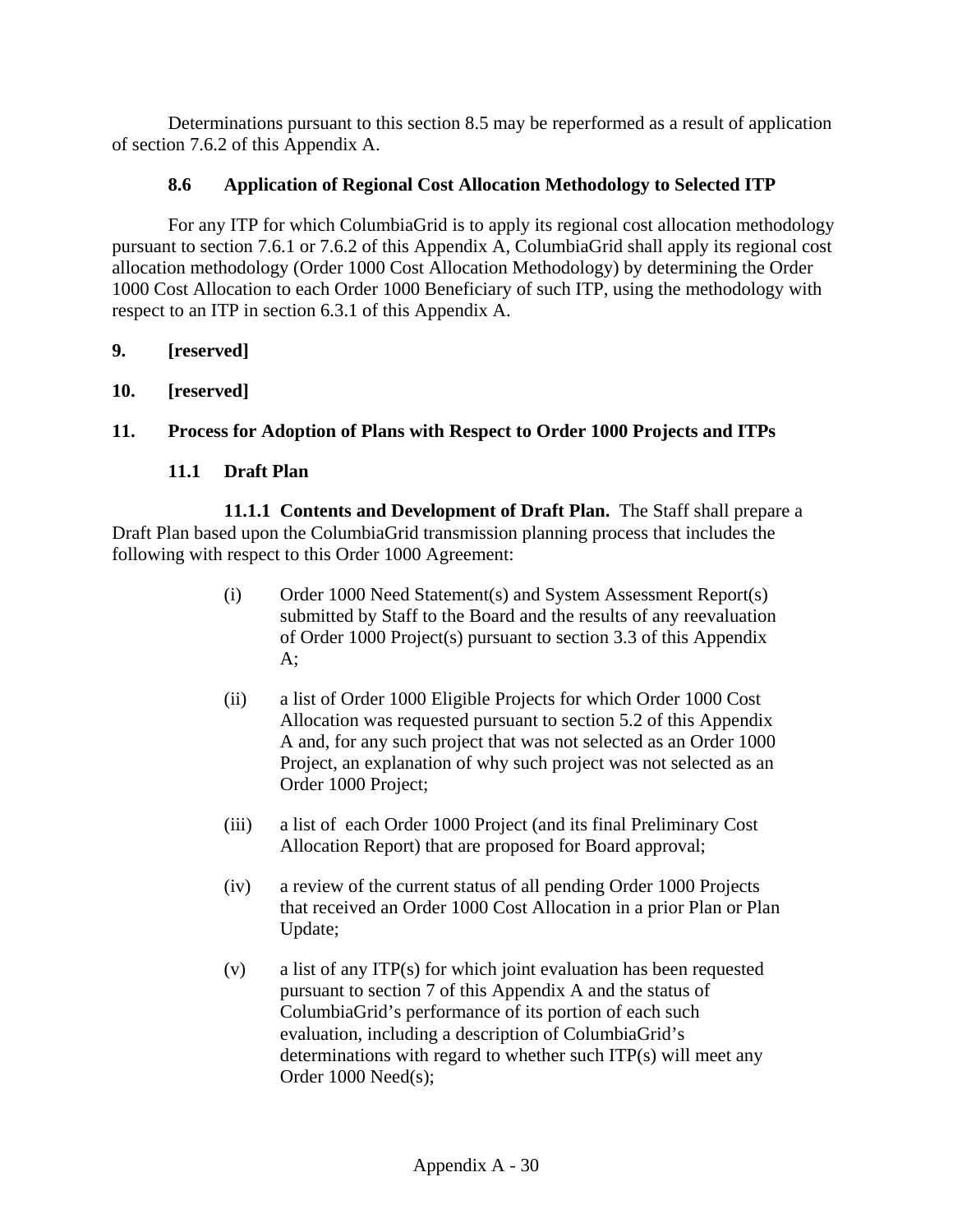- (vi) any transmission solution(s) selected and developed pursuant to section 2.5 of the body of this Order 1000 Agreement and not otherwise included in the Draft Plan; and
- (vii) other information included for informational purposes, for example, (a) any Order 1000 Needs that were included in the System Assessment Report to the extent such Order 1000 Needs are not being met in the Biennial Plan, and (b) any solution to an Order 1000 Need for which planning is still at a conceptual or preliminary stage.

In preparing the Draft Plan, the Staff shall solicit and consider the comments of Interested Persons, Order 1000 Affected Persons, and Order 1000 Parties. The Staff shall post a preliminary Draft Plan on the Website and allow an opportunity for Interested Persons to comment prior to finalizing the Draft Plan; *provided that* the Staff shall redact Confidential Information and CEII from the Draft Plan that is made public. Staff may post the comments or a summary of the comments received on the Website. The Staff shall include any redacted Confidential Information and CEII in the Draft Plan submitted to the Board. The Staff shall include the documentation as the Staff finds appropriate for purposes of Board review and action; *provided that* the documentation should be sufficient for subsequent review in an appropriate forum. The Draft Plan shall clearly identify which Order 1000 Projects (1) are ready for implementation or must be commenced in the upcoming Planning Cycle in order to have sufficient lead time for implementation, (2) have planning underway but do not require commencement in the upcoming Planning Cycle yet are ready for implementation, or (3) have planning at a conceptual or preliminary stage.

**11.1.2 Timing**. The Staff shall submit the Draft Plan for Board adoption at a time interval no greater than every two years.

## **11.2 Review Process**

The Board shall review the Draft Plan in an open, public process. In doing so, the Board shall make available the Draft Plan, study reports, Order 1000 Replication Data, and electronic data files, subject to appropriate protection of Confidential Information and CEII to all Order 1000 Parties and Interested Persons and provide the public an opportunity to supply information and provide written or oral comments to the Board. The Board may adopt additional procedures to carry out its review process.

## **11.3 Basis for Plan Adoption**

The Board shall base its review and adoption of the Plan on the technical merits of the Draft Plan, the consistency of the Order 1000 Projects listed in the Draft Plan with this Order 1000 Agreement, and considering comments and information provided during the review process.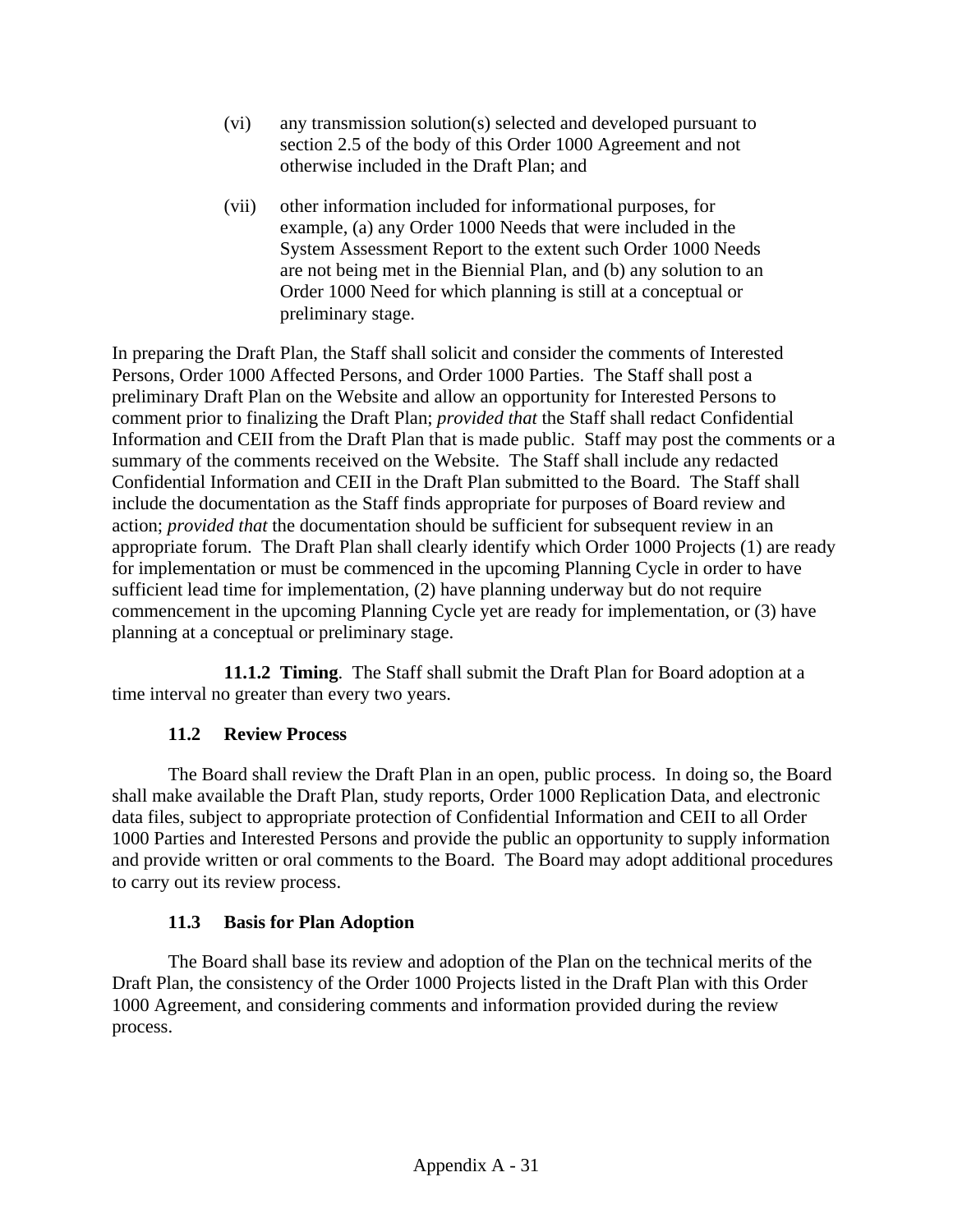#### **11.4 Plan Adoption**

With respect to any Order 1000 Proposed Project(s), Order 1000 Eligible Project(s), Order 1000 Project(s), and ITP(s), the Board shall review and take action regarding the Draft Plan as follows:

The Board shall review and may approve the following with respect to each Order 1000 Project: the Staff determination that it meets its underlying Order 1000 Need(s) and is consistent with the applicable solution evaluation factors, the Staff determination that it should be selected as an Order 1000 Project, and a Preliminary Cost Allocation Report. The Board shall review the documentation relating to any other alternative that was considered by the Study Team and the reason why the Staff did not select any such alternative. Those elements that are not approved by the Board shall be remanded to the Staff which may, in cooperation with the Study Team, revise the Staff determination and resubmit it to the Board; *provided that* the Board may modify any Staff determination to the extent such modification is supported by the record.

 **11.4.1 Order 1000 Information.** The Board shall include in the Biennial Plan:

- (i) a list of any Order 1000 Project(s);
- (ii) an Order 1000 Cost Allocation Report for each Order 1000 Project for which all request(s) for Order 1000 Cost Allocation have not been withdrawn and for which the Benefit to Cost Ratio has been determined to be 1.25 or greater;
- (iii) a list of any ITP(s) for which joint evaluation has been requested pursuant to sections 7.4 and 8.2 of this Appendix A; and
- (iv) any determination pursuant to section 3.3 of this Appendix A of whether any Order 1000 Project (and any Order 1000 Cost Allocation associated with such Order 1000 Project) included in the then-current Plan is removed from the Plan.

 **11.4.2 Other Information Included in the Draft Plan.** The Board shall include in the Biennial Plan for informational purposes all of the other content in the Draft Biennial Plan that was provided for informational purposes unless the Board determines it has good cause not to include such content.

 **11.4.3 Remands.** In the event that the Board remands an item to the Staff and a Study Team for further analysis and discussion, the Board shall identify specific questions or concerns to be answered or further researched by the Staff and Order 1000 Affected Persons identified by ColumbiaGrid that have actively participated in a related Study Team before the Board approves or confirms the matter that has been remanded.

 **11.4.4 Reconsideration Process.** The Board shall develop and make available a reconsideration process that provides Persons who are materially impacted by such decision and did participate in any underlying Study Team to request within ten days that the Board reconsider a specific decision within the Board's approval. If reconsideration of a Board